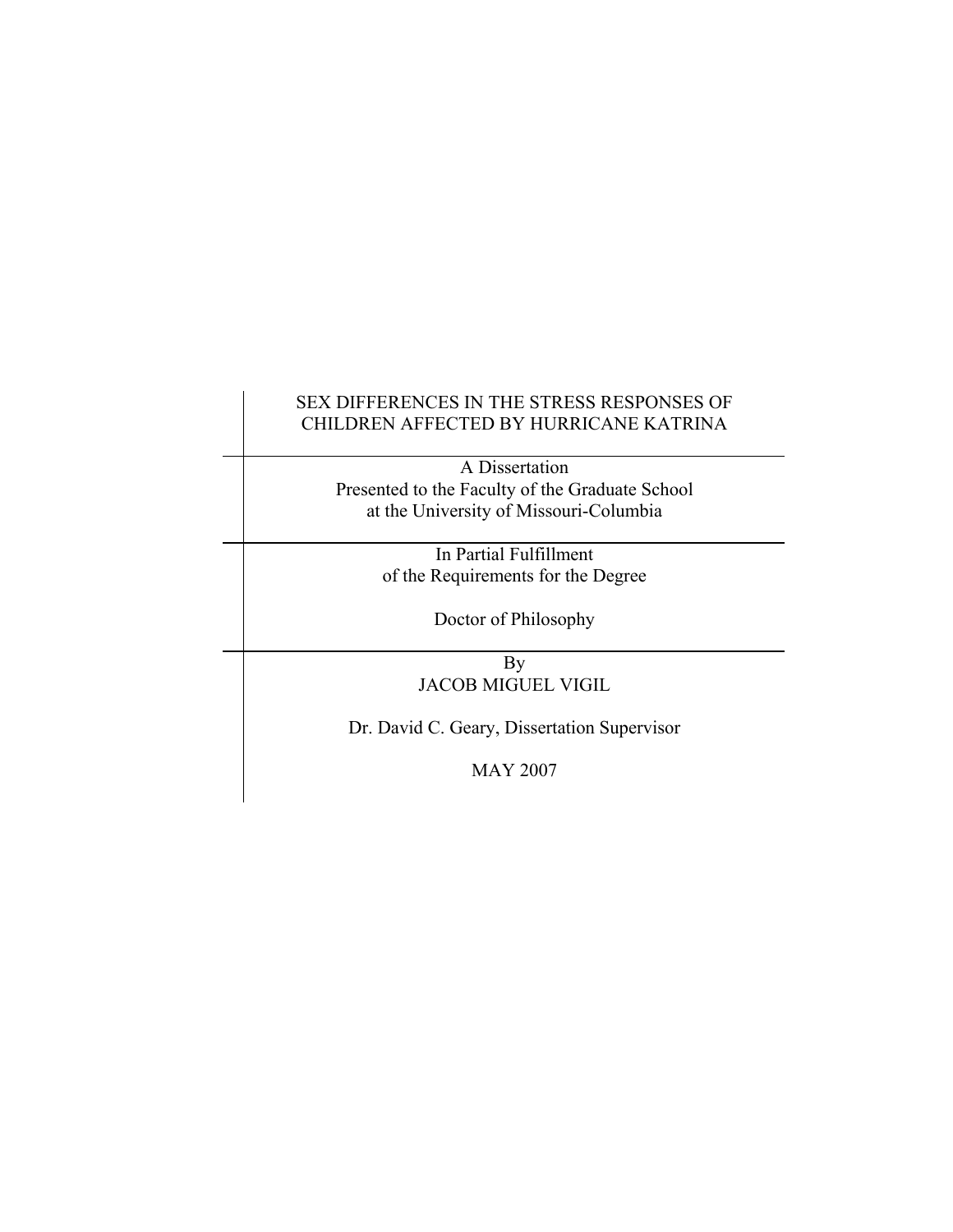### ACKNOWLEDGEMENTS

I would like to thank my dissertation committee members and especially my brilliant and supportive mentor of science, David Geary. This dissertation is dedicated to my mother and father, Annabell and Jake Vigil, and my wonderful wife, Patricia, for their continued support.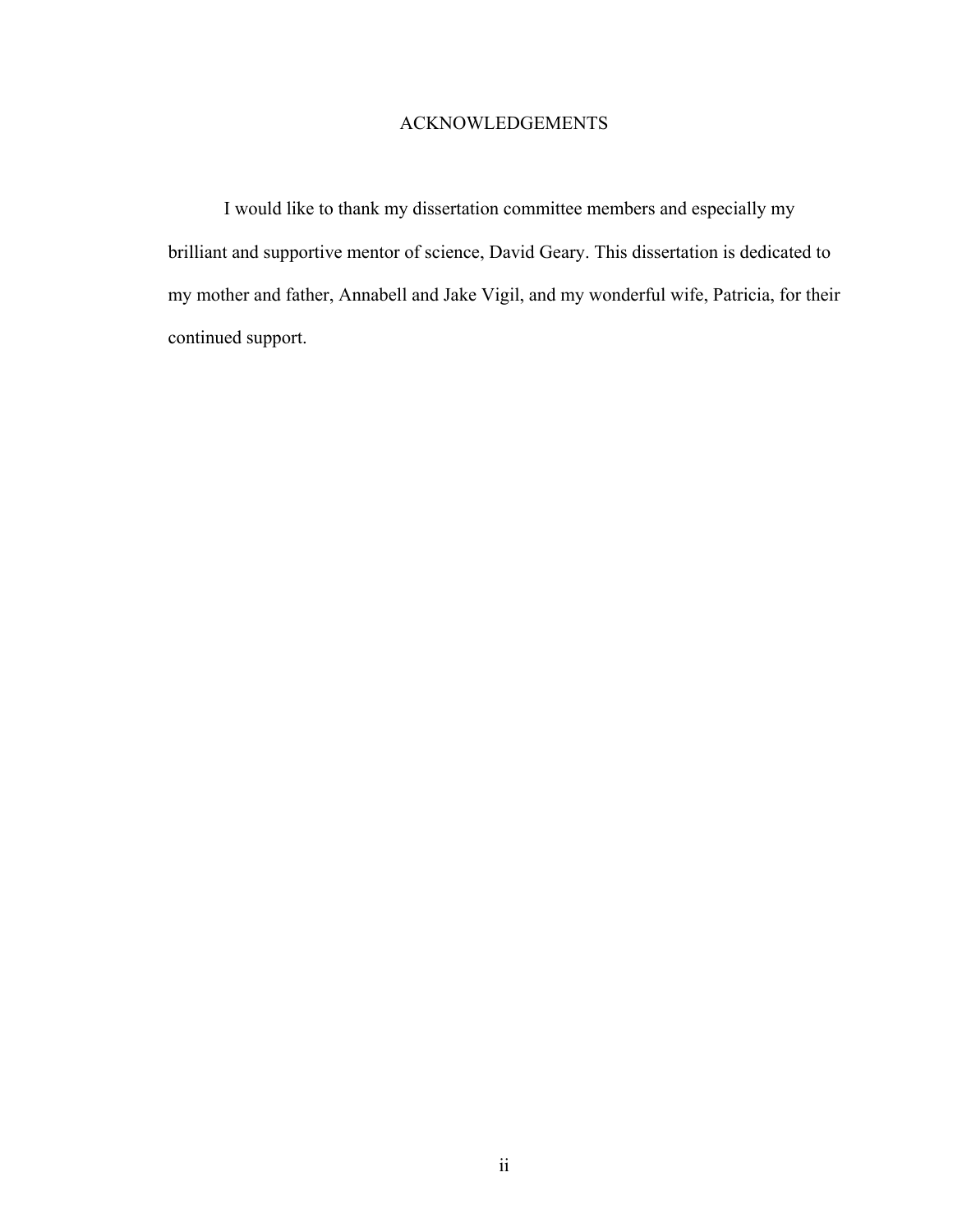# TABLE OF CONTENTS

| <b>CHAPTER</b>                                               |
|--------------------------------------------------------------|
| 1.                                                           |
| Developmental Correlates of Psychological Distress Behaviors |
| Disease-Centered Models of Distress Behaviors                |
| Non-Disease Models of Distress Behaviors                     |
| Socio-Relational Framework of Behaviorism                    |
| <b>Reciprocity Potential</b>                                 |
| Socio-Relational Properties of Distress Behaviors            |
| Evolution of Sex Differences in Stress Response Behaviors    |
| Internalizing Behaviors in Females                           |
| <b>Externalizing Behaviors in Males</b>                      |
| <b>Developmental Considerations</b>                          |
| CURRENT STUDY<br>28<br>2.                                    |
| 3.<br>.31                                                    |
| Events and Setting                                           |
| Participants                                                 |
| Procedures                                                   |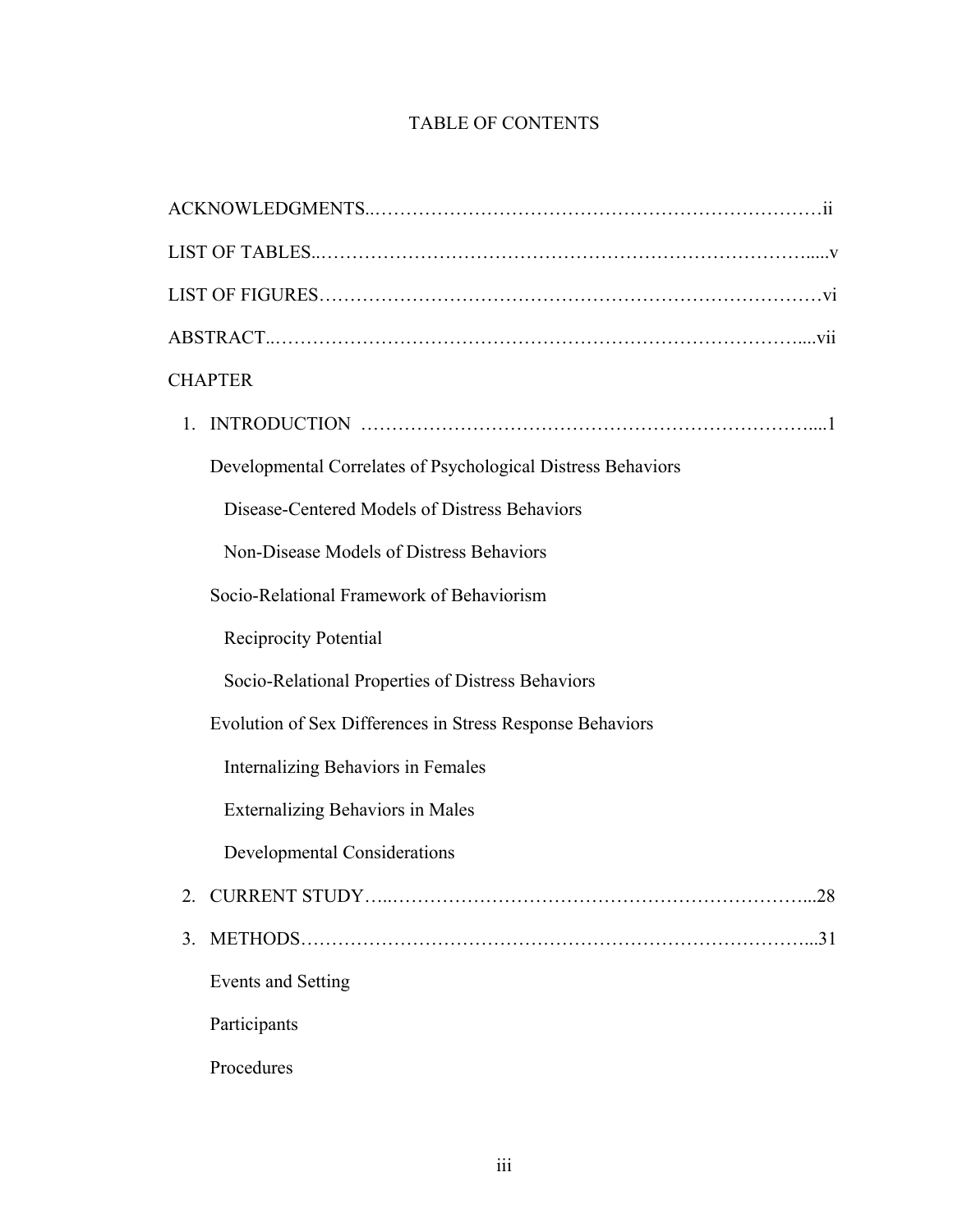# TABLE OF CONTENTS (continued)

|    | <b>Saliva Collection</b>                             |
|----|------------------------------------------------------|
|    | Measures                                             |
|    | Demographic Variables                                |
|    | <b>Psychological Measures</b>                        |
|    | <b>Statistical Analyses</b>                          |
| 4  | .39                                                  |
|    | <b>Preliminary Analyses</b>                          |
|    | <b>Group Differences</b>                             |
|    | Sample Differences                                   |
|    | <b>Sex Differences</b>                               |
|    | Between Group Differences and Physiological Effects  |
|    | Group Effects and Between-Group interactions         |
|    | Physiological Effects and Between-Group Interactions |
|    | <b>Additional Factors</b>                            |
| 5. |                                                      |
|    | <b>Trauma-Related Effects</b>                        |
|    | Sex-Related Effects                                  |
|    |                                                      |
|    |                                                      |
|    |                                                      |
|    |                                                      |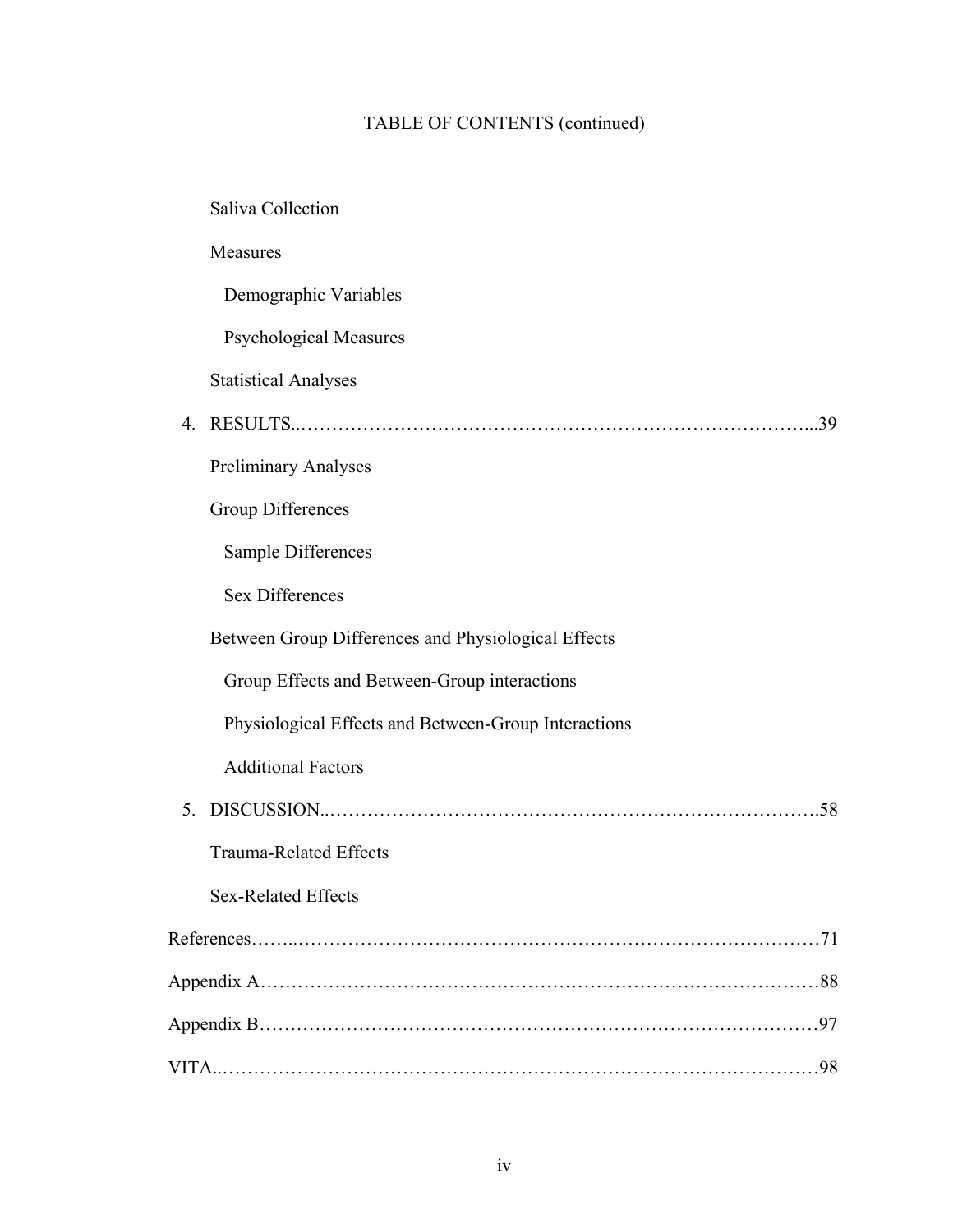# LIST OF TABLES

| Table<br>Page                                                                    |  |  |
|----------------------------------------------------------------------------------|--|--|
| 1. Sample Differences in Psychological Functioning and Salivary Biomarkers41     |  |  |
| 2. Sex Differences in Psychological Functioning and Salivary Biomarkers42        |  |  |
| 3. Relations between Sample, Sex, and Cortisol, and Self-Image, Self-Esteem,     |  |  |
| 4. Relations between Sample, Sex, and Cortisol, and Aggression, Anxiety, and     |  |  |
| 5. Relations between Sample, Sex, and Alpha-Amylase (AA), and Self-Image, Self-  |  |  |
| 6. Relations between Sample, Sex, and Alpha-Amylase (AA), and Aggression,        |  |  |
| 7. Partial Correlations between Cortisol and Psychological Functioning by Sample |  |  |
| 8. Partial Correlations between Alpha-Amylase (AA) and Psychological Functioning |  |  |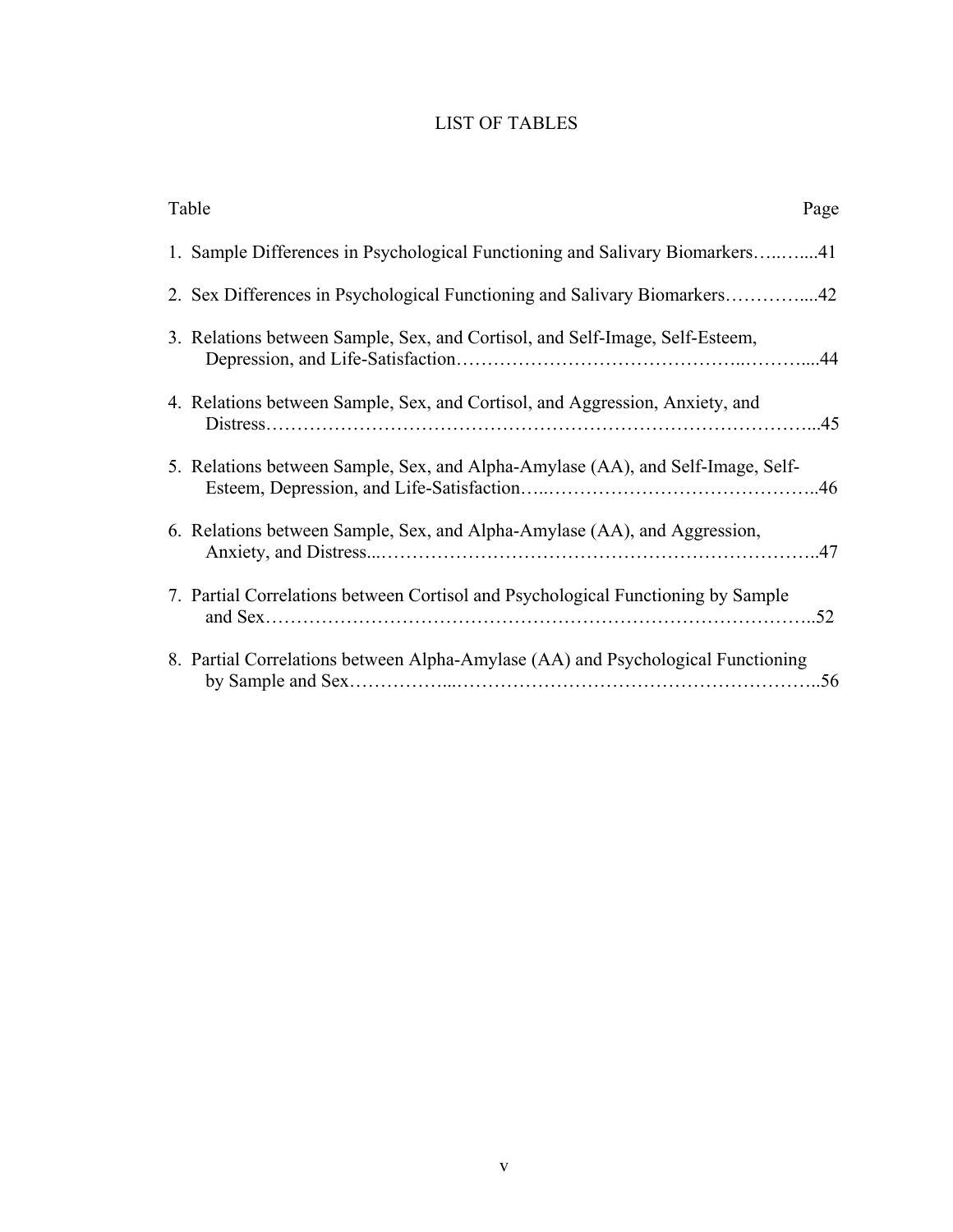# LIST OF FIGURES

| Figure |  | Page |
|--------|--|------|
|        |  |      |
|        |  |      |
|        |  |      |
|        |  |      |
|        |  |      |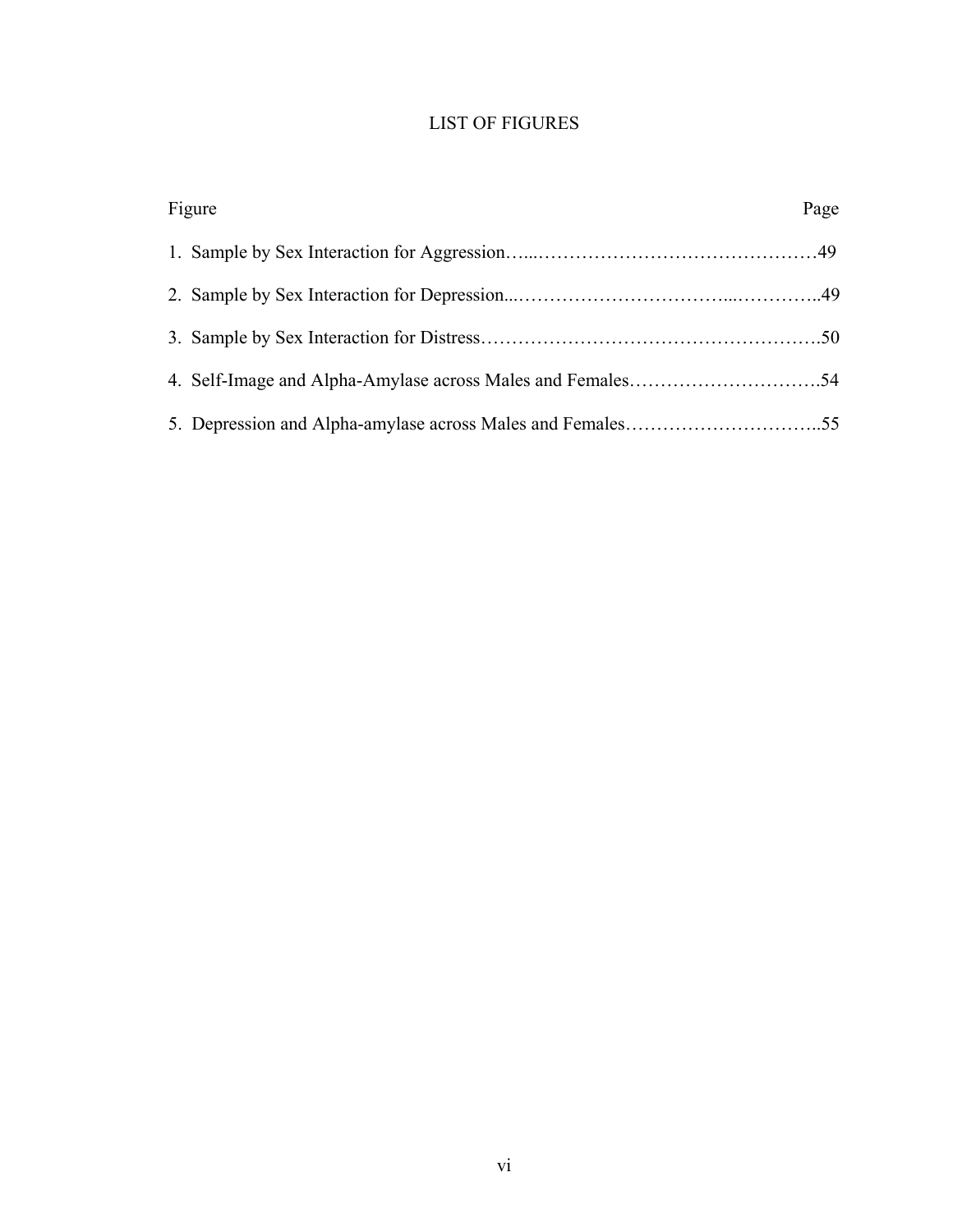### SEX DIFFERENCES IN THE STRESS RESPONSES OF CHILDREN AFFECTED BY HURRICANE KATRINA

Jacob Miguel Vigil

David C. Geary, Dissertation Supervisor

### ABSTRACT

Children and young adults between the ages of 11-21 years that were displaced by Hurricane Katrina and currently living in a large relocation camp (*n* = 68) were compared to a sample of demographically matched controls  $(n = 63)$  on two measures of physiological distress (salivary cortisol and alpha-amylase, AA), and self-reported symptoms of distress, depression, anxiety, aggression, self-evaluations, self-esteem, and life-satisfaction. The Katrina sample reported lower anxiety and showed lower cortisol levels than the controls. Similarly, females reported lower anxiety and showed lower cortisol levels than males. Multivariate regressions showed that hurricane experience and sex moderated the relations between cortisol and AA and many internalizing and externalizing behaviors, including aggression and symptoms of depression and distress. In general, salivary cortisol and AA were differentially related to distress behaviors in males and females, suggesting a dynamic interplay between normative sex differences in multiple components of psycho-physiological arousal and behavioral manifestation of internalizing and externalizing behaviors. The findings are interpreted from a broad socio-relational framework of social behavior, which suggests that the human stress response system may have evolved, in part, to modulate the formation and maintenance of different types of social relationships. If so, then phenotypic variation in the expression of distress behaviors such as aggression and depression may change with changes in

vii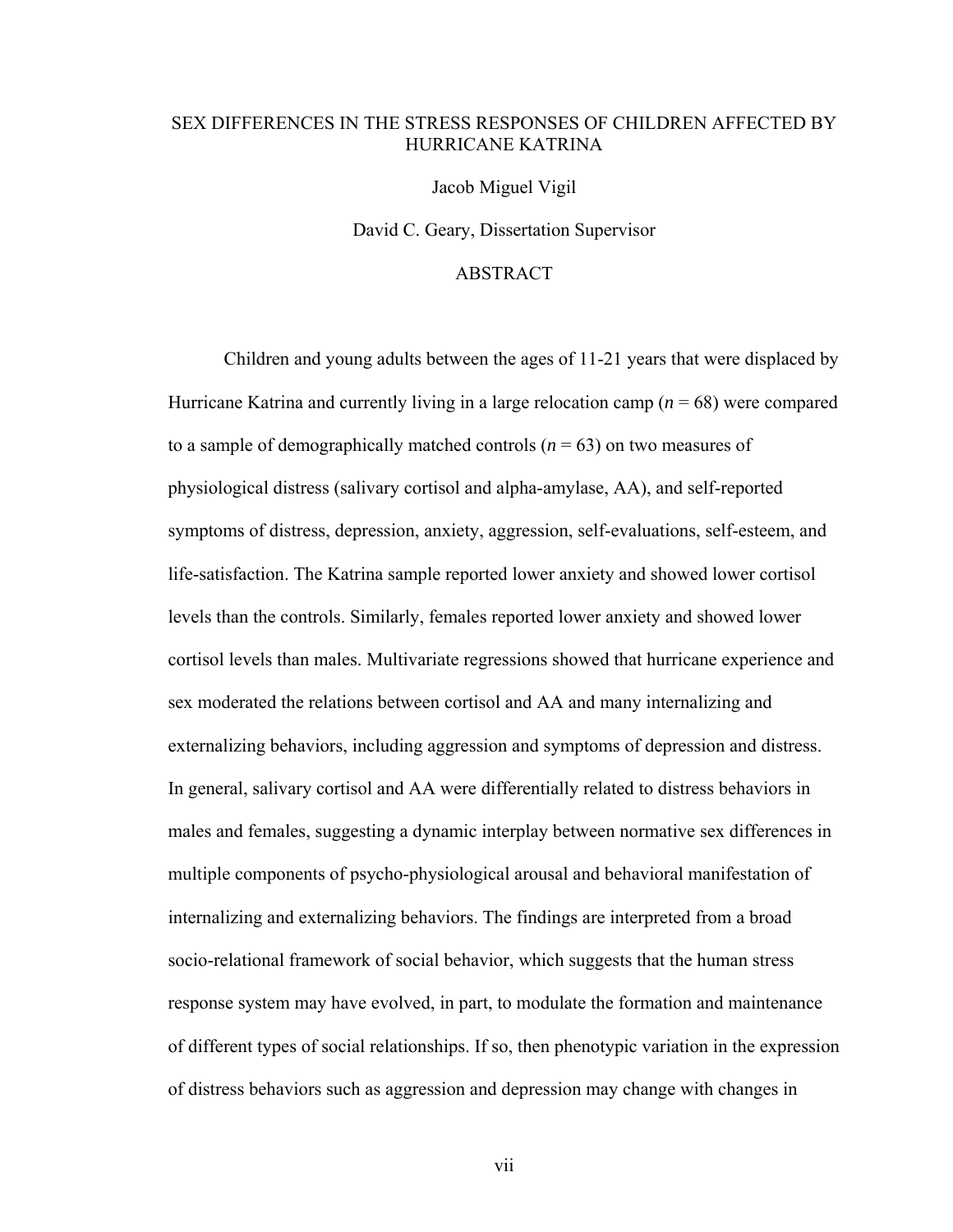condition of the individual, including recent life-experiences and sex-typical social interaction styles.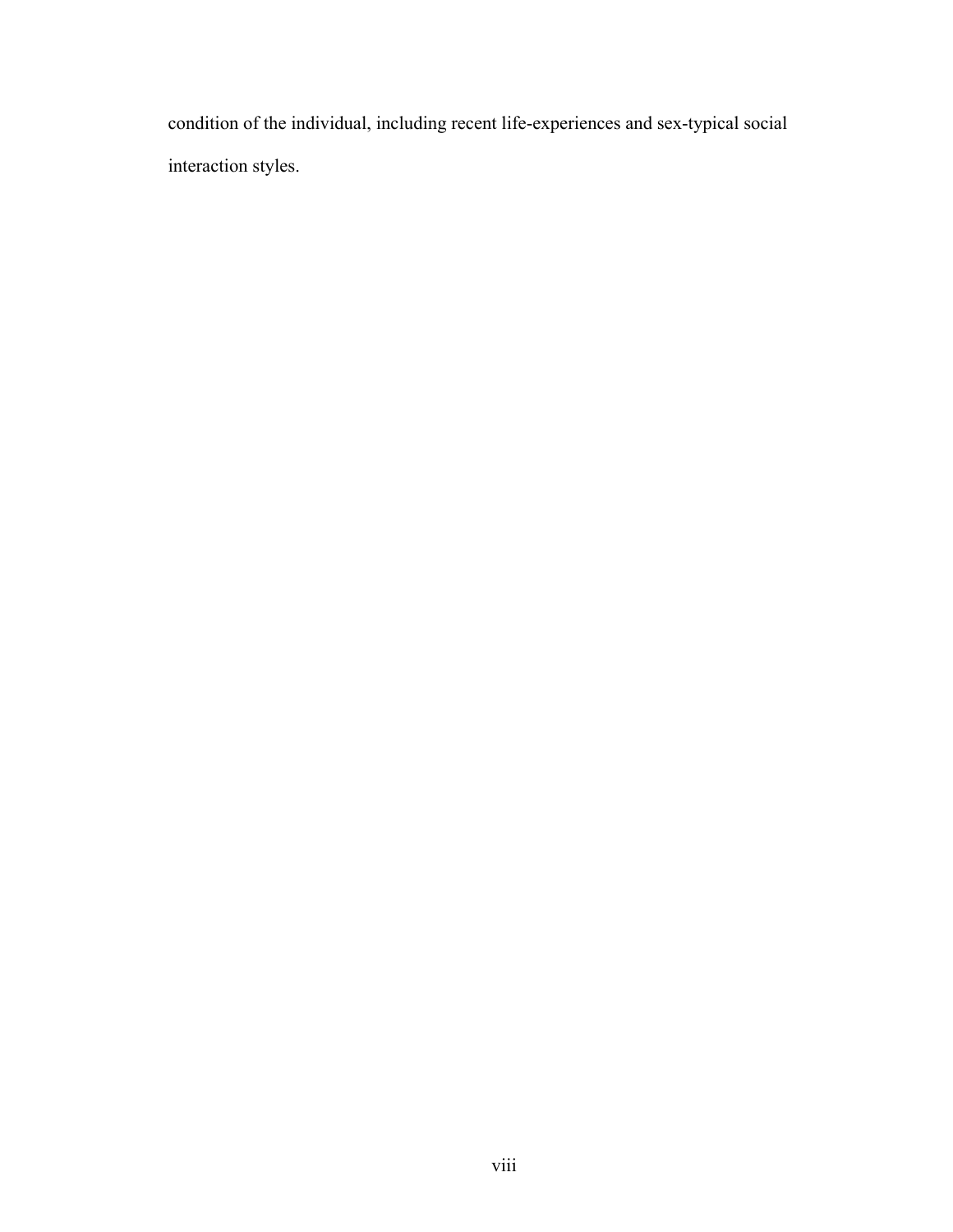#### CHAPTER 1: INTRODUCTION

Exposure (e.g., physical proximity, material losses) to events such as natural disasters is associated with increased prevalence of severe psychological distress across all cultures in which it has been studied (Chae, Kim, Rhee, Henderson, 2005; Najarian, Goenjian, Pelcovitz, Mandel, & Najarian, 1996; Weinstein, Lyon, Rothman, & Cuite, 2000). The corresponding short-term, physiological responses include: a) activation of the limbic hypothalamic pituitary-adrenal (HPA) axis and regulation of glucocorticoids such as cortisol; and b) activation of the sympathetic nervous system and release of catecholamines (e.g., norepinephrine) into the bloodstream (Chrousos & Gold, 1992). Activation of these systems is associated with a host of alterations in metabolic, cardiovascular, and immune functioning, such as increased glucose metabolism and cardiovascular reactivity, and down regulation of some aspects of the immune system (Misra et al., 2006; Uchino et al., 1996). HPA and sympathetic responses are also associated with psychological experiences, and especially uncontrollable events (e.g., hospitalization) and experiences that place the individual at increased risk for social evaluation and rejection (e.g. competitive games, public speaking; Dickerson & Kemeny, 2004; Flinn, 2006; Gordis, Granger, Susman, & Trickett, 2006; Lewis, & Ramsay, 2002; Knight et al., 1979; Kurzban & Leary, 2001).

Longer-term, behavioral and psychological responses are often manifested through symptoms of post-traumatic stress disorder, PTSD (e.g., anxiety, disassociation, emotional numbness, intrusive and distressful thoughts), and major depression disorder, MDD (e.g., feelings of hopelessness, negative self-evaluations, lethargy; McDermott,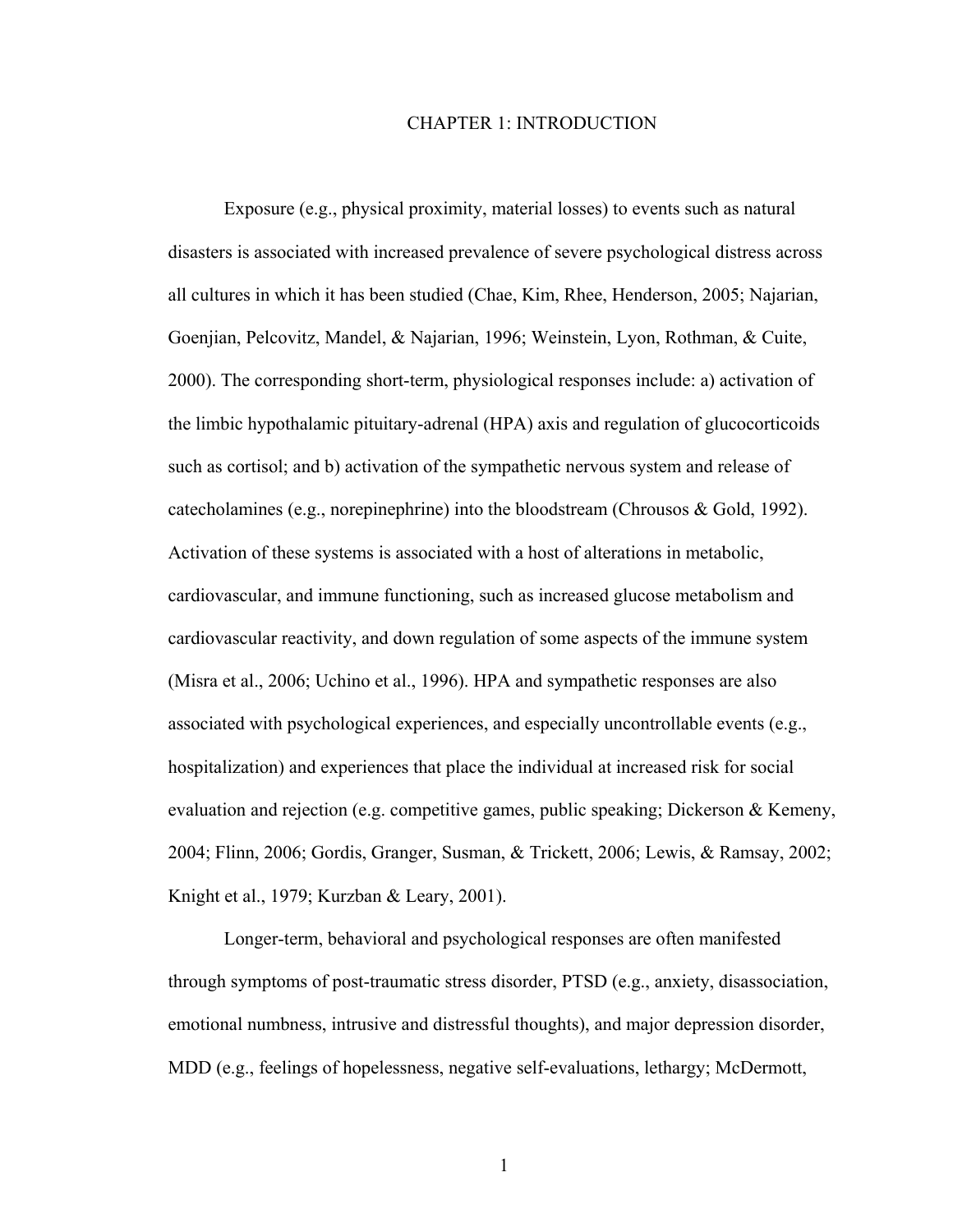Duffy, & McGuinness, 2004; North, Kawasaki, Spitznagel, & Hong, 2004). In addition, post-disaster distress is associated with higher morbidity, including lower immunefunctioning and onset of cardiovascular disease (Rotton & Dubitsky, 2002; Uchino, Cacioppo, & Kiecolt-Glaser, 1996), and long-lasting changes in expressed and felt mood (Sales, Fivush, Parker, & Bahrick, 2005). At the population level, exposure to large-scale disasters has also been linked to increased rates of divorce (Cohan & Cole, 2002), child abuse (Keenan, Marshall, Nocera, & Runyan, 2004), chemical dependence (e.g., Vlahov et al., 2002), and socio-economic distress (e.g., job loss, academic failure; Alexander, 1993; Giaconia et al., 1995).

Some research suggests that exposure to traumatic events during childhood may contribute to permanent alterations in some aspects of the stress response system (e.g., changes in HPA reactivity), which may place children at particular risk for long-term mental and physical impairment due to changes in sensitivity to stressors later in life (Brotman, Gouley, Klein, Castellanos, & Pine, 2003; Meaney, 2001). The potential for long-lasting effects from experienced trauma has led to a recent surge of interest in the developmental correlates of stress exposure during childhood, such as the role of individual experiences and children's sex on the manifestation of distress behaviors. At present, research on the mechanisms linking individual differences and normal stress responses is still in its early stages. This is due, in part, to the current lack of a strong meta-theoretical framework that can help integrate more specialized models of distress behaviors, such as models that focus on the influence of early life experiences (Ellis, Jackson, & Boyce, 2006; Flinn, 2006). Equally important is the need to study the stress responses of children exposed to severe trauma under naturalistic conditions; that is,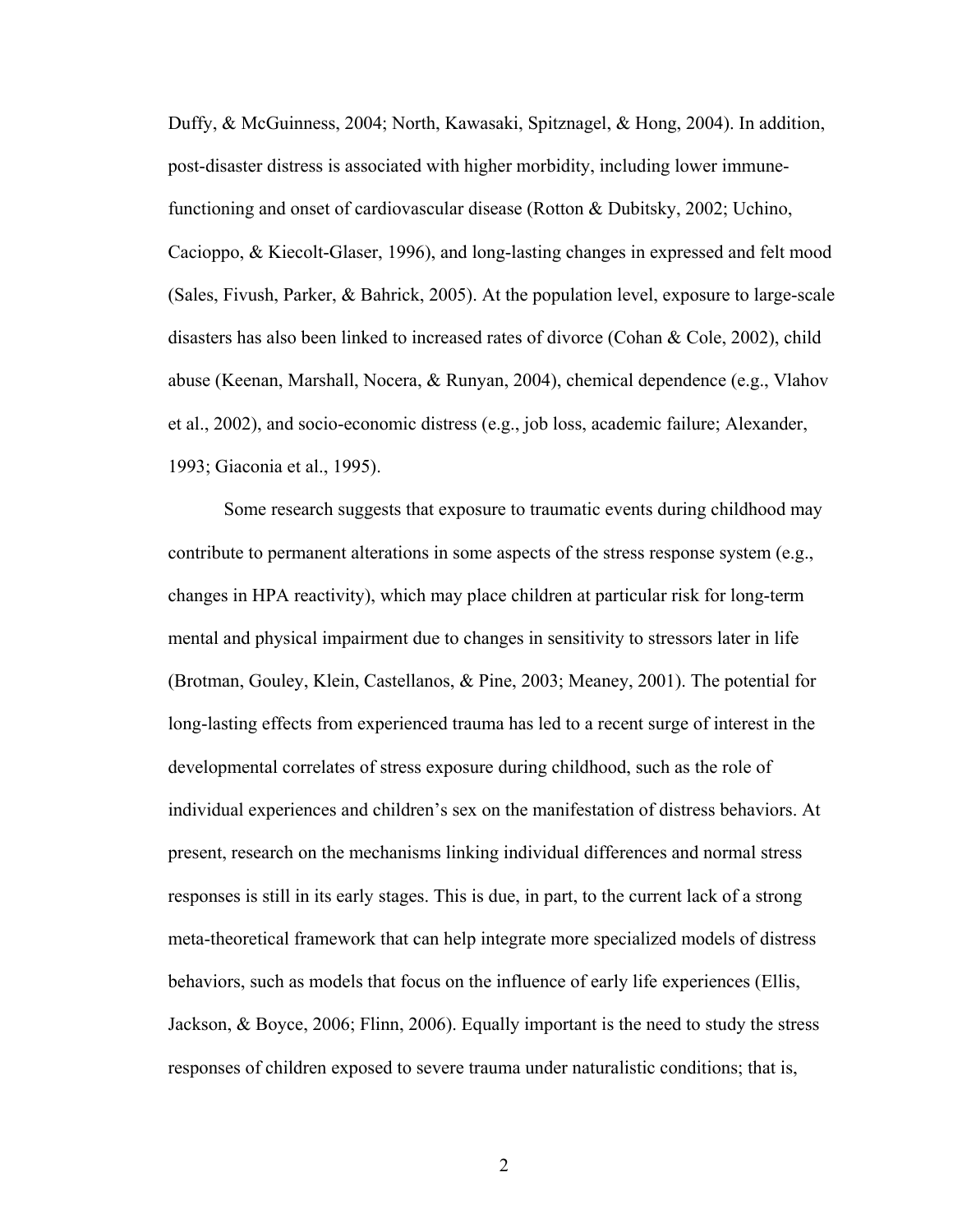witnessing events or experiences perceived to present a threat to life or wellbeing of self, family members, or close friendships.

The present research is part of a larger study designed to assess the stress responses of families affected by Hurricane Katrina who lost their homes and are currently living in a large, semi-permanent, government-provided relocation camp. This population presents a unique opportunity to investigate behavioral distress among individuals who experienced several forms of severe trauma. In addition to experiencing specific events (e.g., witnessing dead bodies; personal correspondence with hurricane survivors, 2005) and loss of property that resulted from the actual hurricane and flooding in New Orleans, itself, they also endured the hardship and uncertainty associated with relocating to an unfamiliar community and living under post-disaster conditions that present a unique set of ongoing stressors (e.g., inadequate housing facilities) and vulnerability (e.g. isolation from friends and family) onto themselves. Previous research has shown that post-traumatic events and circumstances (e.g., relocation conditions and demographic characteristics such as economic status) can exacerbate the ill-effects caused by the original event (Adams, Boscarino, & Galea, 2006; Cohen, Doyle, & Baum, 2006; McFarlane, 1990; Najarian, Goenjian, Pelcovitz, Mandel, & Najarian, 2001; Pérez-Sales, Cervellón, Vázquez, Vidales, Gaborit, 2005). These findings suggest that the Hurricane Katrina survivors living in relocation camps may be among the most at-risk populations in the United States today.

I begin this chapter with a broad discussion of contrasting theoretical perspectives on the role of functionalism – the belief that normative behavioral patterns are specialized and adaptive – for the study of distress behaviors. I then introduce a framework on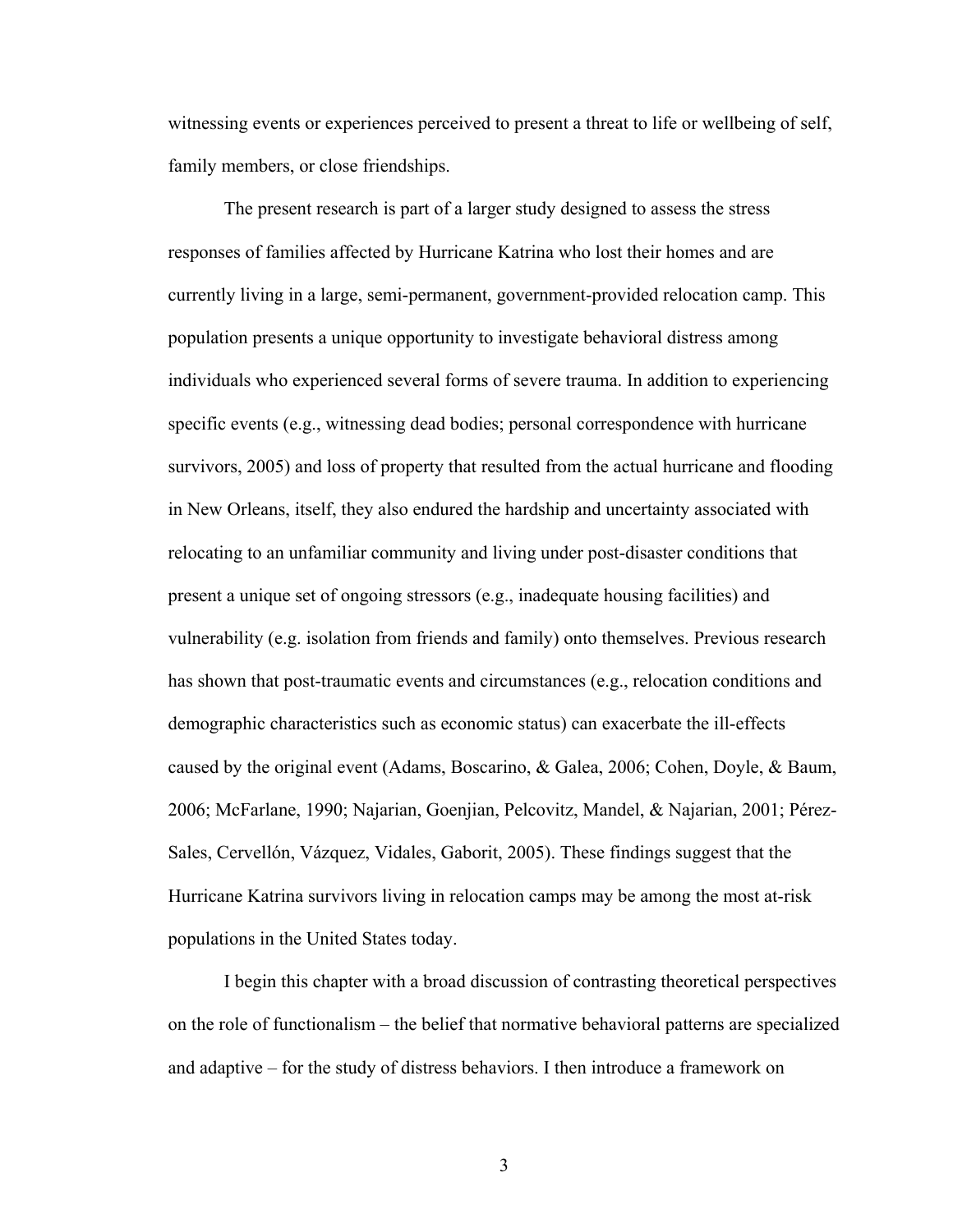potential social properties and adaptive trade-offs that may be associated with common behavioral responses to life-events. I go on to review recent theoretical models on the ultimate (i.e., evolutionary) origin of sex differences in stress responses, and propose ways in which the present framework may be used to help integrate these specialized models.

In the second chapter, I use the framework to generate several predictions regarding potential hurricane- and sex-related differences in two salivary biomarkers of stress response (cortisol and alpha-amylase, AA) and psychological functioning of children and young adults affected by the hurricane and relocation experience when compared to a sample of demographically matched youth that did not experience these events. Short-term increases in cortisol are associated with acute psychosocial stressors, whereas low or blunted cortisol levels (e.g., evidencing a flat diurnal pattern) are associated with chronic and repeated stress exposure (Miller, Chen, Zhou, 2007). The enzyme alpha-amylase was selected, because it appears to be a readily assayed and reliable surrogate of sympathoadrenal activation (e.g., norepinephrine) in response to acute stressors and because it is uncorrelated with salivary cortisol (Granger et al., 2006; Rohleder, Nater, Wolf, Ehlert, & Kirschbaum, 2004). The assumption is that the inclusion of both basal alpha-amylase and cortisol levels provides non redundant information (e.g., short-term vs. long-term regulation, respectively) and thus a more comprehensive assessment of stress response than either bio-marker alone (Granger et al., 2006; Nater et al., 2006). I focus particular attention on hypotheses related to the moderating role of hurricane experience and sex on the arousal and expressive components of common distress behaviors.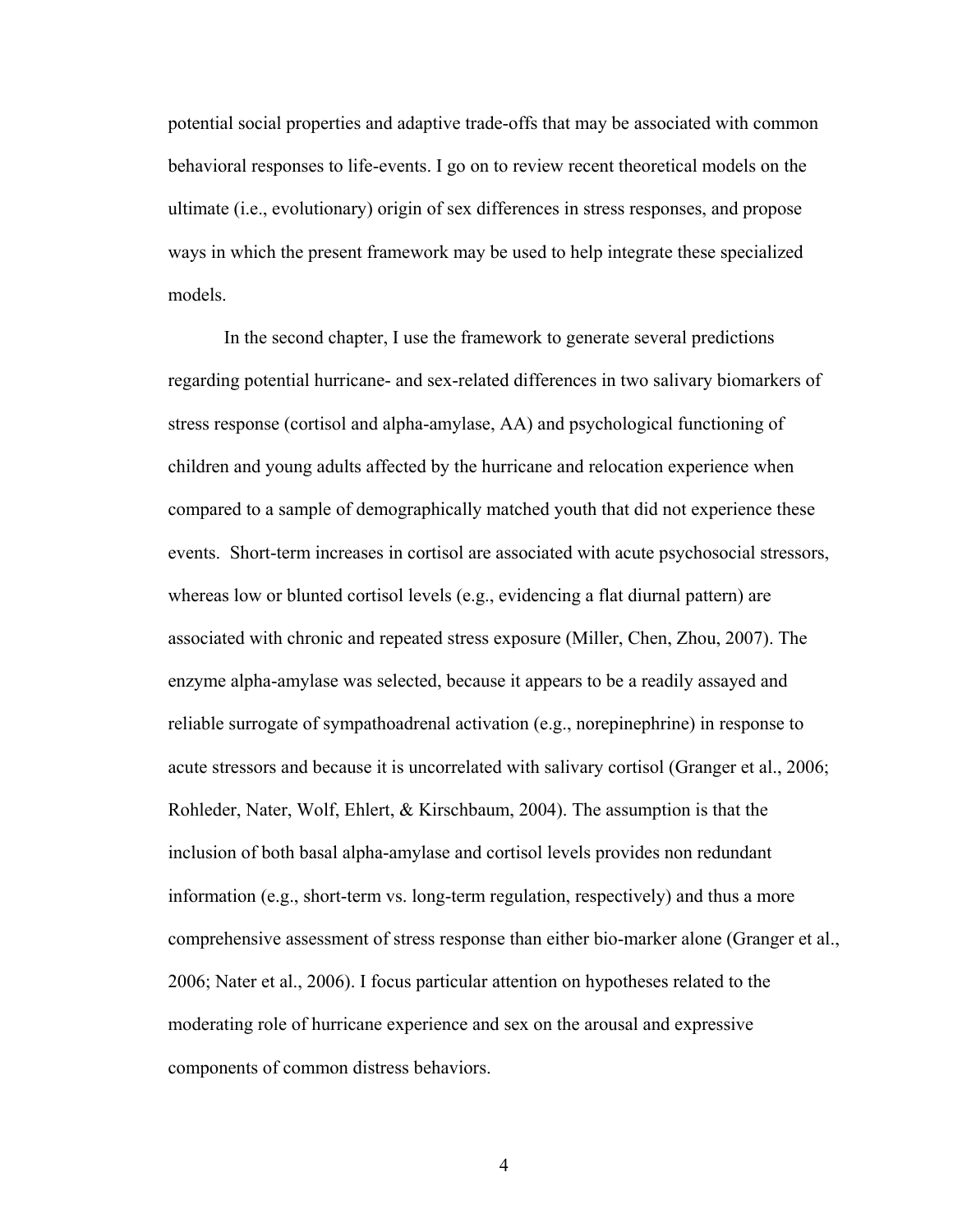In the third chapter, I describe the participants and the relocation camp and measures and procedures used in the investigation. In the fourth chapter, I report the results of the study. In the fifth and final chapter, I discuss the present findings and outline potential directions for future research on variation in distress behaviors.

# *Developmental Correlates of Psychological Distress Behaviors*

Individual characteristics such as sex and age covary with the frequency and magnitude of expression of common distress behaviors, such as crying and physical violence (Becht & Vingerhoets, 2002; Giblin, 1981; Heuveline, 2002; Holinger, 1980; Lombardo, Cretser, & Roesch, 2001; Wrangham & Peterson, 1996). Typical sex differences in affective response have been implicated in the etiology of extreme forms of problem behaviors, such as low-mood in adolescent girls and women, and conduct and autistic spectrum disorders among males (e.g., Baron-Cohen, Knickmeyer, & Belmonte, 2005; Garber, 2000; Holden, 2005; Rutter, Caspi, & Moffitt, 2003). Although males and females experience these conditions through overlapping dimensions of affect (e.g., sadness; Bogner & Gallo, 2004), they often manifest their symptoms differently; through so-called externalizing behaviors or behaviors that act on the external environment (e.g., physical aggression, psychomotor agitation, risk-taking), and internalizing behaviors that are focused on the individual (e.g., worrying, sadness, self-blame), respectively (Crick & Zahn-Waxler, 2003; Khan, Gardner, Prescott, & Kendler, 2002; Salokangas, Vaahtera, Pacriev, Sohlman, & Lehtinen, 2002).

Emerging research suggests that sex-typed distress responses (e.g., affective disorders in women and antisocial disorders in men) may reflect an extreme form of normal sex differences in neuroendocrine functioning (e.g., HPA reactivity), and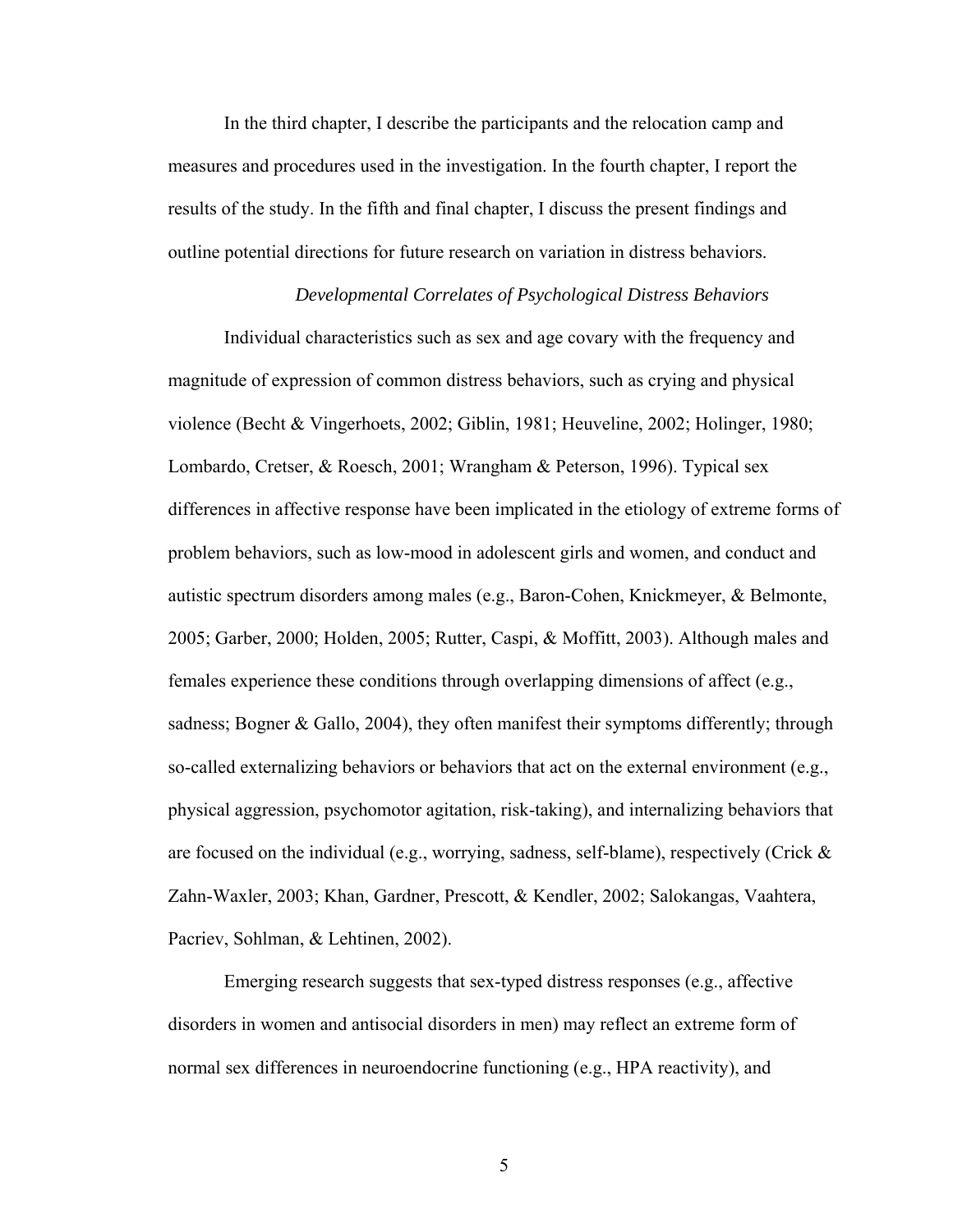perceptual and expressive biases in healthy men and women (Holden, 2005; Pohjalainen, Rinne, Nagren, Syvalahti, & Hietala, 1998). Several experimental studies have shown that males produce greater HPA and sympathetic activation than women in anticipation of and immediately following exposure to psychosocial stressors, such as public speaking tasks (Kajantie & Philips, 2005; Kudielka et al., 1998; Uhart, Chong, Oswald, Lin, & Wand, 2006). Interestingly, this pattern does not appear to hold for non-social stressors, such that relative hypercorticol responses in males is not observed in response to physical exertion activities, in the absence of a (perceived) social context (Kirschbaum, Wüst, & Hellhammer, 1992).

Other research suggests that sex differences in physiological responses may be associated with differential concordance/risk for psychological distress behaviors. One study with preschoolers found that higher basal cortisol levels were associated with increased internalizing behaviors a year and a half later, and that this relation was stronger for girls. In contrast, lower basal cortisol were associated with more frequent externalizing behaviors, and especially so for boys (Smider et al., 2002). This research suggests that the link between physiological responses and manifestation of distress behaviors may be different for males and females. Another study found that cortisol spikes immediately following a traumatic experience (e.g., measurements taken at hospital admission centers) are more predictive of boys' rather than girls' subsequent risk for developing PTSD (Delahanty, Nugent, & Christopher, Walsh, 2005).

Greater concordance (sensitivity) between HPA activity and behavioral distress in males is paradoxical when one considers the fact that females tend to report greater anxiety and depressive symptoms in the aftermath of experienced trauma (e.g., Marttunen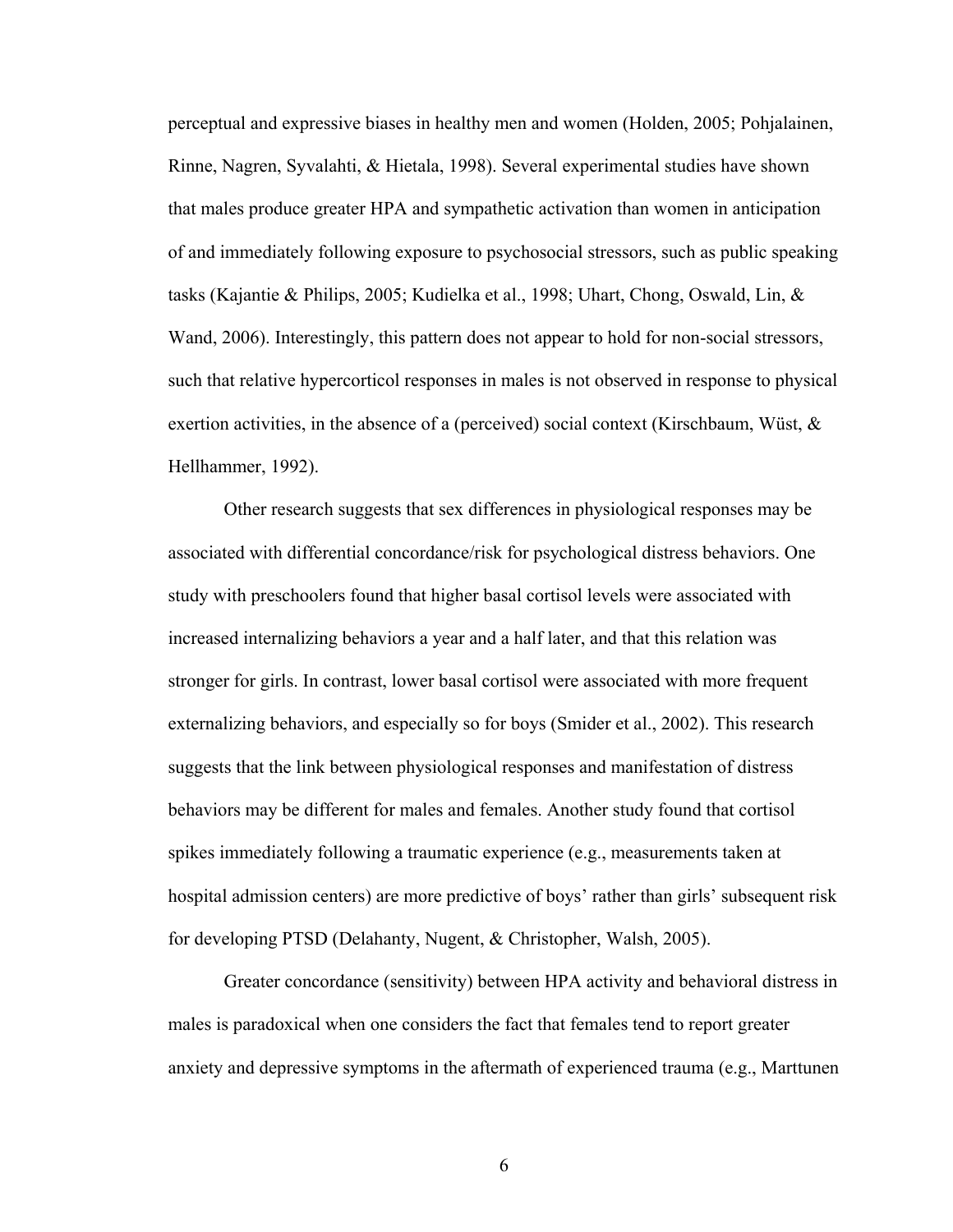et al., 1995; Parslow, Jorm, Christensen, 2006; Solomon, Gelkopf, & Bleich, 2005). Tolin and Foa (2006) recently reviewed the literature on sex differences in stress exposure and symptoms of PTSD that shed light on these findings. Although males are far more likely to experience traumatic events in their lifetime, including accidents, physical assault, illness, and witnessing death (the notable exception being higher rates of experienced sexual assault among females), females are twice as likely to develop symptoms of PTSD following a traumatic experience, and especially the types of trauma that are experienced more frequently by males. Thus, it appears that sex-typed distress responses reflect somewhat distinct reactive and expressive biases; specifically, greater reactivity to psychosocial stressors in males and more exaggerated symptoms of distress in females. These consistent sex differences call for research focused on a better understanding of the ultimate (i.e., evolutionary) and proximate (e.g., endocrine) mechanisms that underlie differential stress response and behavioral manifestation in males and females (Klein & Corwin, 2002).

#### *Disease-Centered Models of Distress Behaviors*

The mechanisms contributing to sex differences in stress response have been approached from two main perspectives: 1) disease-centered models that consider "problem" behaviors (e.g., sadness and aggression) to be consequences or outcomes of maladaptive responses to trauma or other stressors; and, 2) non-disease models that approach distress behaviors from a functional perspective. The latter include conceptualizing these responses in a socio-biological context, for instance, viewing distress behaviors in relation to changes in circumstances and social status and the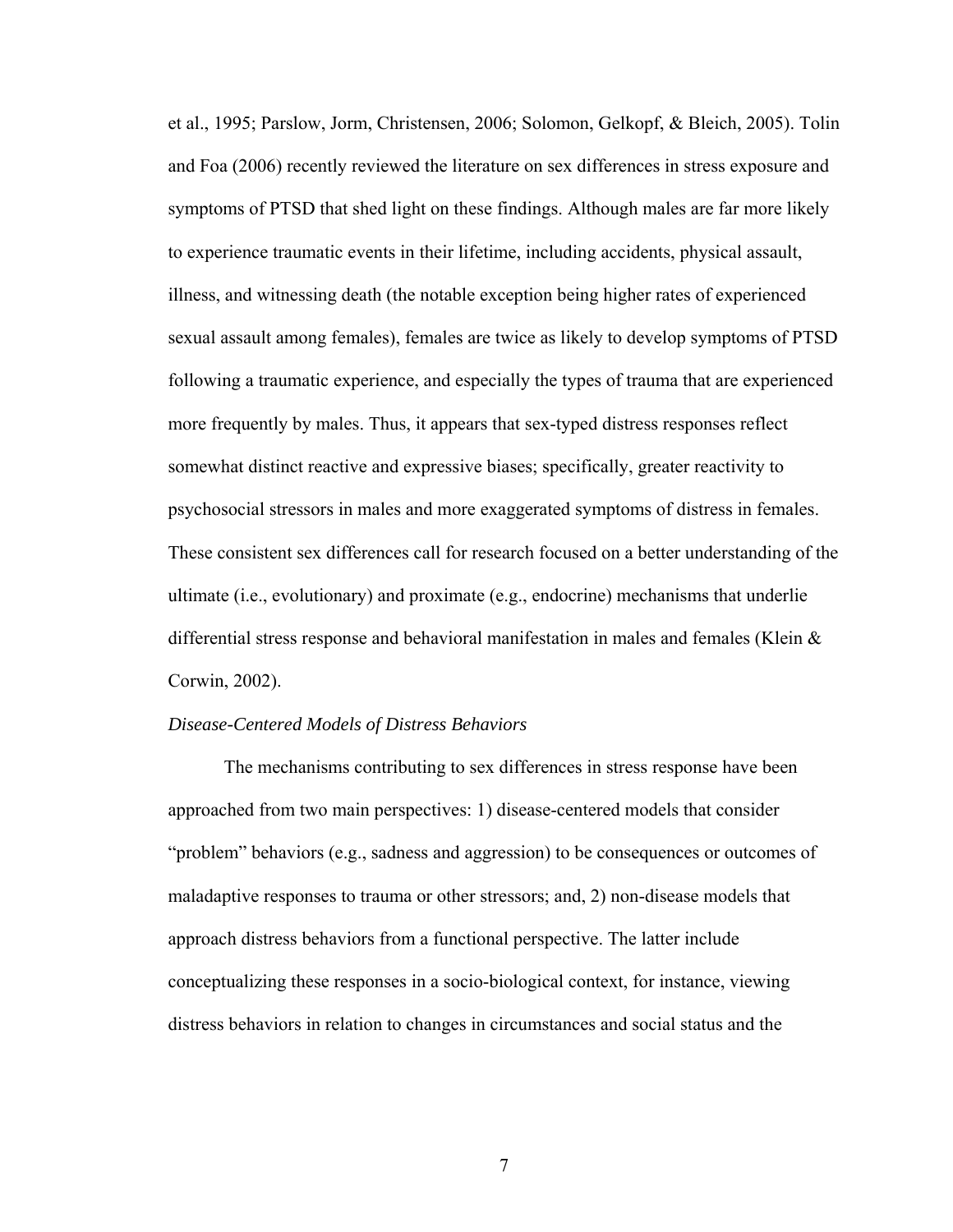development of interpersonal behavioral strategies that may help to enhance the individual's wellbeing given these changes (e.g., Allen & Badcock, 2003; Hagen, 2003).

The theoretical implications of these perspectives are quite distinct. For instance, whereas disease-centered models seldom make specific predictions in terms of group differences in distress behaviors, the non-disease perspective opens up the theoretical potential to integrate variation in response to trauma along a continuum ranging from more typical responses to situational events and individual differences, such as the child's sex, to extreme responses. Such patterns of responses may reflect behavioral biases that are adaptive in some contexts or during our evolutionary history (e.g., Ellis et al., 2006; Flinn, 2006).

Disease-centered perspectives on sex differences in distress behaviors often interpret these patterns in one of two ways. First, one sex or the other is considered to be at a *disadvantage*. An example is provided by Hankin and Abramson's (2001) "cognitive vulnerability" model of female-depression, in which the authors attribute higher rates of sadness in girls to greater exposure to stressful events, in comparison to males. As noted earlier, however, overall exposure to trauma is usually higher in males (Tolin  $\&$  Foa, 2006). Second, one sex or the other is considered to be relatively *deficient* in the types of characteristics that would enable the expression of more "positive" behaviors. An example is Bennett, Farrington, and Huesmann's (2005) "cognitive inferiority" model of male risk-taking behavior in which higher rates of male aggression are attributed a lack of problem solving and inhibitory control in males, relative to females.

A recent variation of the disease-centered perspective incorporates the role of social behaviors; for instance, by noting the consistency between female-typical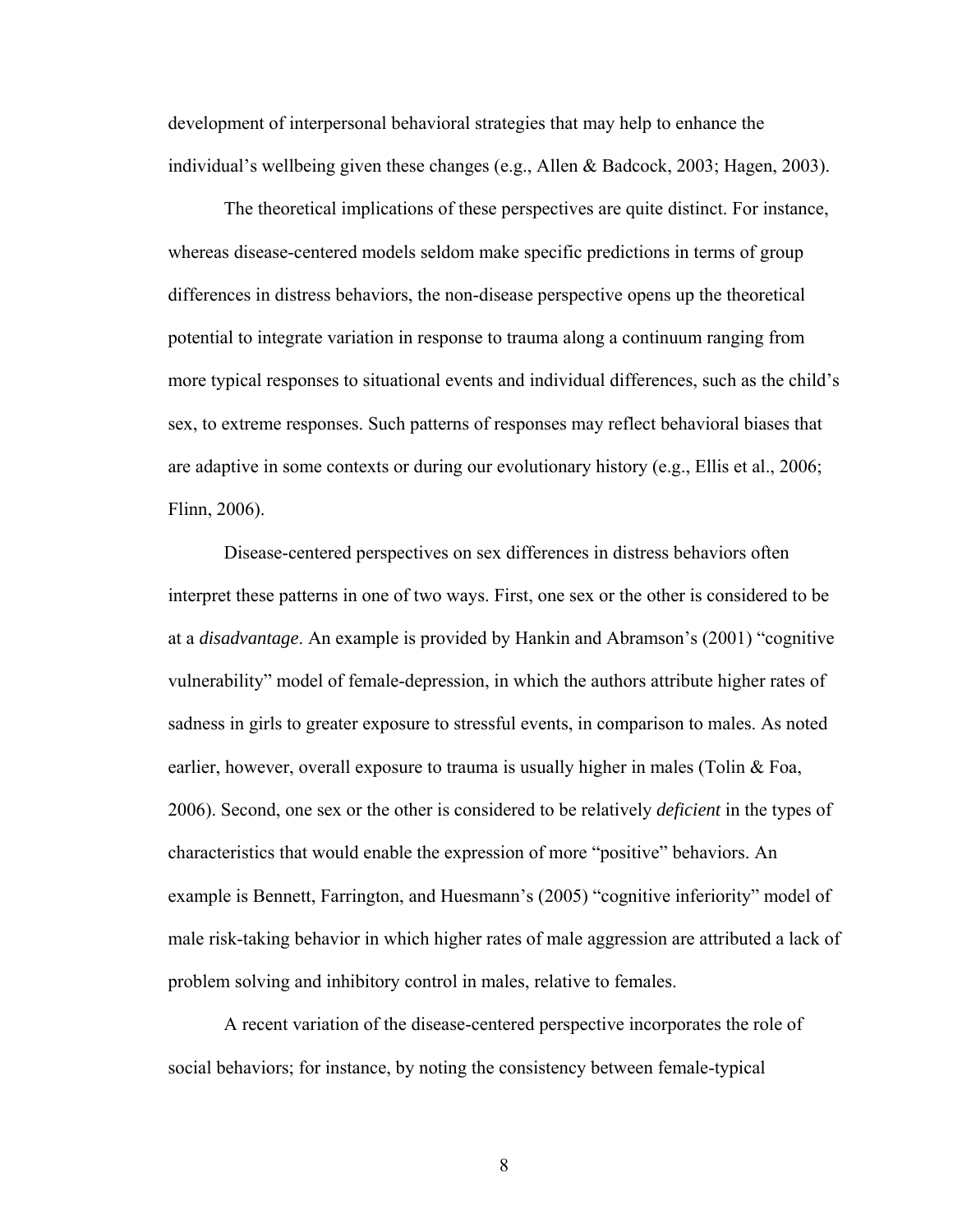internalizing patterns (e.g., low mood, negative self-evaluations) and emerging evidence of sex differences in the social styles of males and females. Particularly during adolescence, girls tend to engage in higher rates of self-disclosure and intimate discussion and rehashing of personal problems with their same-sex peers (sometimes referred to as co-rumination), in comparison to same-age boys (Geary, Byrd-Craven, Hoard, Vigil, & Numtee, 2003; Rose, 2002; Rose & Rudolph, 2006). This association has led to the hypothesis that the greater tendency for females to effectively recall and rehearse their personal problems with other females is associated with costs and benefits. Although intimate discussion may be beneficial in most relationships, extreme expression of coruminative behaviors may also precipitate or reactivate higher levels of depressive symptoms in girls and women than are typically reported among males (Rose, 2002; Rudolph & Conley, 2005; see also Kendler, Myers, & Prescott, 2005). The consideration of cost and benefits in a social context adds important depth to traditional diseasecentered models.

Still, there are several drawbacks to trying to explain universal group differences, such as sex-typed distress behaviors from a disease-centered or maladaptive perspective. For one, these models seldom address the adaptive nature of internalizing and externalizing behaviors, themselves, as well as the fitness advantages that should, in theory, be associated with differential manifestation of these behaviors in each sex (Daly & Wilson, 1985). Emerging research has documented sex differences in affective behaviors (e.g., crying patterns and ability to self-sooth), behavioral sensitivities (e.g., frequency of eye-contact, facial expressiveness), and implicit perceptual biases (e.g., facial expression processing) as early as infancy and sometimes at birth (e.g., Camras et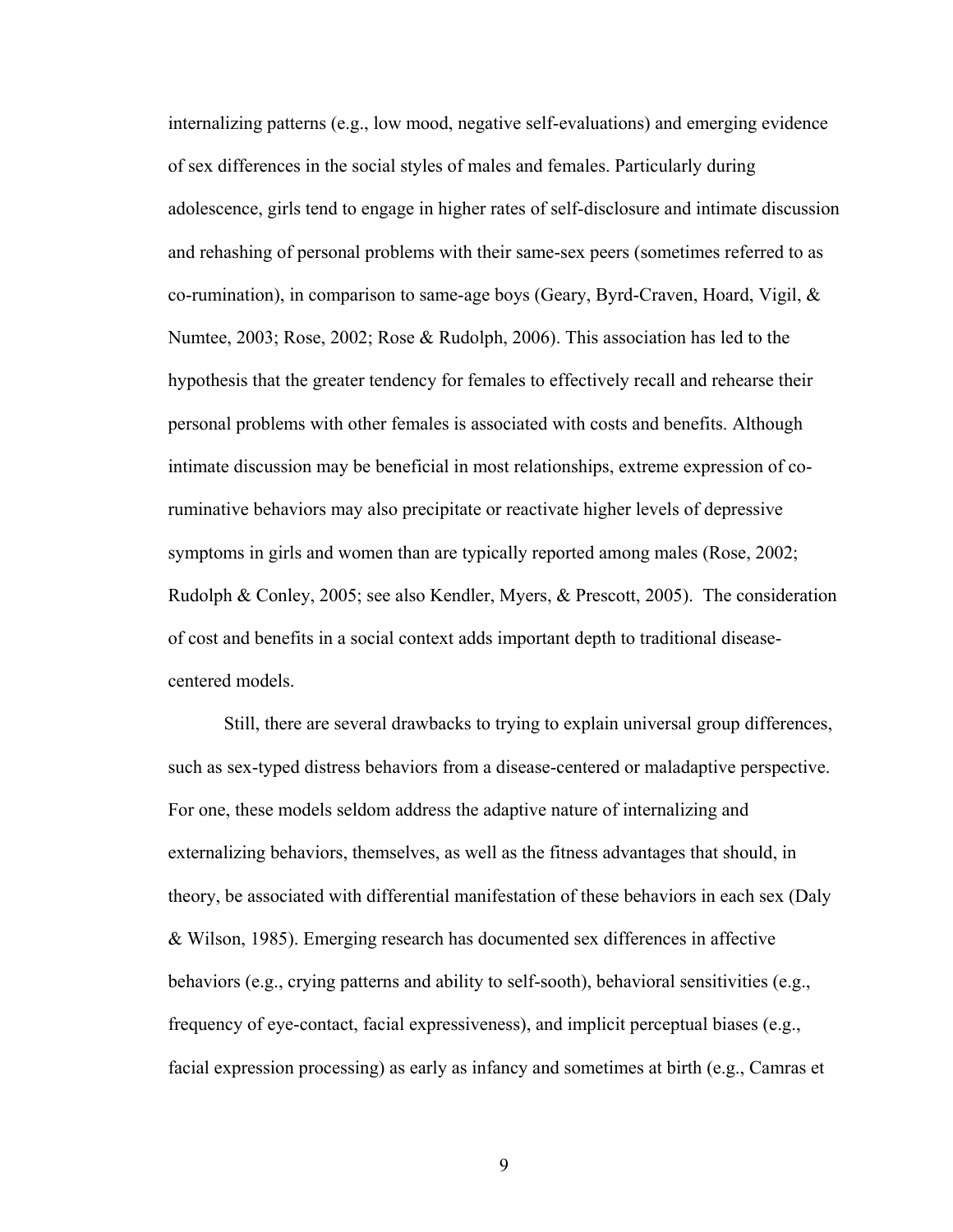al., 1998; Fuller, 2002; Keenan, Grace, & Gunthorpe, 2003; Lavelli & Fogel, 2002; McClure, 2000), although sex differences in infancy are not always found (e.g., Lavelli  $\&$ Fogal, 2005).

In either case, the assumption that prototypical sex differences are not specialized (e.g., developmentally) or that they may even be maladaptive (e.g., interpreting femalebiased depression as a "cost") runs contrary to the biological principle that evolved (i.e., naturally selected) behaviors are associated with *adaptive* cost-benefit tradeoffs (e.g., Williams, 1957). A similar limitation of some disease-centered models is that they approach the study of distress from a single, usually valence-based dimension (e.g., describing sadness and aggression in "negative" terms), with minimal description of potential underlying benefits and unique features of these responses. Finally, these models seldom incorporate additional factors, such as context effects (e.g., audience characteristics) that are known to influence affective responses (e.g., magnitude of expressed emotions) across cultures and at early ages (e.g., Costa Dinsbach, Manstead,  $\&$ Bitti, 2001; LaFrance, Hecht, & Paluck, 2003; Leaper & Smith, 2004). Research on young children (e.g., toddlers) and adults shows that individuals are far more likely to express sadness (e.g., crying) and embarrassment behaviors (e.g., lip biting), for example, when alone or when in the presence of intimate confidantes – individuals in which a history of trust has been established – and to hide these behaviors in the presence of less familiar or less trusted individuals (e.g., Becht & Vingerhoets, 2002; Buss & Kiel, 2004; Costa Dinsbach, Manstead, & Bitti, 2001; Jakobs et al., 1996). Findings like these provide important information on the adaptive trade-offs that may be associated with the development and expression of sadness and other distress behavior; for example, in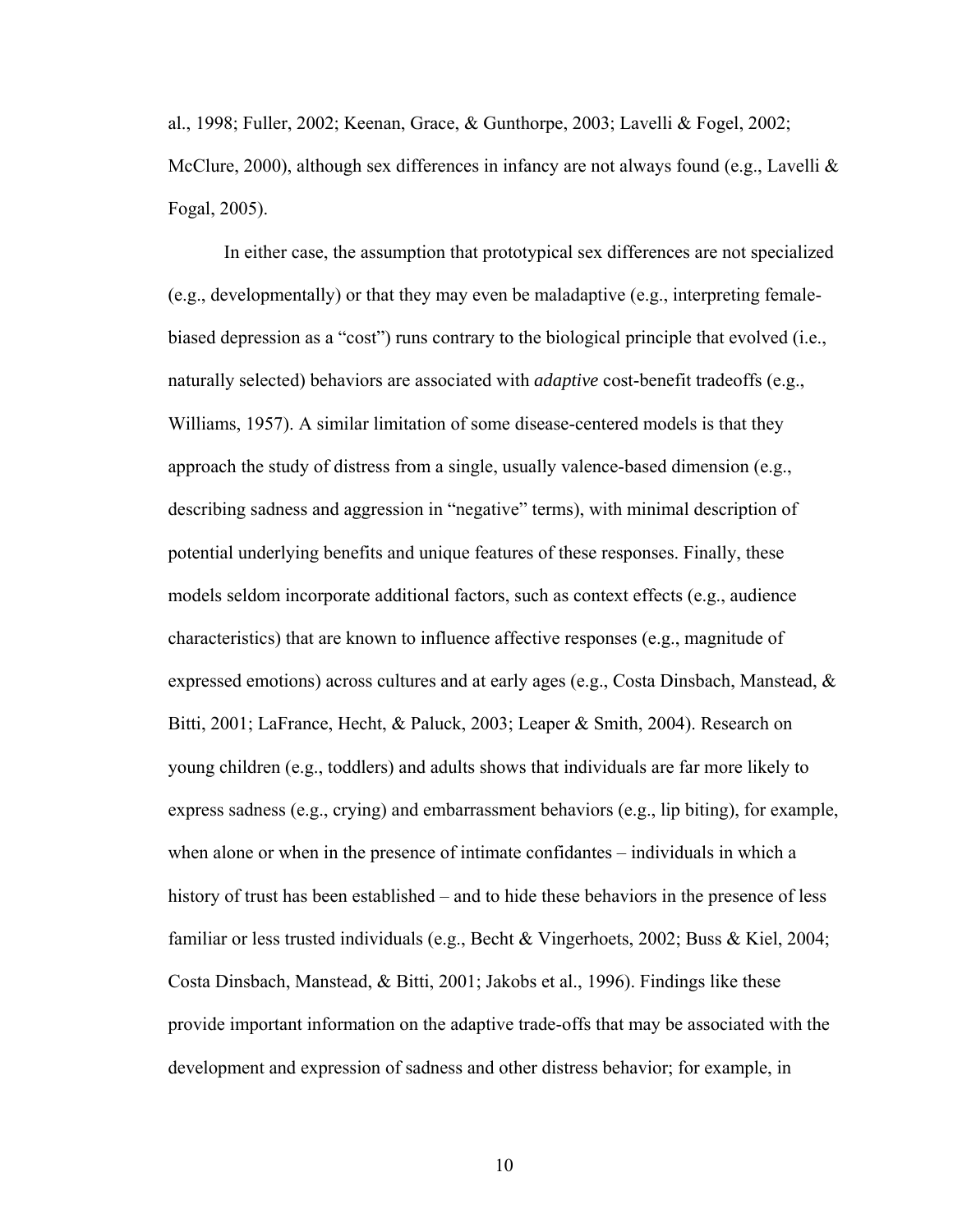relation to potential benefits and dangers of expressing certain behaviors in the presence of different people. In order to understand these trade-offs, a more functional framework of (distress) behaviorism is required.

#### *Non-Disease Models of Distress Behaviors*

An alternative approach to the disease-centered perspective is provided by models that emphasize the potential adaptive value of these responses, at least in some contexts. This approach is based on the assumption that behavioral responses that are consistently found in one sex or the other, for instance, reflect evolved biases that have been adaptive for that sex during human evolution (Geary, 1998). A related, though less explored hypothesis, is that distress responses (e.g., experiences of sadness and hostility) are manifested as *expressive* behaviors that may function (e.g., developmentally), in part, to modify the formation and maintenance of different types of social relationships (Geary  $\&$ Flinn, 2002; Taylor et al., 2000; Vigil, in press; for earlier works, see Alexander, 1987; Frijda, 1993; Trivers, 1971). An example of this approach to understanding affect behaviors is Hagen's (2002) bargaining model of depression. The proposal is that some symptoms of post-partum depression (e.g., lower activity levels), for instance, may be designed to withhold parental care-giving until the infant's father and kin (those with direct genetic interests; Hamilton, 1964) increase provisioning of social support to the mother. According to this model, low mood is described as a particularly adaptive social strategy under conditions when added social support is needed most and direct requests for aid may not be effective.

*Socio-Relational Framework of Expressive Behaviors*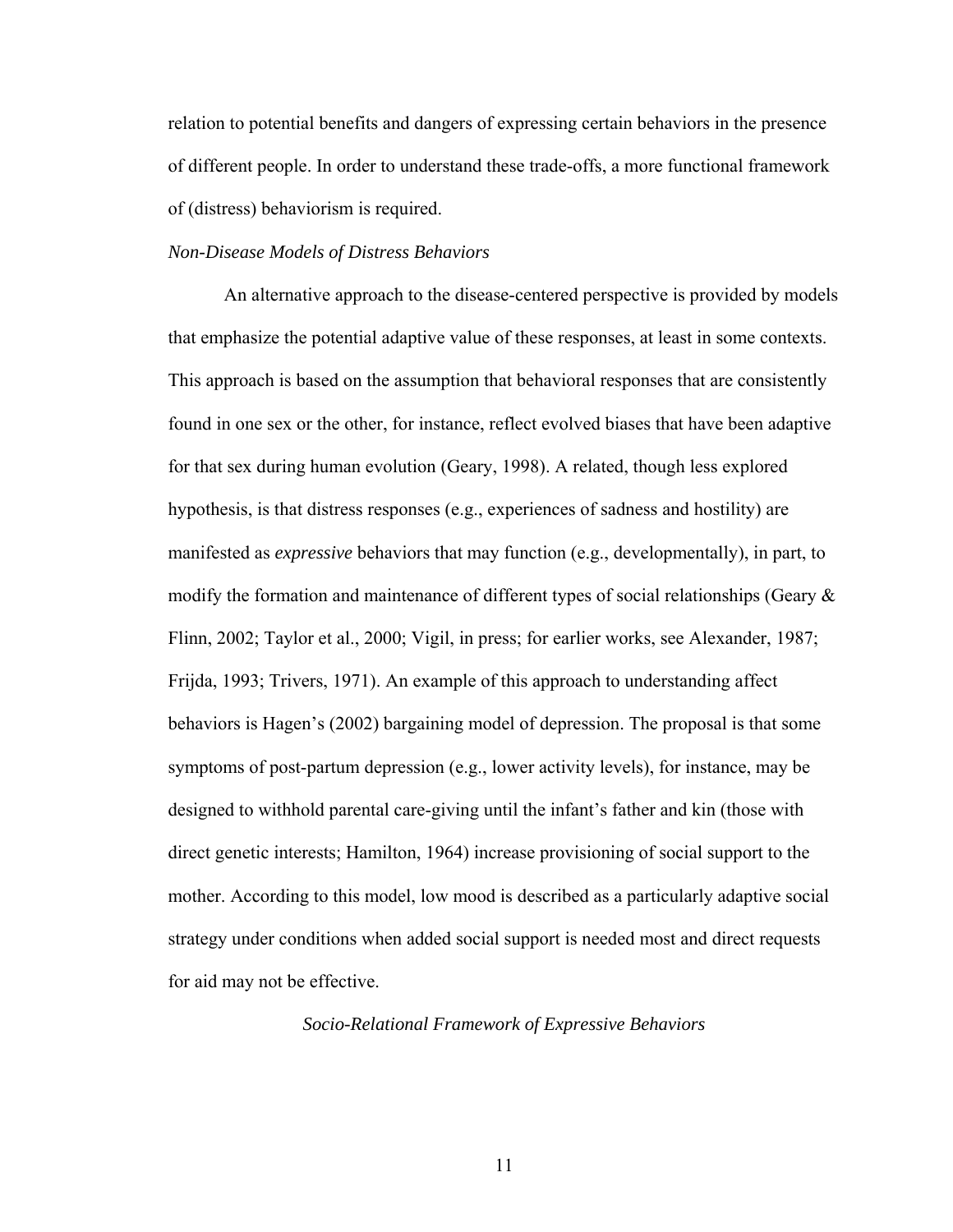My proposal is that *many* types of expressive behaviors, that is, behaviors that occur within a real or imagined social context–including the (momentary and prolonged) expression of affect–have *specific* and *functional* social properties and is referred as the "Socio-Relational Framework of Expressive Behaviors" (SRFB). The framework rests on the assumption that a major distinguishing feature of human evolution was an intensification of the social selection pressure to form dynamic and long-term interpersonal relationships, and to maintain these relationships through complex displays of reciprocal altruism (Alexander, 1989; Trivers, 1971). This assumption that the human mind is designed for social competition and cooperative behaviors is the cornerstone of most models of primate intelligence (e.g., the social brain hypothesis; Dunbar, 1998; Geary, 2005; Humphrey, 1976) and human "sociocognitive" models that suggest, for instance, social evaluations implicitly drive cognitive development and performance (Levine & Resnick, 1993). Similar to Trivers (1971) and elaborated in Geary and Flinn (2001), I am proposing that humans may have evolved a suite of psycho-biological systems (e.g., perceptual, processing, expressive, developmental, etc.) designed to navigate the adaptive cost-benefit tradeoffs that are associated with forming different types of relationships.

In terms of distress behaviors, the most likely candidate for the co-evolutionary specialization of the modern human affect/stress response system is perhaps the basic motivation to either *approach* or *withdrawal* from environmental stimuli, depending on whether or not the stimuli signals potential benefits (e.g., food and mates), or whether the stimuli signals potential of threat or danger (e.g., predators; see Buck, 1999; Cacioppo, Klein, Bernston, & Hatfield, 1993; Davidson, 1993; Davidson, Jackson, & Kalin, 2000;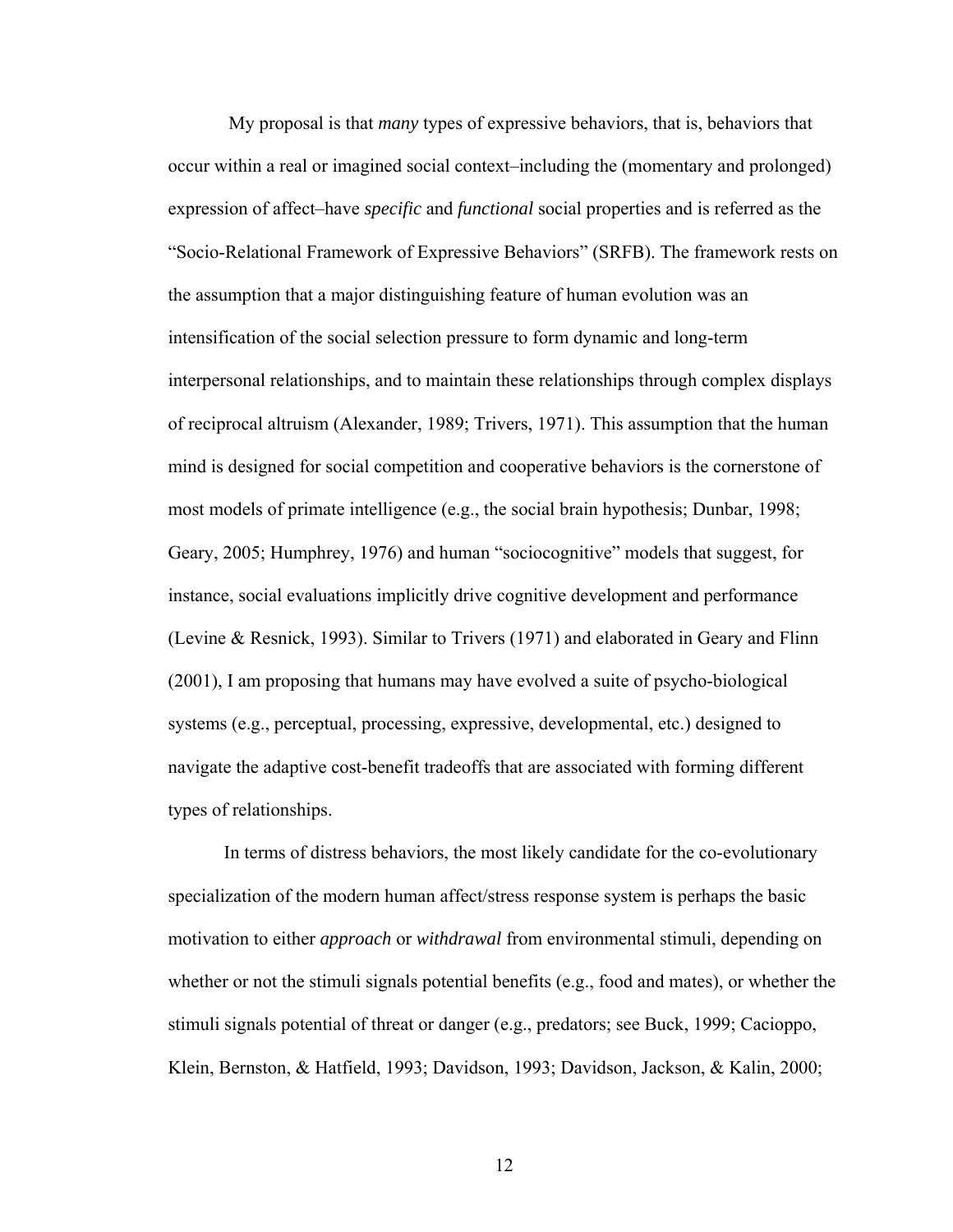Gray, 2002). In humans, for instance, such a system may be especially sensitive to evaluate potential benefits and dangers of interacting with different people. A related hypothesis is that this system would also be sensitive to the socio-relational impact of events and experiences on the relative social standing of the individual, and to respond to these events through coordinated behavioral strategies designed to modify the individual's relationships in ways that enhance the individual's well-being. In theory, basic approach and withdrawal motivations in humans may be specialized to respond to significant life-events with behaviors that systematically maximize the ability to *attract*  fitness-enhancing relationships (e.g., relationships that are supported by reciprocal altruism), for example, while simultaneously *avoiding* or reducing the likelihood of interacting with potentially dangerous individuals (e.g., non-reciprocal relationships in which the risk for exploitation is high).

This interpretation is consistent with research on facial expression processing that shows that while the human amygdala is activated in response to both positively- and negatively-valenced stimuli (Garavan, Pendergrass, Ross, Stein, & Risinger, 2001), people are more sensitive to process threatening faces (expressions of anger and fear) more quickly and accurately than other stimuli, and especially when the signaler is a male (e.g., Goos & Silverman, 2002; Mogg & Bradley, 1999; Öhman, Lundqvist, & Esteves, 2001). Children that have experienced less trustful relationships, such as those that have been physically abused and rejected by their peers, are more sensitive to recognize (and express) facial expressions of anger than are non-abused and average-status (peeraccepted) children (Hubbard, 2001; Pollak & Sinha, 2000; see also Terwogt, 2002). Öhman summarized this work by suggesting that hyper-sensitivity to fearful and angry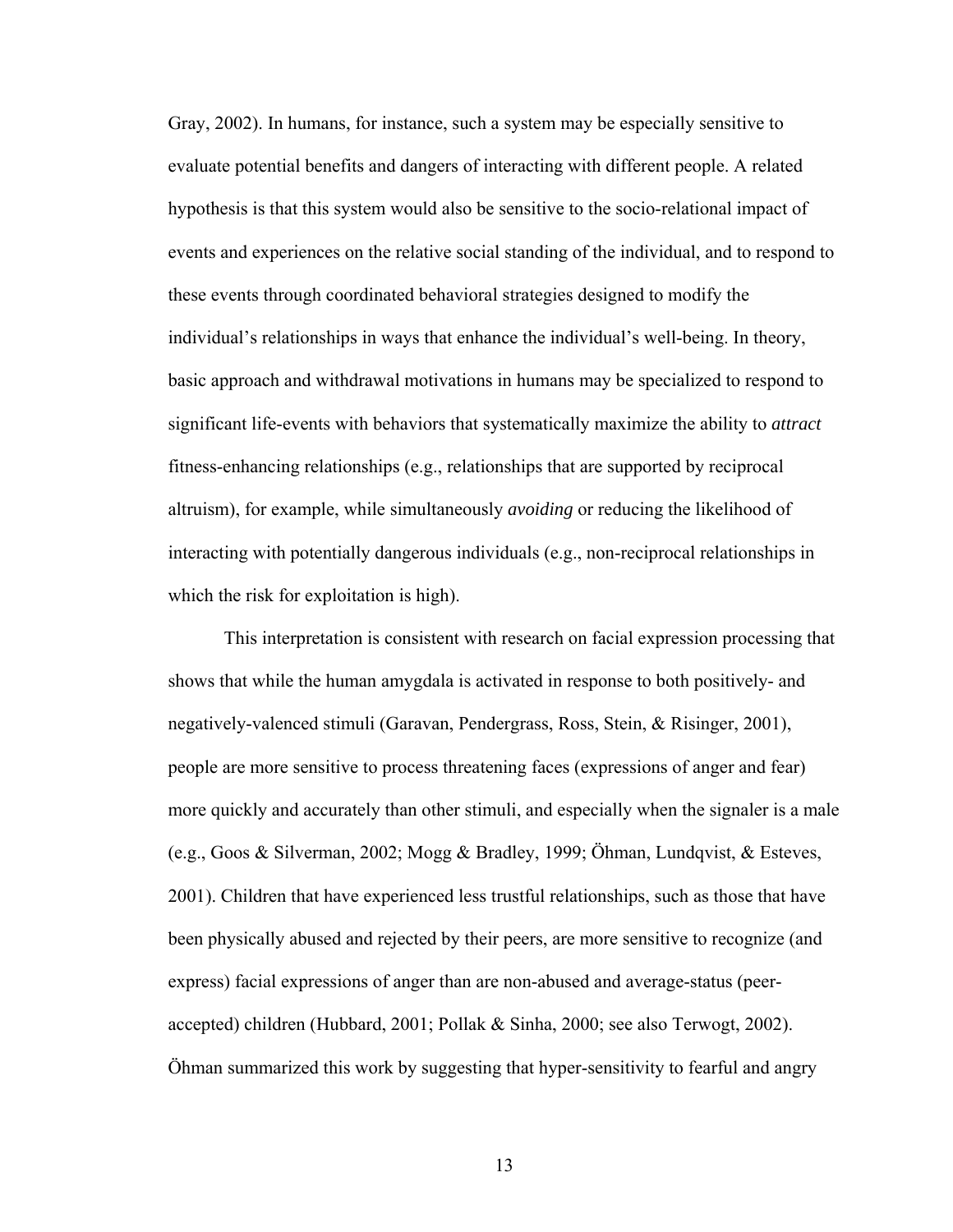faces does not reflect an emotion processing system that is specialized to process the physical characteristics of the human face, per se, but rather an evolved cognitive bias to discriminate threatening from non-threatening individuals (Öhman, 2002).

#### *Reciprocity Potential*

According to the SRFB, the social properties that influence the motivation to either be attracted to or to avoid other people may be framed in terms of the construct *reciprocity potential* (Vigil, in press), or potential to have any sort of influence on another person's fitness–either positively or negatively. This potential is determined by the a) ability to affect other people; as well as the b) actual likelihood of doing so. I am hypothesizing that these two concepts–cues of *capacity* to affect others and *probability* to affect others–may be the most basic criteria by which implicit social evaluations are made. This is because low levels of either of these constructs results in limited reciprocity potential and thus little motivation to attend to or interact with these other people (Vigil, in press).

*Capacity cues*. One possibility is that humans have evolved social processing systems that evaluate phenotypic indicators of capacity and probability cues in other people. For example, capacity cues may be perceived through individual characteristics, such as physical stature and personal competencies, material resources, and perceived dominance, because these types of traits signal increased ability to provide immediate benefits (e.g., socio-political opportunities, food, protection), or ability to inflict immediate harm onto others. Traits that distinguish the individual's competencies and abilities are fundamental components of implicit personality theory (Schneider, 1973). For example, in a review of one suggested capacity cue, perceived physical attractiveness,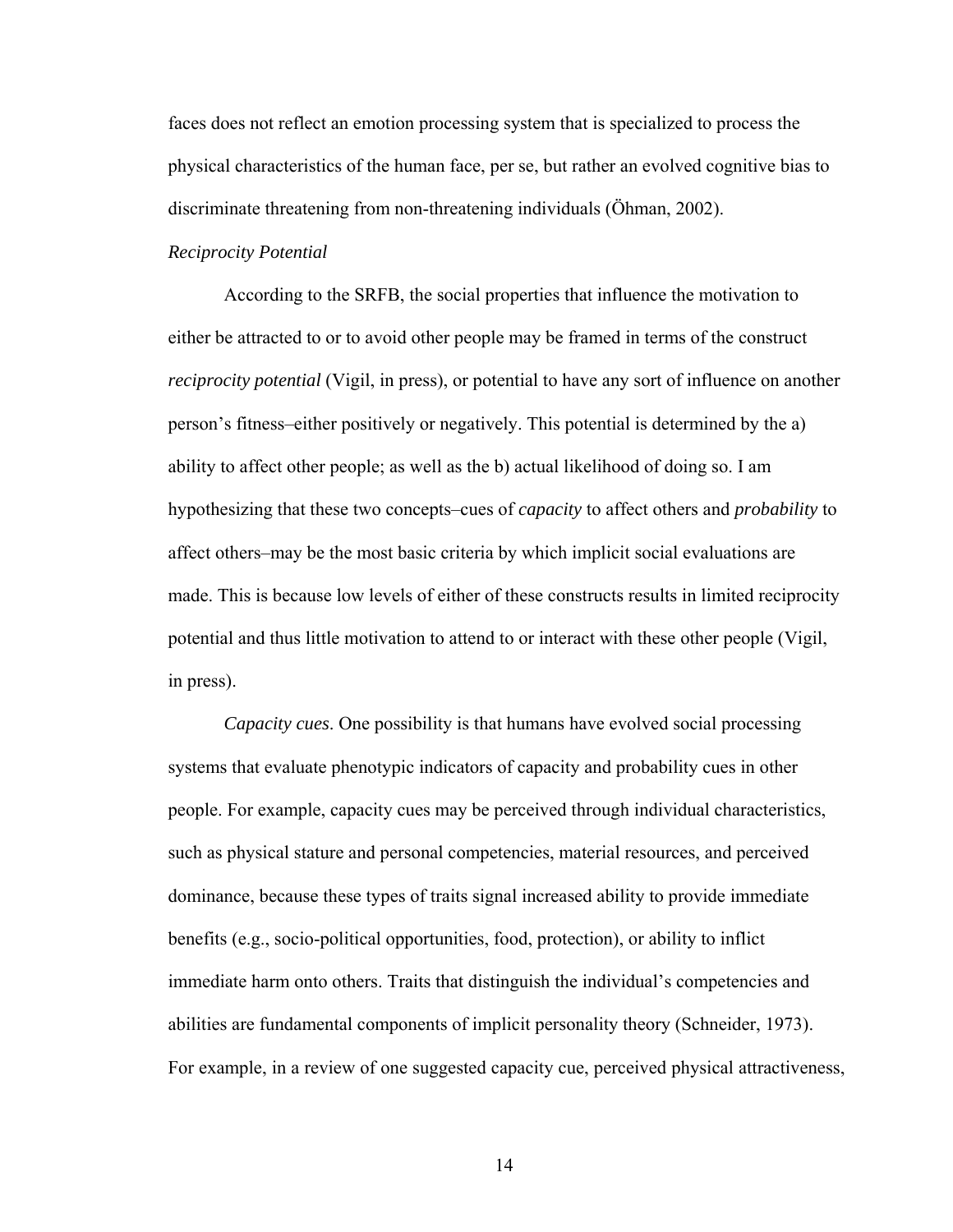Eagly found this characteristic is associated with the perception of personal competencies, but unrelated to perceptions of integrity and concern for others (Eagly, Ashmore, Makhijani, Longo, 1991). Similarly, research on group processes shows that people are more likely to implicitly attend to the actions of others that are perceived as powerful, dominant, and higher-status, rather than to subordinates (Fiske, 1993a).

Animal studies show that among other highly social species (e.g., monkeys, hyenas) individuals prefer to interact with conspecifics that have similar, but slightly higher social status than their own (Holekamp, 2006). These studies demonstrate that the cognitive bias to attend to cues such as dominance (e.g., erect posture, threat stares, assertive speech, etc.) is a corollary feature of social behavior, and especially among primates (Mazur, 1985; Mignault, & Chaudhuri, 2003). From the SRFB perspective, this bias may be interpreted as a modularized detection system that is primed to evaluate cues that signal other people's means and resources and hence capacity to reciprocate social favors, or to inflict physical harm onto the individual.

*Probability cues*. In contrast to signals of capacity, probability cues may be inferred through interpersonal characteristics such as kindness and empathy and integrity in humans, and submissiveness behaviors in less social species. The basic reasoning is that explicit demonstrations of prosocial behaviors and demonstrations of vulnerability (e.g., head bow, gaze aversion, slow movement patterns) may be adaptive by reducing the perception of threat and disarming the threat interpretation of others. Through complex displays of benevolence, individuals may be signaling their motivations and intentions, and hence probability of reciprocating altruism or likelihood harming others. Of course, the phenotypic manifestation of submissiveness behaviors (e.g., worrying) may also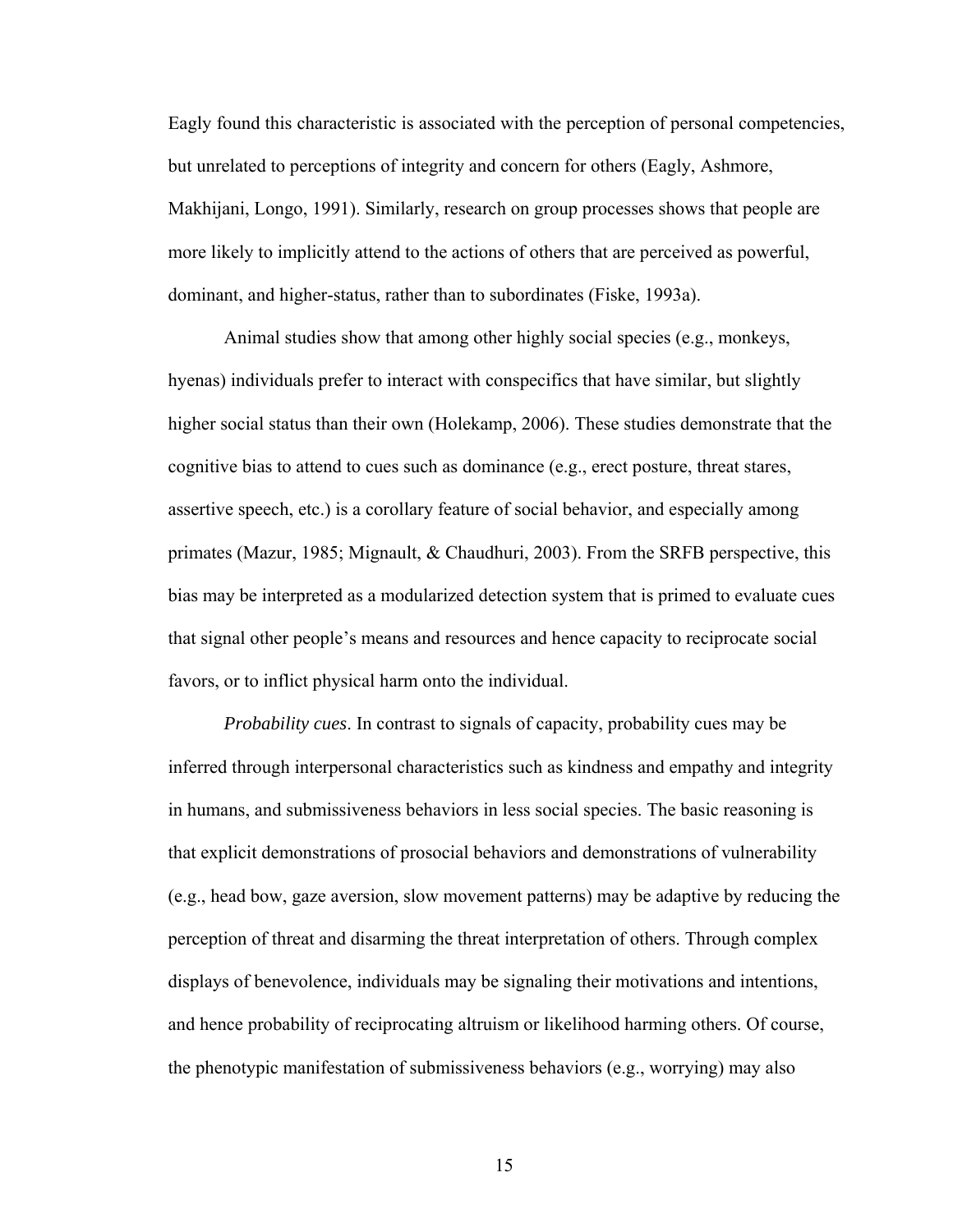reflect individual's *actual* vulnerability and inability to reciprocate resources; however, the current reasoning is that such handicaps would not be displayed so explicitly and/or exaggerated, unless there was a fitness advantage to doing so.

As a result of the comparatively unique tendency to form long-term, codependent relationships, humans may be especially sensitive to evaluate the social intentions of others through perceptions of trustworthiness (Trivers, 1971). At least one study suggests the possibility of a specialized neural circuitry (e.g., involving activation of the right superior temporal sulcus) that may be responsible for the detection of trustworthiness in faces (Winston, Strange, O'Doherty, Dolan, 2002). Other research suggests that people elicit specific endocrine responses (e.g., involving oxytocin and vasopressin) when they experience increased trustworthiness and bonding with others (Bartels & Zeki, 2004; Zak, Kurzban, Matzner, 2004). Likewise, behavioral experimental researchers have uncovered numerous factors (e.g., repeated interactions) and interpersonal behaviors that induce perceptions of trustworthiness in others, including self-disclosure, physical touch behaviors, sustained gaze, smiling, and even simple mimicry behaviors (Ben-Ner, Putterman, Kong, & Magan, 2004; Collins & Miller, 1994; Kurzban, 2001; Lakin & Chartrand, 2003; van Baaren, Holland, Kawakami, & van Knippenberg, 2004).

Collectively, these studies suggest that humans (and perhaps other social species) are motivated to categorize others according to dominance status and traits that signal the individual's altruistic tendencies and vulnerability (babyish features; Fiske, 1993b). From the SRFB perspective, these basic motivations reflect the sensitivity to process the abilities and intentions, and hence reciprocity potential, of other people. Research on peer preferences shows that when young adults are asked to rate their preference for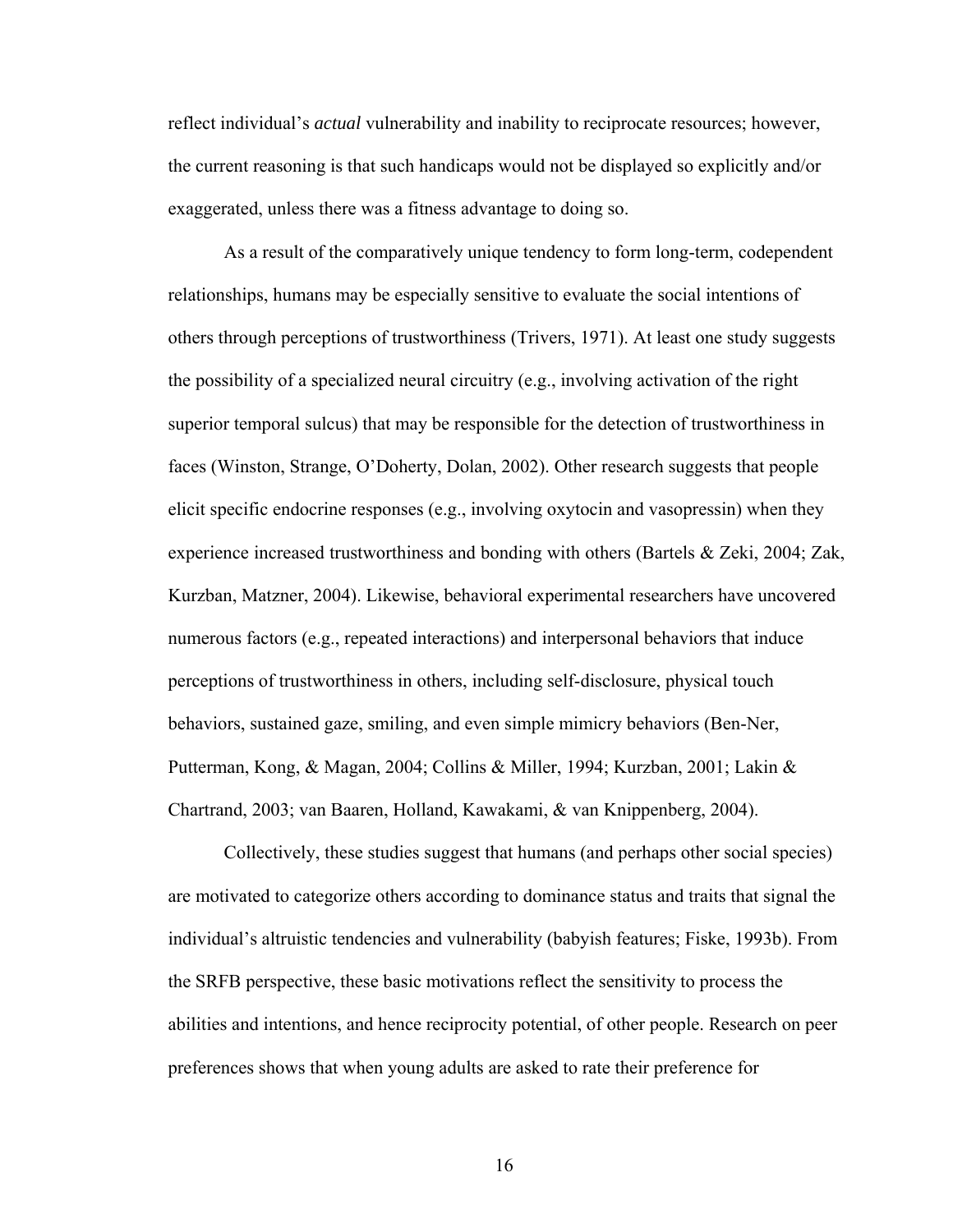hypothetical peers that vary on ratings of capacity and probability traits, a distinct pattern emerges. Similar to non-humans, people tend to evaluate high capacity traits in others (e.g., physical attractiveness, intelligence, material resources) relatively to oneself, and to prefer others that have similar levels of capacity traits to self-evaluations. In contrast, probability traits (e.g., kindness, friendliness) are appraised in a more linear fashion, such that the highest levels are most preferred, regardless of self-evaluations (Vigil, in press). These findings are important because they suggest that perceptions of prosocial intentions are obligated for most reciprocal relationships, whereas the selective adjustment (increased or decreased display) of one's *relative* capacity attributes may be needed to strengthen individual relationships (e.g., relationships between people that differ in social status).

Other research suggests that humans may be motivated to adjust preference for capacity and probability traits in other people in relation to the context of the relationship. For example, research on mate preferences shows that both males and females place more weight into the appraisal of high capacity traits (e.g., physical attractiveness, material resources) when seeking short-term relationships, and place more emphasis on high probability traits (e.g., kindness, responsibility) when seeking long-term or more exclusive relationships (e.g., Geary, Vigil, Byrd-Craven, 2004; Li, Bailey, Kenrick, & Linsenmeier, 2002; Vigil, Geary, & Byrd-Craven, 2006). From the perspective of the SRFB, capacity cues (physical attractiveness, material resources) may be sought and preferred in short-term relationships, because these types of characteristics do not require repeated interactions to be accurately assessed; they are immediately observable in other people. In contrast, the veracity of probability cues (e.g., kindness, integrity) cannot be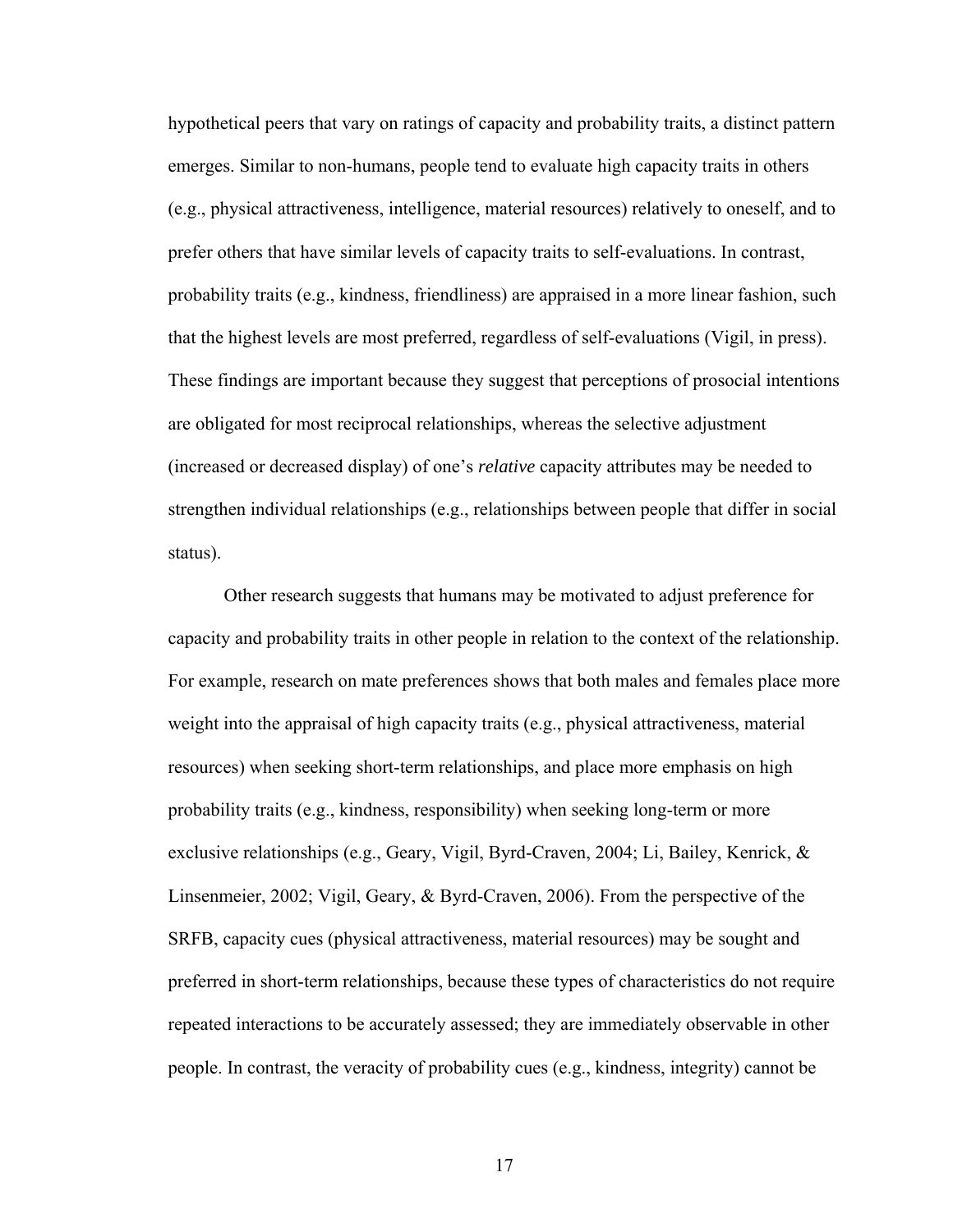appraised through limited exposure, but instead requires repeated interactions to be accurately evaluated. A complimentary hypothesis is that capacity and probability cues may be perceived as signaling the potential to interchange different types of resources with others. Whereas capacity cues may be used to signal one's *expedient* or immediate resources, such as genetic resources in the case of mate-preferences, probability cues may be used to signal one's willingness to provide more *continuous* provisioning, such as extensive and reliable social support.

In any case, sensitivity to subtle inequalities in perceived capacity and probability cues, and the tendency to increase preference for higher levels of capacity traits in shortterm relationships (e.g., dating context) and higher levels of probability traits in more exclusive relationships (e.g., a marriage partner) suggests that mechanisms that process displays of these cues may be integral components of interpersonal-appraisal and motivational systems. Of course, the flip-side of communicative processes is that these detection biases would have co-evolved with a set of systems designed to selectively display or advertise capacity and probability cues through myriad expressive behaviors. According to the SRFB perspective, the behavioral manifestation of distress behaviors may be conceptualized as one such expressive system.

#### *Socio-Relational Properties of Distress Behaviors*

 The SRFB is based on the hypothesis that most (if not all) expressive behaviors are structurally (e.g., via phenotypic characteristics such facial expressions and felt mood) and functionally (e.g., via socio-relational outcomes such as increased social support or distancing from others) designed, in part, to selectively advertise these basic social properties. For example, externalizing behaviors (e.g., physical aggression, selfishness,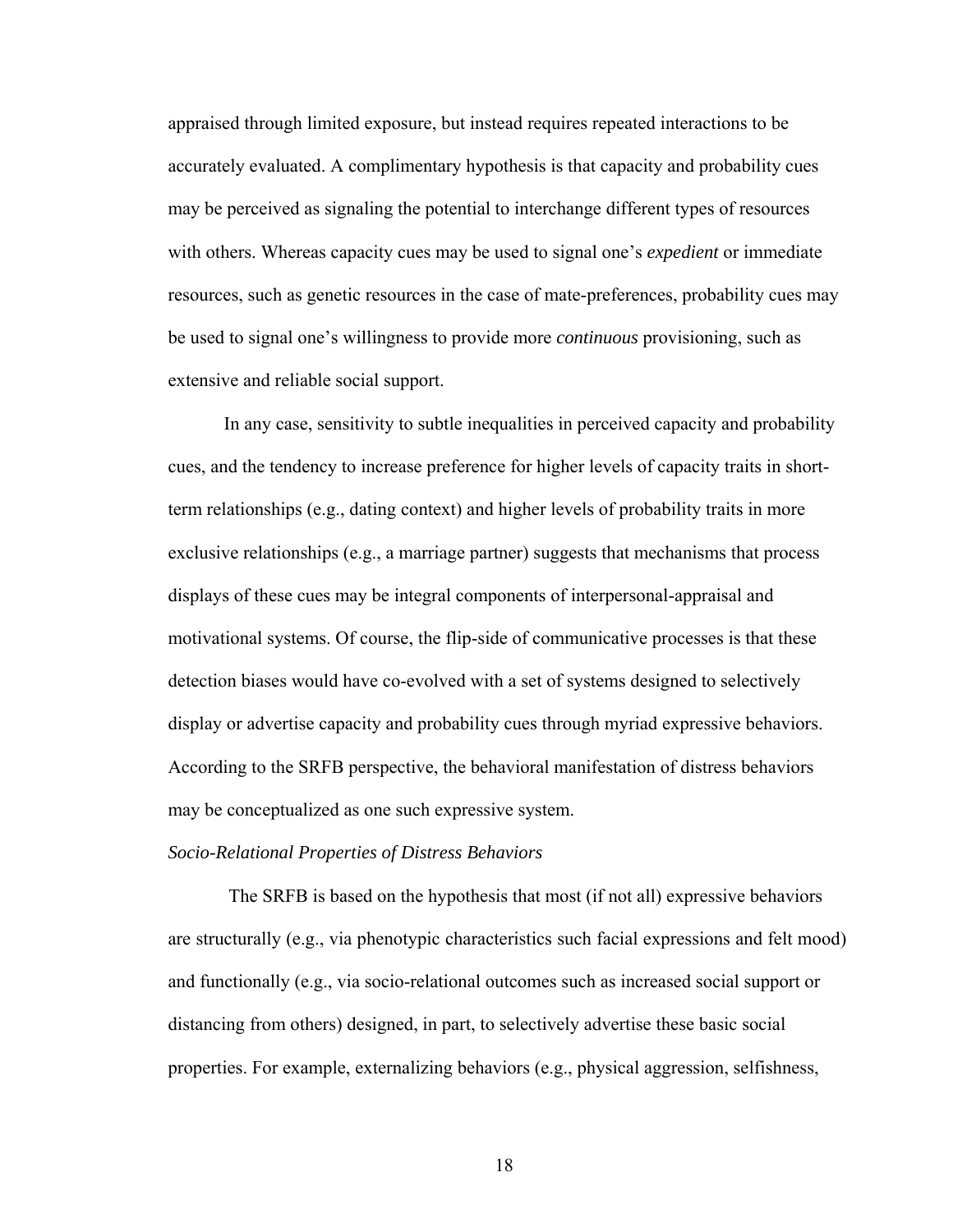assertiveness, risk-taking) may be interpreted as attempts to display physical prowess, dominance, and other physical capacity cues. Facial expressions of *anger*, for example, share a number of similar features with expressions of *joy* (e.g., direct gaze and toothy displays of the sneer and smile expression), and both are perceived as conveying high dominance (Montepare & Dobish, 2003; Marsh, Adams, & Kleck, 2005). Emerging research also suggests these feelings activate distinct and overlapping neural pathways (e.g., predominant activation of the left hemisphere; Murphy, Nimmo-Smith, Lawrence, 2003).

From a socio-relational perspective, feelings of joy and anger differ on the approach/withdrawal dimension of behaviorism, but are related in that they may both be designed to convey individual competencies. Thus, while expressions of joy and pride may be used to signal the individual's capacity to reciprocate resources with others (visà-vis cues that signal the individual's successful experiences and available resources), expressions of anger and hostility may be used to signal the ability to protect oneself under conditions when the perception of trustworthiness of others has been breached.

In contrast, internalizing behaviors (e.g., low-mood, worrying, self-blame, cautiousness) may be interpreted as explicit displays of vulnerability and benevolence, and hence displaying the individual's intentions and thus probability of reciprocating beneficence or inflicting harm. Sadness behaviors such as crying and the production of emotional tears are highly associated with the perception of trust and empathy by others (e.g., Van Tilburg, Unterberg, & Vingerhoets, 2002; Williams, 1982; see also Boone & Buck, 2003). Likewise, the reflexive association between sadness behaviors and empathetic responses (e.g., sympathy weeping) is a major tenant of attachment theories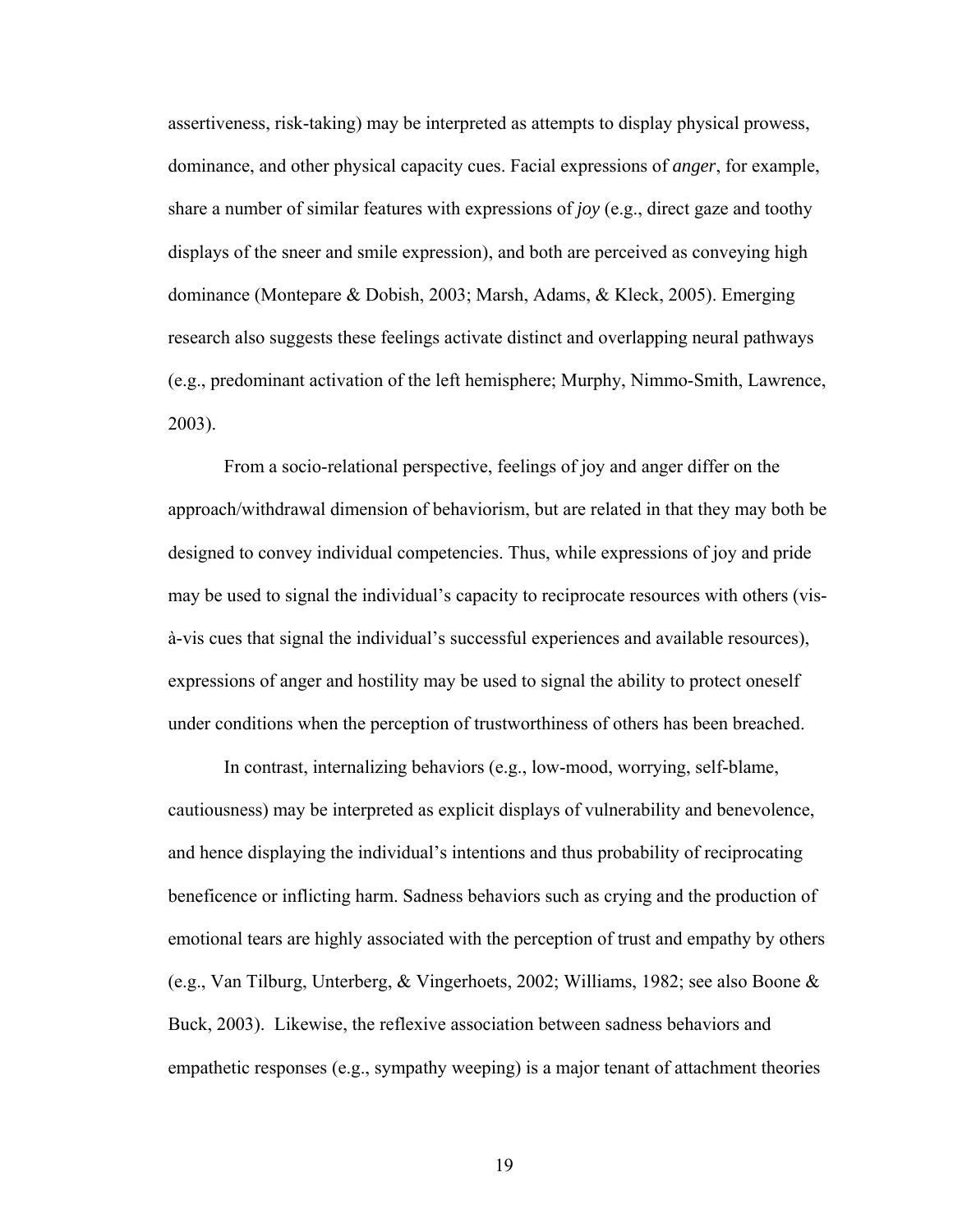(e.g., Nelson, 2000) and models of instinctual communication between adults and human and non-human infants (Hill & Martin, 1997; Shipman, Zeman, Nesin, & Fitzgerald, 2003; Tronick, 1989; Zeifman, 2001). From the perspective of the SRFB, expressions of sadness and empathy are specialized examples of probability cues that may be have evolved to signal increased levels interpersonal trustworthiness in order to facilitate the formation of more dependable or new relationships.

*Conditional variation in distress.* Empirical studies show that humans (as with other highly affiliative species) respond to social challenges with either "dominant" or "submissive" behavioral strategies (e.g., happiness vs. sadness, aggression vs. appeasement, disdain vs. shame, confidence vs. worry, etc.; Aureli, 1997; Bugental  $\&$ Lewis, 1998). This suggests that the expression of internalizing and externalizing behaviors may be associated with conditional factors, such as individual life-experiences, that affect the individual's relative reciprocity potential. For example, negative life-events may be experienced when they reduce the individual's relative capacity resources (e.g., job and property losses, or loss of established social networks), such as what happened with the hurricane in New Orleans. Because these types of events limit the ability to advertise high capacity cues, they may be responded through a behavioral strategy designed to instead increase advertisement of the probability component of reciprocity potential–at least under conditions when the individual has a receptive social network and when this component of reciprocity potential has not been diminished as well. Through explicit displays of vulnerability (e.g., depressive symptoms), individuals may be able to disarm others' threat interpretation and therefore exploit the tendency of others to respond to perceived vulnerability through reciprocated probability cues in the form of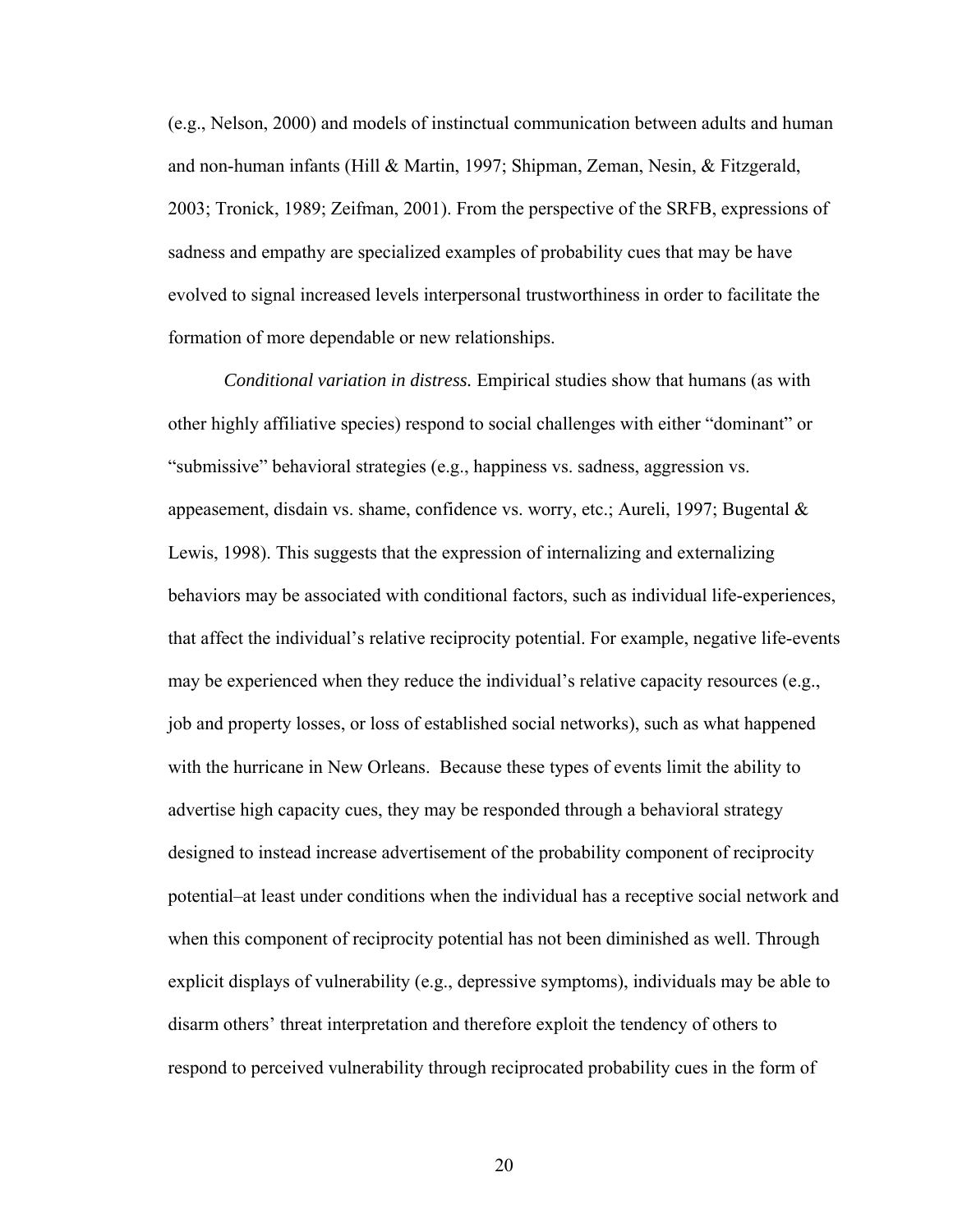expressed empathy and compassion. From this perspective, sadness behaviors may be functional for consolidating more cohesive and dependable relationships under conditions when the individual is especially susceptible to social exploitation and thus when high levels of reliable social support are needed most (Hagen, 2003).

In other words, increased manifestation of depressive symptoms and other internalizing behaviors may be adaptive in several ways, such as lowering risk-taking behaviors, that help offset the fitness-costs (i.e., reduced social standing and risk for exploitation) that are associated with the negative life-events that precipitated the sadness (e.g., see Allen & Badcock, 2003). The current suggestion, however, is these behaviors may also operate as expressive mechanisms that function to provide an explicit demonstration of one's vulnerability, and do so in order to reduce the perception of threat to other people. By responding to adversity through submissiveness and appeasement behaviors, individuals may be advertising the single most important criterion for the formation of secure and dependable social relationships, that is, high levels of probability cues in the form of displayed trustworthiness.

*Situational variation in distress.* As mentioned earlier, a number of contextual factors, such as the familiarity of one's audience, appear to affect the expression of distress behaviors. Another situational factor that has been shown to moderate and perhaps mediate many expressive behaviors (e.g., smiling, laughing, talkativeness, eyegaze patterns, crying) is the relative group-size of the signaler's audience (i.e., number of potential onlookers/appraisers; Fridlund et al., 1990; LaFrance & Hecht, 2000; Leaper & Smith, 2004; Webbink, 1986). In one experiment, children (both boys and girls) that were exposed to stress (involuntarily losing a competitive game) and placed in larger groups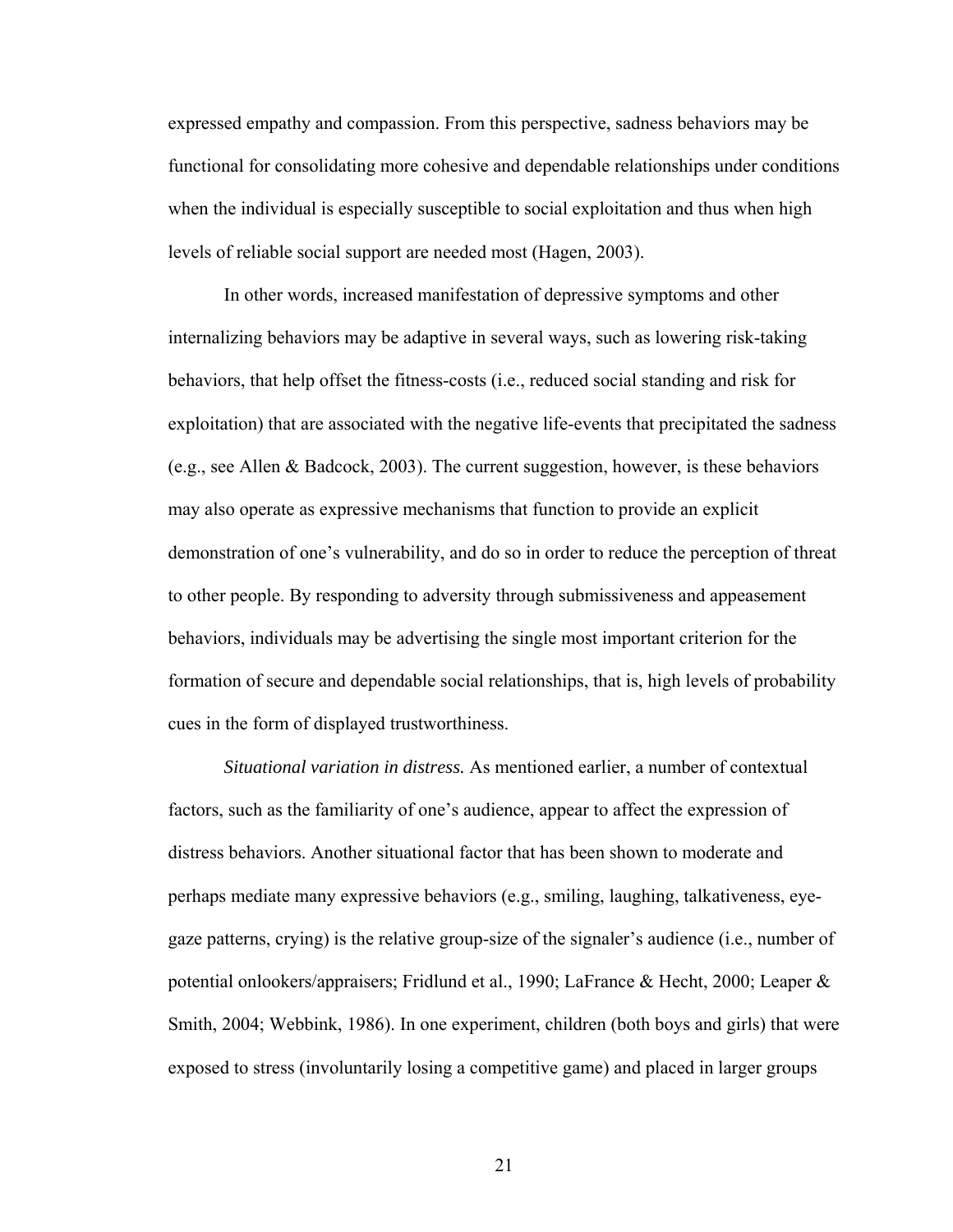(consisting of 3 or more children) responded with increased expression of externalizing behaviors (e.g., assertiveness, anger, meanness to others). In contrast, when children were exposed to stress and placed in smaller groups (i.e., dyads), they tended to increase the expression of internalizing behaviors (e.g., self-depreciation, sadness, expressed empathy; Benenson et al., 2002). This pattern emerged equally for both sexes.

In the context of a socio-relational framework, these findings may reflect adaptive cost-benefit tradeoffs that are inherent in the ability to effectively display high-capacity and high-probability cues in larger and smaller group settings. Among larger social networks, individuals are limited in the amount of intimate investment behaviors and hence probability cues that they can allocate to each individual relationship (Geary et al., 2003). In contrast, because capacity cues are more readily observable than probability cues and may be more efficient at signaling the ability to provide expedient resources or to inflict immediate consequences onto others, these behaviors may be particularly suited to maintain the more fluid and temporary relationships that result from larger social networks (Vigil, in press). Similarly, effective displays of probability cues require more extensive histories of investment and thus may not be particularly efficient for maintaining larger social networks (Vigil, in press). Instead, increased displays of probability cues in smaller group settings may simply reflect the greater opportunity to interchange these behaviors across fewer relationships (Geary et al., 2003; Vigil, in press). From this perspective, facultative adjustment of distress behaviors in response to certain situational factors may reflect a behavioral response system that is designed to selectively advertise capacity and probability cues in relation to situational constraints (e.g., size of one's social network) on the ability to effectively display these cues.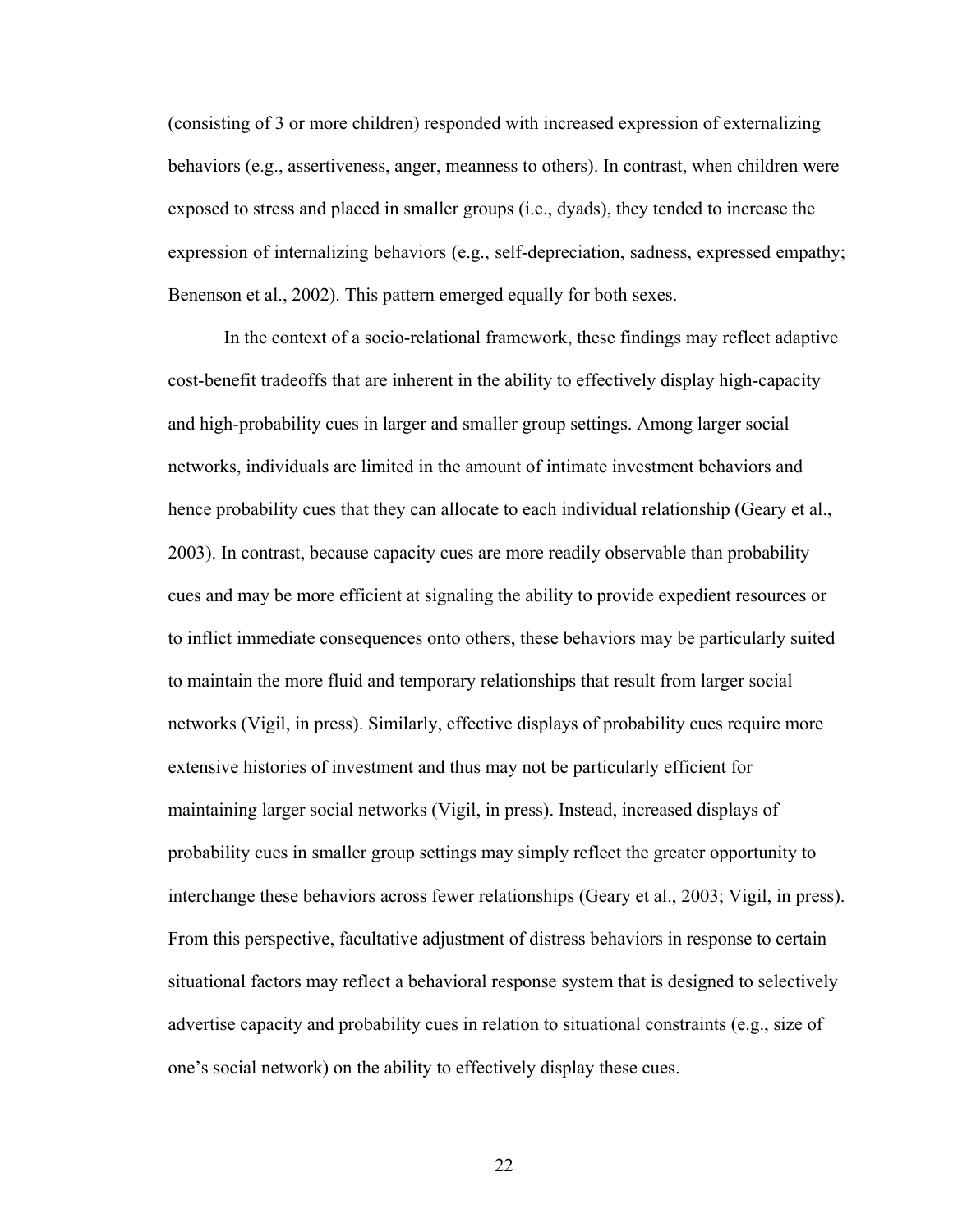#### *Evolution of Sex Differences in Stress Response Behaviors*

From the perspective of the SRFB model, phenotypic variation in the expression of capacity and probability cues are predicted to covary with individual differences in the relative quality and quantity of individual relationships in one's social network. As mentioned, emerging research suggests related distinctions in the prototypical social networks and relationship styles of males and females. Girls and women spontaneously form and report a preference for fewer, but more intimate relationships with their samesex peers. Males, in contrast, evidence the opposite pattern by forming and reporting a preference for larger, but less intimate social networks (Geary et al., 2003; Rose & Rudolph, 2006; Vigil, in press).

From an ultimate standpoint, these differences have been suggested to have arisen from an evolutionary history characterized by *male-based philopatry* and *male-male coalitional competition*. In this type of social system, males tend to remain in close proximity to their male-kin (allowing them to form the largest and most effective coalitions), while females tend to emigrate into the social networks of their husbands upon marriage (see Geary, 1998; 2002; Geary & Flinn, 2002; Geary et al., 2003; Wrangham & Peterson, 1996). This hypothesis is consistent with population genetic studies on extant and historical societies that show that males are more likely to remain in closer proximity to their genetic relatives than females, on average (e.g., Seielstad, Minch, & Cavalli-Sforza, 1998; Hammer et al., 2001). This distinction is important, because it would have resulted in unique social contexts for the daily interactions of males and females during human evolutionary history.

*Internalizing Behaviors in Females*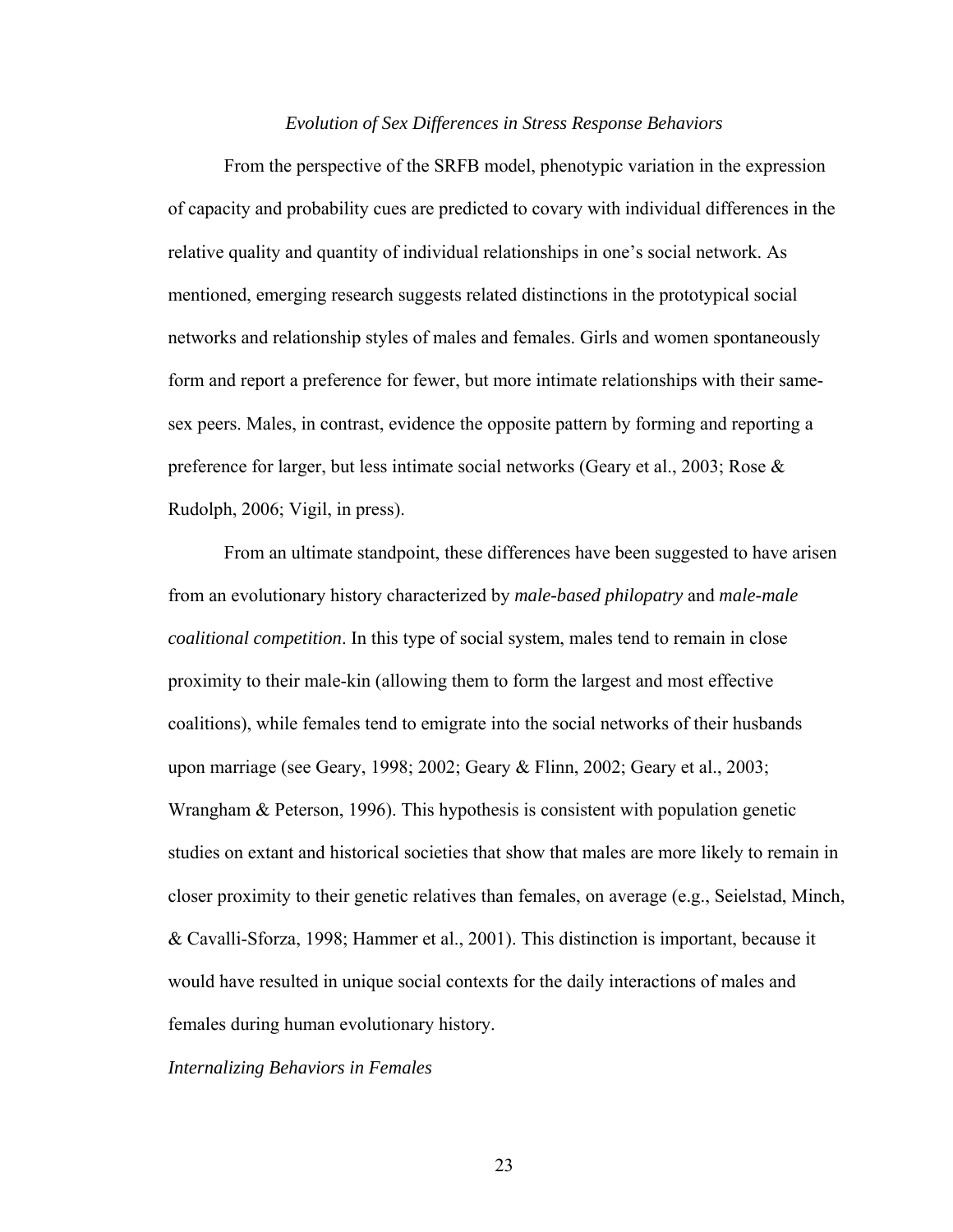With male-biased philopatry, males would have been exposed to and reliant upon more daily interactions with kin, on average, whereas females would have been dependent upon more daily interactions among non-kin or distantly related kin (de Waal, 1993; Geary, 2002; Geary et al., 2003). According to inclusive fitness theory (Hamilton, 1964; Trivers, 1971) and based on behavioral research (Daly & Wilson, 1988; de Waal, 1993, 2000; West, Pen, & Griffin, 2002), relationships between non*-*kin require more initial investment and maintenance behaviors and are generally more fragile than relationships among kin.

In the context of a socio-relational framework, the tendency for women to solicit more committed and secure relationships among non-kin would have created a heavy reliance on behaviors designed to advertise trustworthiness through exaggerated displays that signal the probability of being a reciprocating social partner (e.g., vis-à-vis intimate self-disclosure, self-depreciation, displayed empathy), and to facilitate these exchanges by forming fewer relationships (Geary & Flinn, 2001, 2002; Geary et al., 2003; Vigil, in press). From this perspective, higher rates of depressive behaviors in girls and women may be interpreted as a behavioral pattern that has evolved to respond to stressors through increased advertisements of probability cues (e.g., via co-ruminative behaviors), relative to males. Likewise, the emergence of sex differences in sadness behaviors during adolescence may reflect the prototypical stage of development when females were more dependent on explicit displays of trustworthiness in order to form and maintain more secure and dependable relationships with female friends.

*Externalizing Behaviors in Males*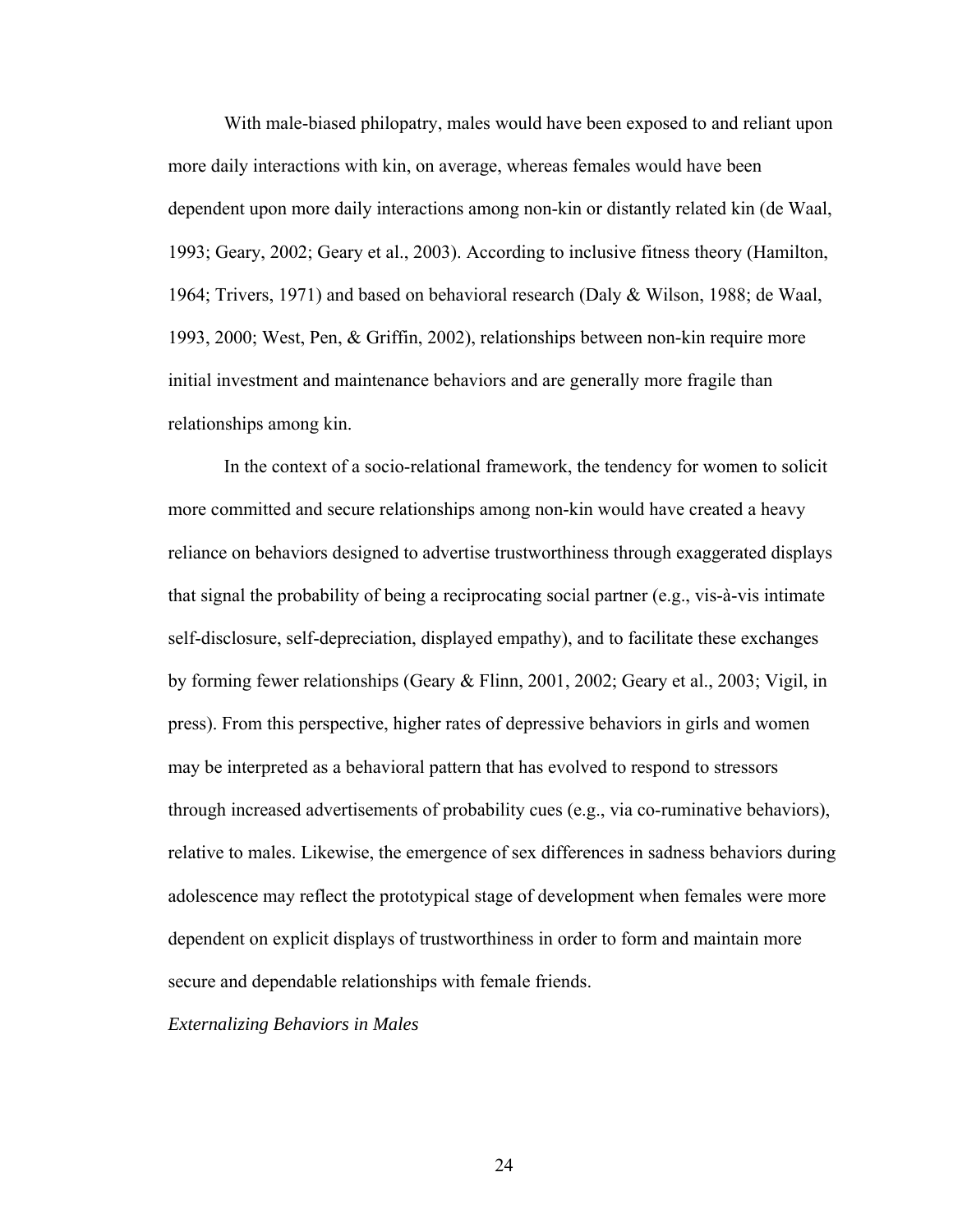Likewise, and as a result of an evolutionary history of male-male, kin-based coalitional competition, there is predicted to be an overall relaxation of selection pressures for males to *exaggerate* the expression of intimate (one-on-one) altruism and benevolence and other probability cues. In theory, this would have enabled men to form a greater number of relationships, and thus larger and more functional coalitions and to rely more heavily on the behavioral advertisement of externalizing behaviors (e.g., physical aggression), dominance displays (e.g., inflated self-evaluations), and hence capacity cues in order to attract and maintain these greater overall, less intimate, and less exclusive relationships. This interpretation is consistent with findings that adolescent girls report more frequent feelings of shyness, surprise, shame, guilt, and sadness, and are more likely to employ self-blaming coping strategies in response to distress, whereas boys are more likely to explicitly deny experiencing these feelings, and instead report more frequent feelings of contempt (Stapley & Haviland, 1989; Vingerhoets & Van Heck, 1990).

From a socio-relational framework, sex differences in the propensity to manifest distress through higher levels of externalizing behaviors (e.g., impulsivity, risk-taking, inflated self-evaluations, aggressive behaviors) in males and internalizing behaviors (e.g., conscientiousness, modest self-descriptions, sadness behaviors) in females may reflect asymmetries in the social ecologies and relationship demands in which humans evolved, and thus social contexts in which children currently develop (Geary & Flinn, 2002; Geary et al, 2003; Vigil, in press).

*Developmental Considerations*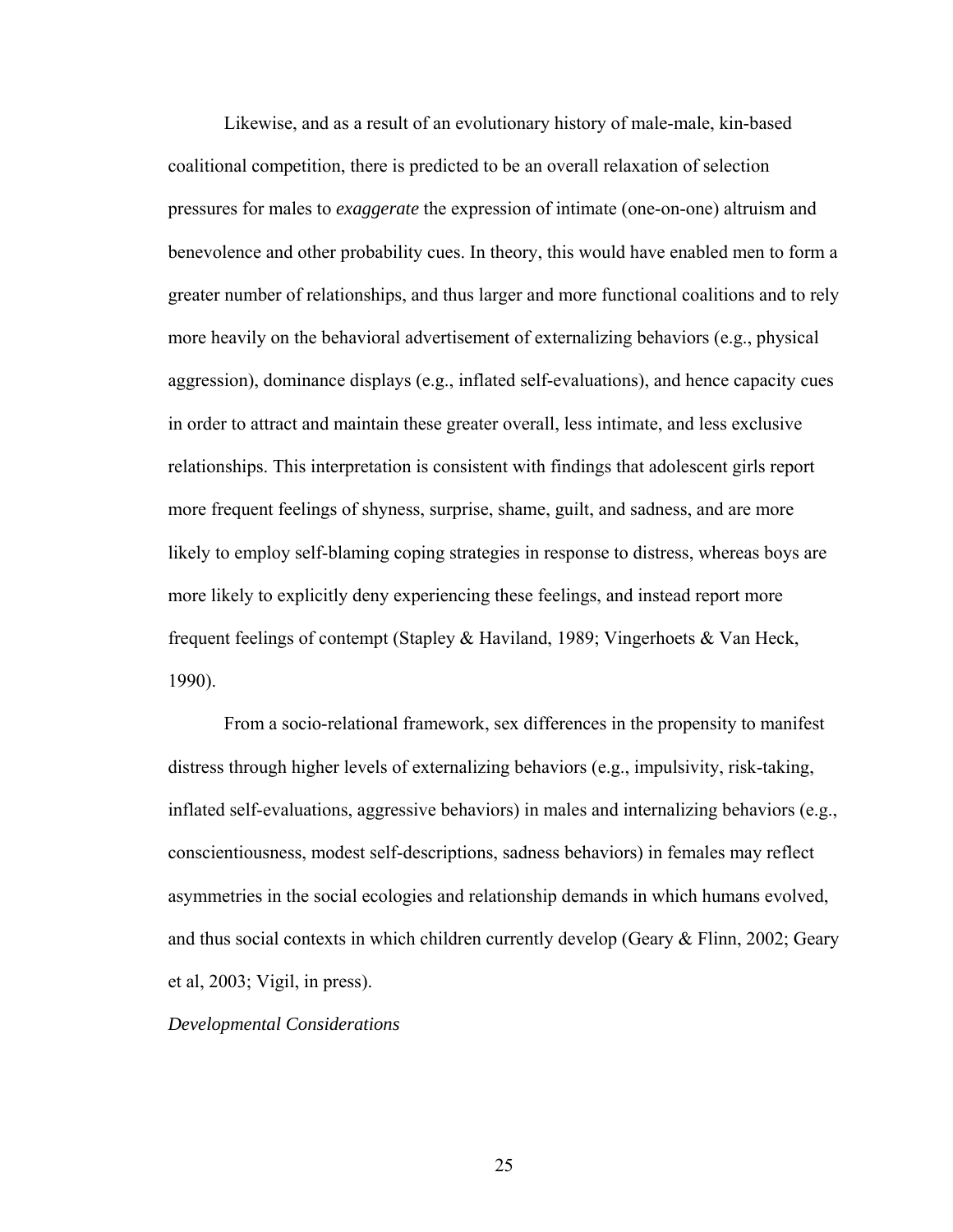Many expressive behaviors tend to vary in frequency and intensity at different ages (Giblin, 1981). One pattern is increased externalizing behaviors, for instance, in adolescence and young adulthood, and especially in males. While both males and females experience increased anger and other capacity-related displays (e.g., feelings of disgust, risk taking behaviors) throughout *older adolescence* (Birditt & Fingerman, 2003), teenage and young adult males are the predominant perpetrators and victims of physical violence (e.g., Holinger, 1980). In turn, experiences of anger and hostility tend to decrease dramatically as individuals transition into older adulthood, with males evidencing sharper declines in the frequency of these feelings than females, on average (Mroczek & Kolarz, 1998).

Other research shows a slightly different pattern in the expression for internalizing symptoms, whereby these behaviors tend to emerge during *earlier adolescence*, decrease during older adolescence, and rise again during adulthood (e.g., Ge et al., 2003). For example, McDermott and Palmer (2002) found that among children exposed to a natural disaster (a bush fire in New South Wales, Australia), younger (under grade 8) and older children (over grade 10) showed higher depression scores than children in middle grades (grades 8-10), and that this effect was stronger for girls. These findings are consistent with broader reviews that show early adolescence is the stage in life when we find the greatest sex differences–favoring girls–in many types of probability displays, included normal sadness behaviors (e.g., crying frequency), self-reported distress, and prosocial behaviors (Davis, Mathews, & Twamley, 1999; Fabes, Carlo, Kupanokk, & Laible, 1999; Ge, Conger, & Elder, 2001; Ge et al., 2003; Twenge & Nolen-Hoeksema, 2002; Van Tilburg et al., 2002). Similar research shows that adolescent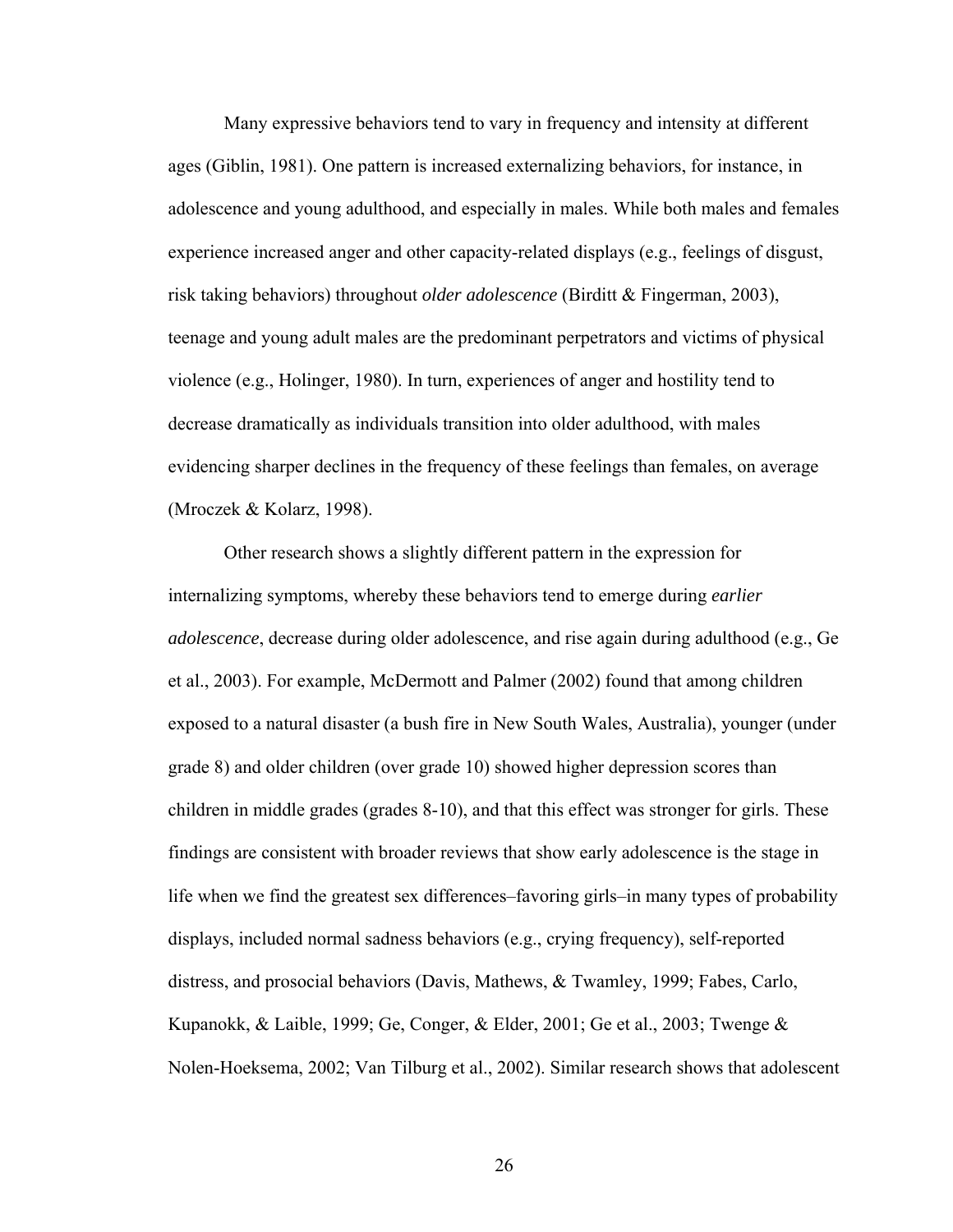girls are six times more likely to develop PTSD–consisting of exaggerated expression of probability cues from this perspective–than same-age boys (Giaconia et al., 1995). Findings like these highlight the importance of considering age when examining sex differences in distress responses and other expressive behaviors.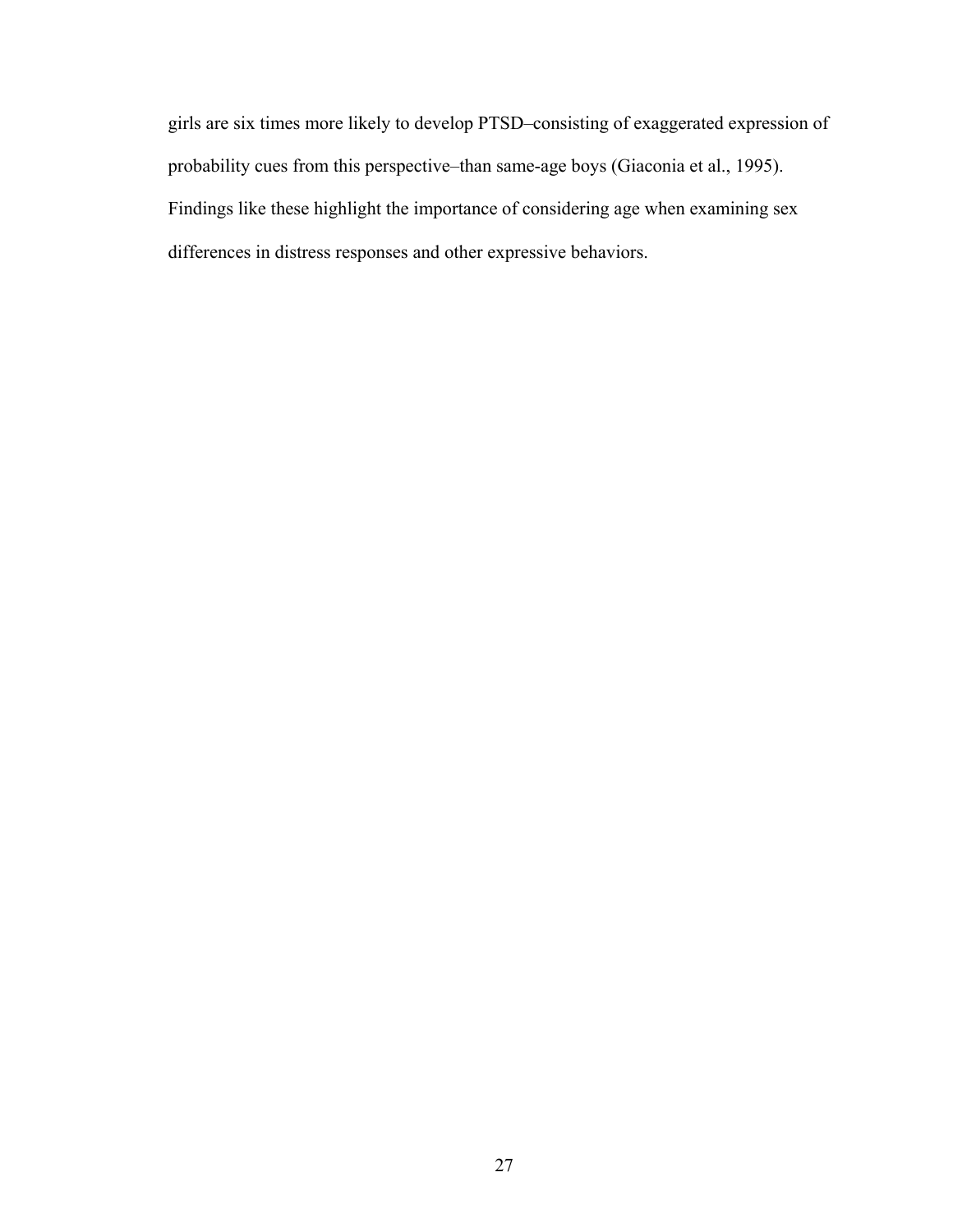#### CHAPTER 2: CURRENT STUDY

The current project has several broad goals. The first goal is to examine the display of various capacity and probability behaviors in the stress responses of children and young adults displaced by Hurricane Katrina (*n* = 68), versus a sample of control participants ( $n = 63$ ) matched on SES, age, and sex, that did not experience these events. The primary externalizing behavior measured in the study was self-reported aggression; the primary internalizing behaviors measured in the study were symptoms of depression and symptoms of distress. Additional measurements included self-evaluations (i.e., selfesteem and self-image) and life-satisfaction; higher scores of these measures were interpreted as capacity displays, and lower scores were interpreted as probability displays. Self-reported anxiety symptoms (e.g., heightened sense of threat, irritability, and somatic disturbances) were also examined and assumed to provide an estimate of the psychological arousal/anticipatory component in the sequelae of distress responses, rather than signifying an expressive outcome or display, per say (e.g., Reiman, Fusselman, Fox, & Raichle, 1989).

A second goal was to examine whether the hurricane affected youth showed different cortisol and AA levels compared to the controls. A third goal was to examine potential sex differences in these psychological behaviors and the physiological biomarkers. Lastly, I sought to examine the possibility that sex may moderate the relations between hurricane-experience and the distress behaviors, and that hurricane exposure and sex may moderate relations between the physiological bio-markers and reported internalizing and externalizing behaviors.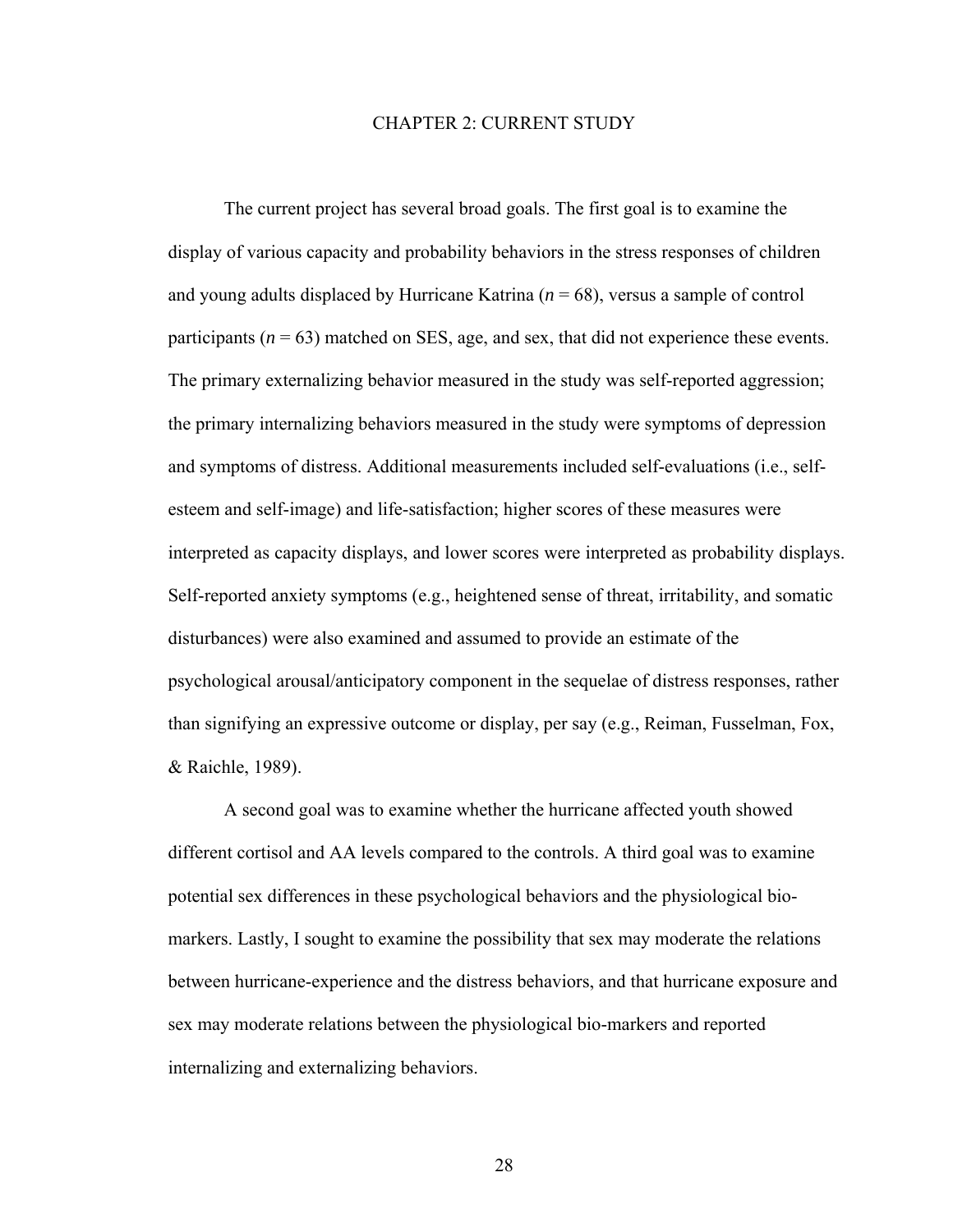From the perspective of a socio-relational framework, several patterns of response are predicted. The first pattern is that the Katrina participants will report higher probability displays (e.g., lower self-esteem and higher depression) *and* lower capacity displays (e.g., lower self-evaluations and lower aggression levels) than the control participants. This is based on the hypothesis that when we experience an event that decreases our capacity resources (e.g., as the hurricane did in New Orleans), that we are effectively less able to influence others by displaying our capacity cues, and may instead be motivated to increase the advertisement of probability cues. Because probability cues are hypothesized to demonstrate vulnerability, reduced threat, and trustworthiness, these behaviors may be used to facilitate the formation of cohesive and more dependable relationships under conditions when high levels of reliable social support are needed most; again, when our capacity attributes have been diminished.

At the same time, other research shows that individuals who are exposed to repeated stressors (e.g., low SES urban environments) tend to exhibit blunted affect and HPA activity (e.g., Burke, Fernald, Gertler, & Adler, 2005; Lovallo, Dickensheets, Myers, Thomas, & Nixon, 2000). Therefore, a secondary hypothesis is that the Katrina sample may be more habituated to stress exposure and therefore show "lower" anxiety symptoms and blunted physiological arousal in the form of, for example, lower HPA levels– measured through salivary cortisol–and weaker relations between HPA activity and psychological distress.

 In terms of sex differences, the third hypothesis is that females will report higher levels of internalizing displays (especially among the Katrina survivors), whereas males would report higher levels of externalizing displays. The fourth hypothesis is that these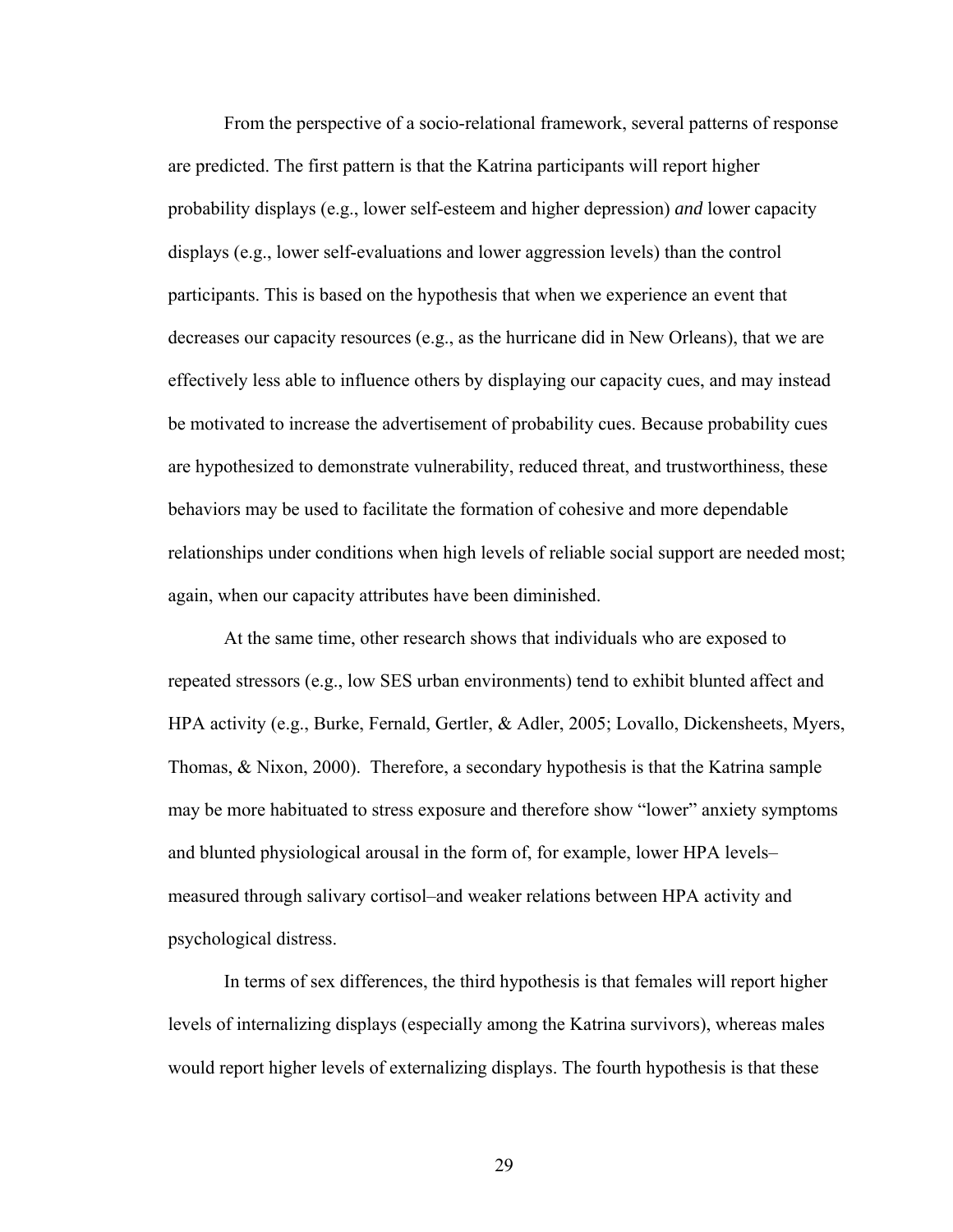displays will be differentially related to physiological responses such that higher HPA activity will be more strongly related to internalizing displays in females, and more strongly related to externalizing displays in males.

And finally, according to the socio-relational perspective and the male-based philopatry model, if stress responses are to be conceptualized as behavioral mechanisms designed to manipulate social relationships, and if females are typically more exposed to intimate social interactions than males, on average, then it makes sense that perhaps females may be more habituated to psychosocial stressors–social interactions that place the individual at risk for negative social evaluations–than males on average. This interpretation is consistent with the earlier mentioned research showing that males typically illicit greater HPA and sympathoadrenal responses to stressful stimuli in experimental settings. Similarly, I hypothesize that females will evidence a higher threshold for physiological arousal and that this habituation may be manifested through, for example, lower symptoms of anxiety and HPA activity, and weaker relations between physiological arousal and psychological distress, in comparison to males, even though females are expected to report more exaggerated symptoms of distress.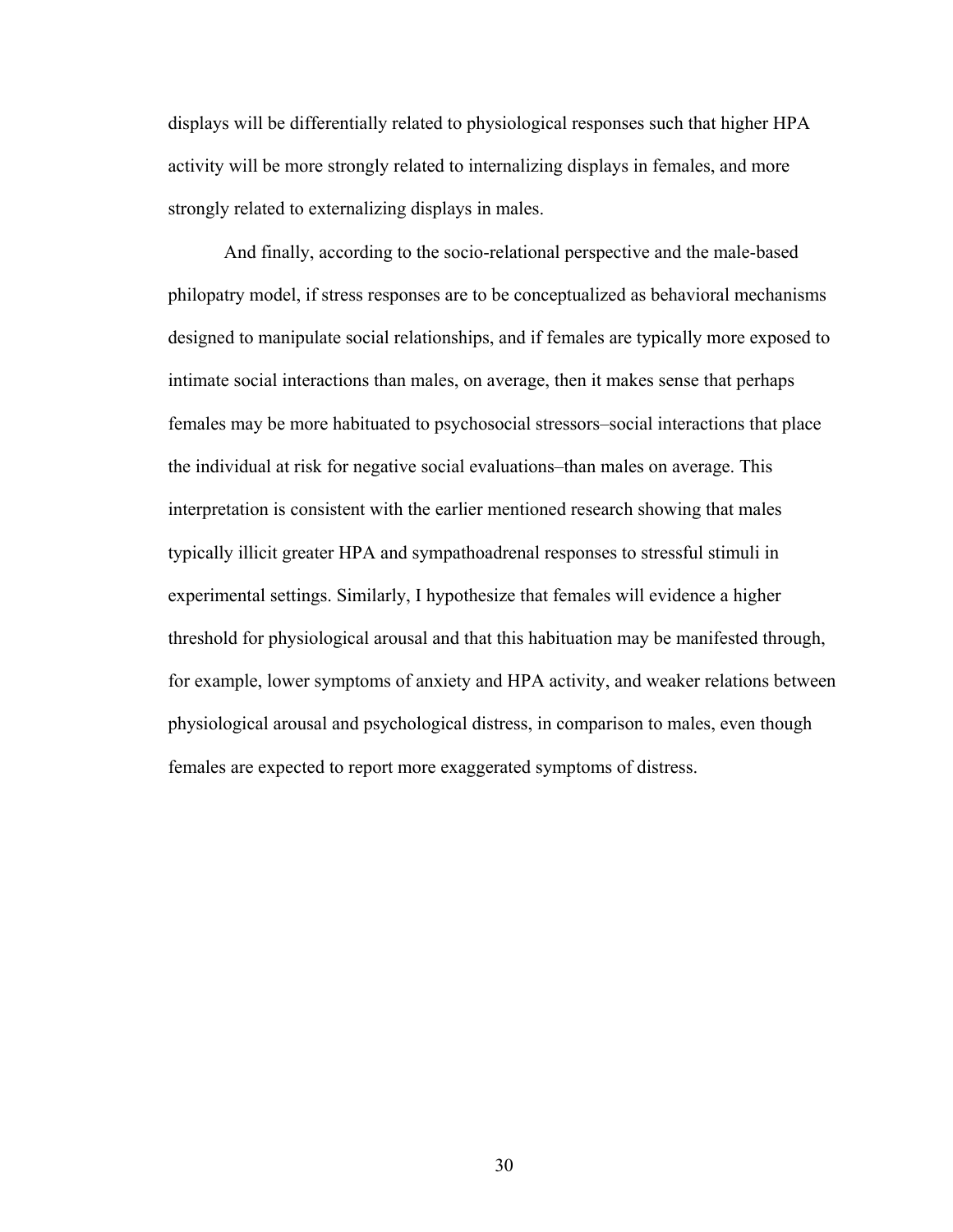### CHAPTER 3: METHODS

## *Event and Setting*

 Hurricane Katrina struck the North-Central Gulf coast (mostly Louisiana and Mississippi) on August 29, 2005. Though structural devastation and displacement was widespread, the most populated region affected by the hurricane was New Orleans, due in part to several breaches in the levees that protected the city from the surrounding Lake Pontchartrain (Travis, 2005). In the days and weeks following the hurricane, thousands of people had to be rescued from their homes, often through emergency procedures, and many of the individuals experienced trauma associated with lack of security, first-hand reports or direct witness of assault, and lack of food, clean water, and medical assistance (personal correspondence, 2005). In total, about 80% of New Orleans was severely flooded, and combined with the devastation felt across surrounding regions, this event directly caused over 1800 deaths (with just as many people missing) with an estimated cost of over \$75 billion (Hurricane Katrina, 2006).

 In addition to the direct loss of life, injury, and structural devastation caused by the hurricane, hundreds of thousands of people were either permanently or temporarily displaced from their communities. Many of these refugees were forced to seek shelter in government and community shelters, often being transported across multiple shelter sites throughout the United States (personal correspondence, 2005). For the most severely affected individuals and families, government sponsored relocation camps were built to provide semi-permanent (i.e., indefinitely provided) housing facilities. These facilities typically consist of a mass of travel-trailers located on the outskirts of surrounding towns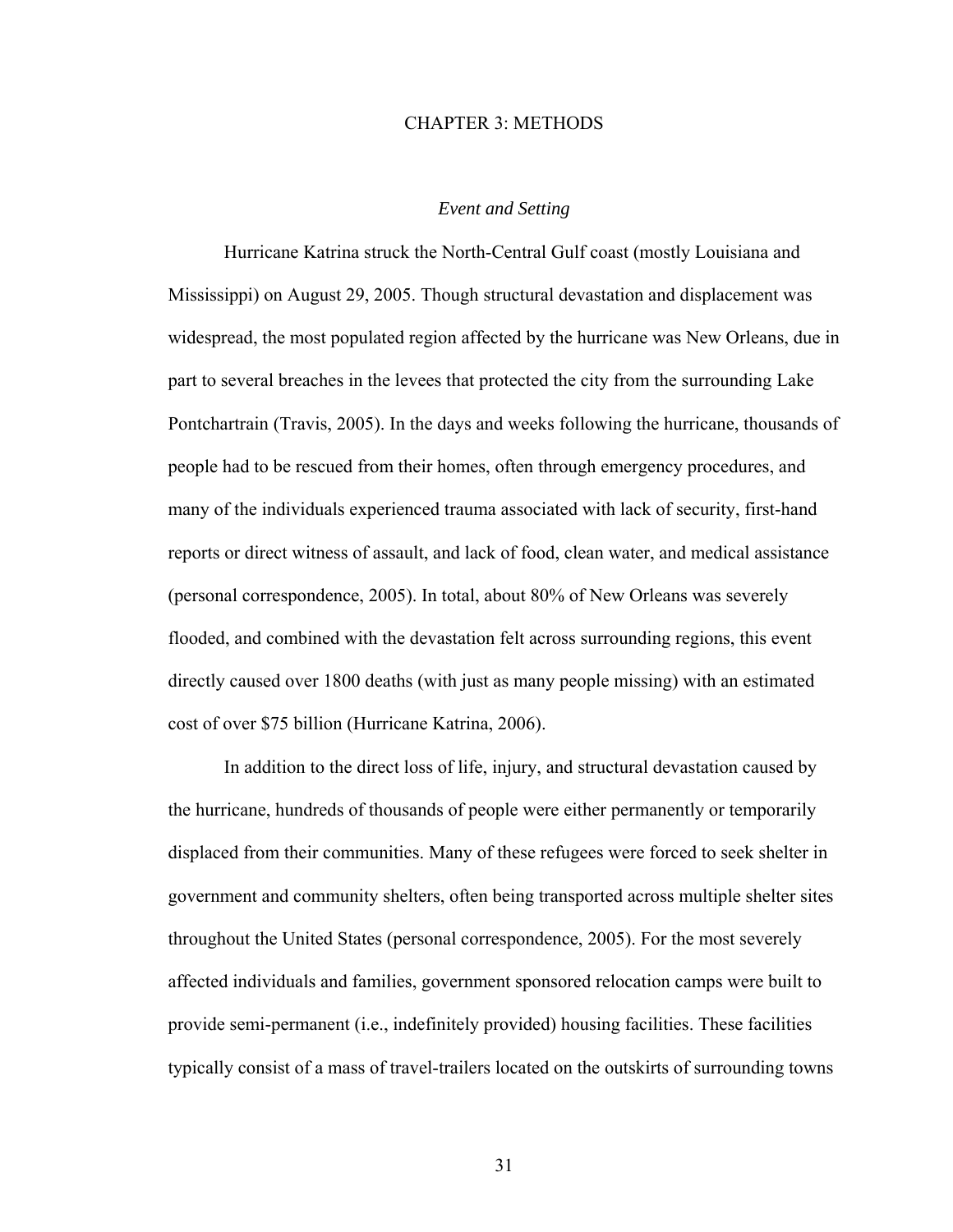and cities. The largest of these camps, located near the city of Baton Rouge, LA, was the site chosen to conduct the present study.

 The camp, referred to by the residents and wider community as "FEMA City," consisted of approximately 500 travel trailers, each housing an average of three people (not including infants and young children) at the time of data collection. The site included a central tent and barracks area, which served as the local post office and cafeteria and where supplies (e.g., clothing) were dispersed; several small laundry houses; and a basketball court. Meals were served three times a day. Residents typically retrieved these from the central building and brought them back to their trailers to eat with their families. Despite the frequent efforts taken to provide the residents with comfortable conditions (e.g., seasonal festivities), the general mood in the camp was low.

#### *Participants*

 The participants from the relocation camp included 165 refugees (50 males), with ages ranging from 5-80 years old; however, only children (11 yrs and older) to young adults (under 22 yrs) were used in the current study  $(n = 68)$ . All of the Katrina participants reported having been relocated from the New Orleans region.

 The control sample included 116 children and guardians (63 participants were between 11 and 21 yrs), from mid-Missouri (Columbia, MO and Jefferson City, MO). These participants were recruited in residential neighborhoods and selected based on matching characteristics (e.g., age, race, SES) of the Katrina participants, and as described in more detail below. None of the control participants had experienced the hurricane first-hand, nor had they been recently relocated from the hurricane affected region.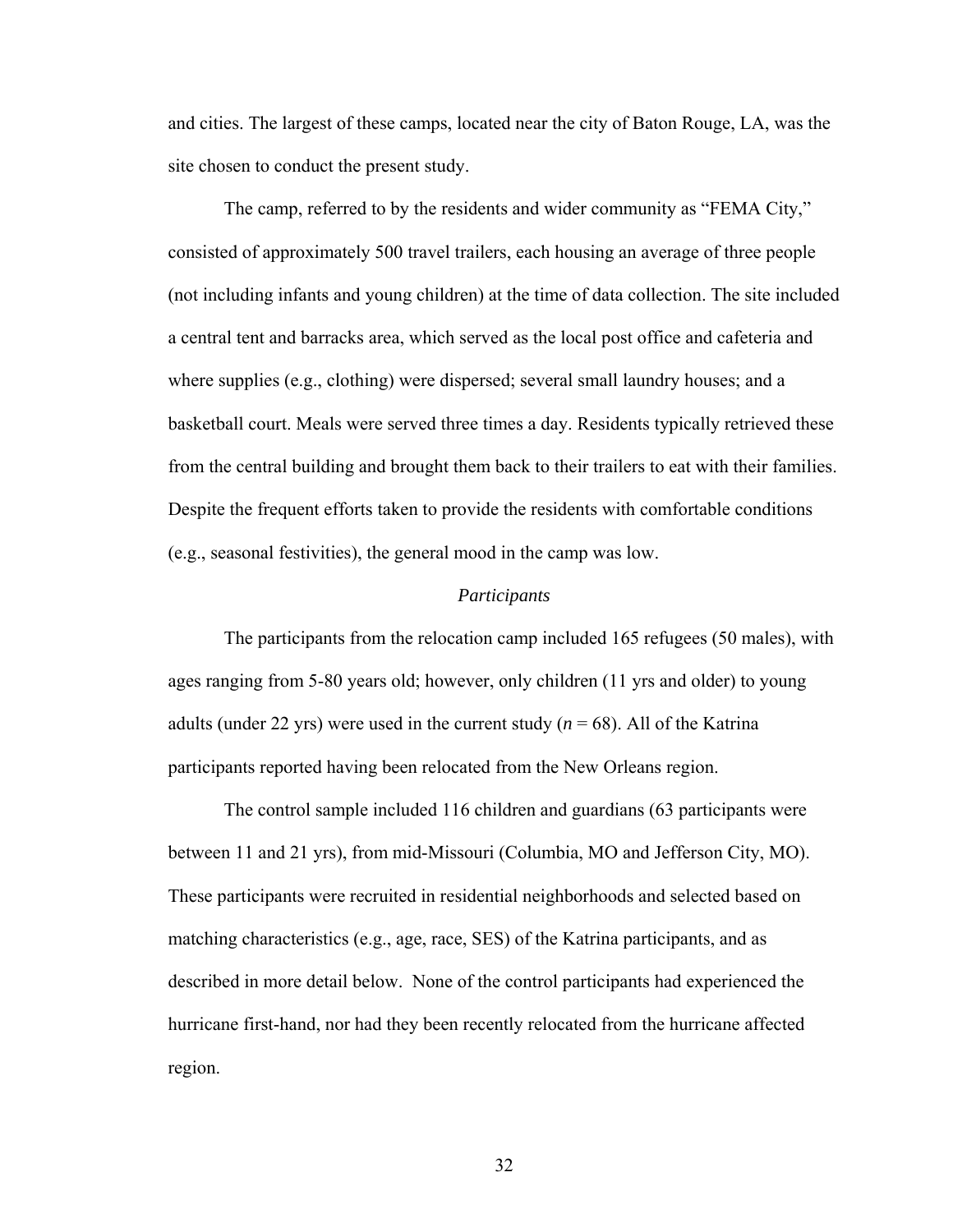### *Procedure*

 The data from the target population was collected from October 28, 2005 through November 2, 2005, (approximately 2 months after the hurricane). At that time, the relocation camp had been in operation and populated for about three weeks. The data from the control participants were collected from August, 2006 through January, 2007.

For both samples, the researchers targeted individuals and families with children between the ages of 5 and 18. Participants were approached, asked to participate in the study "Child and Family Wellness after a Major Natural Disaster," and notified of their rights outlined by the University of Missouri Institutional Review Board. Once individuals agreed to participate, the researchers were often invited into their trailers/homes, upon which, an initial cortisol sample was collected (described in more detail below) from each of the family members. Participants over the age of 10 or 11 were asked to complete a survey packet that consisted of items designed to assess psychological functioning and family functioning; adult participants were also asked to provide demographic information. This usually took between 30 and 45 min to complete. For younger children (10 years and younger), parents/guardians were asked to complete a short behavioral assessment of their child (i.e., Child Behavior Checklist; not used in the current study), which took about 10 min to complete. A second cortisol sample was then collected, upon which, the participants were debriefed and given a small monetary payment (\$5) for their participation.

# *Saliva Collection*

 The saliva samples were collected between the hours of 7:00a.m. and 7:00p.m. Participants were asked to place a small cotton swab in their mouth to absorb the saliva,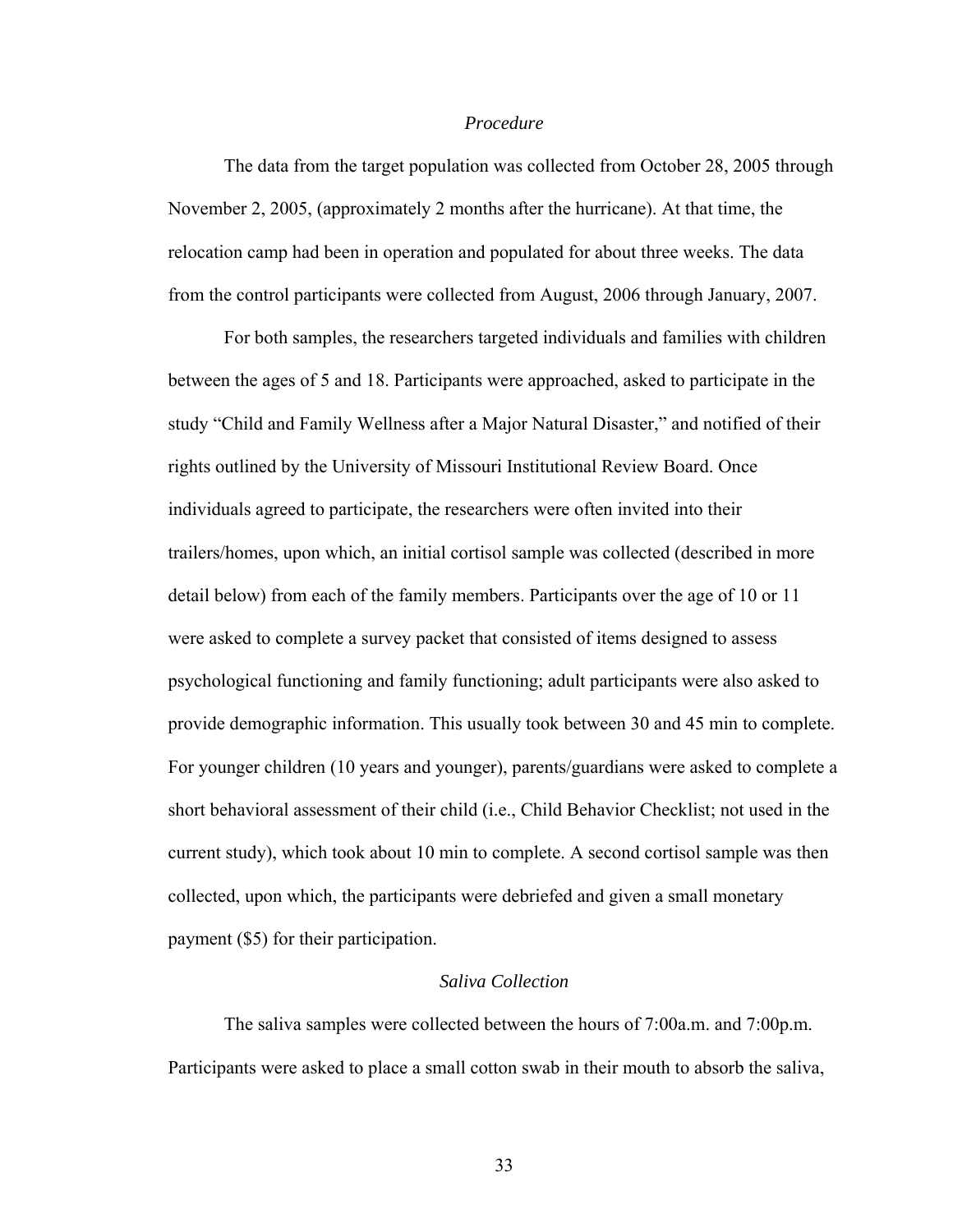and then to return the cotton to a Salivette® collection container. The samples were then placed in a cooler and later stored in a refrigerator. The second saliva sample was typically collected about 60 to 90 min after the first collection. For each participant, additional information was collected, including the participants' wake-time, daily meals, and sleep pattern (to assess the potential for sleep disturbances). This information was collected to help control for the circadian rhythm of cortisol fluctuations (e.g., Bartels, de Geus, Kirschbaum, Slyter, & Boomsma, 2003) and other factors (e.g., caffeine consumption) known to affect cortical measures. Upon return to our lab, the samples were stored in a sub-zero freezer; the frozen samples were then sent to an assay laboratory (Salimetrics, State College, PA); the AA samples were assayed using a commercially available kinetic reaction assay, and the cortisol samples were assayed using a sensitive enzyme immunoassay.

### *Measures*

 The survey included a number of standardized, self-report instruments designed to measure psychological and family functioning in adolescents and adults (not all measures were used in the current study). For some instruments, entire scales were administered to allow for a direct comparison across normative samples and other studies; for other instruments, partial scales were used that consisted of items that represent the instrument's respective sub-scales (this enabled for a more streamlined data collection procedure). Each of the instruments has shown to demonstrate high test-retest reliability, and most have demonstrated high convergent and discriminate validity (e.g., Giannopoulou et al., 2006). These instruments are described in more detail below. All of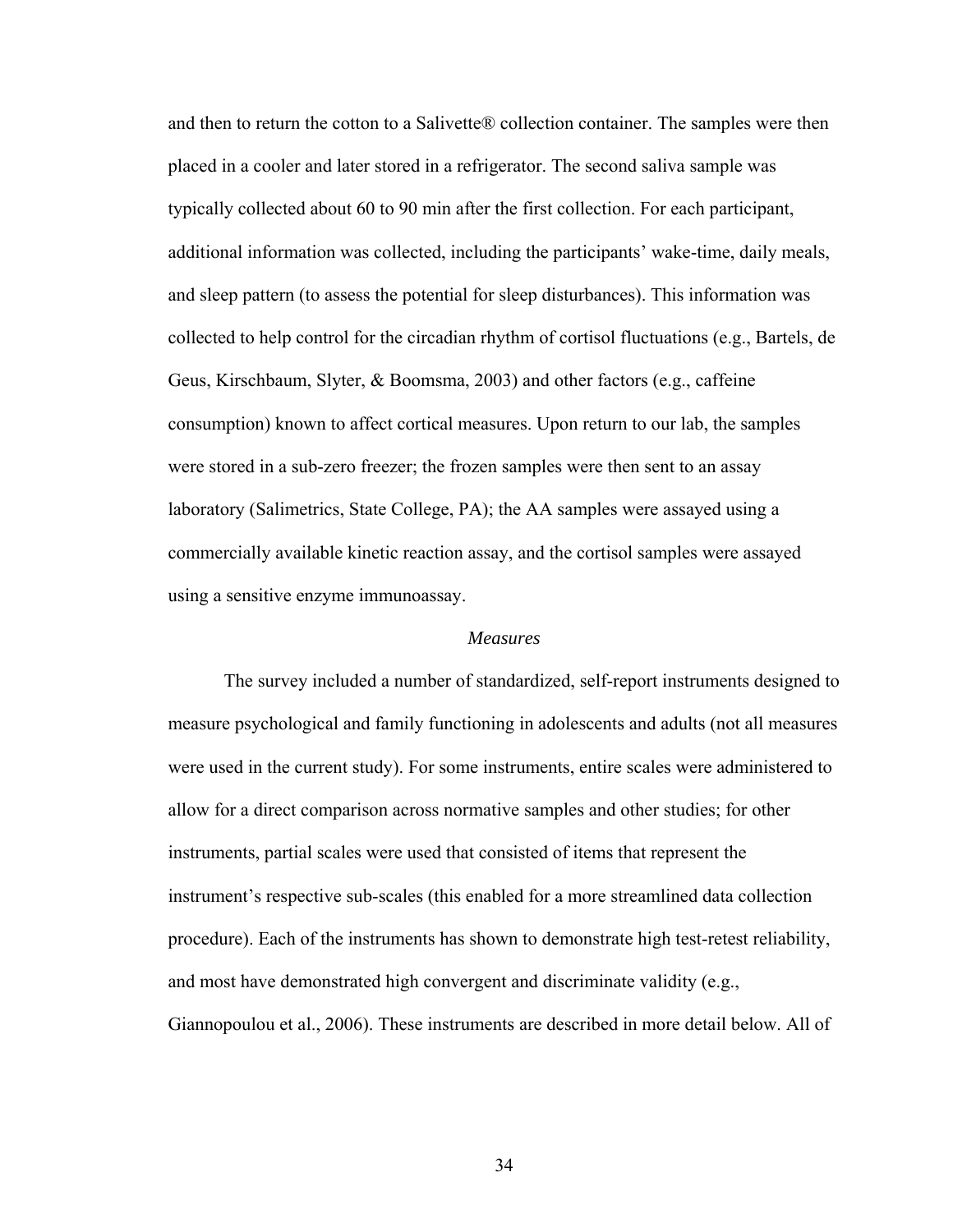the consent and debriefing forms and items and measures used in the study are provided in Appendix A.

Many of the instruments have been used with similar child and adult samples who had recently experienced a major natural disaster (e.g., Ginexi, Weihs, Simmens, & Hoy, 2000; Sumer, Karanci, Berument, Gunes, 2005). This research shows that children are able to provide vivid descriptions of their traumatic experiences for years following the event, and that the consistency of these descriptions is positively related to severity of experienced trauma (Fivush, Sales, Goldberg, Bahrick, & Parker, 2004). These findings suggest that the present population was likely to have provided an accurate description of the immediate and subsequent events caused by Hurricane Katrina.

### *Demographic Variables*

 In addition to age, ethnicity, and education, the demographic items used in this study were designed to asses participants' previous (prior to the hurricane) and current employment and financial status. Financial items included annual household income, financial resources (e.g., property, vehicles and other substantive material holdings), and history of government financial assistance (e.g., welfare, food stamps).

### *Psychological Measures*

#### *State self-esteem/self-image*. Six items from *The Current Thoughts Scale*

(Heatherton & Polivy, 1991) were used to assess self-described trait self-esteem/selfimage. The original instrument consists of 3 factor subscales designed to measure selfevaluations related to performance competencies, social skills, and physical appearance. Two items from each of these subscales were included and scored on a 5-point scale. These two items, as were all of the partial items included in the survey, were chosen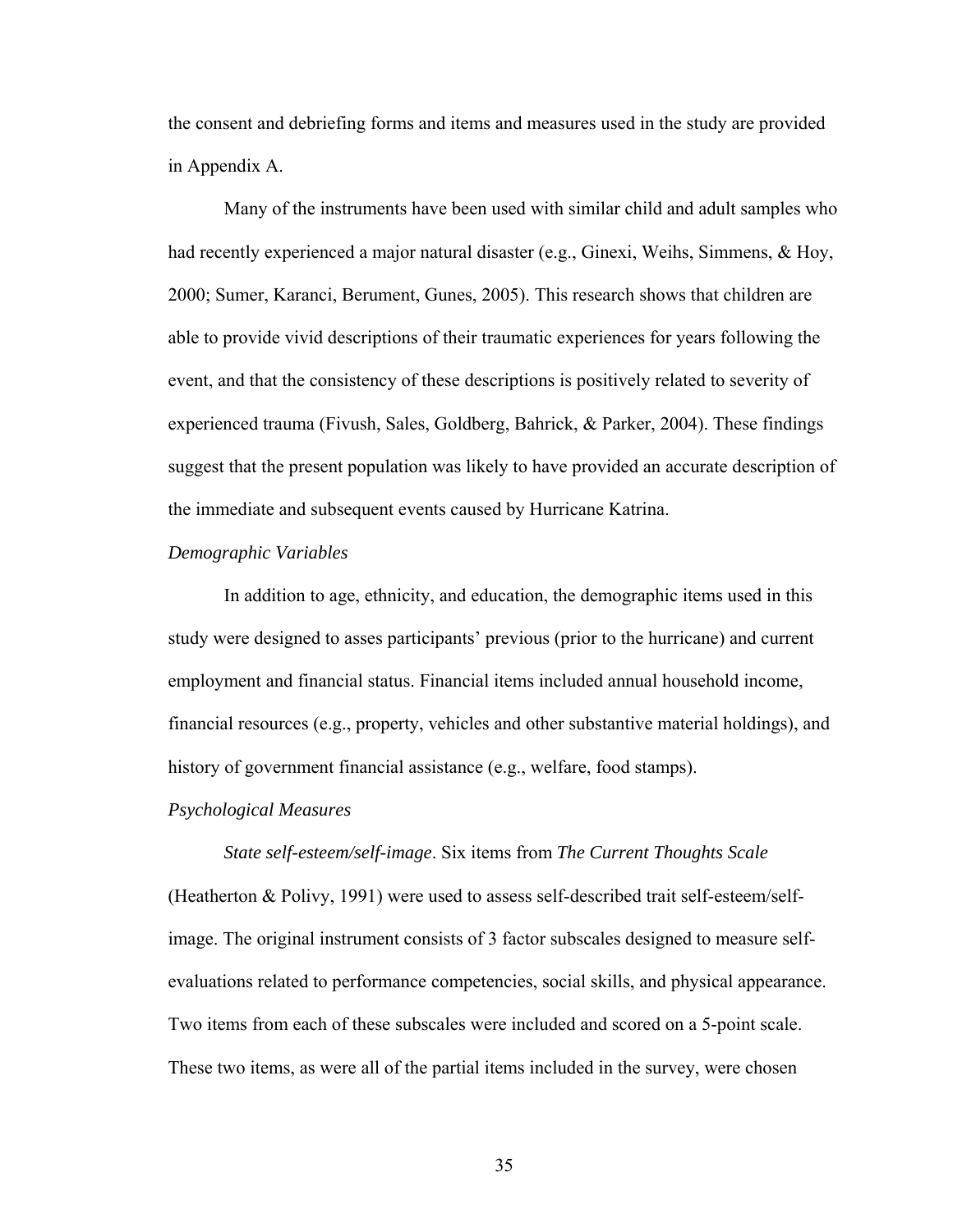based on clarity of the item wording. The items were then used to create an overall sum score; Cronbach's alpha  $(\alpha)$  for the entire set of items was .71.

*Aggression*. Eight items from *The Aggression Questionnaire* (Buss & Perry, 1992) were used. The original instrument consists of 4 factor subscales designed to assess physical aggression, verbal aggression, anger, and hostility, and have shown strong crossinstrument reliability (Archer, Kilpatrick, & Bramwell, 1995). Two items from each of these subscales were included and scored on a 5-point scale (overall  $\alpha = .72$ ).

*PTSD*. *The Impact of Events Scale - Revised* (Weiss & Marmar, 1997) was used to assess subjective distress caused by a specific event. The instrument consists of 22 items (scored on a 5-point scale), which were revised to refer specifically to Hurricane Katrina. The instrument consists of 4 factor subscales designed to measure hyperarousal, disassociation, intrusion, and avoidance symptoms that parallel clinical diagnoses of PTSD, although the instrument in and of itself is not sufficient for such a diagnosis (overall  $\alpha$  = .93).

*Anxiety*. *The Revised Children's Manifest Anxiety Scale* (Reynolds & Richmond, 1978) was used to assess self-described anxiety symptoms. The instrument consists of 37 items (scored on as Yes or No responses), including several lie (social desirability) items (overall  $\alpha$  = .87). This scale has been widely used to measure post-disaster anxiety in children and adults (e.g., Kreuger, Stretch, 2003).

*Global self-esteem*. *The Rosenberg Self-Esteem Scale* (Rosenberg, 1965) was used to assess self-described global self-esteem. The instrument consists of 10 items and scored on a 4-point scale (overall  $\alpha = .73$ ). This instrument has been widely used in crosscultural studies designed to measure post-disaster self-esteem (e.g., Sumer et al., 2005).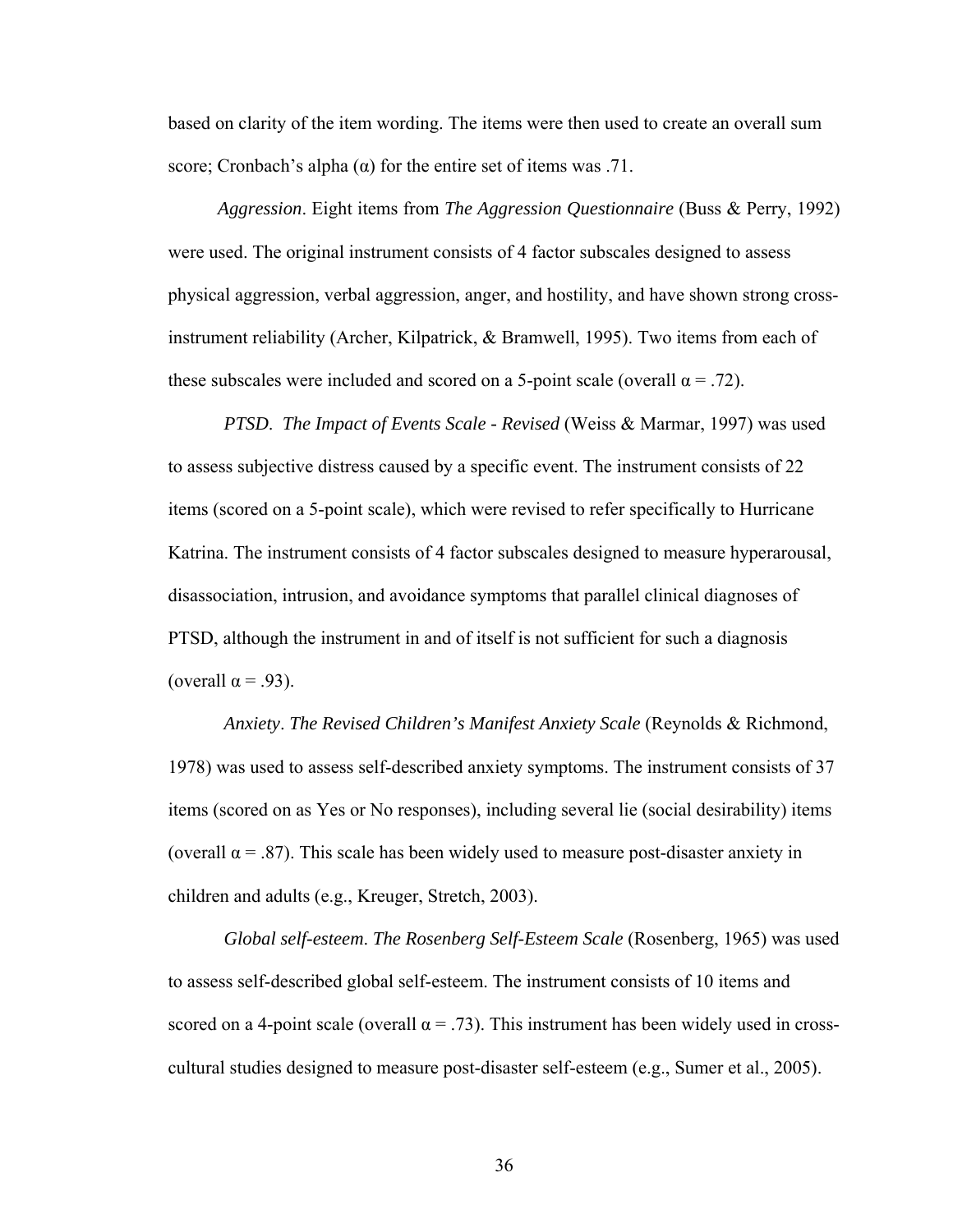*Life-satisfaction*. *The Satisfaction with Life Scale* (Diener, Emmons, Larsen & Griffin, 1985) was used to assess general happiness. The instrument consists of 5 items and scored on a 4-point scale (overall  $\alpha$  = 70).

*Depression*. *The Center for Epidemiologic Studies Depression Scale* (Radloff, 1977) was used to assess self-reported depressive symptoms. The instrument consists of 20 items (scored on a 4-point scale) designed to measure the frequency of depressive symptoms during the previous week (overall  $\alpha$  = .86). This instrument has also been widely used in other natural disaster studies (e.g., Ginexi et al., 2000).

# *Statistical Analyses*

 Because basal cortisol and AA levels follow a diurnal rhythm (Edwards, Evans, Hucklebridge, Clow, 2001; see also Granger et al., 2006), an estimate of the lapse in time from when the participant woke up to the time at collection may be a more reliable way to control for this rhythm than controlling for the collection time alone. Therefore, the participant's wake-time was subtracted from their first and second collection times, respectively (scored in minutes from midnight), and averaged to compute the amount of time the participant had been awake prior to the collection (hereafter referred to as "awake-time"). For some analyses, age was also used as a covariate, in part, because it is a proxy for body mass, which has been shown to influence basal cortisol levels, and because of age differences in some of the psychological measures (Masi, Rickett, Hawkley, & Cacioppo, 2004; see also Shamim, Yousufuddin, Bakhai, Coats, & Honour, 2000). Student's *t*-tests were used to examine mean differences (i.e., according to hurricane-exposure and sex) in the psychological variables and biomarkers. Effect sizes were estimated with Cohen's *d* (mean difference / mean standard deviation; Cohen, 1988).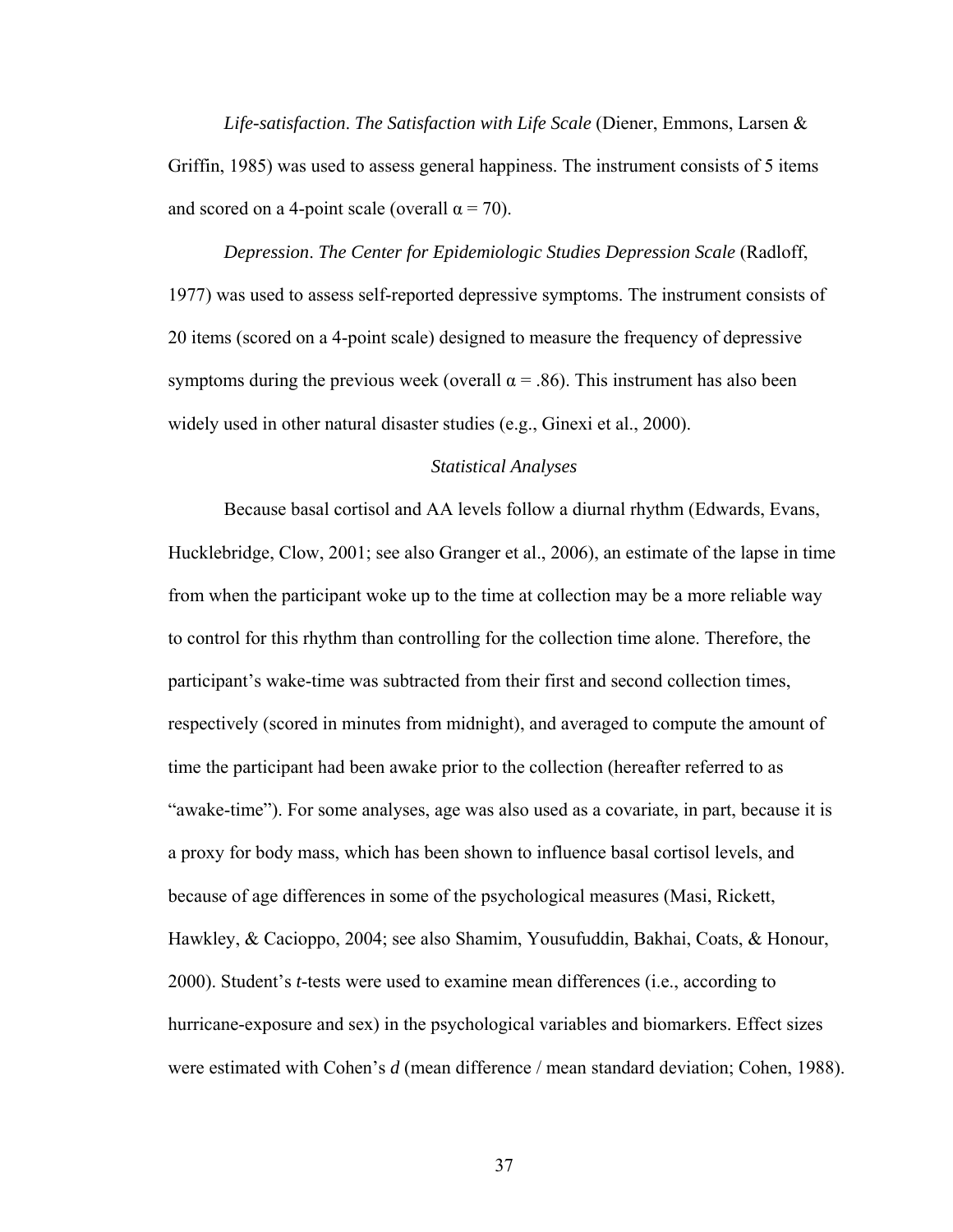Multiple regressions, using awake-time and age as covariates, were used to examine potential between-group interactions, and potential cortisol by group and AA by group interactions for each of the psychological variables. Partial correlations were used to examine bivariate relations between basal cortisol and AA and the psychological variables while controlling for awake-time and age.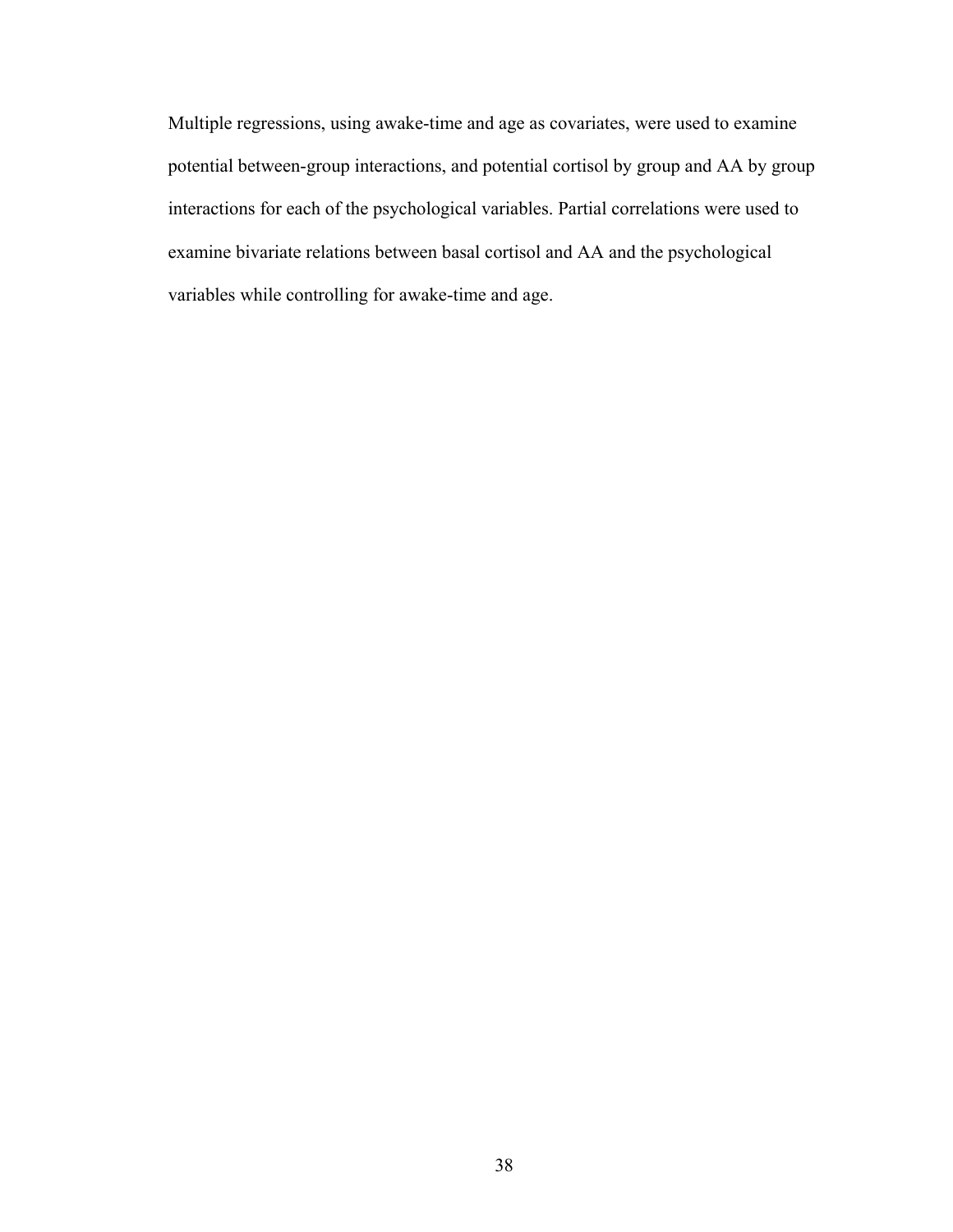#### CHAPTER 4: RESULTS

### *Preliminary Analyses*

 Examination of the demographic characteristics of the adult family members (18 yrs and over) of the child participants across the Katrina (*n* = 57 adults) and control (*n* = 39 adults) samples revealed non-significant differences (*p*s > .10) for race, education level, history of government assistance (e.g., welfare, food stamps), the likelihood of currently owning a car, current income, and current financial assets (e.g., monetary holdings/savings, property). Specifically, both samples were over 93% African-American and reported an average education level between the  $11<sup>th</sup>$  and  $12<sup>th</sup>$  grades. In both samples, the average yearly income was between \$4,000 and \$6,000 with current financial assets of less than \$200. Over 67% of participants in both samples reported a history of government financial assistance, and less then 27% reported currently owning a car. Significant differences ( $p_s < .05$ ) were found for age and likelihood of being currently employed; the Katrina sample was slightly older (mean age  $=$  31 yrs,  $SD = 10$ ) than the control sample (mean age  $= 27$  yrs,  $SD = 8$ ) and were less likely to be employed (25% vs. 47% employment rates, respectively).

 For the remainder of the analyses, only children and young adults between 11-21 yrs were used  $(n = 131, \text{ mean age} = 15.2 \text{ yrs}, SD = 2.5, 48 \text{ males}, 68 \text{ Katrina survives}).$ Missing values for either of the two cortisol or alpha-amylase samples were replaced by the other (3% of saliva collections were missing); each of the two cortisol and AA samples were then averaged. Missing values for the psychological variables were replaced by the sample means for each sex, and according to age-group (11% of the self-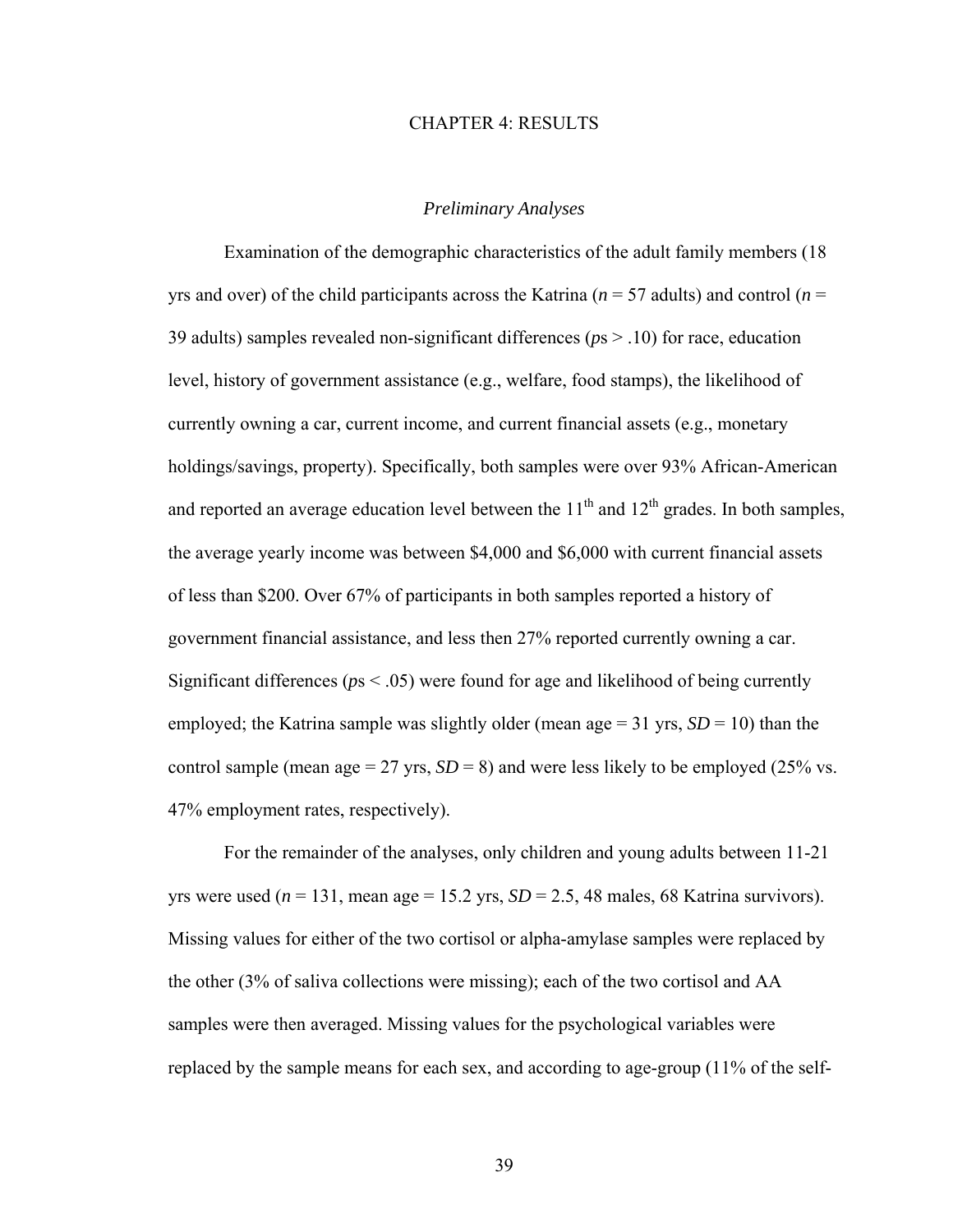report data were missing). The age-groups were constructed based on sample sizes and normative ages at puberty ( $M = 12.5$ ,  $SD = 1.8$ ) and first sexual experience ( $M = 16.1$ ,  $SD$ = 2.8) among similar demographic samples (e.g., Vigil, Geary, & Byrd-Craven, 2005). The groups were preadolescents (11-13 yrs,  $M = 12.3$  yrs,  $SD = .8$ ,  $n = 36$ ), older adolescents (14-16 yrs;  $M = 14.8$  yrs,  $SD = .8$ ,  $n = 56$ ), and young adults (17-21 yrs,  $M =$ 18.4,  $SD = 1.2$ ,  $n = 39$ ). The results are presented in two parts: the first part examines sample and sex differences in the survey and saliva variables; the second examines between-group interactions and cortisol and AA by group interactions on the psychological variables.

## *Group Differences*

### *Sample Differences*

The mean scores for the self-image, global self-esteem, depression, lifesatisfaction, aggression, anxiety, and distress (PTSD) measures (sum-scores) and cortisol and AA levels are shown in Table 1. As shown in Table 1, and in comparison to the control group, the Katrina sample reported lower self-esteem, higher depression, and lower symptoms of anxiety. The Katrina sample also showed lower cortisol levels and higher AA levels, compared to the controls. Group differences in cortisol,  $F(1,130) =$ 4.91,  $p < .05$ , and in AA,  $F(1,130) = 6.14$ ,  $p < .01$ , remained, when the awake-time variable and age-group were controlled. Across both samples the cortisol and AA levels were similar, though slightly lower than have been reported in experimental studies in general populations (e.g., Kivlighan, Granger, & Booth, 2005; Rohleder et al., 2004).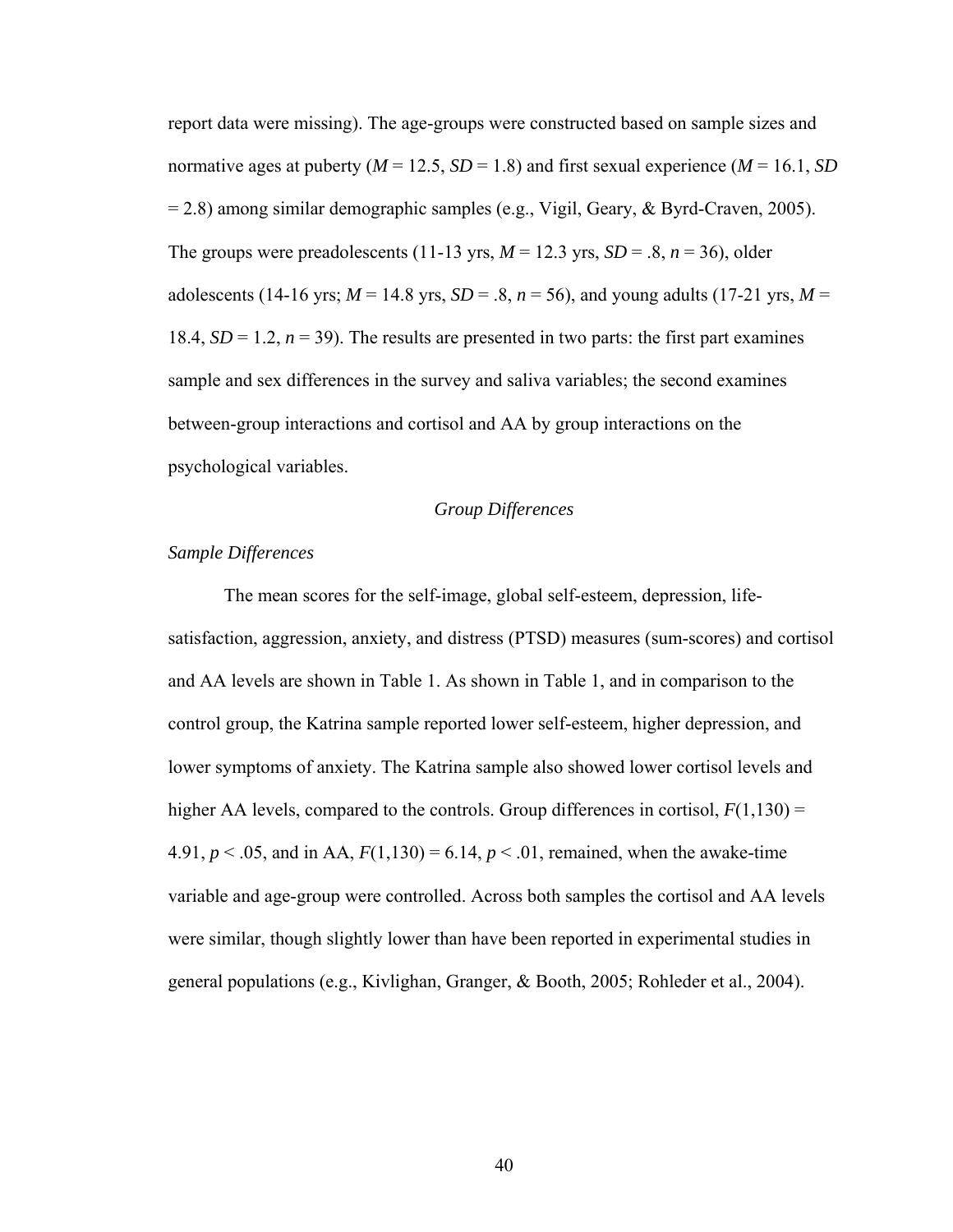# Table 1

|                                  | Control $(n = 63)$ Katrina $(n = 68)$ |            | $\boldsymbol{t}$ | $\overline{d}$ |
|----------------------------------|---------------------------------------|------------|------------------|----------------|
| Self-Image                       | 24.2(4.3)                             | 22.7(5.2)  | $-1.82 - 32*$    |                |
| Global Self-Esteem               | 31.5(4.8)                             | 29.3(5.7)  | $-2.43$          | $-43**$        |
| Depression                       | 43.1(9.6)                             | 47.1 10.8) | 2.23             | $.39**$        |
| Life-Satisfaction                | 14.1(3.4)                             | 13.5(3.4)  | $\leq$ 1         | .17            |
| Aggression                       | 26.0(5.9)                             | 24.1(5.9)  | $-1.86$          | $-.33*$        |
| Anxiety                          | 43.9(5.1)                             | 40.9(6.3)  | $-2.98$          | $-.52***$      |
| <b>Distress</b>                  | 58.2 (15.0)                           | 62.3(19.3) | 1.37             | .24            |
| Cortisol                         | .20(.15)                              | .15(.11)   |                  | $-2.34 - 38**$ |
| Alpha-Amylase $(AA)$ 45.7 (38.7) |                                       | 63.6(45.2) | 2.42             | $.42**$        |

Sample Differences in Psychological Functioning and Salivary Biomarkers

*Note*. Raw mean cortisol values are in ug/dL; raw AA levels are in U/mL.

Standard deviations are in parentheses. The ranges for the variables were: self-image (9- 30), self-esteem (14-40), depression (20-69), life-satisfaction (5-20), aggression (8-39), anxiety (28-56), distress (22-102), cortisol (.03-1.08), AA (.30-217.40). \**p* < .10, \*\**p*  $< 0.05, **p < 0.01.$ 

# *Sex Differences*

The mean psychological scores and salivary measures for males and females are shown in Table 2. As shown in Table 2, the only self-report variable to show significant sex differences was for symptoms of anxiety, in which males reported greater overall symptoms than females. Mean differences in cortisol and AA were not significant;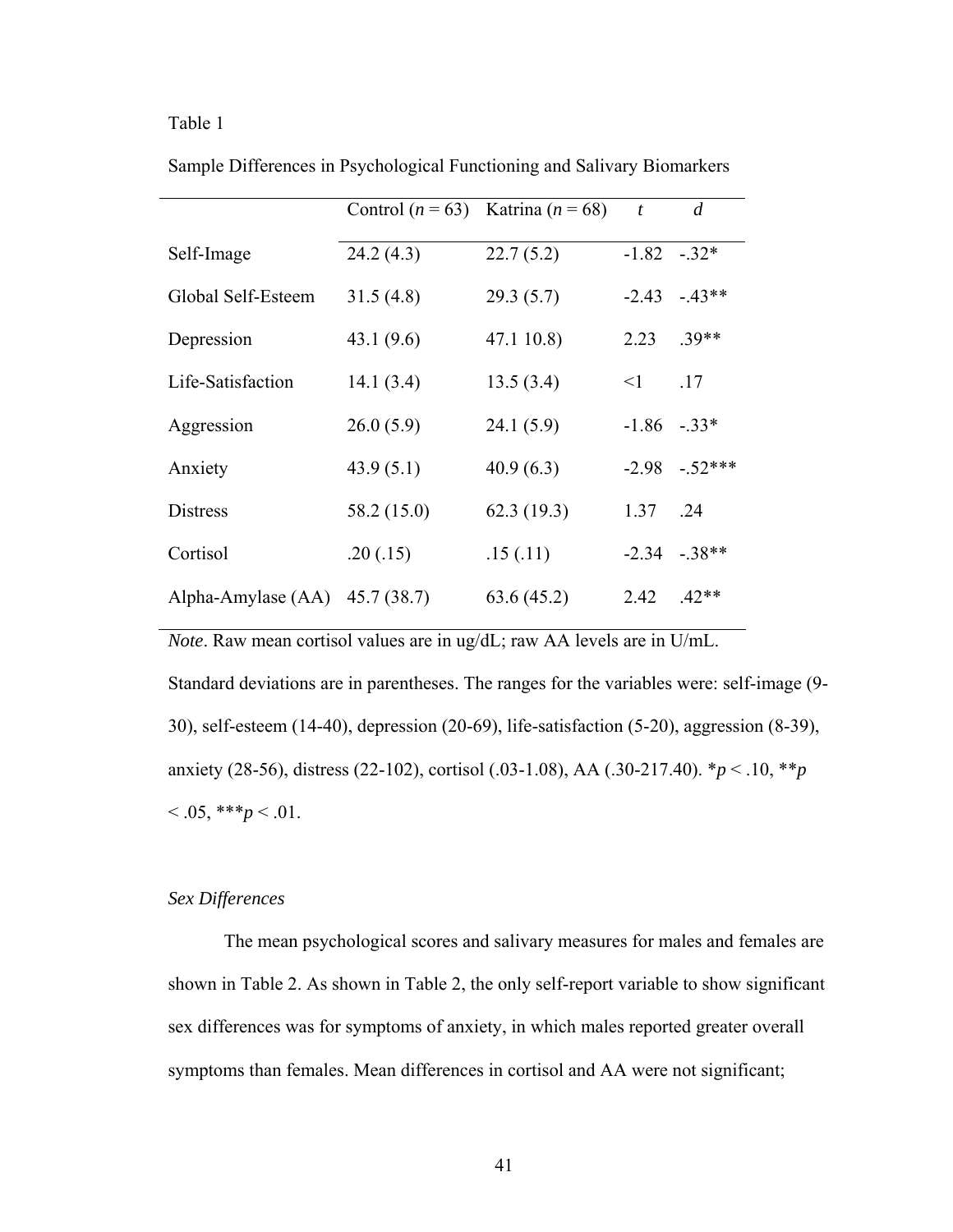however, after controlling for awake-time and age-group, males showed higher cortisol levels than females,  $F(1,130) = 4.54$ ,  $p < .05$ . The adjusted cortisol means for males (.21) and females (.16) were significantly different,  $t(130) = -2.18$ ,  $p < .05$ .

# Table2

| Sex Differences in Psychological Functioning and Salivary Biomarkers |  |  |  |
|----------------------------------------------------------------------|--|--|--|
|                                                                      |  |  |  |

|                                | Males      | Females                          |          |                |
|--------------------------------|------------|----------------------------------|----------|----------------|
|                                | $(n=48)$   | $(n = 83)$ t                     |          | $\overline{d}$ |
| Self-Image                     | 23.1(5.3)  | $23.6(4.5)$ <1                   |          | .10            |
| Global Self-Esteem $29.7(6.1)$ |            | 30.7(4.9)                        | 1.09     | .19            |
| Depression                     |            | $44.4(10.4)$ $45.5(10.4)$ <1     |          | .11            |
| Life-Satisfaction              | 14.4(3.0)  | $13.4(3.5) -1.65$                |          | $-.30*$        |
| Aggression                     |            | $24.2(6.2)$ $25.5(5.8)$ 1.20     |          | .22            |
| Anxiety                        | 44.5 (5.8) | $41.1(5.7) -3.25$                |          | $-.59***$      |
| <b>Distress</b>                |            | $59.2(16.0)$ 61.0 (18.2) <1      |          | .10            |
| Cortisol                       |            | $.19(.16)$ $.17(.11)$            | $\leq$ 1 | .15            |
| Alpha-Amylase                  |            | 54.1 (46.6) 55.5 (41.0) $\leq$ 1 |          | .03            |

*Note*. Raw mean cortisol values are in ug/dL; raw AA levels are in U/mL.

Standard deviations are in parentheses.  $* p < .10, ** p < .05, *** p < .01$ .

# *Between-Group Interactions and Physiological Effects*

To examine potential between-group interactions and the potential that hurricaneexposure and/or sex may moderate the relations between cortisol and AA, and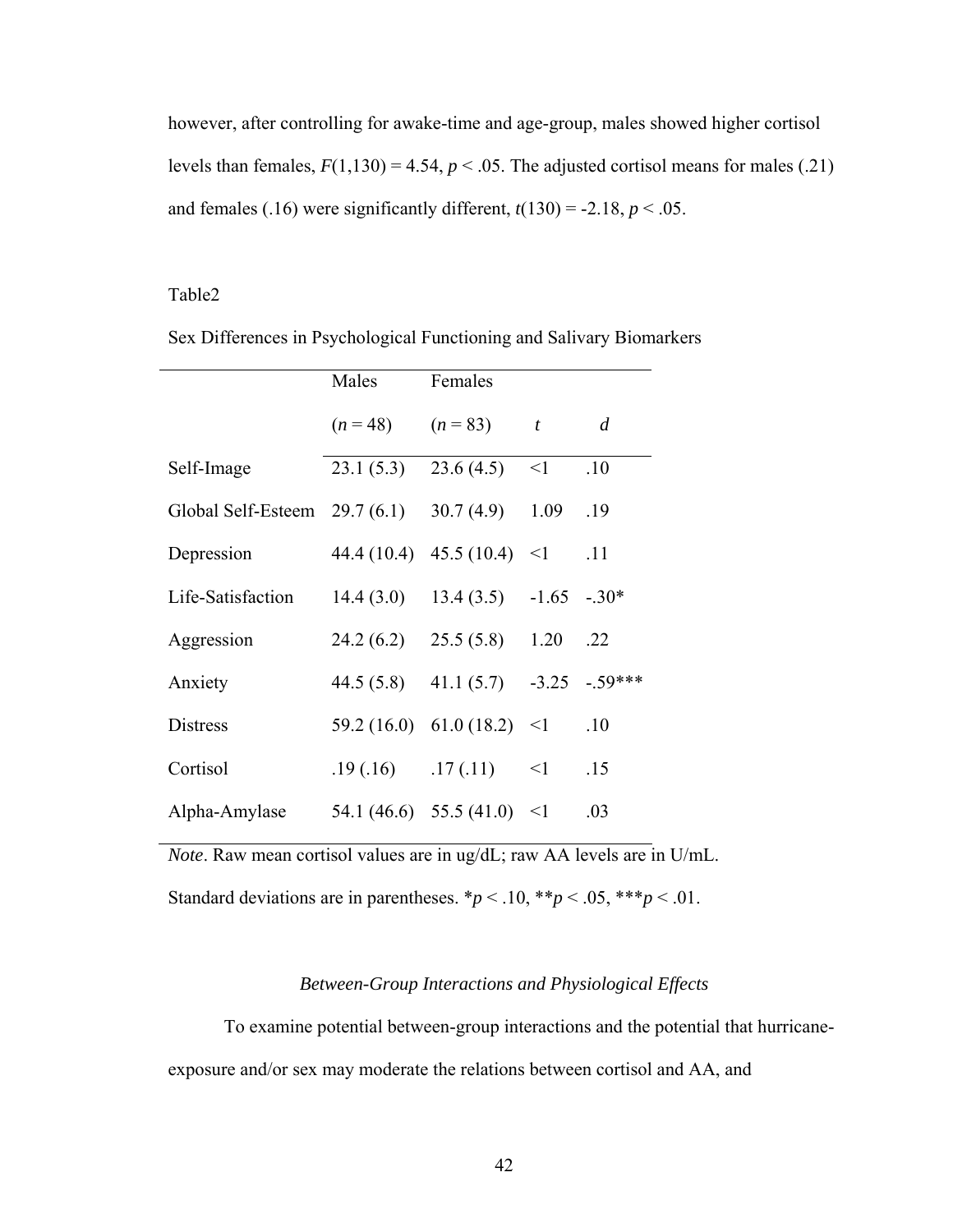psychological distress behaviors, two regression analyses were run for each of the psychological variables in Table 1. For the first equation, sample (coded 0 for controls and 1 for the Katrina participants), sex (coded 1 for males and 2 for females), cortisol, and the sample by sex, cortisol by sample, cortisol by sex, and the three-way sample by sex by cortisol interaction terms were simultaneously entered as predictors. For the second equation, sample, sex, AA, and the sample by sex, AA by sample, AA by sex, and the three-way sample by sex by AA interaction terms were entered as predictors. For both sets of equations, the awake-time variable and age-group were entered as covariates. Cortisol and AA were not correlated  $(r < .01)$ , therefore running the regression analyses separately by biomarker allowed an examination of their respective relations with the group categories; this also reduced the number of interaction terms that would be needed for a simultaneous assessment of cortisol and AA. Summaries of the results for the cortisol equations are show in Tables 3 and 4; summaries of the results for the AA equations are shown in Tables 5 and 6.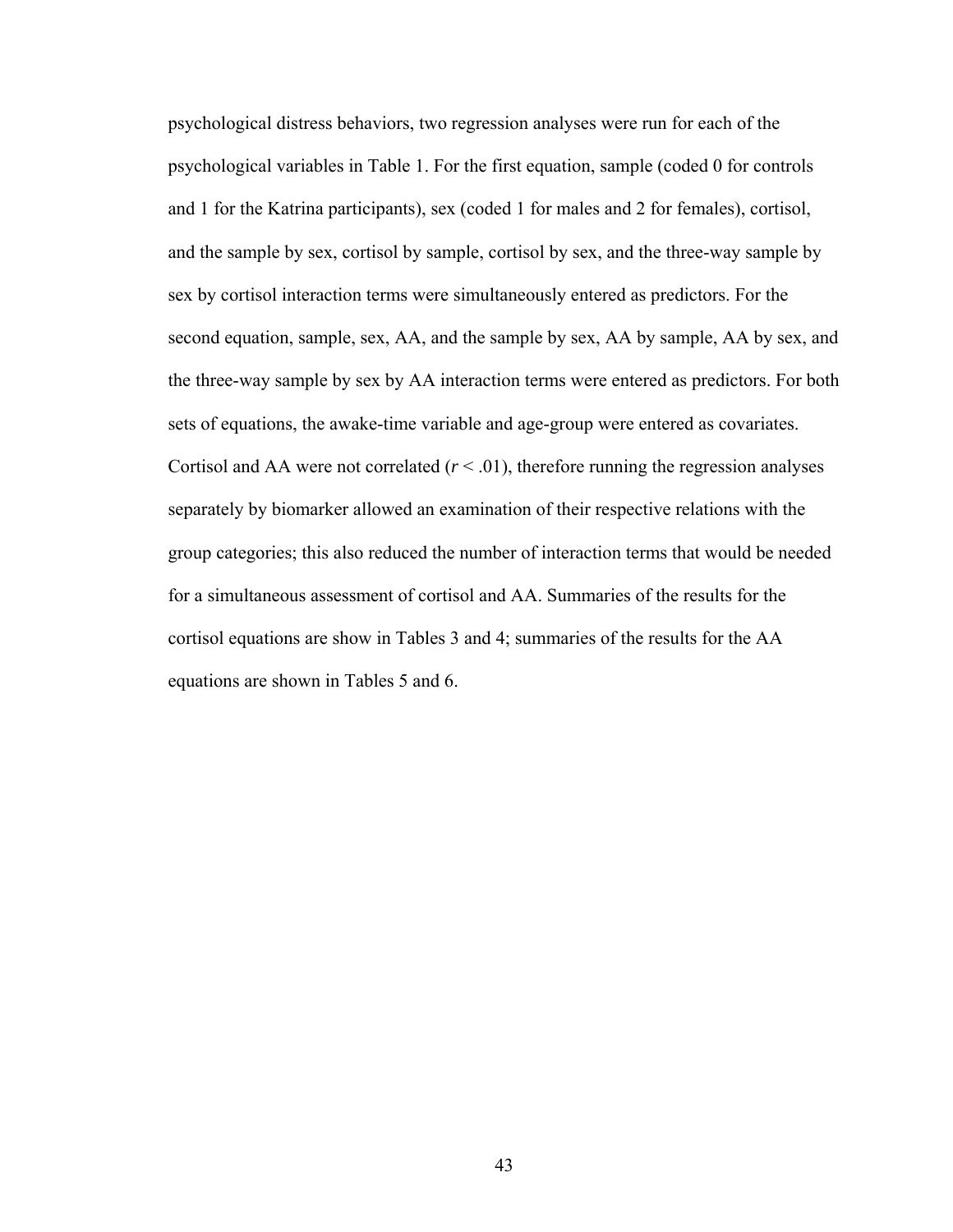|                         | Psychological Outcome Variables |                  |             |                  |           |                  |             |                   |  |
|-------------------------|---------------------------------|------------------|-------------|------------------|-----------|------------------|-------------|-------------------|--|
|                         |                                 | Self-Image       |             | Self-Esteem      |           | Depression       |             | Life-Satisfaction |  |
| <b>Predictor Terms</b>  | $\beta$                         | $\boldsymbol{t}$ | β           | $\boldsymbol{t}$ | $\beta$   | $\boldsymbol{t}$ | $\beta$     | $\boldsymbol{t}$  |  |
| Sample                  | $-.19$                          | $-2.14**$        |             | $-0.20 -2.13**$  | .19       | $2.21**$         | $-.05$      | $\leq$ 1          |  |
| <b>Sex</b>              | .09                             | 1.00             | .10         | 1.13             | .08       | $\leq$ 1         | $-14$       | $-1.56$           |  |
| Sample x Sex            | $-0.04$                         | $\leq$ 1         | $-07 < 1$   |                  | .18       | 1.98**           | .12         | 1.28              |  |
| Cortisol                | $-0.03$                         | $\leq$ 1         | .13         | 1.07             | .02       | $\leq$ 1         | .03         | $\leq$ 1          |  |
| Cortisol x Sample       | .17                             | 1.57             | .20         | $1.83*$          | $-07 < 1$ |                  | $-.05$      | $\leq$ 1          |  |
| Cortisol x Sex          | $-.20$                          | $1.92*$          | $-0.04 < 1$ |                  | .03       | <1               |             | $-16 - 1.56$      |  |
| Cortisol x Sample x Sex | $-0.04$                         | $\leq$ 1         | $-0.09 < 1$ |                  | .11       | 1.06             | $-0.08 < 1$ |                   |  |
| Awake-time              | $< 01 \le 1$                    |                  | $-10 < 1$   |                  | .18       | $1.69*$          | .07         | $\leq$ 1          |  |
| Age-group               | .21                             | $2.34**$         | .07         | $\leq$ 1         | $-.22$    | $-2.53***$       | $-.28$      | $-3.21***$        |  |

Relations between Sample, Sex, and Cortisol, and Self-Image, Self-Esteem, Depression, and Life-Satisfaction

*Note*. The results are from multiple regressions when the predictor variables were entered simultaneously. \**p* < .10, \*\**p* < .05, \*\*\**p* < .01.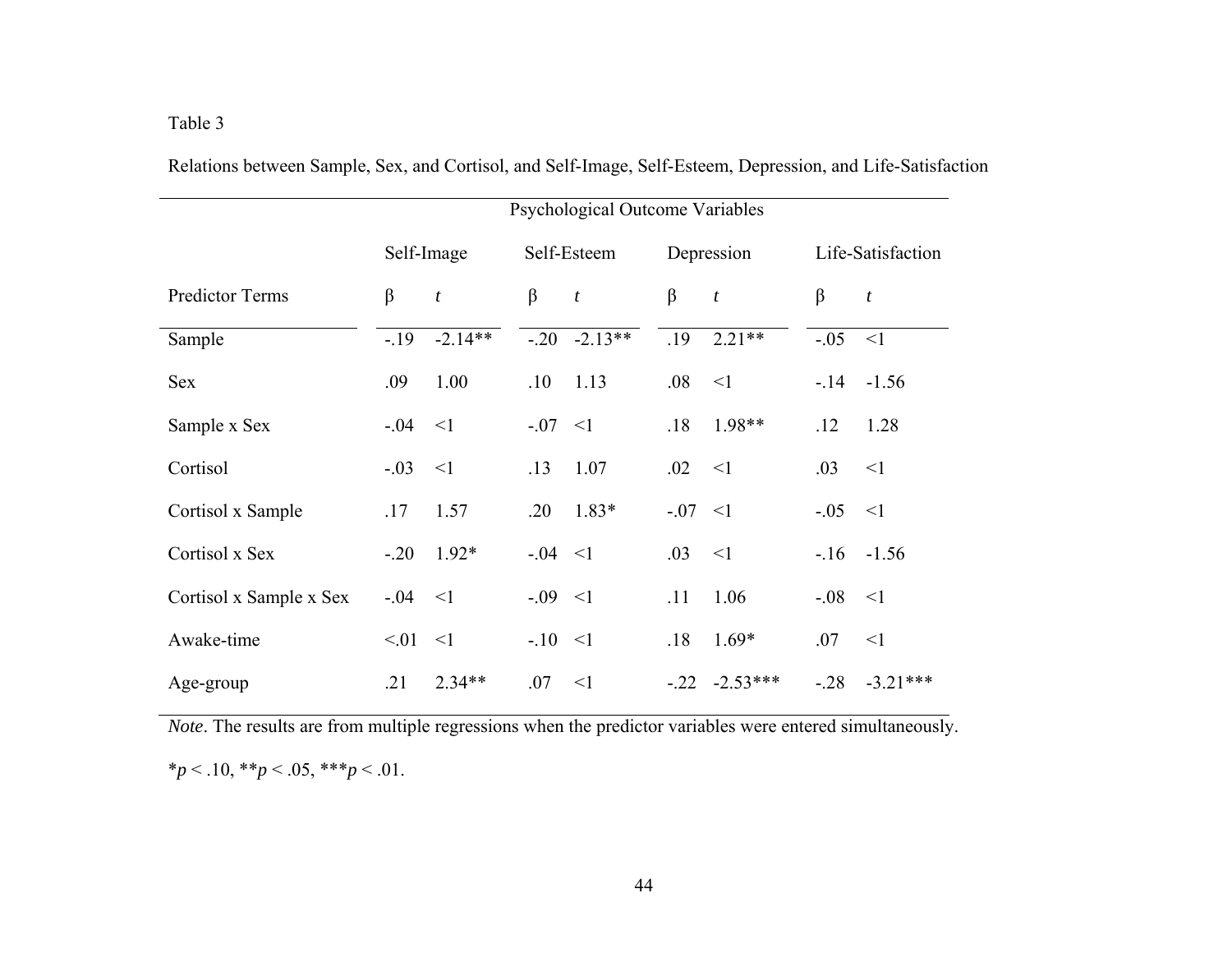|                         | Psychological Outcome Variables |                  |         |                  |                 |                    |
|-------------------------|---------------------------------|------------------|---------|------------------|-----------------|--------------------|
|                         |                                 | Aggression       |         | Anxiety          | <b>Distress</b> |                    |
| <b>Predictor Terms</b>  | β                               | $\boldsymbol{t}$ | $\beta$ | $\boldsymbol{t}$ | β               | $\boldsymbol{t}$   |
| Sample                  |                                 | $-14 - 1.70*$    |         | $-21 -2.45**$    | .12             | 1.42               |
| <b>Sex</b>              | .17                             | $2.07**$         |         | $-21$ $-2.32**$  | .08             | $\leq$ 1           |
| Sample x Sex            | .32                             | $3.71***$        | .03     | $\leq$ 1         | .09             | $\leq$ 1           |
| Cortisol                | .27                             | $2.33**$         | .13     | 1.06             |                 | $.16$ 1.38         |
| Cortisol x Sample       | $-0.03 < 1$                     |                  | .15     | 1.45             | $-10 < 1$       |                    |
| Cortisol x Sex          | $.04 \le 1$                     |                  | .03     | $\leq$           | $-.08 < 1$      |                    |
| Cortisol x Sample x Sex | $-0.06 < 1$                     |                  | .01     | $\leq$ 1         | $-0.04 < 1$     |                    |
| Awake-time              | .17                             | $1.71*$          | .08     | $\leq$ 1         | .29             | $2.90***$          |
| Age-group               |                                 | $-.30 -3.60***$  | .11     | 1.30             |                 | $-0.28$ $-3.21***$ |

Relations between Sample, Sex, and Cortisol, and Aggression, Anxiety, and Distress

*Note*. The results are from multiple regressions when the predictor variables were entered simultaneously.  $* p < .10, ** p < .05, *** p < .01$ .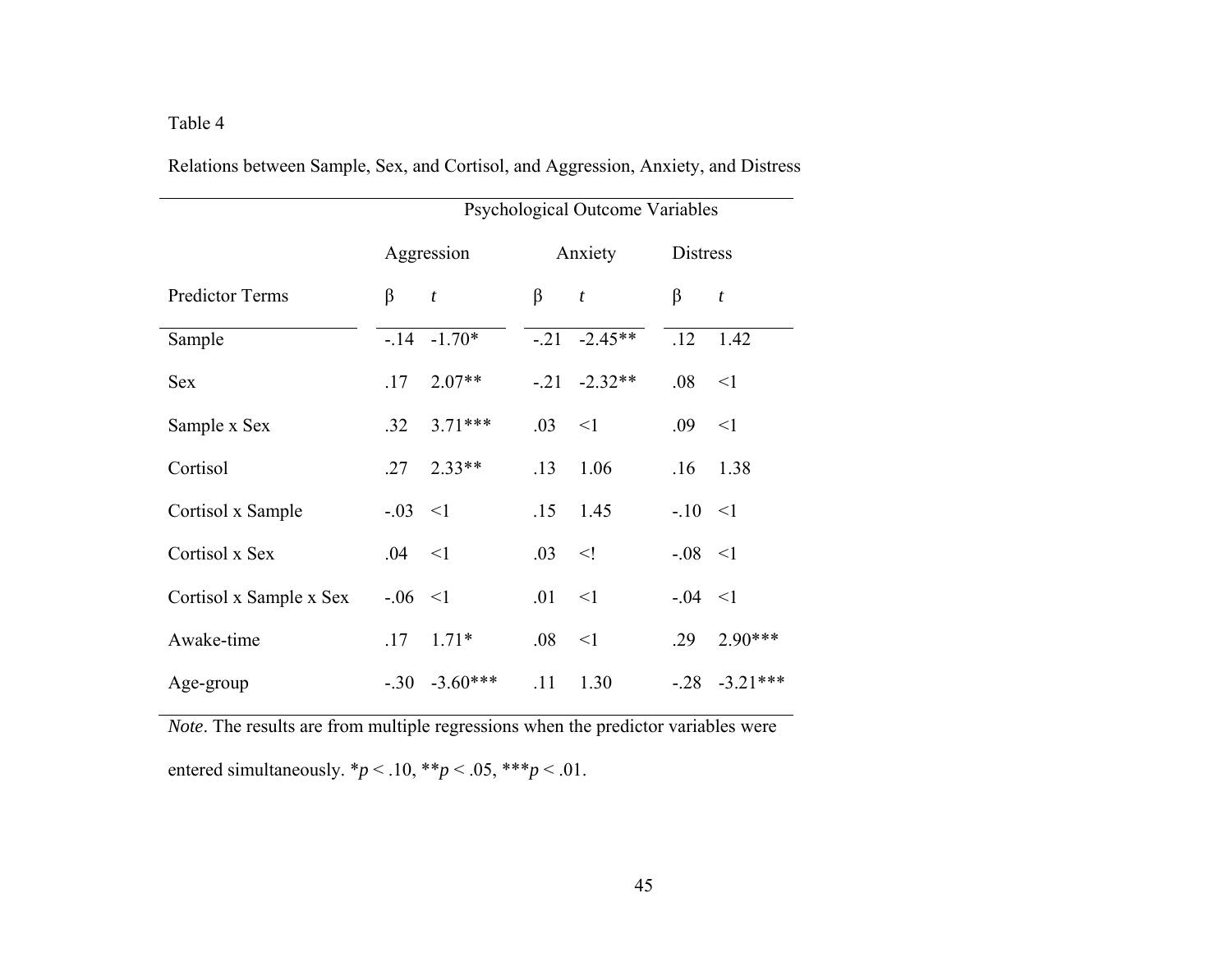|                        | Psychological Outcome Variables |                  |             |                  |            |                  |                   |          |
|------------------------|---------------------------------|------------------|-------------|------------------|------------|------------------|-------------------|----------|
|                        |                                 | Self-Image       | Self-Esteem |                  | Depression |                  | Life-Satisfaction |          |
| <b>Predictor Terms</b> | β                               | $\boldsymbol{t}$ | $\beta$     | $\boldsymbol{t}$ | $\beta$    | $\boldsymbol{t}$ | $\beta$           | t        |
| Sample                 |                                 | $-12 - 1.25$     |             | $-.22 -2.36**$   | .16        | $1.77*$          | $-.02$            | $\leq$ 1 |
| <b>Sex</b>             | .06                             | $\leq$ 1         | .11         | 1.22             | .04        | <1               | $-16$             | $-1.72*$ |
| Sample x Sex           | .05                             | $\leq$ 1         | $-07 < 1$   |                  | .16        | $1.74*$          | .18               | $1.94*$  |
| AA                     |                                 | $-18 - 1.69*$    | $-0.02 < 1$ |                  | < 01       | $\leq$ 1         | $-0.09$           | $\leq$ 1 |
| AA x Sample            | .05                             | $\leq$ 1         |             | $-13 - 1.26$     | $-.04$     | $\leq$ 1         | .06               | $\leq$ 1 |
| AA x Sex               | $-.21$                          | $-2.15**$        | .05         | $\leq$ 1         | .23        | $2.42**$         | $-0.09$           | $\leq$ 1 |
| AA x Sample x Sex      | .13                             | 1.43             | .04         | $\leq$ 1         | .12        | 1.32             | .07               | $\leq$ 1 |
| Awake-time             | $-0.03 < 1$                     |                  |             | $-14 - 1.48$     | .16        | $1.82*$          | .03               | <1       |
| Age-group              | .22                             | $2.48**$         | .07         | $\leq$ 1         | $-.24$     | $-2.79***$       | $-27$             | $-3.06$  |

Relations between Sample, Sex, and Alpha-Amylase (AA), and Self-Image, Self-Esteem, Depression, and Life-Satisfaction

*Note*. The results are from multiple regressions when the predictor variables were entered simultaneously.  $**p* < .10, ***p* < .05, ****p* < .01.$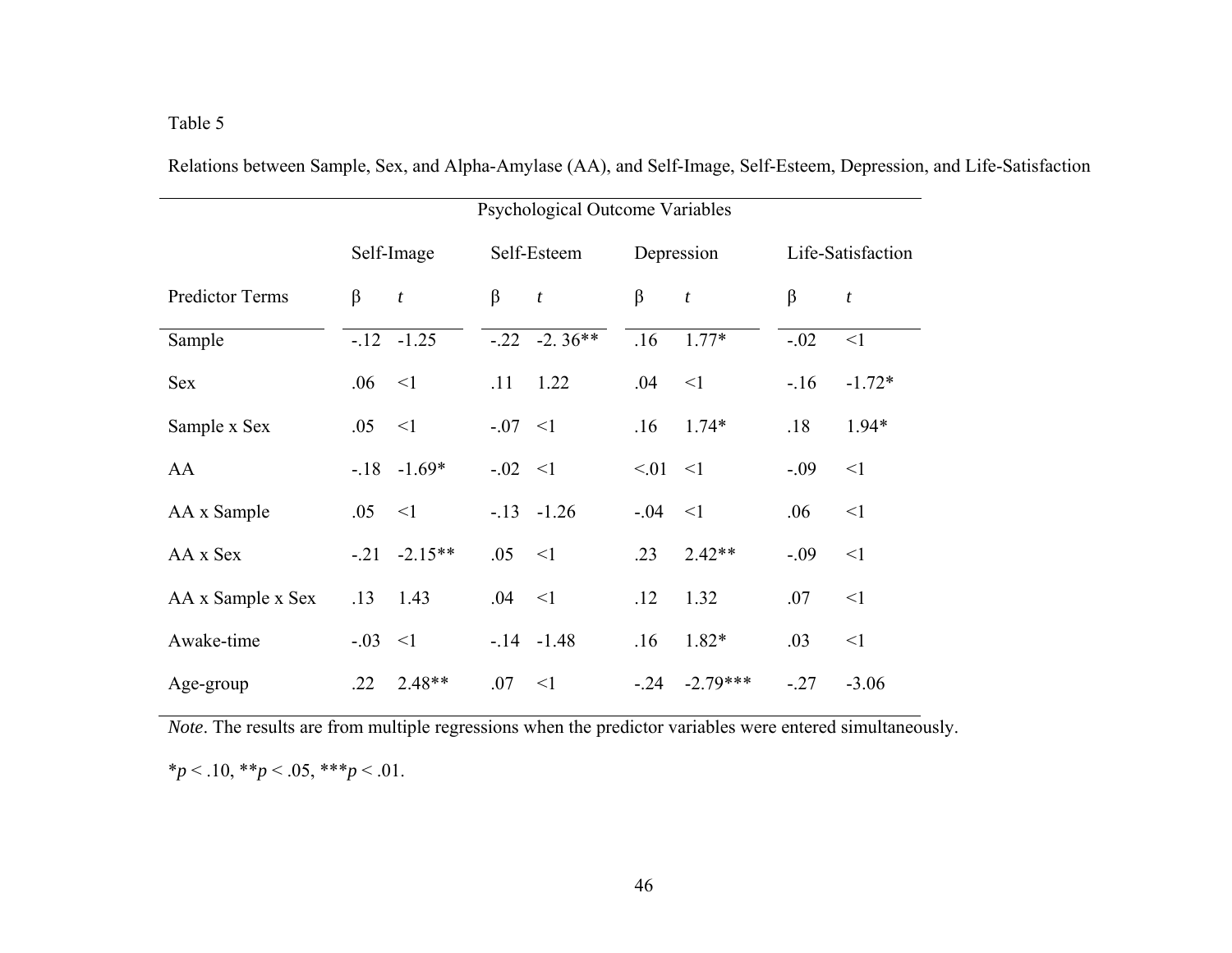|                        | Psychological Outcome Variables |                  |             |                   |                 |                  |  |  |
|------------------------|---------------------------------|------------------|-------------|-------------------|-----------------|------------------|--|--|
|                        | Aggression                      |                  | Anxiety     |                   | <b>Distress</b> |                  |  |  |
| <b>Predictor Terms</b> | $\beta$                         | $\boldsymbol{t}$ | $\beta$ $t$ |                   | β               | $\boldsymbol{t}$ |  |  |
| Sample                 |                                 | $-19 - 2.16**$   |             | $-19 - 2.10**$    | .09             | $<$ 1            |  |  |
| <b>Sex</b>             |                                 | $.15 \t1.74*$    |             | $-0.24 - 2.69***$ | .05             | <1               |  |  |
| Sample x Sex           | .33                             | $3.68***$        | $.06 \le 1$ |                   | .11             | 1.18             |  |  |
| AA                     | .06 < 1                         |                  | $-10 < 1$   |                   | .01             | $\leq$ 1         |  |  |
| AA x Sample            | $-0.04 < 1$                     |                  | $.06 \le 1$ |                   | $< 01 \le 1$    |                  |  |  |
| AA x Sex               | $.01 \le 1$                     |                  | $-0.09 < 1$ |                   | .12             | 1.27             |  |  |
| AA x Sample x Sex      | .03                             | $\leq$ 1         | $.08\,$     | $\leq$ 1          | .09             | $\leq$ 1         |  |  |
| Awake-time             | .06                             | $\leq$ 1         | .02         | $\leq$ 1          | .22             | $2.40**$         |  |  |
| Age-group              |                                 | $-.27 -3.20***$  | .13         | 1.43              | $-.26$          | $-3.05***$       |  |  |

Relations between Sample, Sex, and Alpha-Amylase (AA), and Aggression, Anxiety, and Distress

*Note*. The results are from multiple regressions when the predictor variables were entered simultaneously.  $* p < .10, ** p < .05, *** p < .01$ .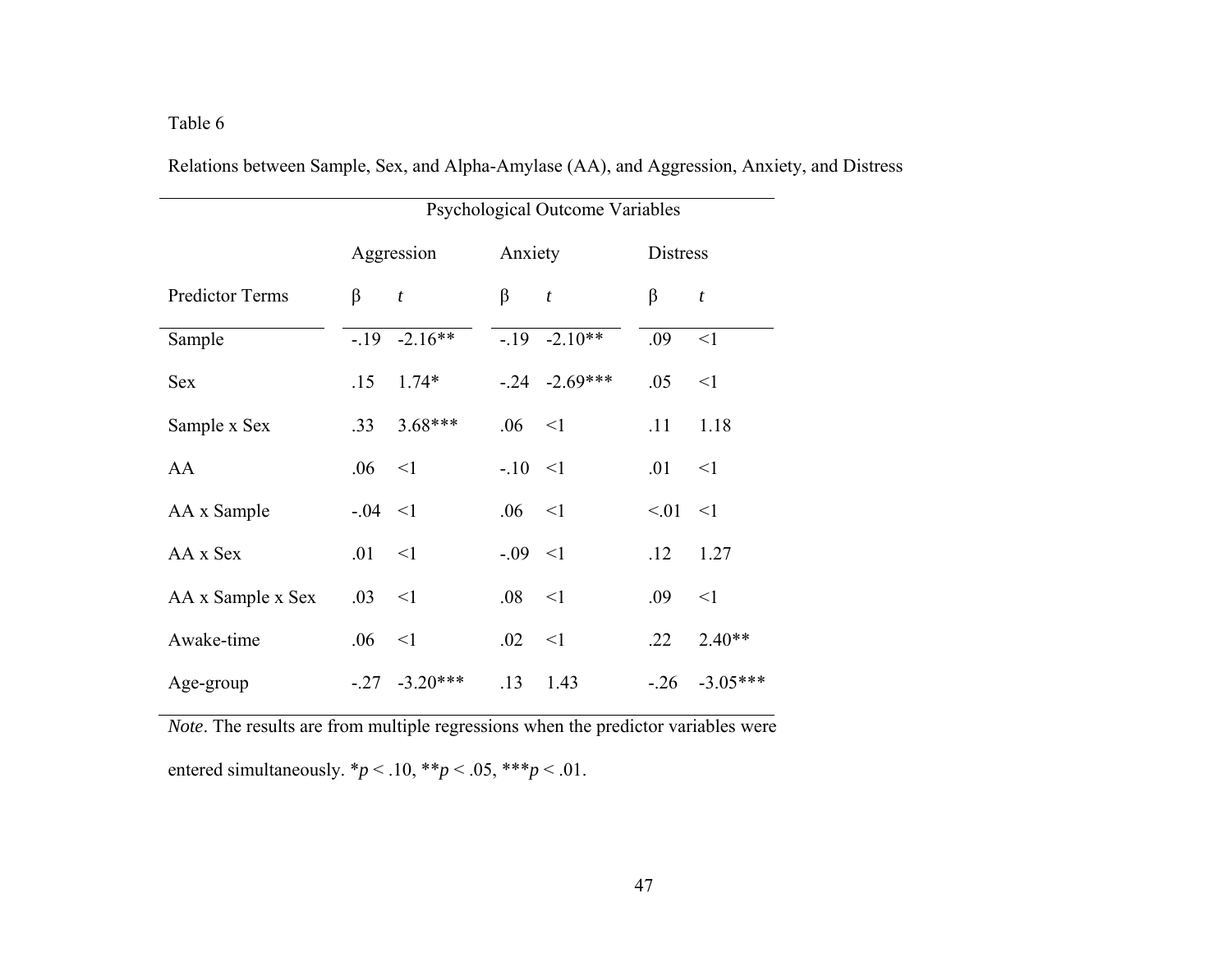# *Group Effects and Between-Group Interactions*

 Examination of the sample effects in Tables 3 through 6, while controlling for the remaining variables and interactions terms, revealed that, for both the cortisol and AA equations, hurricane exposure was independently related to lower self-image, and lower symptoms of anxiety. For the cortisol equations, hurricane exposure was also related to lower self-esteem, and higher symptoms of depression; for the AA equations, hurricane exposure was related to lower levels of aggression. Across Tables 3 through 6, the only significant main effects of sex were for higher aggression and lower anxiety in females. Examination of the sample by sex interaction terms revealed a significant interaction for aggression and depression for both equations, and a near significant interaction ( $p = .06$ ) for life-satisfaction for the AA equation.

To decompose the interactions, the means for the aggression and depression scores among the Katrina and control samples are shown separately for males and females in Figure 1 and Figure 2, respectively. Examination of Figure 1 shows that the sample by sex interaction for aggression emerged due to lower reported aggression among the Katrina than control males;  $t(44) = -5.16$ ,  $p < .01$ ,  $d = -1.45$ . In contrast, Figure 2 shows that the sample by sex interaction for depression was due to higher symptoms of depression among the Katrina than control females;  $t(81) = 3.20$ ,  $p < .01$ , *d*  $= .71.$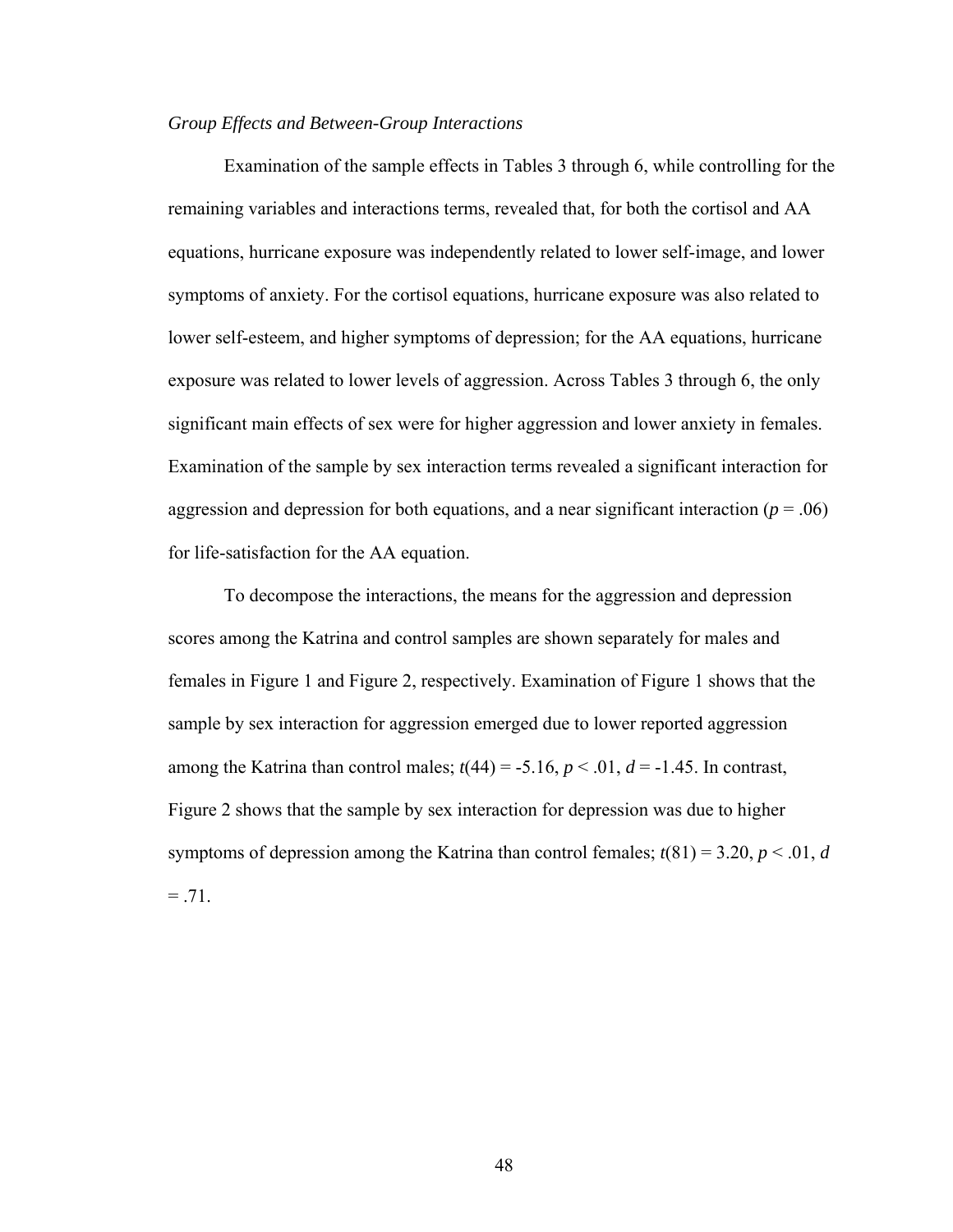# Figure 1

Sample by Sex Interaction for Aggression



*Note*. The range of the aggression scale is 14-36.

Figure 2

Sample by Sex Interaction for Depression



*Note*. The range of the depression scale is 20-62.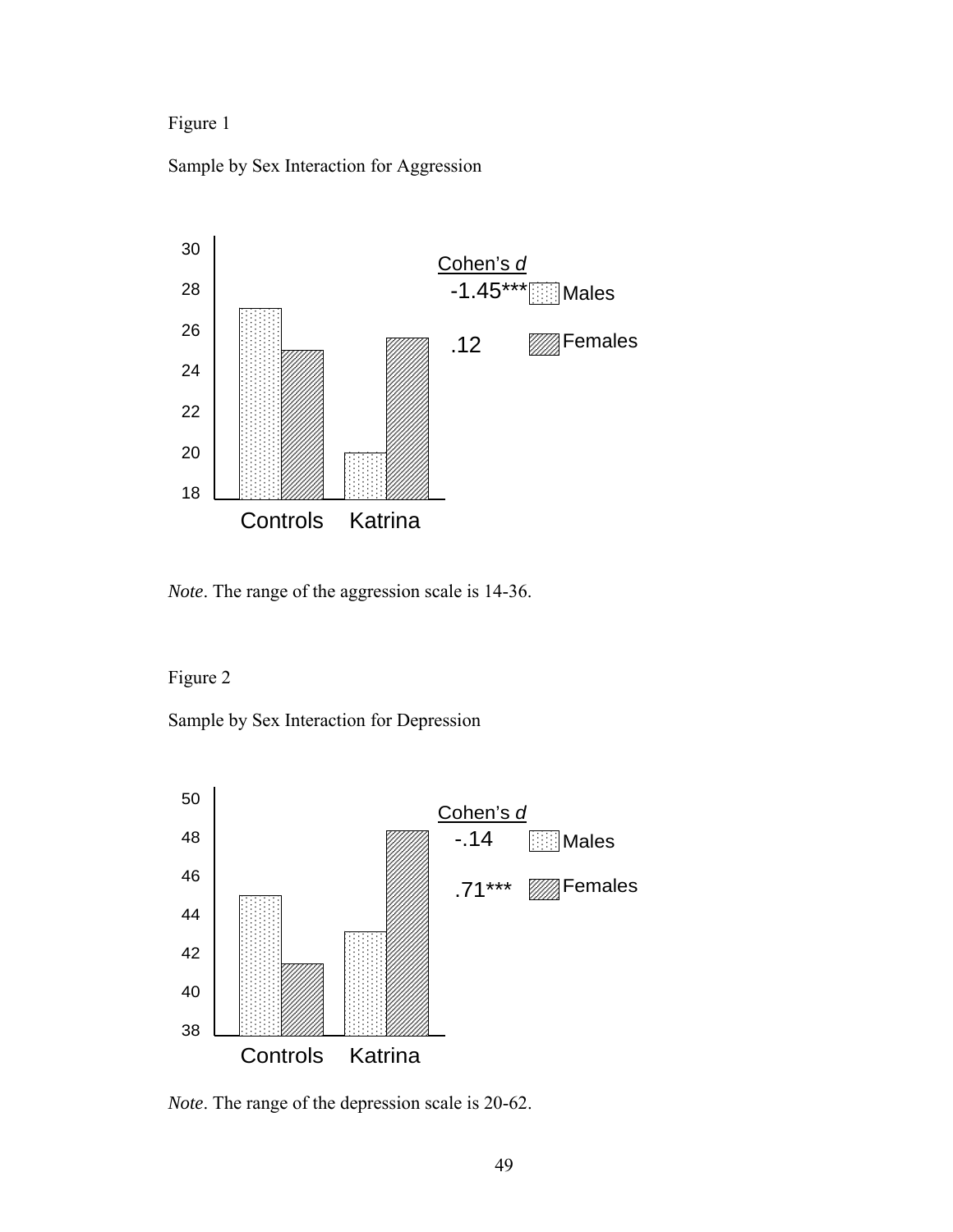To examine whether the interactions remained if cortisol and AA were not controlled, ANCOVAs were used by entering sample, sex, and the sample by sex interaction terms as predictor variables and age-group as a covariate for each of the psychological scores Similar to above, a significant interaction was found for aggression,  $F(1,130) = 20.25, p < .01$ ; and depression,  $F(1,130) = 7.40, p < .01$ . A significant interaction also emerged for symptoms of distress,  $F(1, 130) = 4.72$ ,  $p < .05$ . As shown in Figure 3, this interaction was due to higher symptoms of distress among the Katrina than control females,  $t(81) = 2.05$ ,  $p < .05$ .

Figure 3

Sample by Sex Interaction for Distress



*Note*. The range of the distress scale is 22-102.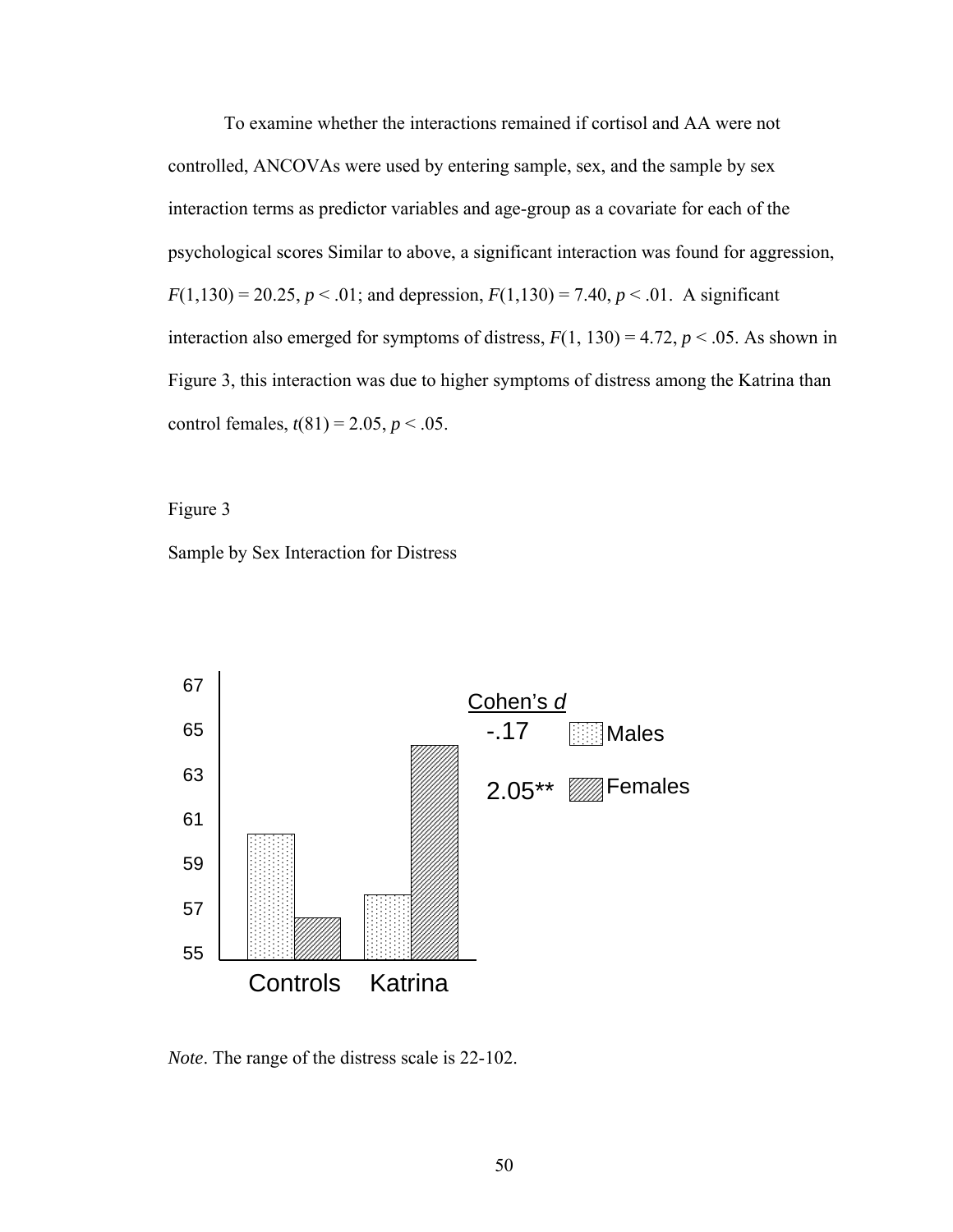# *Physiological Effects and Group Interactions*

*Cortisol*. Examination of the main effect of cortisol in Table 4 reveals that higher cortisol levels are associated with higher levels of aggression. The partial correlation between cortisol and aggression, while controlling for age-group and awake-time, was .23 ( $p < .01$ ). Examination of the interactions involving cortisol reveal a near significant interaction with sex for self-image ( $p = .06$ ) and a near significant ( $p = .07$ ) interaction with sample for self-esteem.

Because no three-way interactions were significant, partial correlations (controlling for awake-time and age-group) between cortisol and each of the psychological measures were computed separately by sample and sex (Table 7). Examination of the partial correlations across the Katrina and control samples in Table 7 shows a pattern of stronger relations between cortisol and psychological functioning for the control group than among participants exposed to the hurricane. Specifically, higher cortisol was related to higher depression, higher aggression, and greater symptoms of distress in the non-affected sample. In contrast, each of these relations was reduced to non significance in the Katrina sample; however only the correlations between depression and distress were significantly different (*p*s = .06 and .10, respectively) according to Fisher's *z* transformation.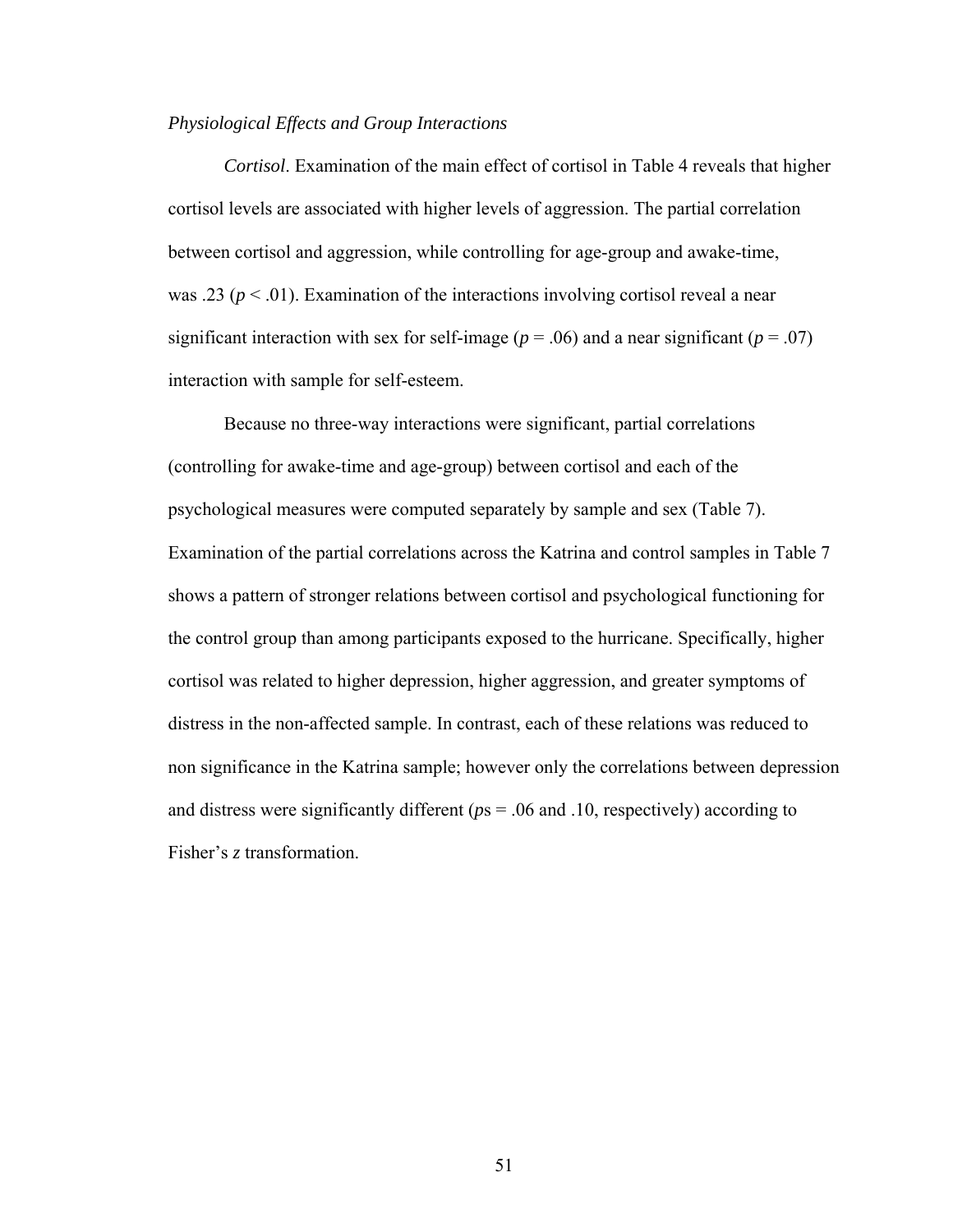# Table 7

Partial Correlations between Cortisol and Psychological Functioning by Sample and Sex

|                                        | Sample  |                   | <b>Sex</b>        |         |  |
|----------------------------------------|---------|-------------------|-------------------|---------|--|
| Psychological Measures Control Katrina |         |                   | Males             | Females |  |
|                                        |         | $(n=63)$ $(n=68)$ | $(n=48)$ $(n=83)$ |         |  |
| Self-Image                             | $-.10$  | .06               | .06               | $-.04$  |  |
| Global Self-Esteem                     | $-16$   | .19               | $-.08$            | $.20*$  |  |
| Depression                             | $.27**$ | $-.06$            | $.31**$           | $-.05$  |  |
| Life-Satisfaction                      | .20     | $-.05$            | $.28*$            | $-.05$  |  |
| Aggression                             | $22*$   | .19               | 29**              | $21*$   |  |
| Anxiety                                | .02     | .18               | .11               | .15     |  |
| <b>Distress</b>                        | $33***$ | .05               | $.35**$           | .03     |  |

*Note*. The results are partial correlations after controlling for awaketime and age-group.  $*_{p}$  < .10,  $*_{p}$  < .05,  $*_{p}$  < .01.

Examination to the partial correlations between cortisol and psychological functioning by sex reveals a stronger association for the males, in general. According to Fisher's z transformation higher cortisol was more strongly related to higher lifesatisfaction ( $p = .07$ ), higher depression ( $p < .05$ ), and higher symptoms of distress ( $p$ = .07) in the males than the females.

*Alpha-amylase*. Examination of the main effect of AA revealed a near significant  $(p = .09)$  relation, such that higher AA levels were associated with lower self-image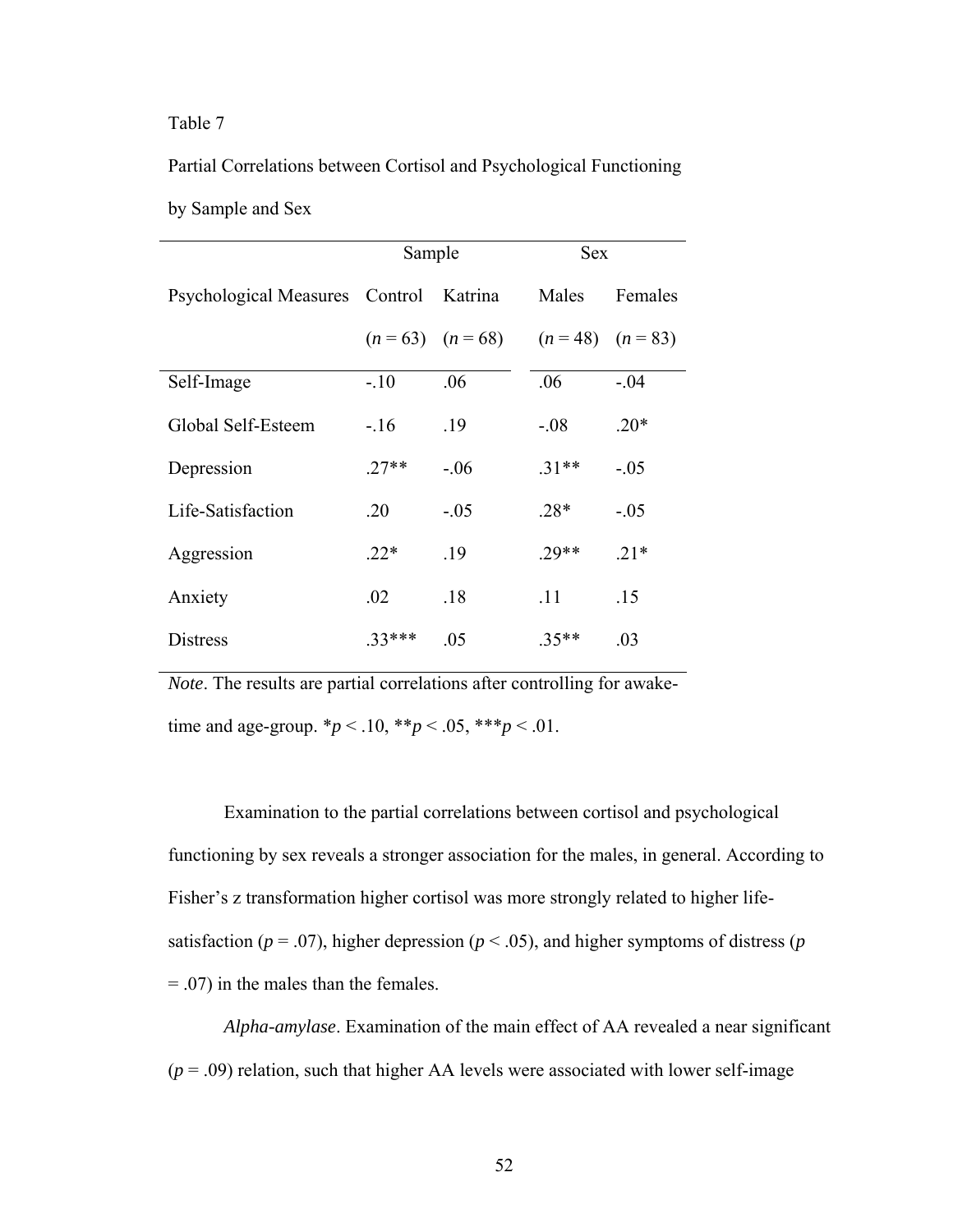(Table 5); however, the partial correlation between AA and self-image was not significant  $(r = -11, p > 0.10)$ . Examination of the AA interactions revealed a significant interaction with sex for self-image and symptoms of depression.

To facilitate the plotting of regression slopes depicting the linear relations between AA levels and self-image and depression across males and females, the equations were rerun using these respective variables and their interactions (with awaketime and age-group as entered as covariates); the relations are the same for the full equation and this truncated equation. Following procedures described by Whisman and McClelland (2005), these relations are shown in Figures 4 and 5. As shown in Figure 4, the interaction was due to a stronger relation between AA and self-image for the females  $(b = -0.03, p < 0.01)$  than males  $(b = 0.02, p > 0.10)$ . Similarly, Figure 5 shows that the interaction was due to a different pattern of relations between AA and symptoms of depression in males ( $b = -.06$ ,  $p < .05$ ) and in females ( $b = .07$ ,  $p < .05$ ); specifically, higher AA levels were related to lower depressive symptoms in males and to higher depressive symptoms in females. The relations between AA and self-image and between AA and depression for males and females were significantly different ( $p_s$  < .01)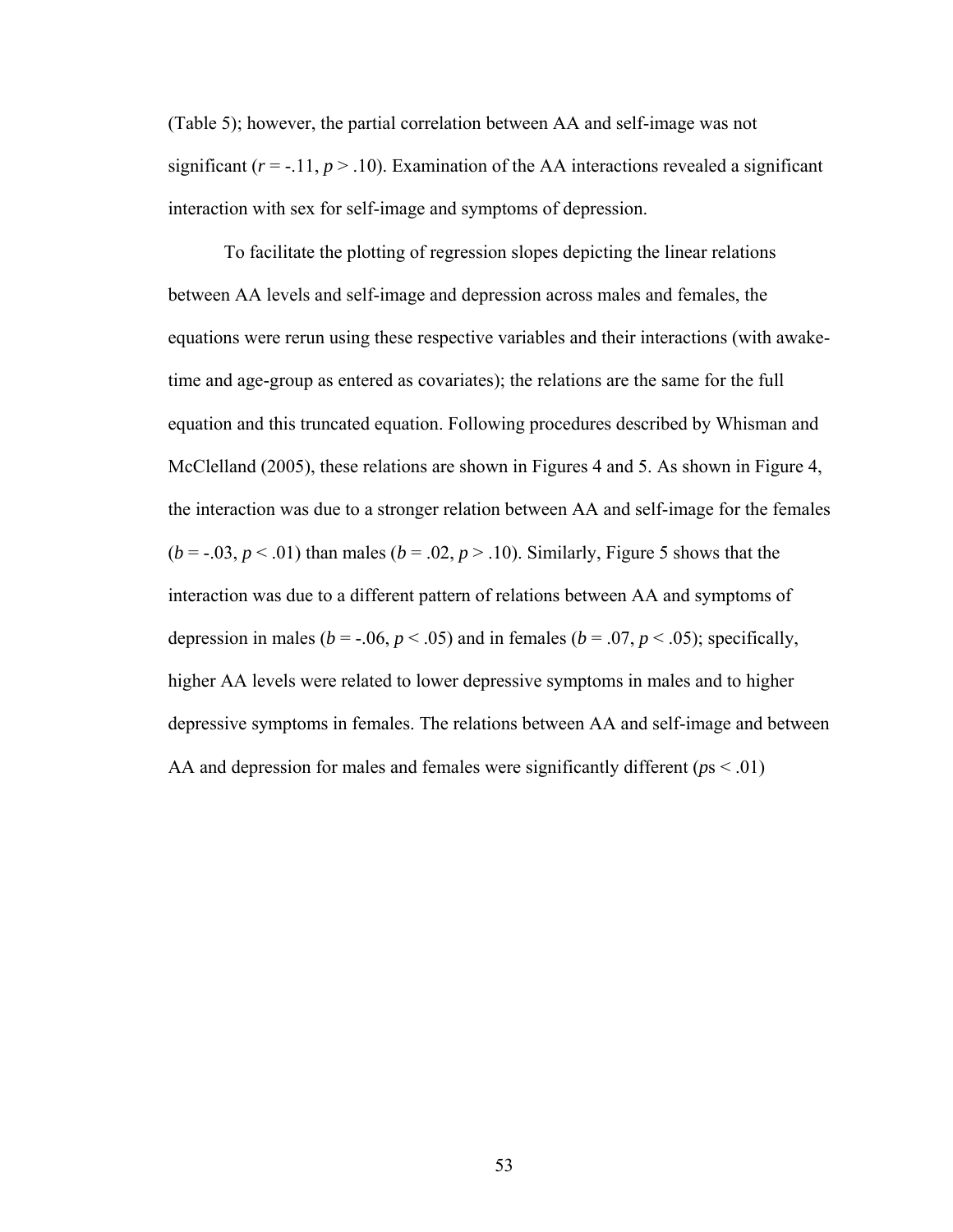# Figure 4

Self-Image and Alpha-Amylase across Males and Females



*Note*. The slopes of the lines represent the linear relation between self-image and alphaamylase (U/mL) across males and females.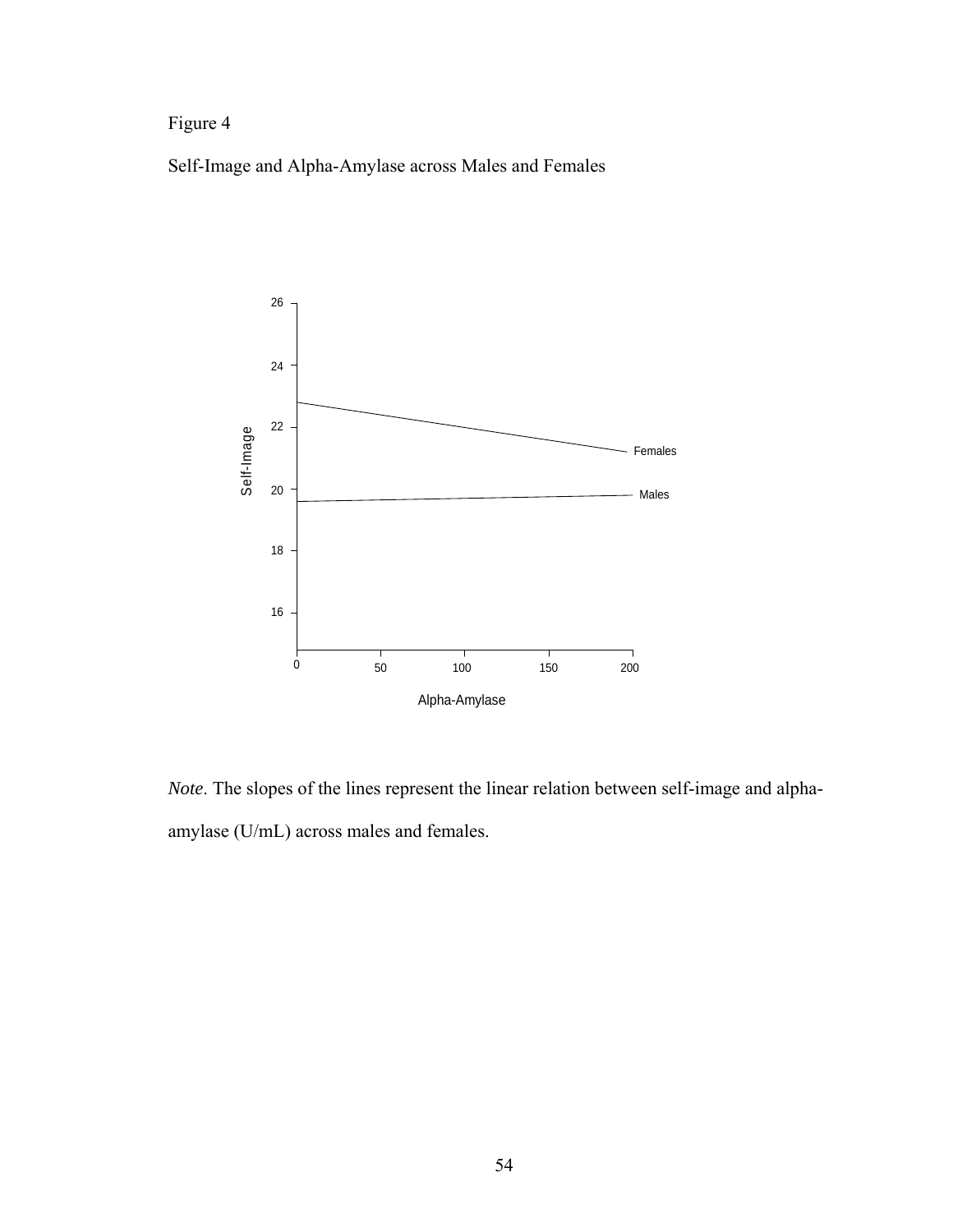# Figure 5

Depression and Alpha-Amylase across Males and Females



*Note*. The slopes of the lines represent the linear relation between depression and alphaamylase (U/mL) across males and females.

Partial correlations between AA and the psychological measures by sample and sex are shown in Table 8. As shown in Table 8, none of the partial correlations between AA and the psychological measures were significant when the samples were split according to hurricane experience. Table 8 again shows that higher AA levels were associated with lower depression in males and higher AA depression scores for females,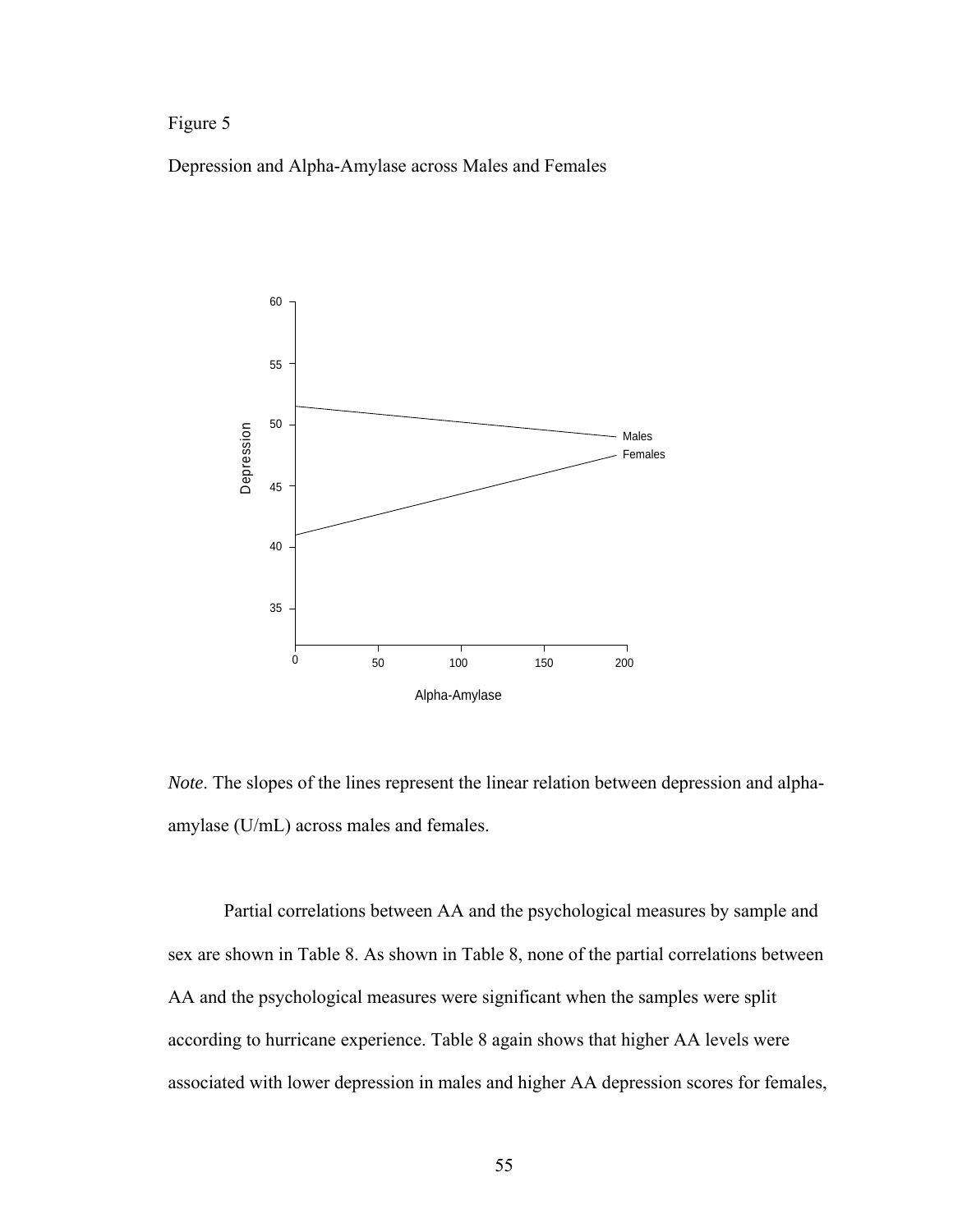and to lower self-image in females but not males. According to Fisher's z transformation, each of the differences was significant ( $ps < .05$ ).

# Table 8

Partial Correlations between Alpha-Amylase (AA) and Psychological

Functioning by Sample and Sex

|                                | Sample |                   | <b>Sex</b>        |           |
|--------------------------------|--------|-------------------|-------------------|-----------|
| Psychological Measures Control |        | Katrina           | Males             | Females   |
|                                |        | $(n=63)$ $(n=68)$ | $(n=48)$ $(n=83)$ |           |
| Self-Image                     | .01    | $-.13$            | .14               | $-.29***$ |
| Global Self-Esteem             | .09    | $-.12$            | $-.04$            | $-12$     |
| Depression                     | $-.01$ | .05               | $-.30**$          | $.27**$   |
| Life-Satisfaction              | .01    | $-.05$            | .04               | $-.06$    |
| Aggression                     | .14    | .10               | .08               | .09       |
| Anxiety                        | < 01   | $-.06$            | $-.03$            | $-17$     |
| <b>Distress</b>                | < 01   | .09               | $-.11$            | $20*$     |

*Note*. The results are partial correlations after controlling for awaketime and age-group.  $*_{p}$  < .10,  $*_{p}$  < .05,  $*_{p}$  < .01.

# *Additional Factors*

Examination of Tables 3 through 6 also revealed that the awake-time variable was an independent predictor of higher scores on the distress measure. The correlation between the amount of time the participants had been awake prior to the time at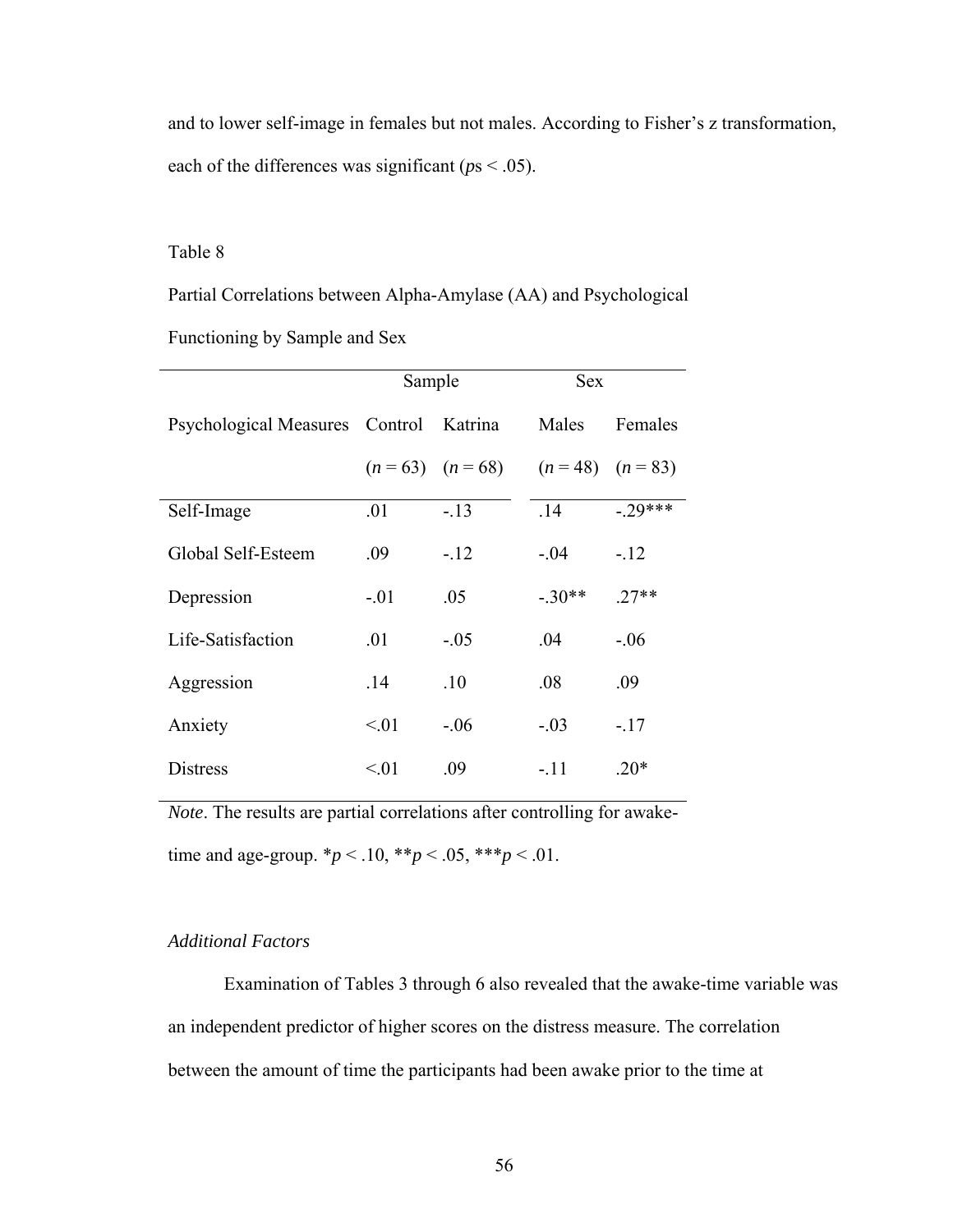assessment and higher reported symptoms of distress was .28 ( $p < .01$ ). Finally, older-age (i.e., young adulthood) was related to higher self-image ( $r = .20$ ,  $p < .05$ ), lower depression ( $r = -0.20$ ,  $p < 0.05$ ), lower life-satisfaction ( $r = -0.25$ ,  $p < 0.01$ ), lower aggression  $(r = -.25, p < .01)$ , and lower symptoms of distress  $(r = -.26, p < .01)$ . These are interesting findings in themselves, but to control for the small number of males, betweengroup interactions with age-group were not examined further. The psychological and biomarker mean scores for each age-group and age differences are shown in Appendix B.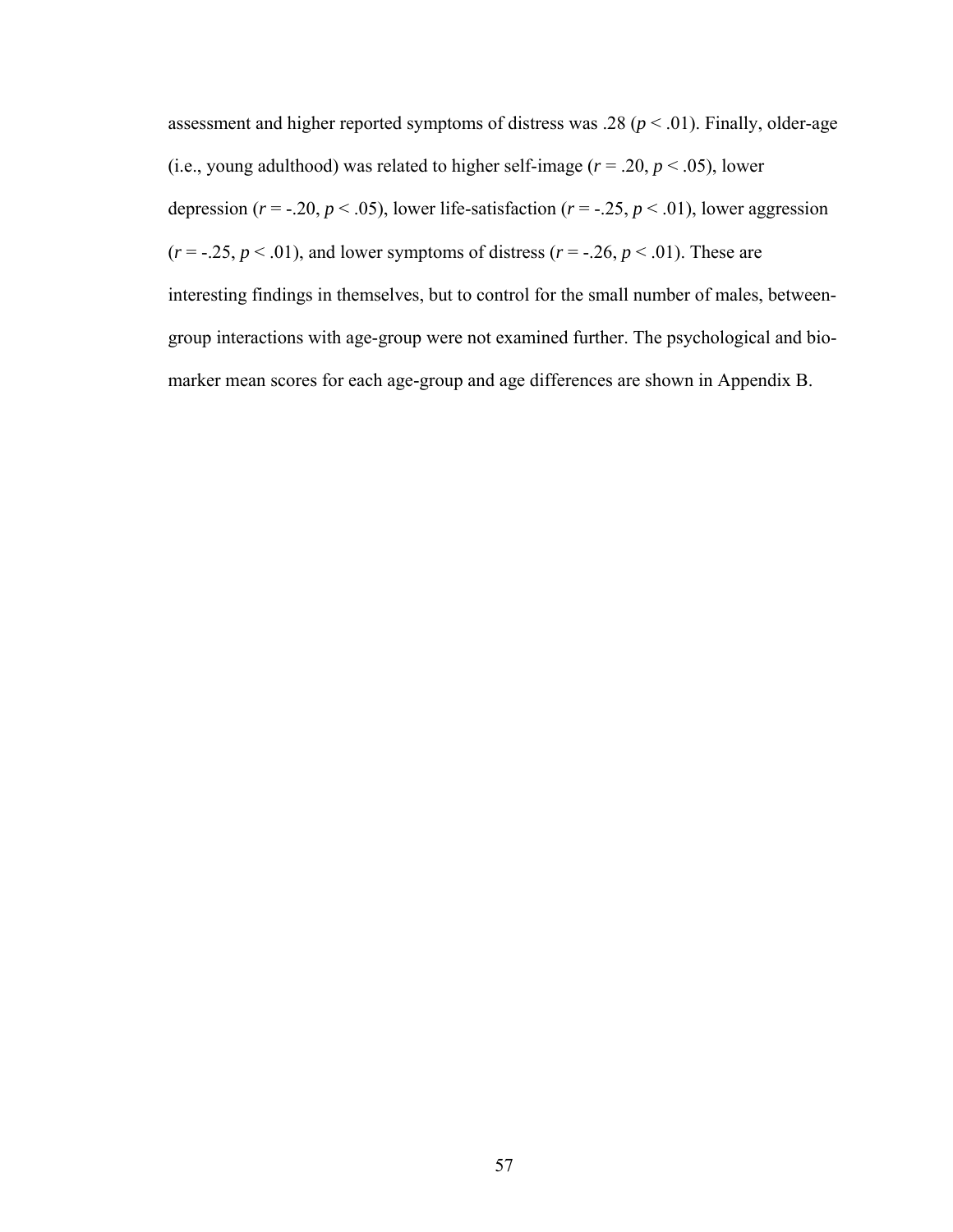### CHAPTER 5: DISCUSSION

Humans are the most socially complex and codependent species of mammal on Earth. The social selection pressures to form dynamic (e.g., short-term vs. long-term) and beneficial relationships and to protect oneself from potentially dangerous interactions have been suggested to have played a corollary role in the evolution of the human mind (e.g., Dunbar, 1998; Geary, 2005). Similarly, humans may have evolved a corresponding suite of behavioral systems designed to modify the individual's relationships in ways that enhance subsequent fitness. Several theorists have begun to examine normal stress response behaviors, such as depression, within a social context and according to the relational outcomes of these behaviors (e.g., Allen & Badcock, 2003; Hagan, 2003). Similarly, the socio-relational perspective examined in this dissertation is based on the assumption that normal stress responses may be manifested as expressive behaviors that signal two hypothesized components or social properties of reciprocity potential. More precisely, behavioral responses are hypothesized to signal traits that display either a) capacity cues that signal the individual's ability to provide potential resources or inflict injury onto others (e.g., vis-à-vis externalizing behaviors); or b) probability cues that signal trustworthiness through explicit demonstrations of altruism and displayed vulnerability (e.g., vis-à-vis internalizing behaviors). Due to evolved cost-benefit tradeoffs on the ability to advertise high capacity and high probability cues in response to significant life-events (i.e., experiences that either increase or decrease the individual's perceived reciprocity potential) and constraints on the sub-ecologies in which males and females evolved, several trauma- and sex-related differences are hypothesized for the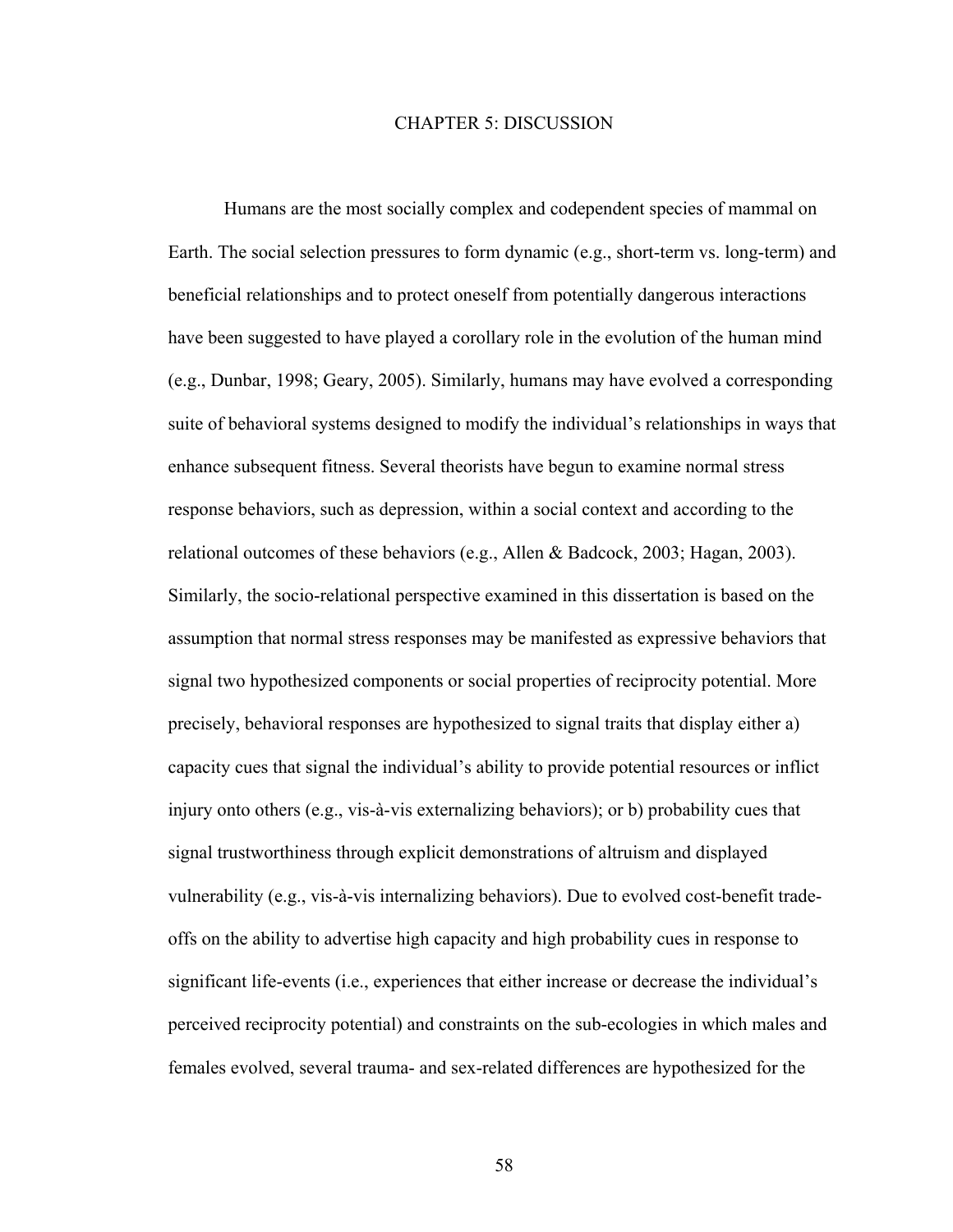arousal and expressive components of stress response. These predictions were examined in a sample of children and young-adults that lost their homes to Hurricane Katrina and were living in a large relocation camp, and a sample of demographically matched youth that did not experience these events.

#### *Trauma-Related Effects*

 On the basis of the socio-relational perspective, when people experience an event that decreases their capacity to contribute socially or take care of their own needs as with the hurricane and relocation experience, individuals may respond through a behavioral strategy designed to minimize the advertisement of capacity cues (e.g., vis-à-vis reduced aggression and confidence) and increase the advertisement of probability cues (e.g., visà-vis sadness behaviors). In theory, explicit demonstrations of altruism and vulnerability are effective at reducing the perception of threat to other people, thereby demonstrating the individual's benevolent intentions, and signaling their trustworthiness. By selectively advertising the probability component of reciprocity potential, individuals may be better able to facilitate the formation of intimate and more dependable relationships under conditions when highly reliable social support is needed most (Geary & Flinn, 2002; Hagen, 2003).

Group differences in self-reported psychological functioning among the affected and non-affected samples support this hypothesized pattern. The Katrina survivors reported decreased capacity behaviors in the form of lower aggression and lower selfevaluations (i.e., lower self-image and self-esteem) and with a simultaneous increase in the proposed probability behaviors in the form of higher depressive behaviors; though these differences were moderated by sex as described below. This inverse pattern is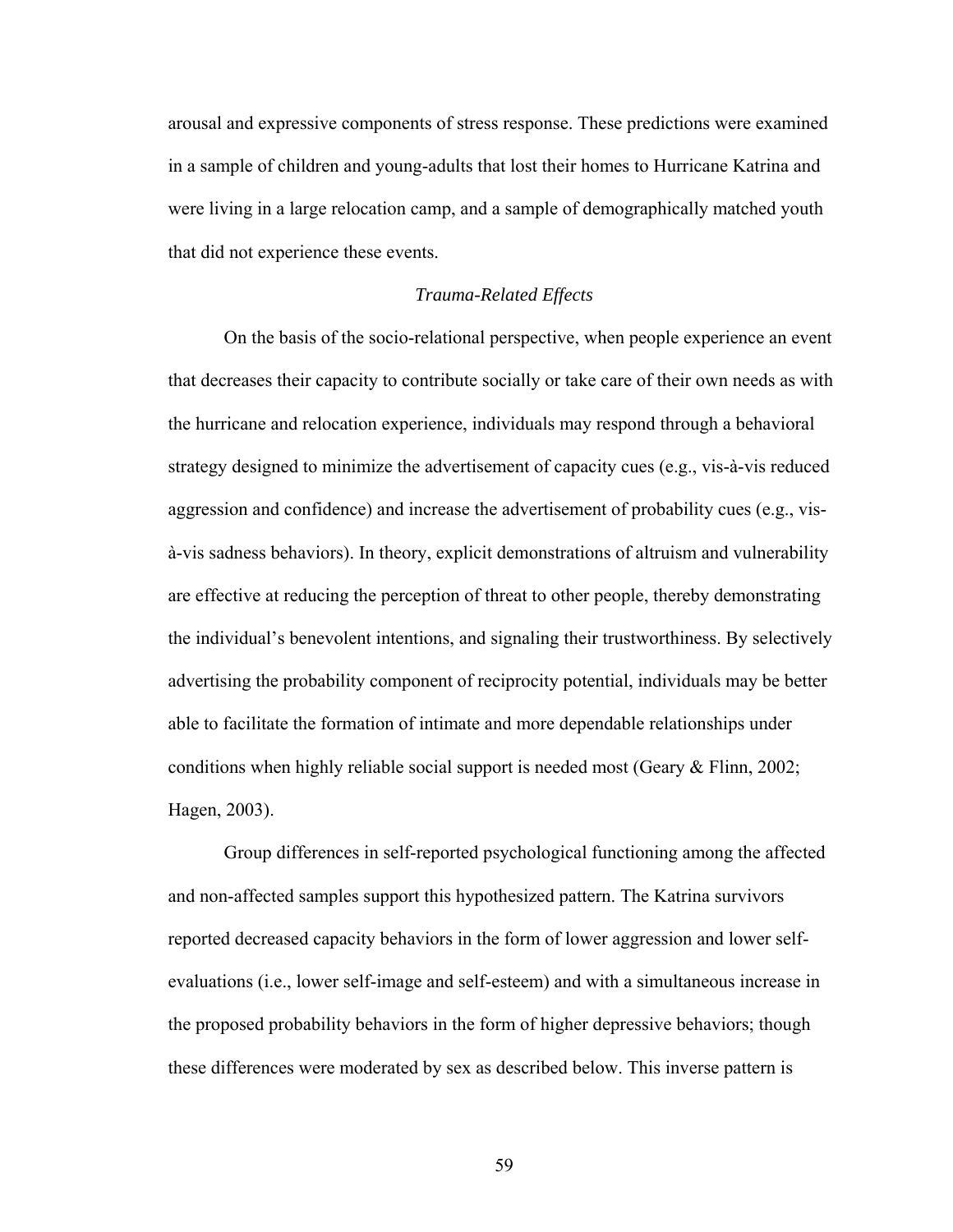important, because it suggests that the traditional approach of categorizing, for example, sadness and aggression behaviors according to a valence-based dimension such as "negative affect" may not fully capture the distinguishing characteristics and interpersonal nature of these behaviors. From the current perspective, internalizing and externalizing behaviors may better reflect a collection of coordinated behavioral strategies that are designed to *optimize* the individual's life-experiences–both positive *and* negative life-events–in ways that enhance the ability to selectively advertise capacity and probability cues. In this sense, the human stress response system may exploit experienced adversities in ways that enhance the ability to effectively display high probability cues in the presence of trusted individuals, for instance, through explicit displays of vulnerability such as sadness and worrying behaviors, and self-blaming coping styles. By reducing the perception of threat and increasing the perception of trust, internalizing behaviors may enhance the opportunity to form more secure and reliable social networks under conditions when the individual is at the greatest risk for social exploitation and rejection, again, when the capacity resources have been diminished.

Another important set of findings was that the Katrina survivors reported lower symptoms of anxiety and showed lower basal cortisol levels and higher basal AA levels than the control group, on average. These findings are consistent with previous research showing that chronic stress exposure is associated with lower morning cortisol levels in other populations (Miller et al., 2007). The Katrina survivors were also more likely to show non-significant or blunted relations between HPA activity–as indexed by cortisol– and psychological functioning, whereas the control group showed a significant concordance between higher cortisol levels and greater symptoms of depression and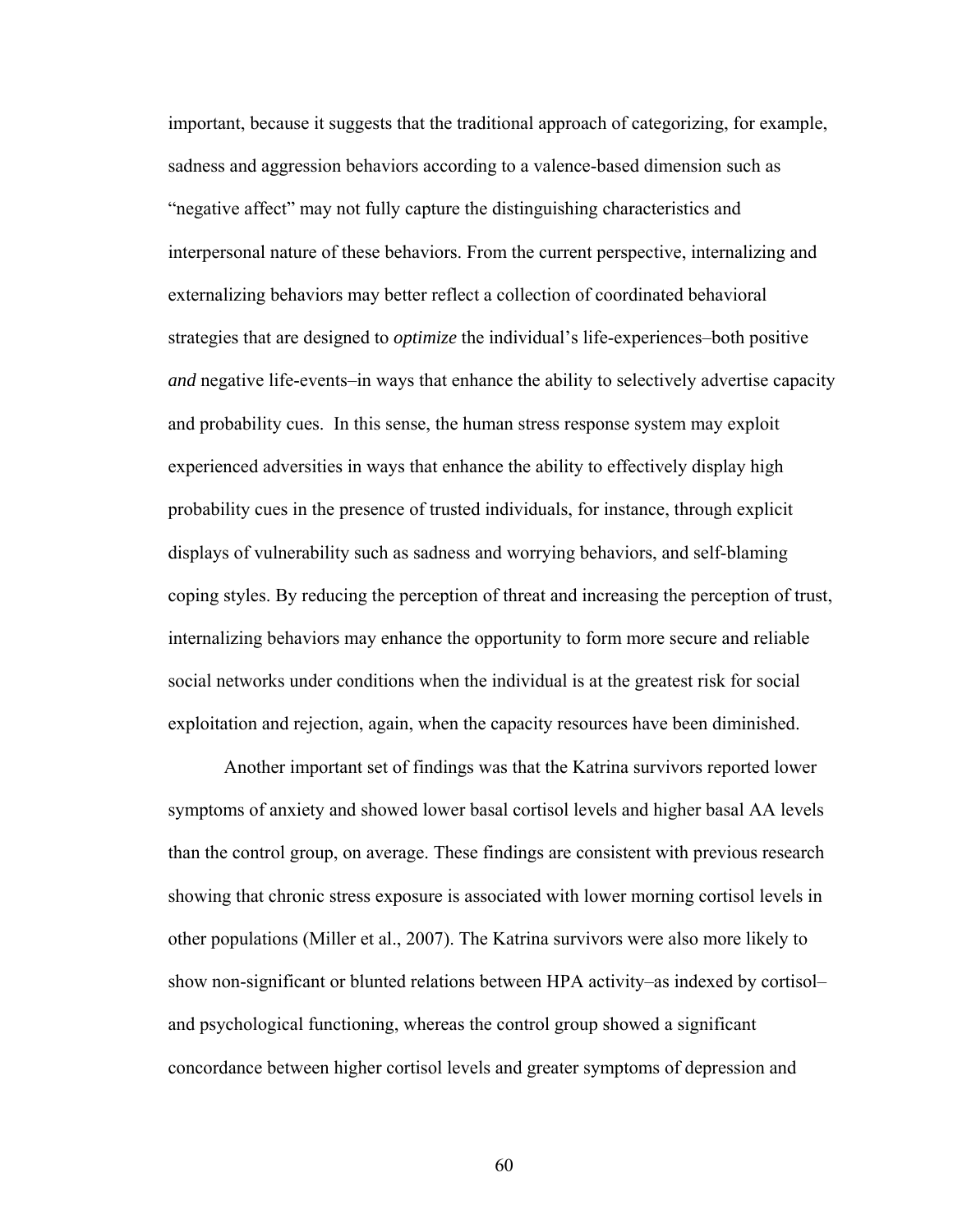distress. These findings are consistent with recent studies showing a relation between HPA insensitivity (i.e., lower cortisol reactivity) and symptoms of depression (e.g., Burke, Davis, Otte, & Mohr, 2005), as well as emerging research uncovering a link between repeated exposure to stressors during childhood (e.g., experiences of abuse and neglect) and blunted affect in other forms, including lower facial expressivity (Schwartz, Fair, Salt, Mandel, & Klerman, 1976) and reduced emotional processing abilities (e.g., Mikhailova, Vladimirova, Iznak, Tsusulkovskaya, & Sushko, 1996**;** Parker & Nelson, 2005; Pollak, Cichetti, Hornung, & Reed, 2000). Likewise, the current study suggests that exposure to a large-scale disaster is related to blunted relations between cortisol activity and selfreported internalizing and externalizing behaviors and experienced distress.

The current findings are also consistent with experimental research showing asymmetrical patterns of HPA and sympathetic activity and manifestation of distress behaviors (e.g., aggression) following a stressful event (Gordis et al., 2006; Granger et al., 2006). Exposure to the hurricane was related to higher AA, but lower basal cortisol levels. In addition, hurricane exposure was related to changes in the concordance between cortisol activity and the behavioral report of depression and aggression, whereas hurricane-exposure did not appear to be associated with changes in the links between AA and psychological functioning. Combined with earlier studies, the current findings suggest that increases in salivary AA and cortisol may result from short-term or acute stressors (e.g., relocation-camp conditions), whereas significant decreases in cortisol regulation may better approximate long-term changes in HPA functioning that result from repeated stress exposure (e.g., Rohleder et al., 2004). Specifically, repeated stress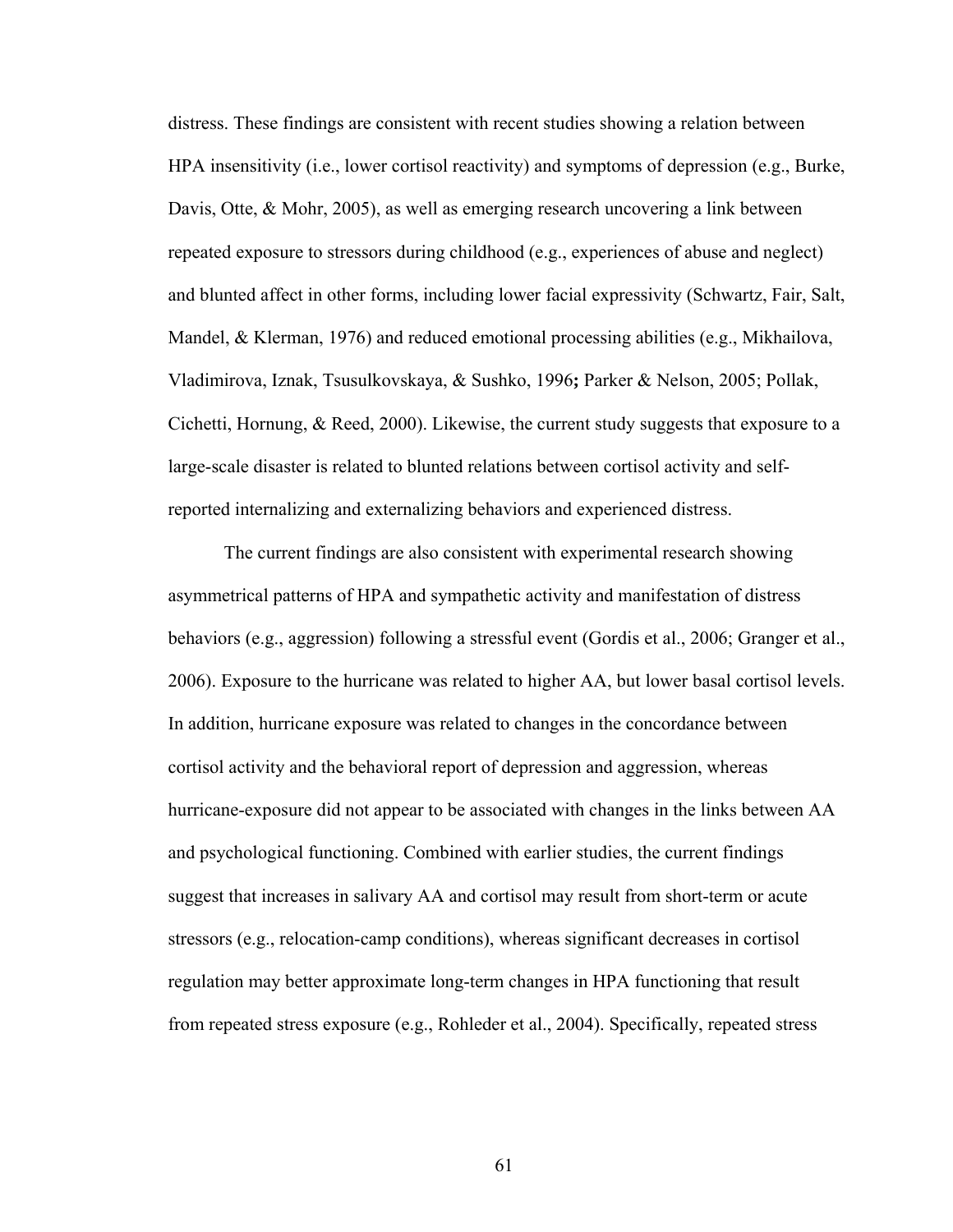exposure is associated with lower morning cortisol levels resulting in a "flat" diurnal cortisol rhythm (Miller et al., 2007).

One possibility for the latter pattern may be that individuals become habituated to repeated stress exposure, and that this habituation is, in turn, manifested as lower HPA sensitivity and experienced anxiety. Blunted cortisol reactivity is common in children and adults who have been exposed (or perceived to have been exposed) to repeated stressors and interpersonal rejection, including schizophrenics and children with aggressive and defiant tendencies, children diagnosed with attention deficit and hyperactivity disorder, and individuals with a history of substance abuse (Blair, Granger, & Razza, 2005; Coccaro & Siever, 2002; Jansen et al., 1998; Kariyawasam, Zaw, & Handley, 2002; Wiel, Goozen, Matthys, Snoek, & Engeland, 2004; Wust, Federenko, Hellhammer, Kirschbaum, 2000). Unlike these earlier studies, however, the current investigation found a positive relation between cortisol levels and self-reported aggression. Unfortunately, the use of a single source of measurement does not allow for the parceling of whether higher cortisol is related to actual aggression and/or the self-report of these behaviors. An alternative interpretation of the current findings is that they may better reflect recovery processes that follow a traumatic experience rather than the primary consequences of such experiences. Future studies that are able to provide a more detailed assessment of the full range of possible sequelae from stress exposure through recovery (or worsening) will broaden our understanding of these processes.

In either event, the SRFB leads to the prediction that both the arousal and expressive components of distress responses are each adaptive and social in nature. This hypothesis is intriguing, when one considers the numerous potentially harmful physical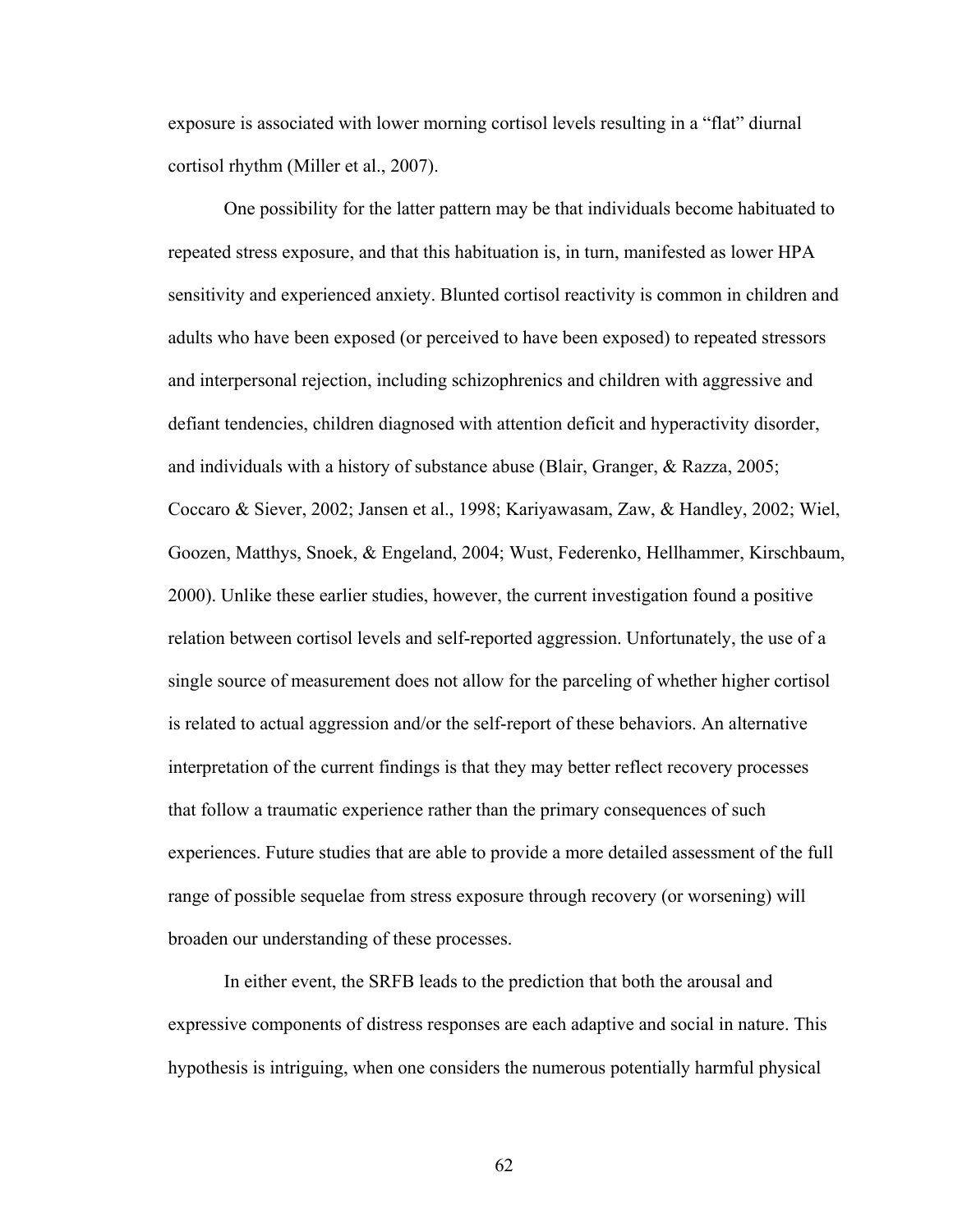and psychological consequences that are associated with uncontrollable and repeated stress exposure (e.g., low SES; Lachman & Weaver, 1998), including severe psychological impairment, lower immune functioning, and higher morbidity (e.g., Sapolsky, 2004; Segerstrom & Miller, 2004). In other words, the paradox remains as to why so many seemingly deleterious consequences of stress exposure may have been or continue to be adaptive. From the current perspective, however, increased morbidity and susceptibility to illness is consistent with the crux of the hypothesis that individuals may respond to negative-life events through explicit or exaggerated demonstrations of vulnerability. If one considers physical changes in terms of expressive displays, then increased morbidity may partially reflect a broader behavioral strategy designed to advertise probability cues. From this perspective, psychosomatic symptoms (e.g., loss of appetite) and illness-related outcomes of experienced distress may *function* as selfharming mechanisms designed to provide an *honest* indicator of vulnerability and hence trustworthiness to others. In this sense, physical illness may be associated with adaptive cost-benefit tradeoffs in themselves, for example, becoming manifested when the social benefits of these conditions outweigh the physical detriment that they cause. Similar arguments have been proposed for the relatively high prevalence rates and paradoxical health consequences associated with depressive disorders (e.g., see Hagan, 2003). Nuanced approaches like these open up the possibility of interpreting traditionally viewed pathologies, such as depression, from a novel perspective, and provide a backdrop by which to pursue alternative sets of hypotheses and potentially important lines of empirical research. Empirical studies that are able to measure the relations between social status–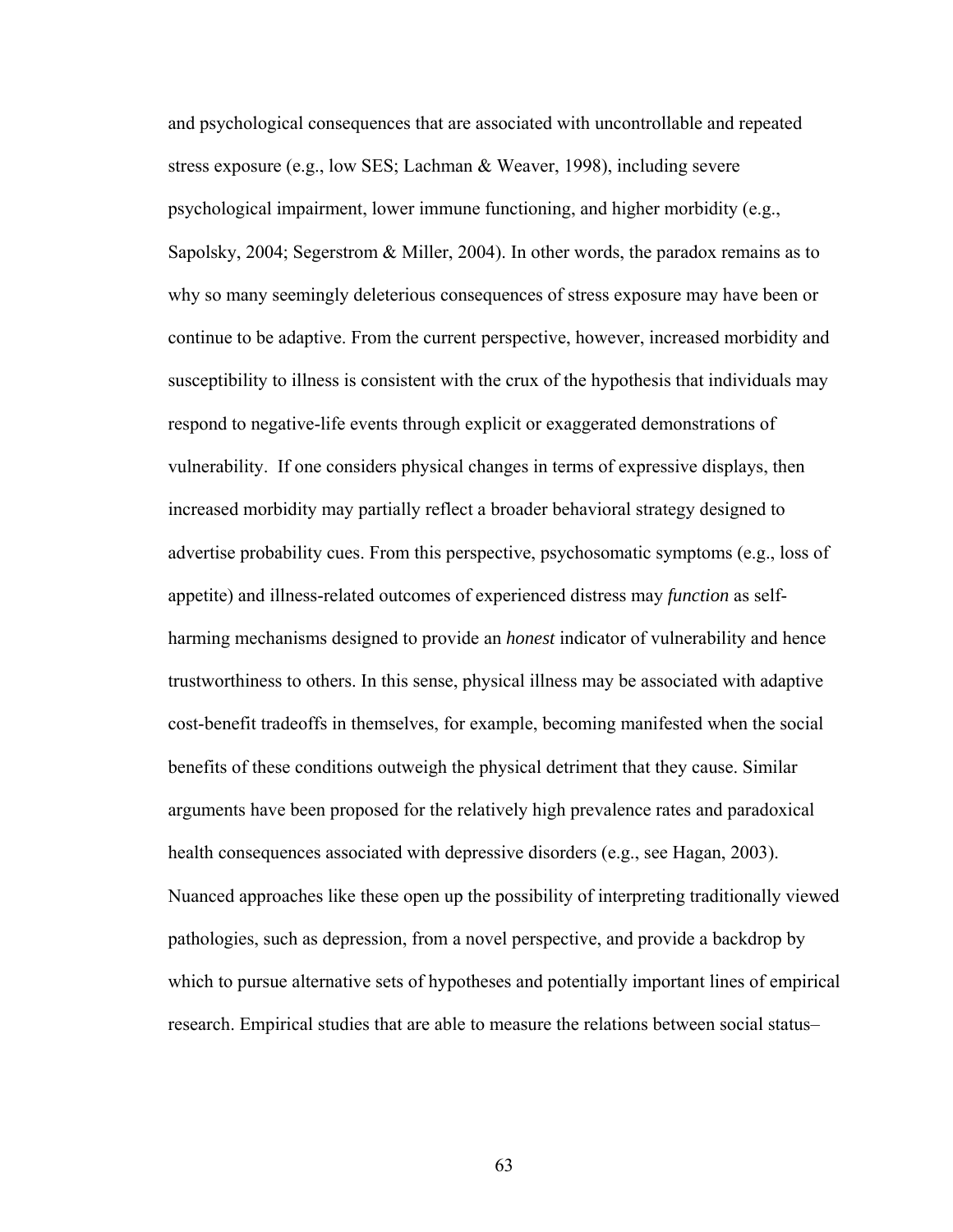and perhaps specific capacity and probability cues that compose this status–and physical health will greatly contribute to our understanding of stress responses (Sapolsky, 2005).

# *Sex-Related Effects*

 According to the male-based philopatry and male-male-competition hypotheses, males and females evolved in distinct sub-ecologies that required distinct interpersonal expressive styles. Males are hypothesized to have evolved among more closely related kin and to form larger and hence more competitive coalitional networks that were maintained through the interchange of higher levels of capacity cues, such as inflatedself-evaluations, a lower threshold for physical aggression, and other dominance behaviors (Geary et al., 2003; Vigil, in press). In contrast, females are hypothesized to have evolved among more distantly related kin and non-kin, and to form smaller and more intimate social networks in order to facilitate the exchange of higher probability cues–cues that signal reliability in terms of reciprocal altruism (e.g., expressed empathy) and vulnerability (e.g., modest self-evaluations), and hence, benevolent intentions. Likewise, the current prediction was that males would be more likely to respond to stress through manifested capacity displays (e.g., vis-à-vis higher self-evaluations and aggression), whereas females would respond to stress through manifested probability displays (e.g., vis-à-vis symptoms of sadness and distress).

The current results were only partially supportive of these predictions. Although males and females reported similar levels of internalizing and externalizing behaviors, on average, there was support for the predicted sex by sample interaction effects. Only males showed group differences in aggression between the affected and non-affected samples (albeit lower levels in the Katrina sample) and only females showed significantly greater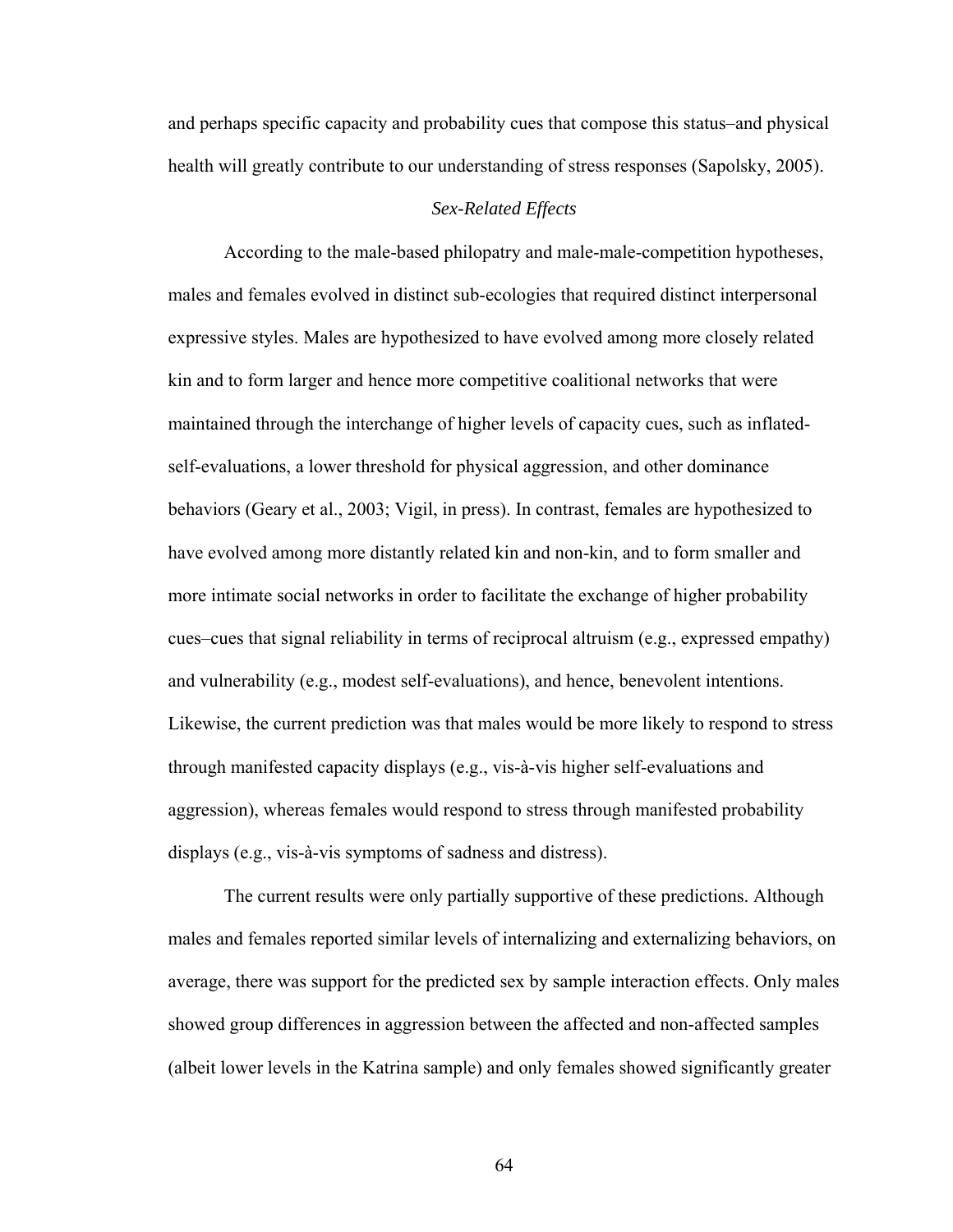depression and distress in the Katrina youth, compared to the controls. Collectively, these findings suggest that males are more likely to manifest stress response through adjustments in the display of capacity displays, whereas females may be more likely to manifest stress response through adjustments in the display of probability displays. This interpretation is consistent with a recent study that showed a stronger relation between HPA activity and self-reported symptoms of social distress in girls but not boys (Schiefelbein & Susman, 2006). This interpretation also accounts for the current findings of a stronger relation between higher AA levels and lower self-evaluations (i.e., selfimage) and greater symptoms of depression in females, whereas higher AA was associated with lower symptoms of depression in males. To my knowledge, this is among the first studies to find sex difference in the link between salivary AA and selfreported symptoms of depression.

Consistent with previous studies, males showed higher basal cortisol levels than the females, on average (e.g., Shamim et al., 2000). However, males also reported greater symptoms of anxiety, and showed a greater concordance between cortisol levels and symptoms of depression, distress, and life-satisfaction. In contrast, these psychophysiological links were largely absent in females (for similar findings see Delahanty et al., 2005; for findings on sex differences in HPA activity and distress behaviors in rats, see Klein, Popke, & Grunberg, 1998). In other words, the pattern of higher anxiety and greater concordance between HPA activity and distress behaviors among the males essentially mirrored the findings described above of greater anxiety and a greater psychphysiological concordance among the control group than the Katrina sample. These results are also consistent with experimental research showing a lower threshold for HPA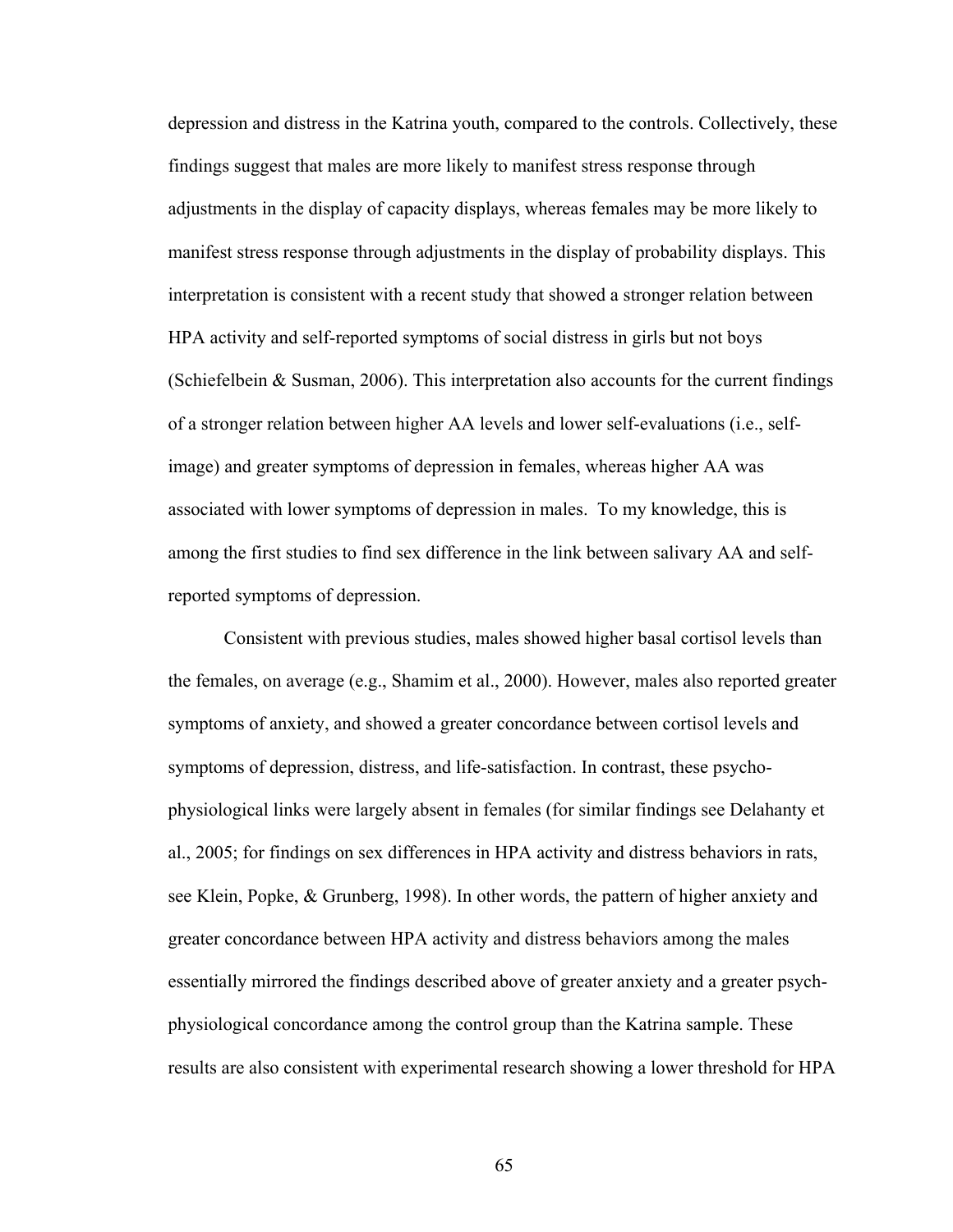responses to stressful stimuli (e.g., public speaking tasks) and to changes in family structure (e.g., father absence) in males (Flinn, Quinlan, Decker, Turner, & England, 1996; Kajantie & Philips, 2005, but see Dickerson & Kemeny, 2004).

The combination of these results opens up the simple interpretation that perhaps females may be more habituated to psychosocial stressors than males, on average. Though speculative, this interpretation makes sense from a socio-relational framework. For example, if stress response behaviors (e.g., sadness, aggression) are to be conceptualized as expressive mechanisms designed to respond to socio-metric evaluation and threat through behaviors that modify the individual's relationships, and if females are more exposed to intimate social interactions (and hence social evaluations) than males, on average, then perhaps females are less reactive (e.g., evidencing blunted HPA responses) to psychosocial stimuli, when compared to similarly exposed males. This hypothesis is not, however, consistent with other research that shows that men produce greater stress responses (e.g., higher cortisol spikes) to achievement-oriented tasks (e.g., physical competition), whereas females respond more to social interactions that place the individual at risk for interpersonal rejection (Schiefelbein & Susman, 2006; Stroud, Salovey, Epel, 2002; Kivlighan et al., 2005).

An alternative socio-relational hypothesis that does account for these findings is that males and females are sensitive to stressors that disproportionately threaten the capacity and probability components of reciprocity potential, respectively. Psychosocial stressors that threaten the individual's capacity attributes, for instance, in terms of naturalistic stressors that result in job and material losses, such as the hurricane, or experimental stressors designed to highlight the individual's competencies (e.g., public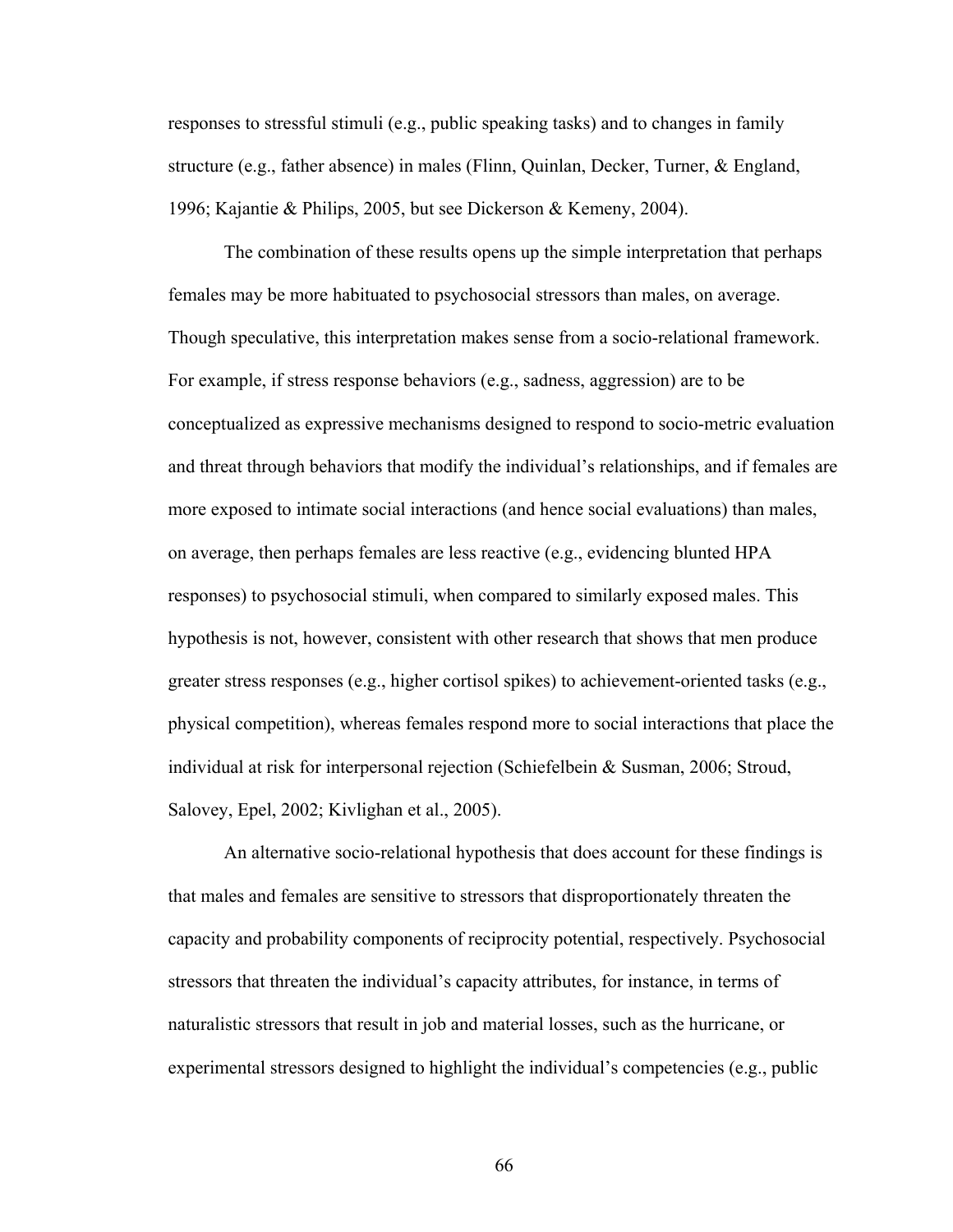speaking tasks) may be experienced as more significant for males than females. If the motivation to advertise high capacity cues (e.g., dominance status) is relatively lower for females, then they may produce smaller responses to events that threaten these cues. Likewise, if females are motivated to place more emphasis on the advertisement of probability cues, then the types of stressors that threaten, for example, the perception of an individual's altruism or perceived trustworthiness may be more stressful for females.

This interpretation is consistent with findings that show that adolescent boys report greater concern over lack of attainment in academic and athletic domains and greater overall distress from failure to be "successful" (Benenson & Schinazi, 2004). In contrast, other research shows that girls report greater distress over the possibility of attaining more success than their friends, and are more likely to prefer equal outcomes and attainment status with peers their. According to the present framework, the perception of inequality (i.e., differences in status) may disrupt the ability for females to advertise probability cues, for example, in terms of modest self-evaluations. This interpretation is also consistent with findings that females may experience more distress in response to experiences that diminish their sense of chastity, such as experiencing (nonviolent) sexual abuse as a child, in comparison to males on average (Elliot, Mok,  $\&$ Briere, 2004). Some models have suggested that perceived chastity is an indicator of interpersonal trust and therefore important for male's mate preferences, and that experiences of rape affect the perception of chastity (Vigil et al., 2005). In this sense, perceived chastity may be an example of a probability cue that is more highly cherished in females, and thus an attribute that, when threatened, may result in greater psychophysiological stress responses in girls and women.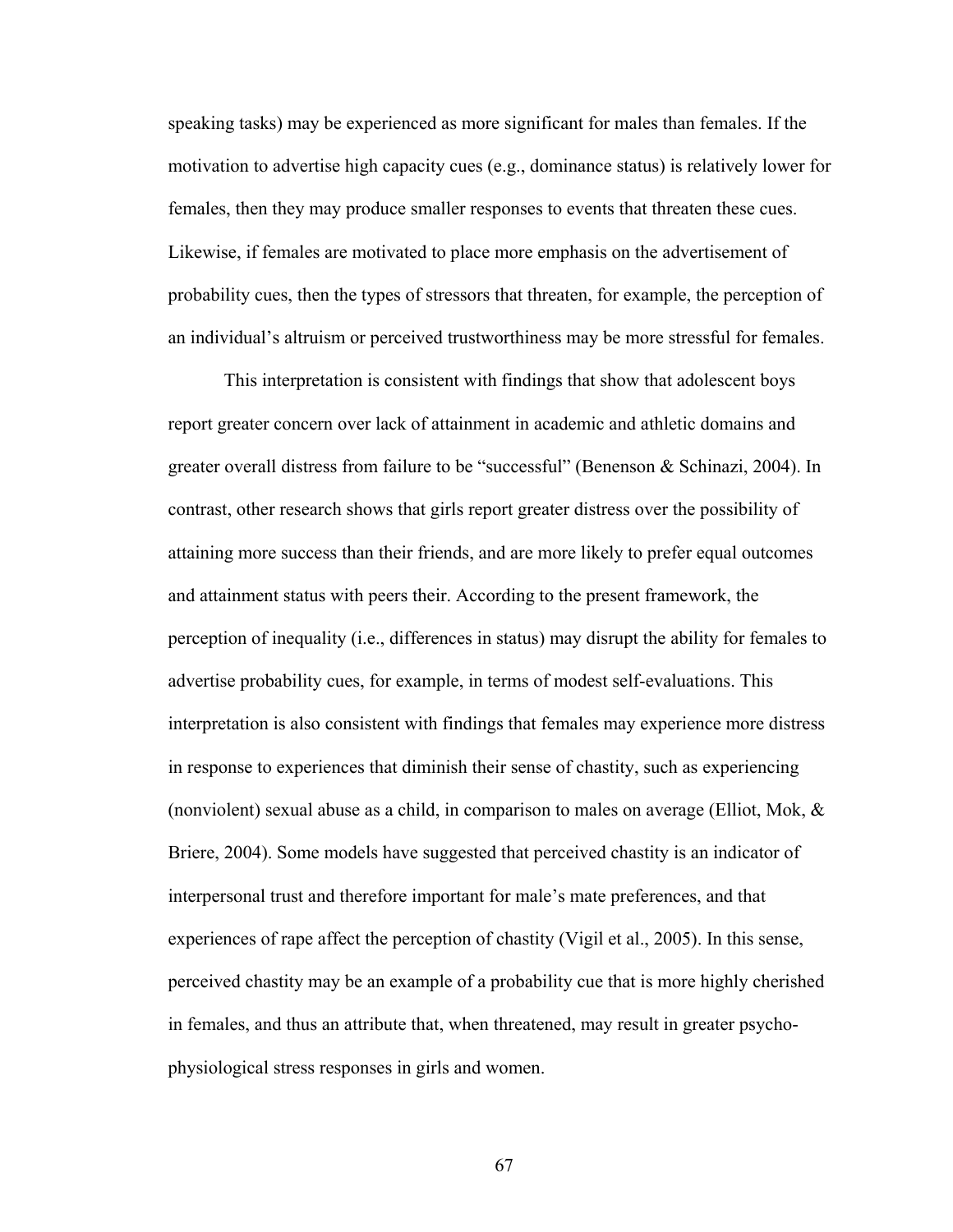### *Additional Considerations*

Multiple regression analyses also revealed that age was an independent predictor of several of the psychological measures. Overall, older age (i.e., young adulthood vs. adolescence) was related to decreases symptoms internalizing (e.g., lower depression and symptoms of distress) and externalizing behaviors (lower aggression). Unfortunately, the small samples sizes of males did not allow for a direct assessment of the potential moderating role of age between the relations investigated. Previous research suggests that age moderates sex differences in many expressive behaviors, including symptoms of depression and the experience of discrete emotions (e.g., feelings of anger; McDermott & Palmer, 2002; Mroczek & Kolarz, 1998). Other studies have documented age differences in HPA and sympathetic activation (e.g., Granger et al., 2006). Therefore, future research that is able to examine multiple physiological and psychological indicators of stress response will greatly contribute to our understanding of potential changes in expressive styles across the lifespan, such as increased aggression during adolescence (Lorber, 2004).

Another interesting finding that has never been documented, to the best of my knowledge, is that the amount of time the participants had been awake at the time of measurement (referred to as "awake-time") was an independent predictor of self-reported distress. This relation emerged after controlling for hurricane experience, sex, and the respective roles of each biomarker. Of course the replicability of this, as with the other findings, needs to be established. Still, the possibility of a diurnal rhythm in expressed distress is intriguing and worthy of empirical consideration, and exemplifies the potential myriad circumstantial and situational factors that have already been shown (and factors that have yet to be discovered) to effect the manifestation of distress responses. Though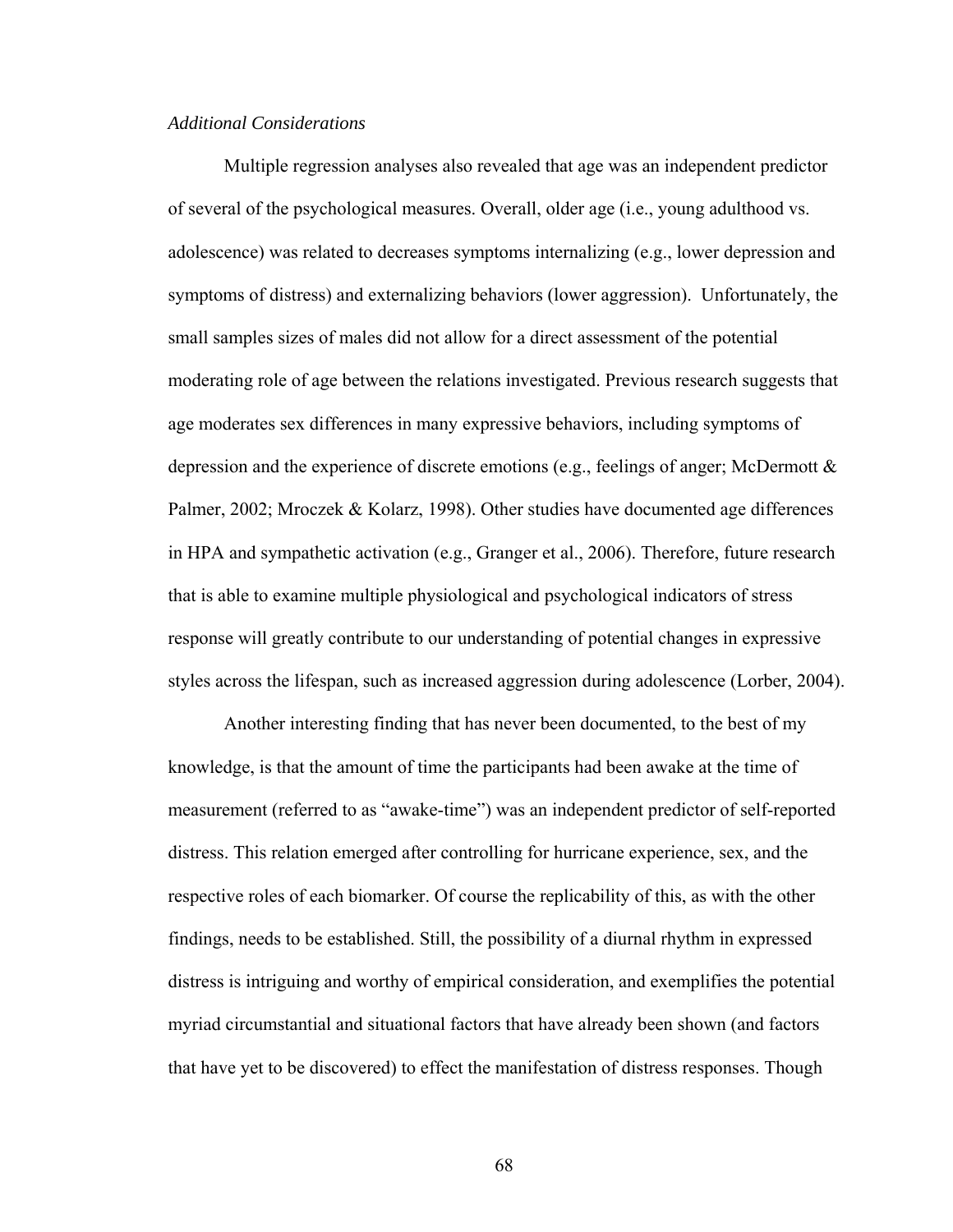challenging, the state of research is currently ripe to begin to construct theoretically integrative and empirically testable models that can incorporate various situation factors and individual differences in the manifestation of both normative and atypical response behaviors.

In conclusion, the current study is consistent with other multi-physiological measurement studies showing that cortisol and alpha-amylase are uniquely associated with distress behaviors (e.g., aggression; Gordis, Granger, Susman, & Trickett, 2006), but extend these earlier findings in several important ways. By using a naturalistic research design on a sample of children and young adults that experienced a series of severe and established traumatic events, the findings provide novel and potentially useful insights into how the hurricane and relocation experiences may have affected young people, and how males and females may differ in their responses. Exposure to a large-scale disaster appears to be associated with lower anxiety and blunted HPA activity and differential expressive manifestation in males and females; males appear to elicit sympathetic activation in concordance with an inflated sense of self, whereas females appear to respond to stress through deflated self-evaluations and depressive behaviors. I also hope that the current results and theoretical framework used to interpret the findings may help guide future research on developmental correlates of stress response and other forms of expressive behaviors. Physiological concomitants of affective arousal (e.g., cortisol spikes) are associated with felt changes in distress, such as sadness, as well as feelings of elation (Brown, Sirota, Niaura, & Engebretson, 1993). From a socio-relational perspective, variation in these responses evolved to facilitate the fitness advantages that covary with interactive and reactive social outcomes. These advantages may then be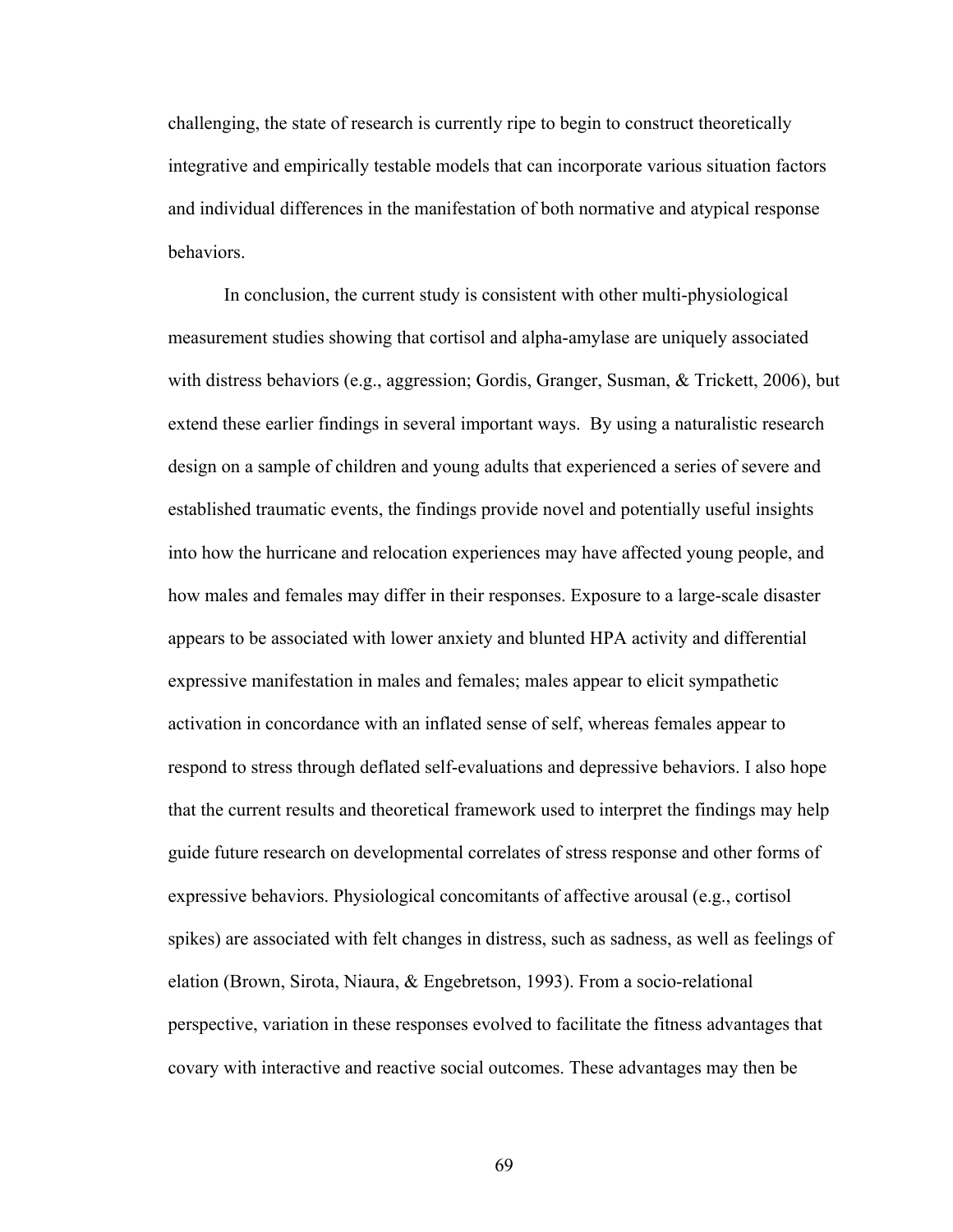related to basic socio-appraisal and expressive processes and, according to the current findings, individual differences in recent life-experiences and sex-typical interactive styles.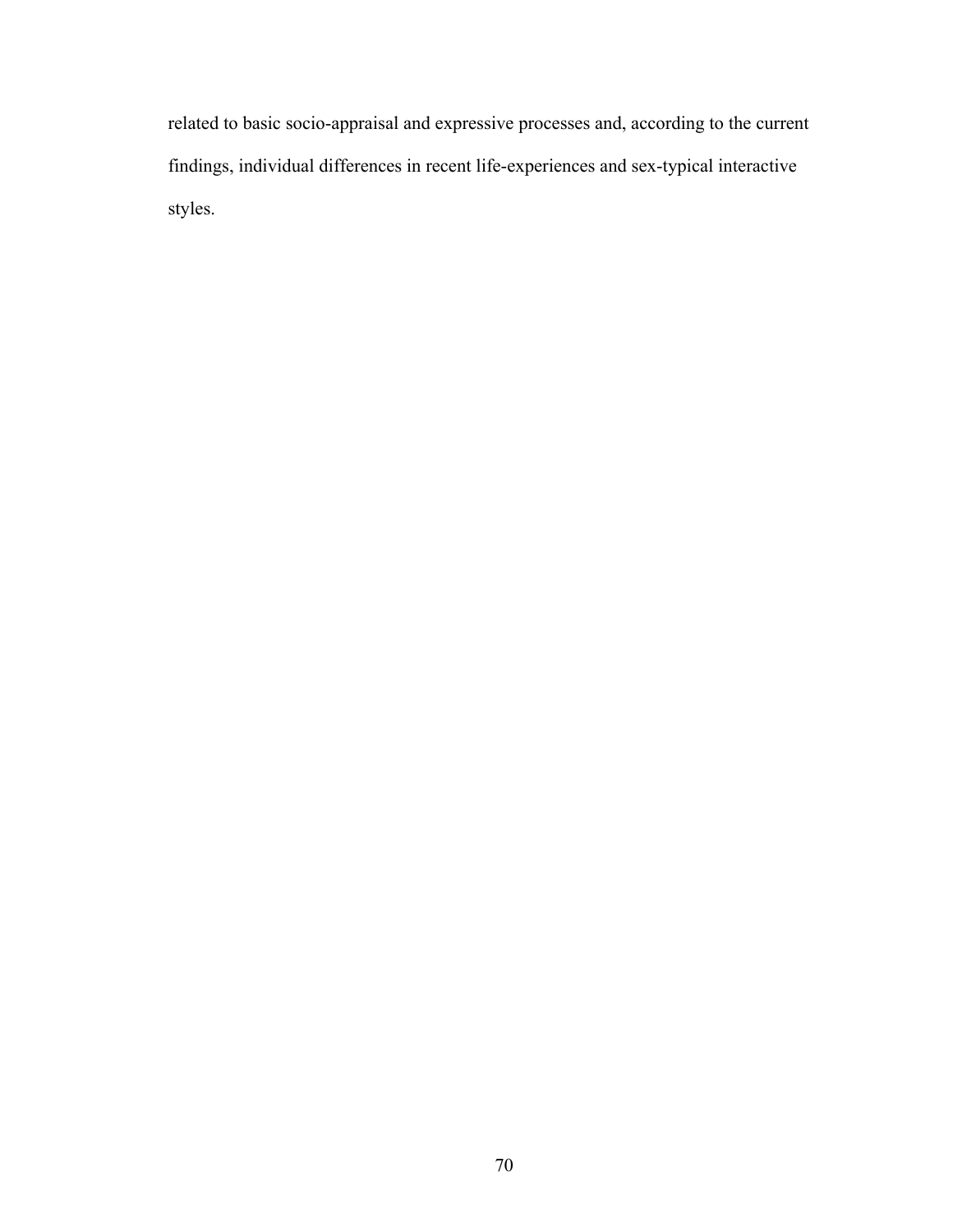## References

Adams, R. E., Boscarino, J. A., & Galea, S. (2006). Social and psychological resources and health outcomes after the World Trade Center disaster. *Social Science & Medicine*, *62*, 176-188.

Alexander, D. (1993). *Natural disasters*. New York: Chapman and Hall.

Alexander, R. D. (1987). *The biology of moral systems*. Hawthorne, NY: Aldine de Gruyter.

Alexander, R. D. (1989). Evolution of the human psyche. In P. Mellars & C. Stringer (Eds.), *The human revolution: Behavioural and biological perspectives on the origins of modern humans* (pp. 455-513). Princeton, NJ: Princeton University Press.

Allen, N. B., & Badcock, P. B. T. (2003). The social risk hypothesis of depressed mood: Evolutionary, psychosocial, and neurobiological perspectives. *Psychological Bulletin*, *129*, 887-913.

Archer, J., Kilpatrick, G., & Bramwell, R. (1995). Comparison of two aggression inventories. *Aggressive Behavior*, *21*, 371-380.

Aureli, F. (1997). Post-conflict anxiety in nonhuman primates: The mediating role of emotion in conflict resolution. *Aggressive Behavior*, *23*, 315-328.

Baron-Cohen, S., Knickmeyer, R. C., & Belmonte, M. K. (2005). Sex differences in the brain: Implications for explaining autism. *Science*, *310*, 819-823.

Bartels, A., & Zeki, S. (2004). The neural correlates of maternal and romantic love. *NeuroImage*, *21*, 1155-1166.

Bartels, M., de Geus, E. J. C., Kirschbaum, C., Slyter, F., & Boomsma, D. I. (2003). Heritability of daytime cortisol levels in children. *Behavior Genetics*, *33*, 421-433.

Becht, M. C., & Vingerhoets, A. J. J. M. (2002). Crying and mood change: A crosscultural study. *Cognition and Emotion*, *16*, 87-101.

Benenson, J. F., Maiese, R., Dolenszky, E., Dolensky, N., Sinclair, N., & Simpson, A. (2002). Group size regulates self-assertive versus self-depreciating responses to interpersonal competition. *Child Development*, *73*, 1818-1829.

Benenson, J. F., & Schinazi, J. (2004). Sex differences in reactions to outperforming same-sex friends. *British Journal of Developmental Psychology*, *22*, 317-333.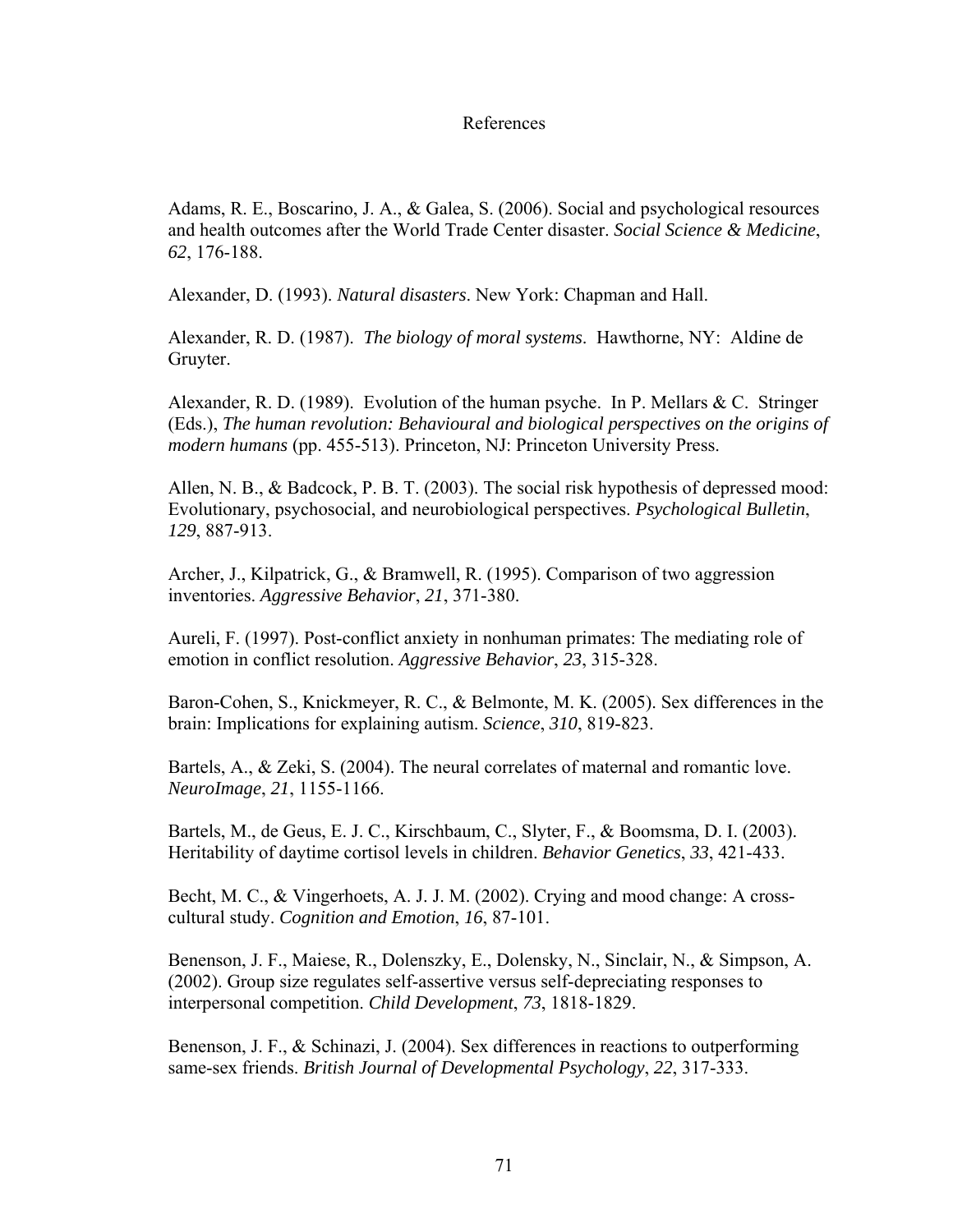Ben-Ner, A., Putterman, L., Kong, F., & Magan, D. (2004). Reciprocity in a two-part dictator game. *Journal of Economic Behavior & Organization*, *53*, 333-352. Bennett, S., Farrington, D. P., & Huesmann, L. R. (2005). Explaining gender differences in crime and violence: The importance of social cognitive skill. *Aggression and Violent Behavior*, *10*, 262-288.

Birditt, K. S., & Fingerman, K. L. (2003). Age and gender differences in adults' descriptions of emotional reactions to interpersonal problems. *Journal of Gerontology: Psychological Sciences*, *58*, 237-245.

Blair, C., Granger, D., & Razza, R. P. (2005). Cortisol reactivity is positively related to executive function in preschool children attending head start. *Child Development*, *76*, 554-567.

Bogner, H. R., & Gallo, J. J. (2004). Are higher rates of depression in women accounted for by differential symptom reporting? *Social Psychiatry and Psychiatric Epidemiology*, *39*, 126-132.

Boone, R. T., & Buck, R. (2003). Emotional expressivity and trustworthiness: The role of nonverbal behavior in the evolution of cooperation. *Journal of Nonverbal Behavior*, *27*, 163-182.

Brotman, L. M., Gouley, K. K., Klein, R. G., Castellanos, F. X., & Pine, D. S. (2003). Children, stress, and context: Integrating basic, clinical, and experimental prevention research. *Child Development*, *74*, 1053-1057.

Brown, W. A., Sirota, A. D., Niaura, R., & Engebretson, T. O. (1993). Endocrine correlates of sadness and elation. *Psychosomatic Medicine*, *55*, 458-467.

Buck, R. (1999). The biological affects: A typology. *Psychological Review*, *106*, 301-336.

Bugental, D. B., & Lewis, J. C. (1998). Interpersonal power repair in response to threats to control from dependent others*.* In M. Kofta, G. Weary, & G. Sedek (Eds.), *Personal control in action: Cognitive and motivational mechanisms* (pp. 341-362). New York: Plenum.

Burke, H. M., Davis, M. C., Otte, C., & Mohr, D. C. (2005). Depression and cortisol responses to psychological stress: A meta-analysis. *Psychoneuroendocrinology*, *30*, 846- 856.

Burke, H. M., Fernald, L. C., Gertler, P. J., Adler, N. E. (2005). Depressive Symptoms Are Associated With Blunted Cortisol Stress Responses in Very Low-Income Women. *Psychosomatic Medicine*, *67*, 211-216.

Buss, A. H., & Perry, M. (1992). The Aggression Questionnaire. *Journal of Personality and Social Psychology*, *63*, 452-459.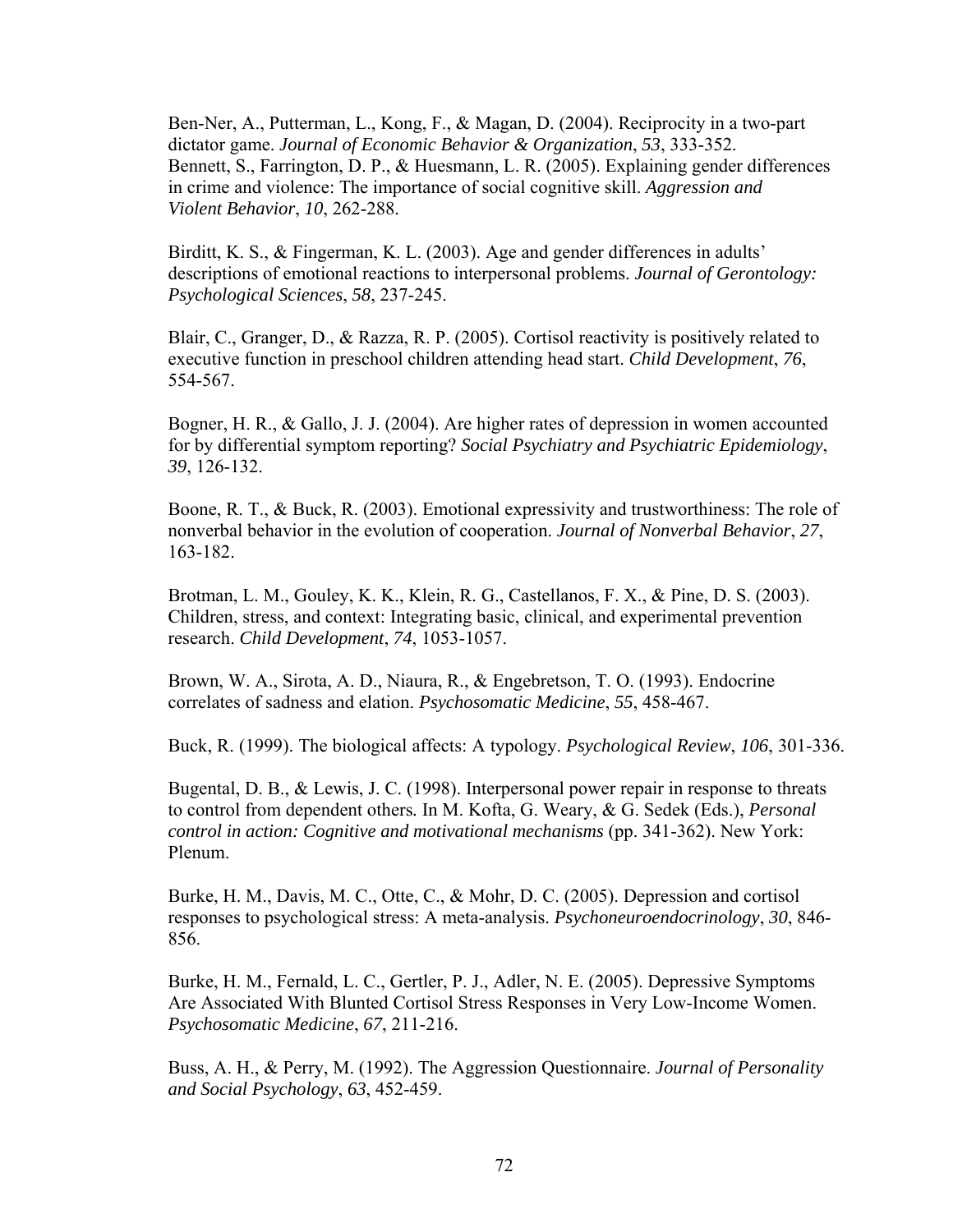Buss, K. A., & Kiel, E. J. (2004). Comparison of sadness, anger, and fear facial expressions when toddlers look at their mothers. *Child Development*, *75*, 1761-1773.

Cacioppo, J. T., Klein, D. J., Berntson, G. G., & Hatfield, E. (1993). The psychophysiology of emotion. In M. Lewis and J. M. Haviland (Eds.), *Handbook of emotions* (2<sup>nd</sup> Edition, pp. 119-142). New York: Guilford Press.

Camras, L. A., Oster, H., Campos, J., Campos, R., Ujiie, T., Miyake, K., et al. (1998). Production of emotional facial expressions in European American, Japanese, and Chinese infants. *Developmental Psychologies*, *34*, 616-628.

Chae, E., Kim, T. W., Rhee, S., Henderson, T. D. (2005). The impact of flooding on the mental health of affected people in South Korea. *Community Mental Health Journal*, *41*, 633-645.

Chrousos, G. P., & Gold, P. W. (1992). The concepts of stress and stress system disorders. Overview of physical and behavioral homeostasis. *Journal of the American Medical Association*, *267*, 1244-1252.

Coccaro, E. F., & Siever, L. J., (2002). Psychophysiology and treatment of aggression. In In K. L. Davis, D. Charney, J. T. Coyle, and C. Nemeroff.(Eds.), *Neuropsychopharmacology: The Fifth Generation of Progress* (1709-1727). Philadelphia: Lippincott Williams & Wilkins.

Cohan, C. L., & Cole, S. W. (2002). Life course transitions and natural disaster: Marriage, birth, and divorce following Hurricane Hugo. *Journal of Family Psychology*, *16*, 14-25.

Cohen, J. (1988). *Statistical Power Analyses for the Behavioral Sciences (2nd ed.)*. Hillsdale, NJ: Lawrence Erlbaum Associates.

Cohen, S., Doyle, W. J., & Baum, A. (2006). Socioeconomic status is associated with stress hormones. *Psychosomatic Medicine*, *68*, 414-420.

Collins, N. L., & Miller, L. C. (1994). Self-disclosure and liking: A meta-analytic review. *Psychological Bulletin*, *116*, 457-475.

Costa, M., Dinsbach, W., Manstead, A. S. R., & Bitti, P. E. R. (2001). Social presence, embarrassment, and nonverbal behavior. *Journal of Nonverbal Behavior*, *25*, 225-240.

Crick, N. R., & Zahn-Waxler, C. (2003). The development of psychopathology in females and males: Current progress and future challenges. *Development and Psychopathology*, *15*, 719-742.

Daly, M., & Wilson, M. (1988). *Homicide*. New York: Aldine de Gruyter.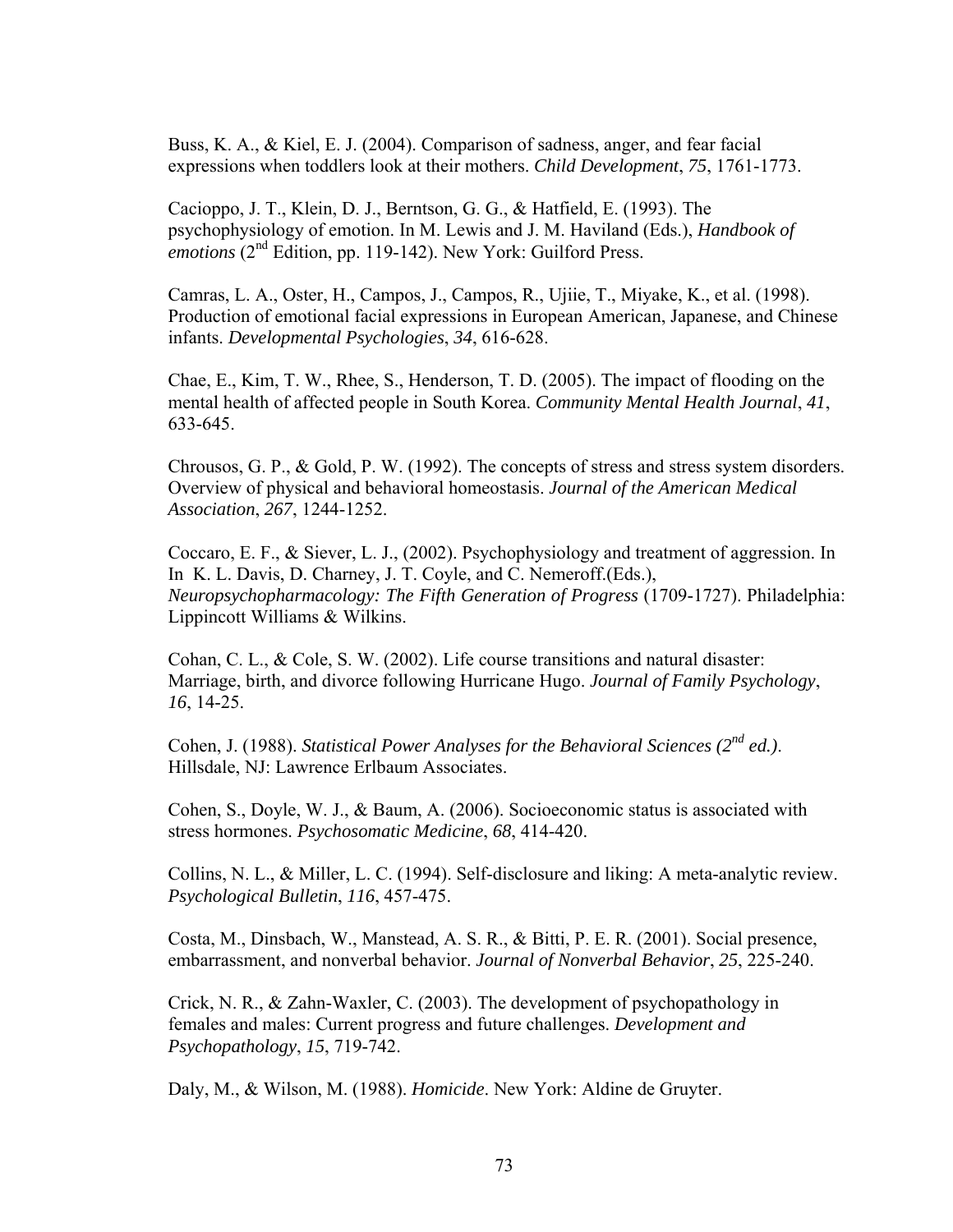Davidson, R. J. (1993). The neuropychology of emotion and affective style. In M. Lewis and J. M. Haviland (Eds.), *Handbook of emotions* (pp. 143-154). New York: Guilford Press.

Davidson, R. J., Jackson, D. C., & Kalin, N. H. (2000). Emotion, plasticity, context, and regulation: Perspectives from affective neuroscience. *Psychological Bulletin*, *126*, 890- 909.

Davis, M. C., Matthews, K. A., & Twamley, E. W. (1999). Is life more difficult on Mars or Venus? A meta-analysis review of sex differences in major and minor life events. *Annals of Behavioral Medicine*, *21*, 83-97.

Delahanty, D. L., Nugent, N. R., & Christopher, N. C., & Walsh, M. (2005). Initial urinary epinephrine and cortisol levels predict acute PTSD symptoms in child trauma victims. *Psychoneuroendocrinology*, *30*, 121-128.

de Waal, F. B. M. (1993). Sex differences in chimpanzee (and human) behavior: A matter of social values? In M. Hechter, L. Nadel, & R. E. Michod (Eds.), *The origin of values*, (pp. 285-303). New York: Aldine de Gruyter.

Diener, E., Emmons, R.A., Larsen, R. J., & Griffin, S. (1985). The Satisfaction with Life Scale. *Journal of Personality Assessment*, *49*, 1-5.

Dickerson, S. S., & Kemeny, M. E. (2004). Acute stressors and cortisol responses: A theoretical integration and synthesis of laboratory research. *Psychological Bulletin*, *130*, 355-391.

Dunbar, R. I. M. (1998). The social brain hypothesis. *Evolutionary Anthropology: Issues, News, and Reviews*, *6*, 178-190.

Eagly, A. H., Ashmore, R. D., Makhijani, M. G., Longo, L. C. (1991). What is beautiful is good, but …: a meta-analytic review of research on the physical attractiveness stereotype. *Psychological Bulletin*, *110*, 109-128.

Edwards, S., Evans, P., Hucklebridge, F., Clow, A. (2001). Association between time of awakening and diurnal cortisol secretory activity. *Psychoneuroendocrinology*, *26*, 613-22.

Elliot, D. M., Mok, D. S., & Briere, J. (2004). Adult sexual assault: Prevalence, symptomatology, and sex differences in the general population. *Journal of Traumatic Stress*, *17*, 203-211.

Ellis, B., Jackson, J. J., Boyce, W. T. (2006). The stress response systems: Universality and adaptive individual differences. *Developmental Review*, *26*, 175-212.

Fabes, R. A., Carlo, G., Kupanokk, K., & Laible, D. (1999). Early adolescence and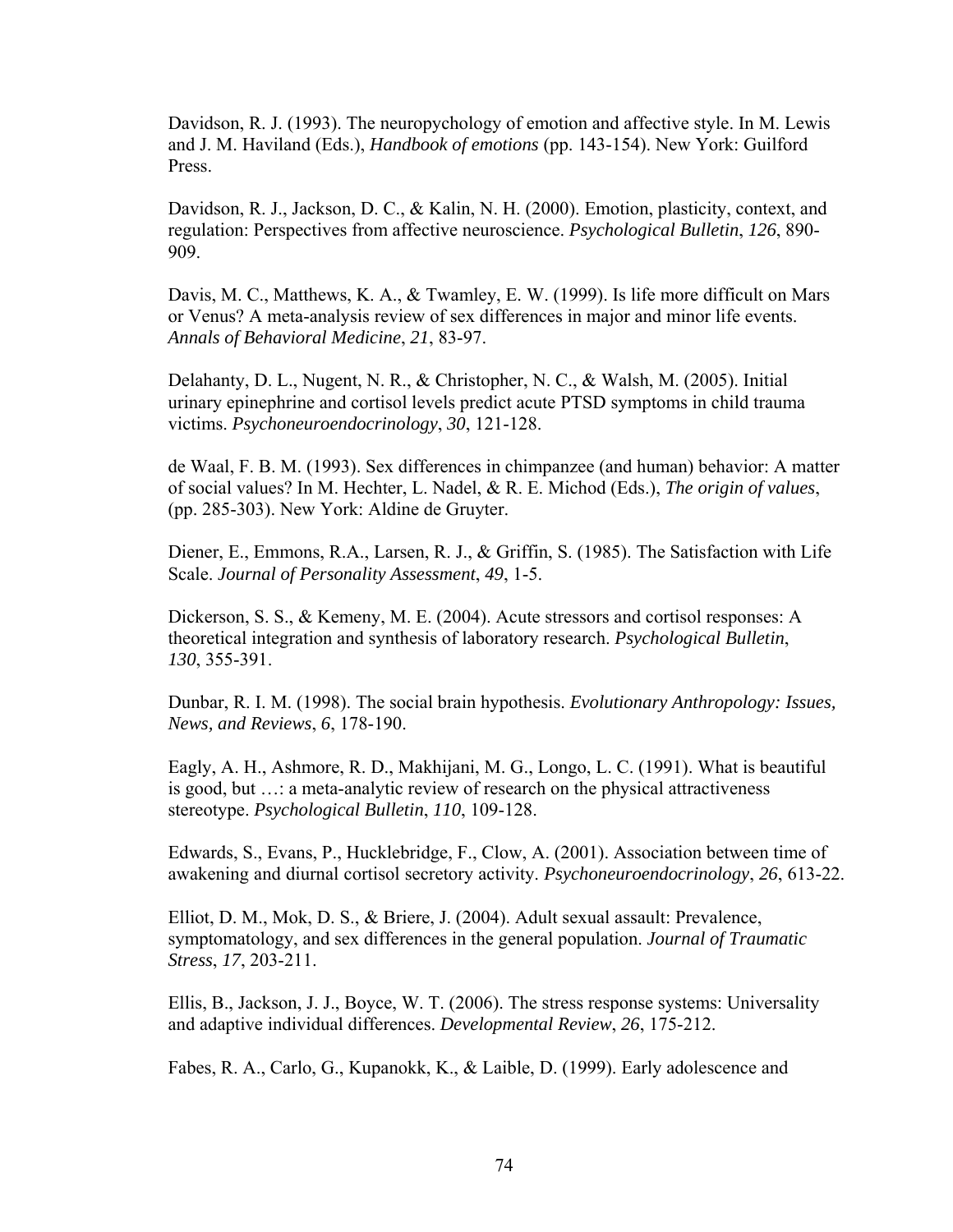prosocial/moral behavior: The role of individual processes. *Journal of Early Adolescence*, *19*, 5-16.

Fiske, S. T. (1993a). Controlling other people: The impact of power on stereotyping. *American Psychologist*, *48*, 621-628.

Fiske, S. T. (1993b). Social cognition and social perception. *Annual Review of Psychology*, *44*, 155-194.

Fivush, R., Sales, J. M., Goldberg, A., Bahrick, L., & Parker, J. (2004). Weathering the storm: Children's long-term recall of Hurricane Andrew. *Memory*, *12*, 104-118.

Flinn, M. V. (2006). Evolution and ontogeny of stress response to social challenges in the human child. *Developmental Review*, *26*, 138-174.

Flinn, M. V., Quinlan, R. J., Decker, S. A., Turner, M. T., & England, B. G. (1996). Male-female differences in effects of parental absence on glucocorticoid stress response. *Human Nature*, *7*, 125-162.

Fridlund, A.J., Sabini, J., Hedlund, L. E., Schaut, J. A., Shenker, J. I., & Knauer, M. J. (1990). Audience effects on solitary faces during imagery: Displaying to the people in your head. *Journal of Nonverbal Behavior*, *14*, 113-137.

Frijda, N. H. (1993). Moods, emotion episodes, and emotions. In Lewis, M.  $\&$ Haviland, J.M. (Eds.), *Handbook of emotions* (pp. 381-403). New York & London: The Guilford Press.

Fuller, B. F. (2002). Infant gender differences regarding acute established pain. *Clinical Nursing Research*, *11*, 190-203.

Garavan, H., Pendergrass, J. C., Ross, T. J., Stein, E. A., & Risinger, R. C. (2001). Amygdala response to both positively and negatively valenced stimuli. *Neuroreport*, *12*, 2779-2783.

Garber, J. (2000). Development and depression. In A, J. Sameroff, M. Lewis, & S. M. Miller (Eds.), *Handbook of developmental psychopathology* (2<sup>nd</sup> Edition, pp. 467-490). New York: Kluwer Academic/Plenum Publishers.

Ge, X., Conger, R. D., & Elder, G. H. (2001). Pubertal transition, stressful life events, and the emergence of gender differences in adolescent depressive symptoms. *Developmental Psychology*, *37*, 404-417.

Ge, X., Kim, I. J., Brody, G. H., Conger, R. D., Simons, R. L., Gibbons, F. X., et al. (2003). It's about timing and change: Pubertal transition effects on symptoms of major depression among African American youths. *Developmental Psychology*, *39*, 430-439.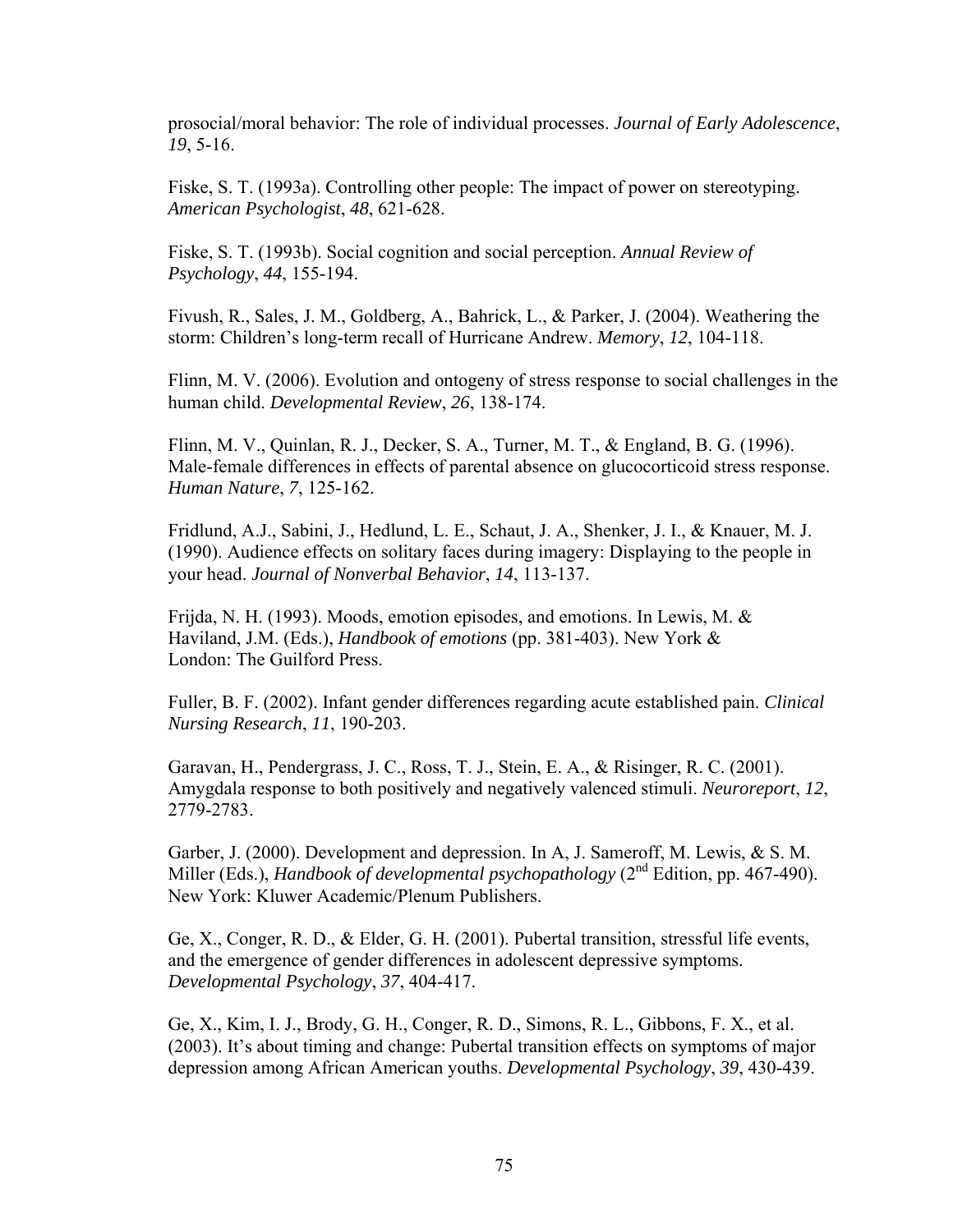Geary, D. C. (1998). *Male, female: The evolution of human sex differences*. Washington, DC: American Psychological Association.

Geary, D. C. (2002). Sexual selection and human life history. *Advances in Child Development and Behavior*, *30*, 41-101.

Geary, D. C. (2005). *The origin of the mind: Evolution of brain, cognition, and general intelligence*. Washington, DC: American Psychological Association.

Geary, D. C., & Flinn, M. V. (2001). Evolution of human parental behavior and the human family. *Parenting: Science and Practice*, *1*, 5-61.

Geary, D. C., & Flinn, M. V. (2002). Sex differences in behavioral and hormonal response to social threat: Commentary on Taylor et al. (2000). *Psychological Review*, *109*, 745-750.

Geary, D. C., Byrd-Craven, J., Hoard, M. K., Vigil, J., & Numtee, C. (2003). Evolution and development of boys' social behavior. *Developmental Review*, *23*, 444-470.

Geary, D. C., Vigil, J., & Byrd-Craven J. (2004). The evolution of human mate choice. *Journal of Sex Research*, *41*, 27-42.

Giaconia, R. M., Reinerz, H. Z., Silverman, A. B., Pakiz, B., Frost, A. K., Cohen, E. (1995). Traumas and posttraumatic stress disorder in a community population of older adolescents. *Journal of the American Academy of Child and Adolescent Psychiatry*, *34*, 1369-1380.

Giannopoulou, I., Smith, P., Ecker, C., Strouthos, M., Dikaiakou, A., & Yule, W. (2006). Factor structure of the Children's Revised Impact of Event Scale (CRIES) and children exposed to earthquake. *Personality and Individual Differences*, *40*, 1027-1037.

Giblin, P. T. (1981). Affective development in children: An equilibrium model. *Genetic Psychology Monographs*, *103*, 3-30.

Ginexi, E. M., Weihs, K., Simmens, S. J., & Hoy, D. R. (2000). Natural Disaster and Depression: A Prospective Investigation of Reactions to the 1993 Midwest Floods. *American Journal of Community Psychology*, *28*, 495-518.

Goos, L. M., Silverman, I. (2002). Sex related factors in the perception of threatening facial expressions. *Journal of Nonverbal Behavior*, *26*, 27-41.

Gordis, E. B., Granger, D. A., Susman, E. J., & Trickett, P. K. (2006). Asymmetry between salivary cortisol and alpha-amylase reactivity to stress: relation to aggressive behavior in adolescents. *Psychoneuroendocrinology*, *31*, 976-87.

Granger, D. A., Kivlighan, K. T., Blair, C., El-Sheikh, M., Mize, J., Lisonbee, J. A., et. al.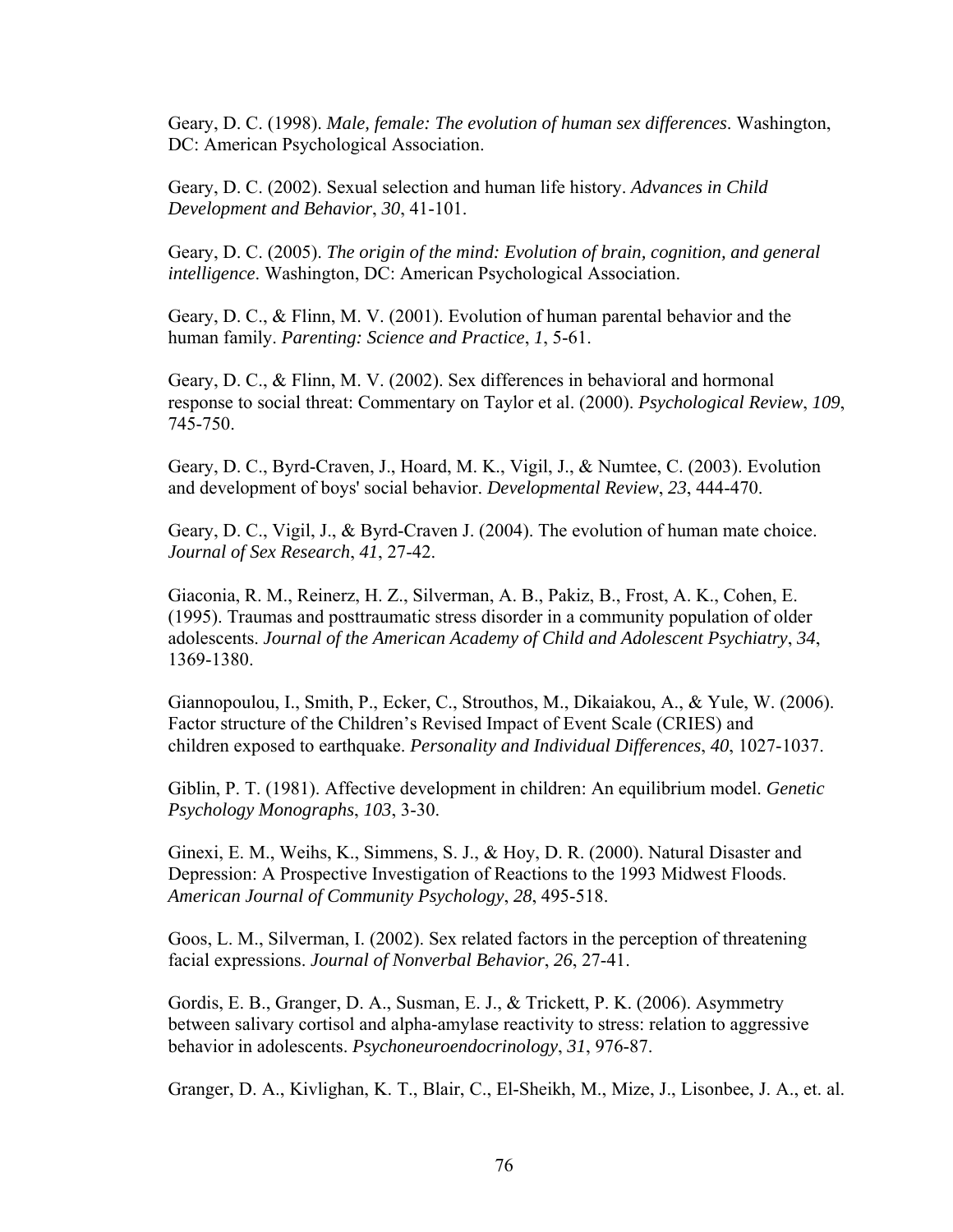(2006). Integrating the measurement of salivary a-amylase into studies of child health, development, and social relationships. *Journal of Social and Personal relationships*, *23*, 267-290.

Gray, J. R. (2002). Does a prosocial-selfish distinction help explain the biological affects? Comment on Buck (1999). *Psychological Review*, *109*, 729-738.

Gröschl, M., Rauh, M., & Dörr, H. (2003). Circadian Rhythm of Salivary Cortisol, 17α-Hydroxyprogesterone, and Progesterone in Healthy Children. *Clinical Chemistry*, *49*, 1688-1691.

Hagen, E.H., 2003. The bargaining model of depression. In P. Hammerstein (Ed.), *Genetic and cultural evolution of cooperation* (pp. 95–123). Cambridge, MA: MIT Press

Hamilton, W. D. (1964). The genetical evolution of social behaviour. II. *Journal of Theoretical Biology*, *7*, 17-52.

Hammer, M. F., Karafet, T. M., Redd, A. J., Jarjanazi, H., Santachiara-Benerecetti, S., Soodyall, H., et al. (2001). Hierarchical patterns of global human y-chromosome diversity. *Molecular Biology and Evolution*, *18*, 1189-1203.

Hankin, B. L., & Abramson, L. Y., (2001). Development of gender differences in depression: An elaborated cognitive vulnerability-transactional stress theory. *Psychological Bulletin*, *129*, 773-796.

Heatherton, T. F. & Polivy, J. (1991). Development and validation of a scale for measuring state self-esteem. *Journal of Personality and Social Psychology*, *60*, 895-910.

Heuveline, P. (2002). An International Comparison of Adolescent and Young Adult Mortality. *The Annals of The American Academy of Political and Social Science*, *580*, 172-200.

Hill, P., & Martin, R. B. (1997). Empathetic weeping, social communication, and cognitive dissonance. *Journal of Social and Clinical Psychology*, *16*, 299-322.

Holden, C. (2005). Sex and the suffering brain. *Science*, *308*, 1574-1577.

Holekamp, K. E. (2006). Questioning the social intelligence hypothesis. *TRENDS in Cognitive Sciences*, *11*, 65-9.

Holinger, P. C. (1980). Violent deaths as a leading cause of mortality: An epidemiologic study of suicide, homicide, and accidents. *The American Journal of Psychiatry*, *137*, 472- 476.

Hubbard, J. A. (2001). Emotion expression processing in children's peer interaction: The role of peer rejection, aggression, and gender. *Child Development*, *72*, 1426-1438.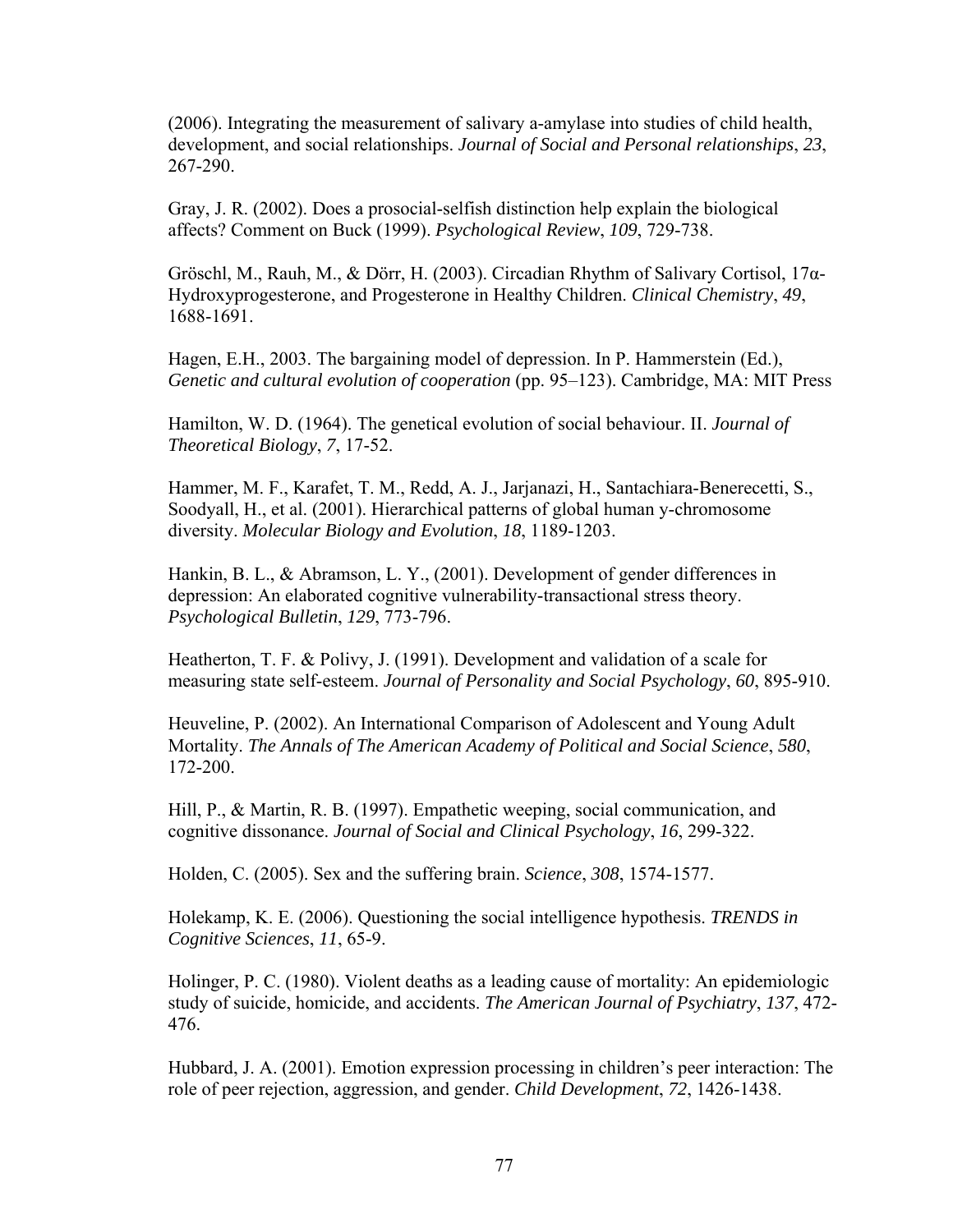Humphrey, N. K. (1976). The social function of intellect. In P. P. G. Bateson and R. A. Hinde (Eds). *Growing points in ethology* (pp. 303-317). Cambridge: Cambridge University Press.

Hurricane Katrina. (2000, June 27). In *Wikipedia, The Free Encyclopedia*. Retrieved 02:37, June 28, 2006, from

http://en.wikipedia.org/w/index.php?title=Hurricane\_Katrina&oldid=60927404.

Jakobs, E., Manstead, A. S. R., & Fischer, A. H. (1996). *Sociality effects on facial displays of sadness: Friends versus strangers*. Poster presented at the XIth General Meeting of the European Association for Experimental Social Psychology, Gmunden, Austria.

Jansen, L. M. C., Gispen-de Wied, C. C., Gademan, P. J., De Jonger, R. C. J., van der Linden, J. A., et al. (1998). Blunted cortisol response to a psychosocial stressor in schizophrenia. *Schizophrenia Research*, *33*, 87-94.

Kajantie, E., & Philips, D. I. W. (2006). The effects of sex and hormonal status on the physiological response to acute psychosocial stress. *Psychoneuroendocrinology*, *31*, 151- 178.

Kariyawasam, S. H., Zaw, F., & Handley, S. L. (2002). Reduced salivary cortisol in children with comorbid attention deficit hyperactivity disorder and oppositional defiant disorder. *Neuroendocrinology Letters*, *23*, 45-48.

Keenan, H. T., Marshall, S. W., Nocera, M. A., & Runyan, D. K. (2004). Increased incidence of inflicted traumatic brain injury in children after a natural disaster. *American Journal of Preventative Medicine*, *26*, 189-193.

Keenan, K., Grace, D., & Gunthorpe, D. (2003). Examining stress reactivity in neonates: Relations between cortisol and behavior. *Child Development*, *74*, 1930-1942.

Kendler, K. S., Myers, J., & Prescott, C. A. (2005). Sex differences in the relationship between social support and risk for major depression: A longitudinal study of oppositesex twin pairs. *American Journal of Psychiatry*, *162*, 250-256.

Khan, A. A., Gardner, C. O., Prescott, C. A., & Kendler, K. S. (2002). Gender differences in the symptoms of major depression in opposite-sex dizygotic twin pairs. *American Journal of Psychiatry*, *159*, 1427-1429.

Kirschbaum, C., Wüst, S, & Hellhammer, D. (1992). Consistent sex differences in cortisol responses to psychological stress. *Psychosomatic Medicine*, *54*, 648-657.

Kivlighan, K. T., Granger, D. A., & Booth, A. (2005). Gender differences in testosterone and cortisol response to competition. *Psychoneuroendocrinology*, *30*, 58-71.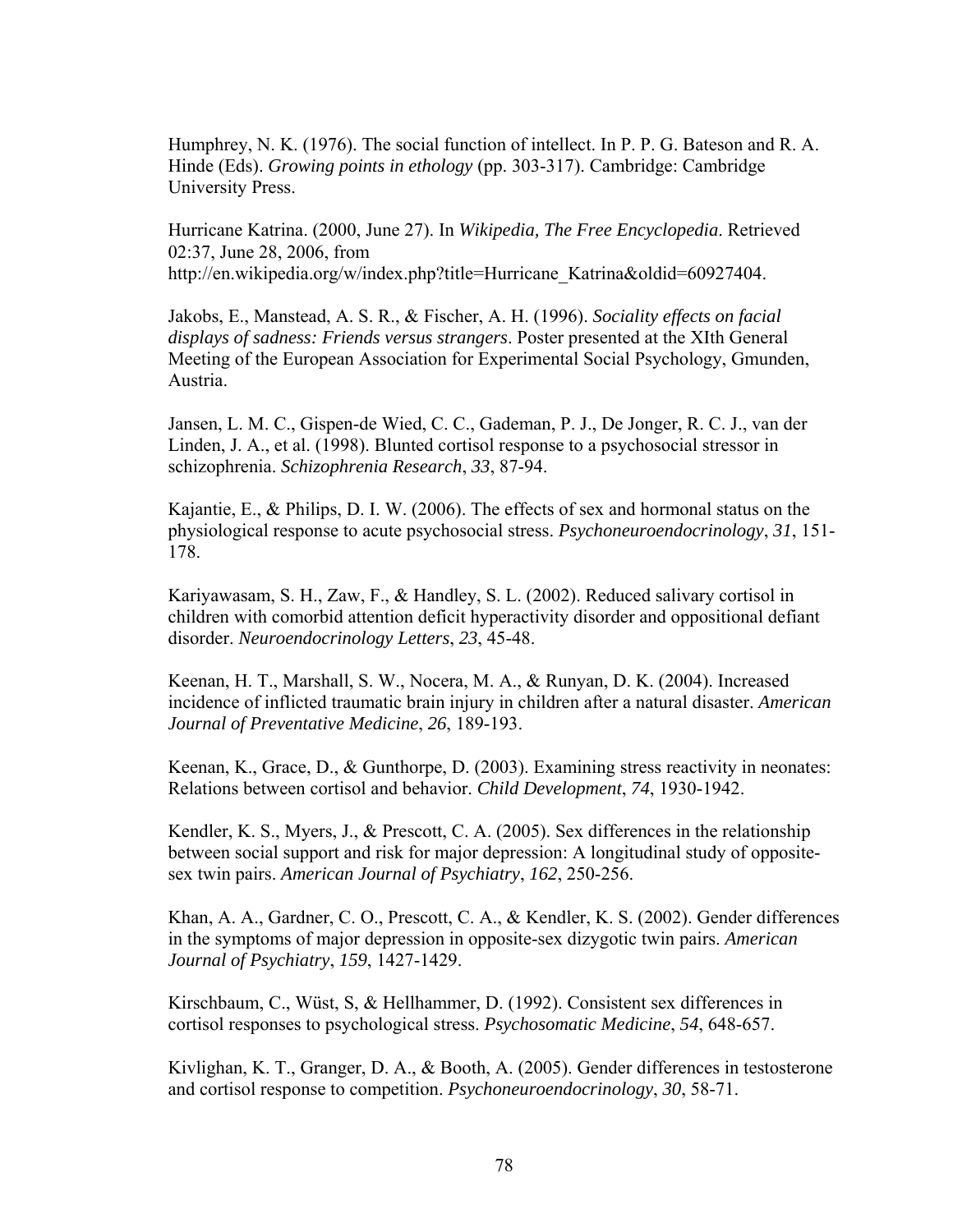Klein, L. C., & Corwin, E. J. (2002). Seeing the unexpected: How sex differences in stress responses may provide a new perspective on the manifestation of psychiatric disorders. *Current Psychiatric Reports*, *4*, 441-448.

Knight, R. B., Atkins, A., Eagle, C. J., Evans, N., Finkelstein, J. W., Fukushima, D., et al. (1979). Psychological stress, ego defenses, and cortisol production in children hospitalized for elective surgery**.** *Psychosomatic Medicine*, *41*, 40-49.

Kreuger, L., & Stretch, J. (2003). Identifying and helping long-term child and adolescent disaster victims: Model and methods. *Journal of Social Service Research*, *30*, 93-108.

Kudielka, B. M., Hellhammer, J., Hellhammer, D. H., Wolf, O. T., Pirke, K., Varadi, E., et al. (1998). Sex differences in endocrine and psychological responses to psychosocial stress in healthy elderly subjects and the impact of a 2-week Dehydroepiandrosterone treatment. *Journal of Clinical Endocrinology and Metabolism*, *83*, 1756-1761.

Kurzban, R. (2001). The social psychophysics of cooperation: Nonverbal communication in a public goods game. *Journal of Nonverbal Behaviors*, *25*, 241-259.

Kurzban, R., & Leary, M. R. (2001). Evolutionary origins of stigmatization: The function of social exclusion. *Psychological Bulletin*, *127*, 187-208.

Lachman, M. E, & Weaver, S. L. (1998). The sense of control as a moderator of social class differences in health and well-being. *Journal of Personality and Social Psychology*, *74*, 763-773.

LaFrance, M., & Hecht, M. A. (2000). Gender and smiling: A meta-analysis of sex differences in smiling. In A. H. Fischer (Ed.), *Gender and emotion* (pp. 118-142). Cambridge: Cambridge University Press.

LaFrance, M., Hecht, M. A., & Paluck, B. L. (2003). The contingent smile: A metaanalysis of sex differences in smiling. *Psychological Bulletin*, *129*, 305-334.

Lakin, J. L. & Chartrand, T. L. (2003). Using nonconscious behavioral mimicry to create affiliation and rapport. *Psychological Science*, *14*, 334-339.

Lavelli, M., & Fogel, A. (2002). Developmental changes in mother-infant face-to-face communication: Birth to 3 months. *Developmental Psychology*, *38*, 288-305.

Lavelli, M. & Fogel, A. (2005). Developmental changes in the relationship between the infant's attention and emotion during early face-to face communication: The 2-month transition. *Developmental Psychology*, *41*, 265-280.

Leaper, C., & Smith, T. E. (2004). A meta-analytic review of gender variations in children's language use: Talkativeness, affiliative speech, and assertive speech.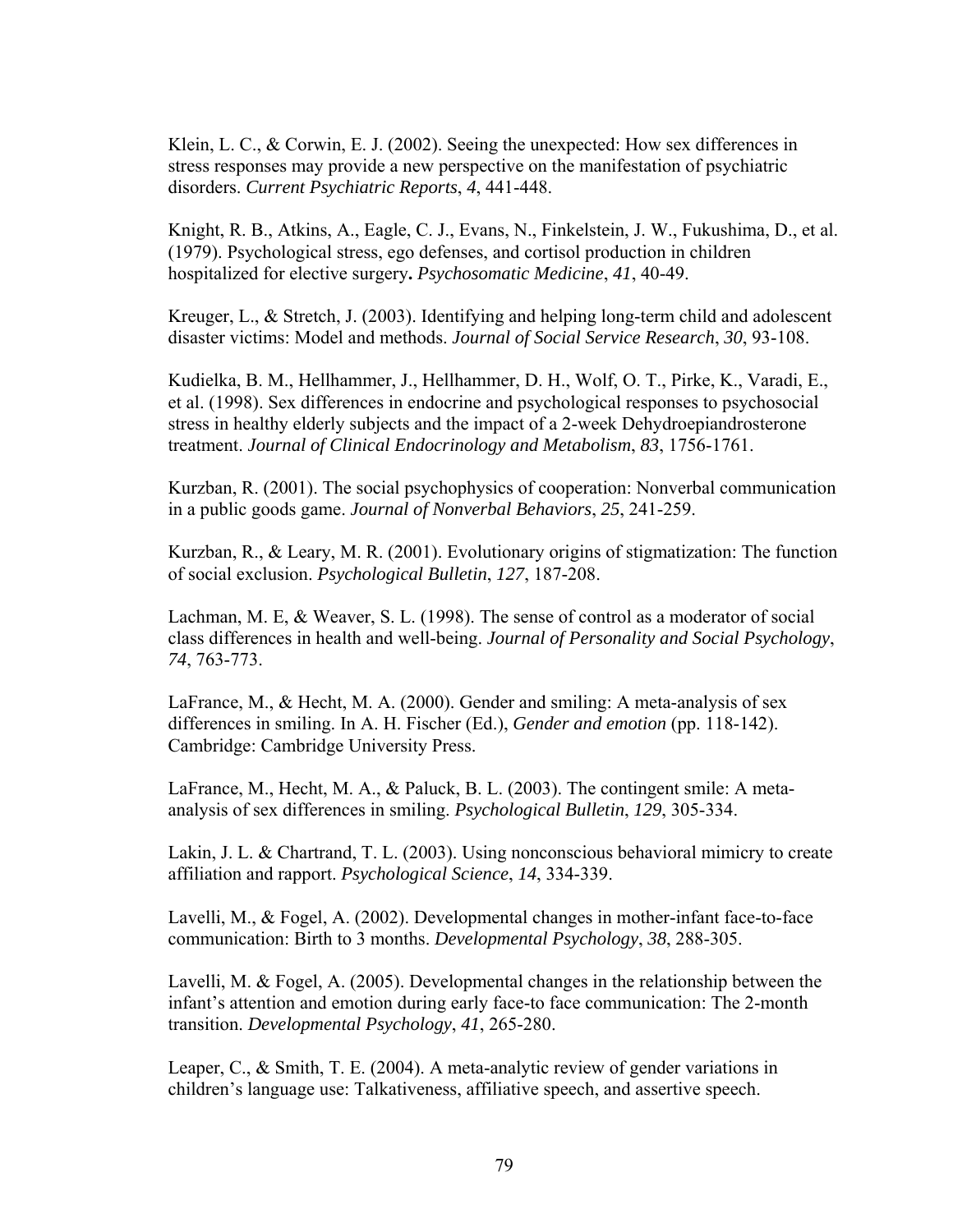*Developmental Psychology*, *40*, 993-1027.

Levine, J. M., & Resnick, L. B. (1993). Social foundations of cognition. *Annual Review of Psychology*, *44*, 585-612.

Lewis, M., & Ramsay, D. (2002). Cortisol response to embarrassment and shame. *Child Development*, *73*, 1034-1045.

Li, N. P., Bailey, J. M., Kenrick, D, T., & Linsenmeier, J. A. (2002). The necessities and luxuries of mate-preferences.: Testing the trade-offs. *Journal of Personality and Social Psychology*, *82*, 947-955.

Lombardo, W. K., Cretser, G. A., & Roesch, S. C. (2001). For crying out loud—The differences persist into the '90s. *Sex Roles*, *45*, 529-547. Lorber, M. F. (2004). Psychophysiology of aggression psychopathy, and conduct problems: A meta-analysis. *Psychological Bulletin*, *130*, 531-552.

Lovallo, W. R., Dickensheets, S. L., Myers, D. A., Thomas, T. L., & Nixon, S. J. (2000). Blunted stress cortisol response in abstinent alcoholic and polysubstance-abusing men. *Alcoholism, Clinical and Experimental Research*, *24*, 651-658.

Marsh, A. A., Adams, R. B., & Kleck, R. E. (2005). Why do fear and anger look the way they do? Form and social function in facial expressions. *Personality and Social Psychology Bulletin*, *31*, 73-86.

Marttunen, M., Henriksson, M. M., Hillevi, M. A., Heikkinen, M. E., Isometsa, E. T., & Lonnqvist, J. K. (1995). Suicide among female adolescents: Characteristics and comparison with males in the age group 13-22. *Journal of the American Academy of Child & Adolescent Psychiatry*, *34*, 1297-1307.

Masi, C. M., Rickett, E. M., Hawkley, L. C., & Cacioppo, J. T., (2004). Gender and ethnic differences in urinary stress hormones: the population-based Chicago Health, Aging, and Social Relations Study. *Journal of Applied Physiology*, *97*, 941-947.

Mazur, A. (1985). A biosocial model of status in face-to-face primate groups. *Social Forces*, *64*, 377-402.

McClure, E. B. (2000). A meta-analytic review of sex differences in facial expression processing and their development in infants, children, and adolescents. *Psychological Bulletin*, *126*, 424-453.

McDermott, B. M., & Palmer, L. J. (2002). Postdisaster emotional distress, depression and event-related variables: findings across child and adolescent developmental stages. *Australian and New Zealand Journal of Psychiatry*, *36*, 754-761.

McDermott M., Duffy M., McGuinness D. (2004). Addressing the psychological needs of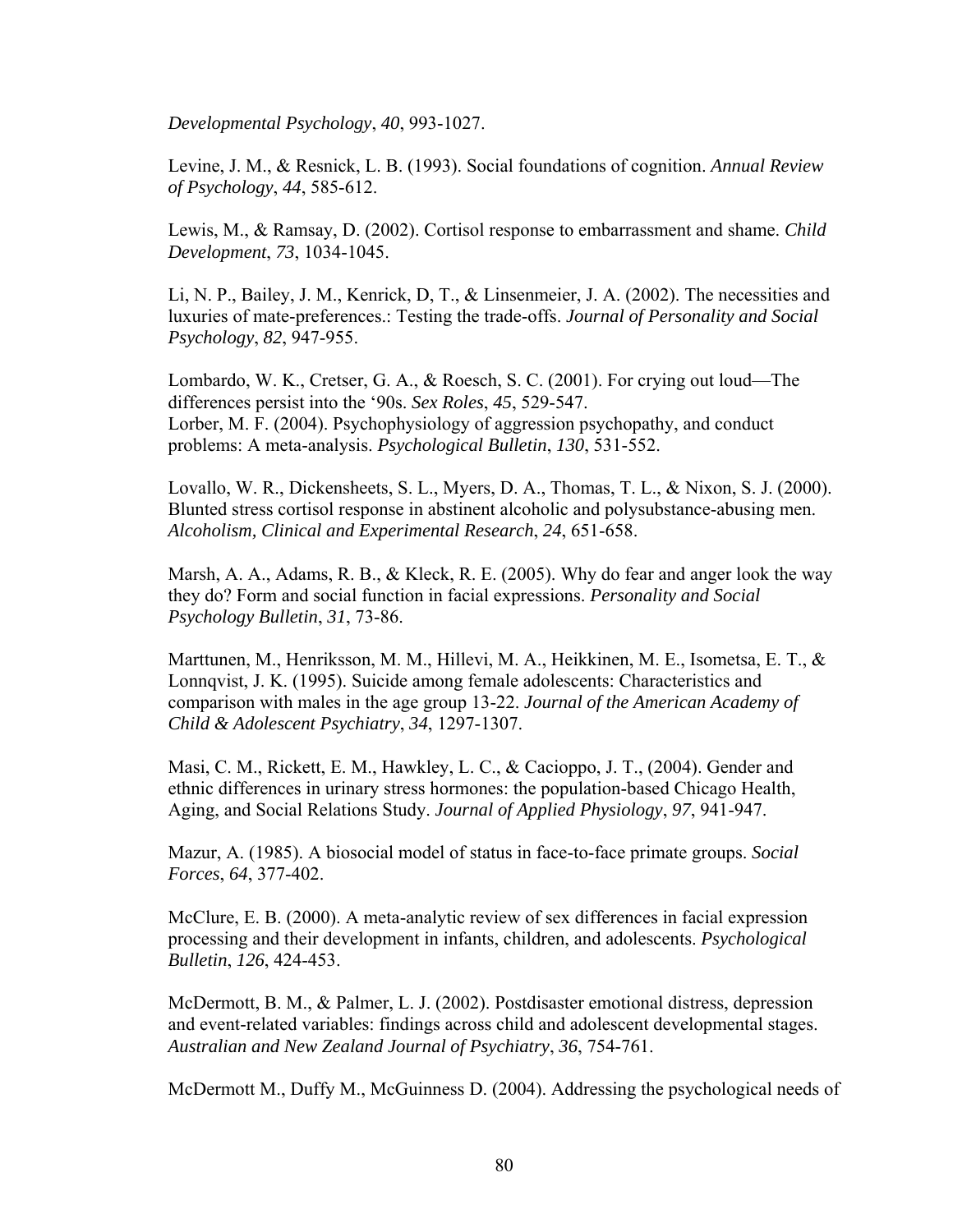Children and young people in the aftermath of the Omagh bomb. *Child Care in Practice*, *10*, 141-15.

McFarlane, A. C. (1990). An Australian disaster: The 1983 bushfires. *International Journal of Mental Health*, *19*, 36-47.

McFarlane, A. C., Policansky, S. C., & Irwin, C. (1987). A longitudinal study of the psychological morbidity in children due to a natural disaster. *Psychological Medicine*, *17*, 727-738.

Meaney, M. J. (2001). Maternal care, gene expression, and the transmission of individual differences in stress reactivity across generations. *Annual Review of Neuroscience*, *24*, 1161-1192.

Mignault, A., & Chaudhuri, A. (2003). The many faces of a neutral face: Head tilt and perception of dominance and emotion. *Journal of Nonverbal Behavior*, *27*, 111-132.

Mikhailova, E. S., Vladimirova, T. V., Iznak, A. F., Tsusulkovskaya, E. J., & Sushko, N. V. (1996). Abnormal recognition of facial expression of emotions in depressed patients with major depression disorder and schizotypal personality disorder. *Biological Psychiatry*, *40*, 697-705.

Misra, M., Miller, K. K., Almazan, C., Ramaswamy, K., Lapcharoensap, W., Worley, M., et al. (2004). Alterations in Cortisol Secretory Dynamics in Adolescent Girls with Anorexia Nervosa and Effects on Bone Metabolism. *The Journal of Clinical Endocrinology & Metabolism*, *89*, 4972-4980.

Mogg, K., & Bradley, B. P. (1999). Orienting of attention to threatening facial expressions presented under conditions of restricted awareness. *Cognition and Emotion*, *13*, 713-740.

Montepare, J. M., & Dobish, H. (2003). The contribution of emotion perceptions and their overgeneralizations to trait impressions. *Journal of Nonverbal Behavior*, *27*, 237- 254.

Mroczek, D. K., & Kolarz, C. M. (1998). The effect of age on positive and negative affect: A developmental perspective on happiness. *Journal of Personality and Social Psychology*, *75*, 1333-1349.

Murphy, F. C., Nimmo-Smith, I., & Lawrence, A. D. (2003). Functional neuroanatomy of emotions: A meta-analysis. *Cognitive, Affective, & Behavioral Neuroscience*, *3*, 207-233.

Najarian, L. M., Goenjian, A. K., Pelcovitz, D., Mandel, F., & Najarian, B. (1996). Relocation after a disaster: Posttraumatic stress disorder in Armenia after the earthquake. *Journal of the American Academy of Child and Adolescent Psychiatry*, *35*, 374-383.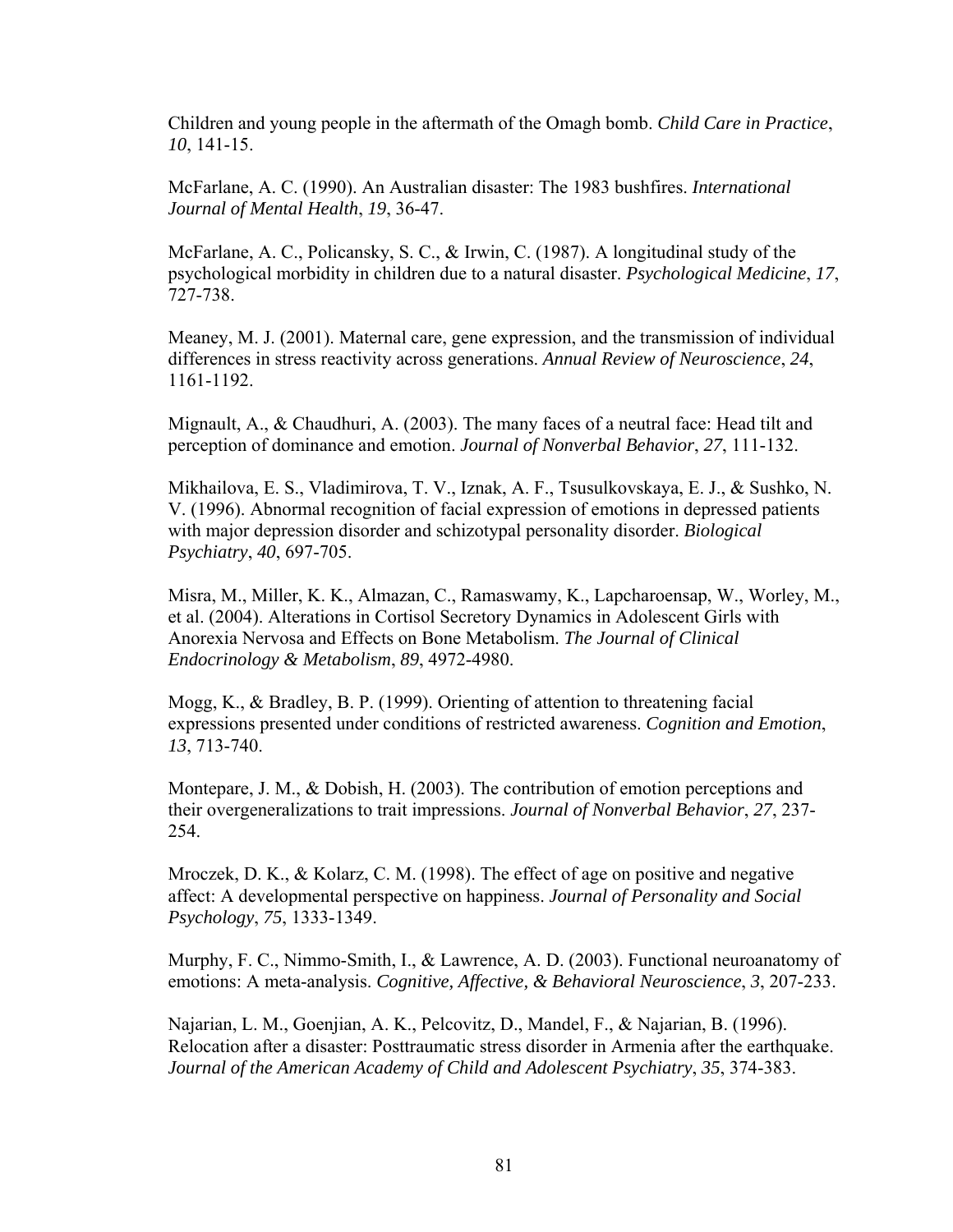Najarian, L. M., Goenjian, A. K., Pelcovitz, D., Mandel, F., & Najarian, B. (2001). The effect of relocation after a natural disaster. *Journal of Traumatic Stress*, *14*, 511-526.

Nater, U. M., La Marca, R., Florin, L., Moses, A., Langhans, W., Koller, M. M., et al. (2006). Sress-induced changes in salivary alpha-amylase activity—associations with adrenergic activity. *Psychoneuroendocrinology*, *31*, 49-58.

Nelson, J. K. (2000). Clinical assessment of crying and crying inhibition based on attachment theory. *Bulletin of the Menninger Clinic*, *64*, 509-529.

North, C. S., Kawasaki, A., Spitznagel, E. L., & Hong, B. A. (2004). The course of PTSD, major depression, substance abuse, and somatization after a natural disaster. *The Journal of Nervous and Mental Disease*, *192*, 823-829.

Öhman, A. (2002). Automaticity and the Amygdala: Nonconscious Responses to Emotional Faces. *Current Directions in Psychological Sciences*, *11*, 62-66.

Öhman, A., Lundqvist, D., & Esteves, F. (2001). The face in the crowd revisited: A threat advantage with schematic stimuli. *Journal of Personality and Social Psychology*, *80*, 381-396.

Parker, S. W., & Nelson, C. A. (2005). The impact of early institutional rearing on the ability to discriminate facial expressions of emotion: An event-related potential study. *Child Development*, *76*, 54-72.

Parslow, R. A., Jorm, A. F., Christensen, H. (2006). Associations of pre-trauma attributes and trauma exposure with screening positive for PTSD: analysis of a community-based study of 2085 young adults. *Psychological Medicine*, *36*, 387-395.

Pérez-Sales, P., Cervellón, P., Vázquez, C., Vidales, D., Gaborit, M. (2005). Posttraumatic factors and resilience: The role of shelter management and survivours' attitudes after the earthquakes in El Salvador (2001). *Journal of Community and Applied Social Psychology*, *15*, 368-382.

Pohjalainen, T., Rinne, J. O., Nagren, K., Syvalahti, E., & Hietala, J. (1998). Sex differences in the striatal dopamine D-seb-2 receptor binding characteristics in vivo. *American Journal of Psychiatry*, *155*, 768-773.

Pollak, S. D., Cichetti, D., Hornung, K., & Reed, A. (2000). Recognizing emotion in faces: Developmental effects of child abuse and neglect. *Developmental Psychology*, *36*, 679-688.

Pollak, S. D., & Sinha, P. (2002). Effects of early experience on children's recognition of facial displays of emotion. *Developmental Psychology*, *38*, 784-791.

Radloff, L. S. (1977). The CES-D scale: A self-report depression scale for research in the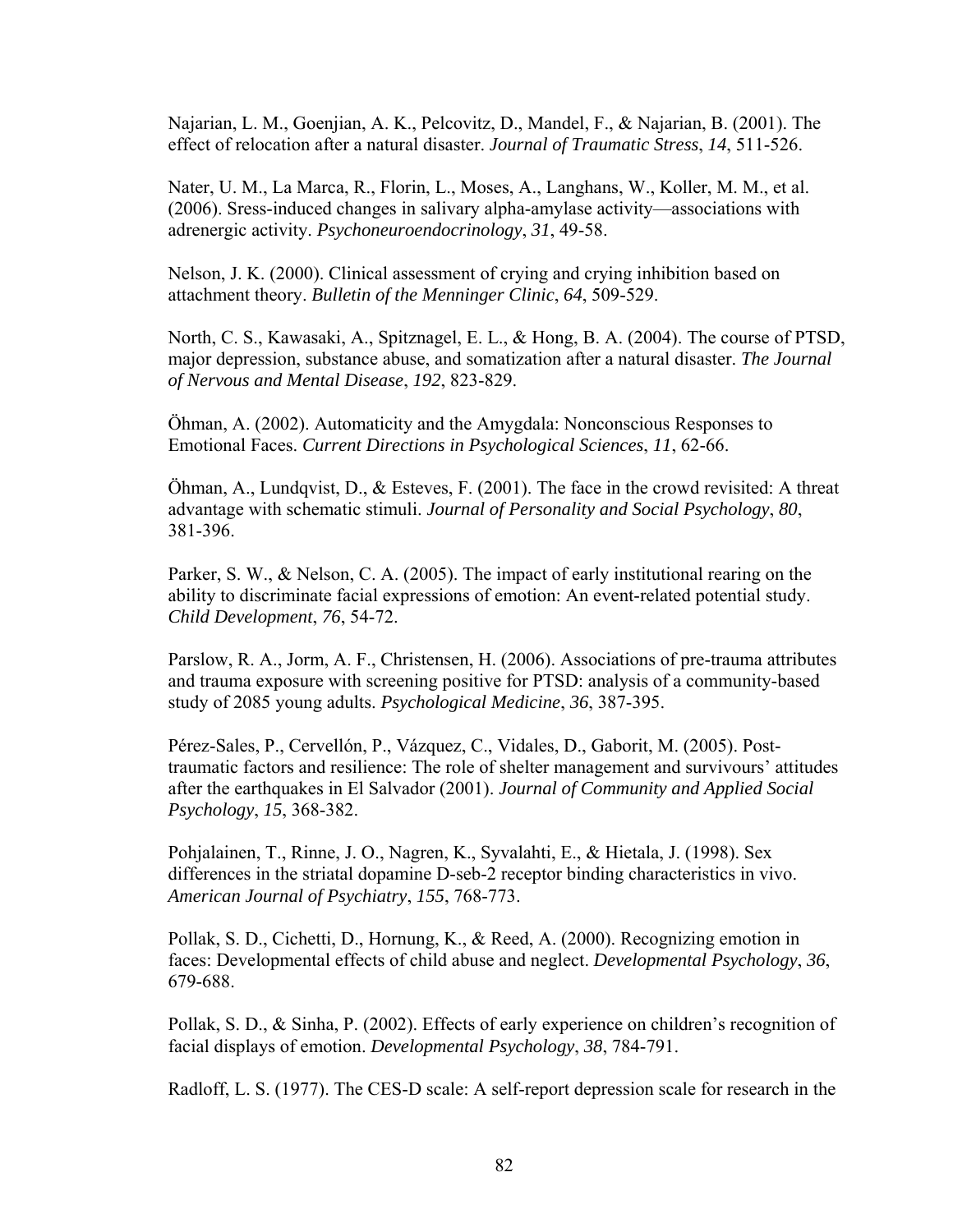general population. *Applied Psychological Measurement,* 1, 385-401.

Reiman, E. M., Fusselman, M. J., Fox, P. T., & Raichle, M. E. (1989). Neuroanatomical correlates of anticipatory anxiety. *Science*, *243*, 1071-1074.

Reynolds, C. R. and Richmond, B.O. (1978) "What I think and Feel: A Revised Measure of Children's Manifest Anxiety", *Journal of Abnormal Psychology*, *6*, 271-280.

Rohleder, N., Nater, U. M., Wolf, J. M., Ehlert, U., & Kirschbaum, C. (2004). Psychosocial stress induced activation of salivary Alpha-Amylase. An indicator of sympathetic activity? *Annals of the New York Academy of Sciences*, 1032, 258-263.

Rose, A. J., (2002). Co-rumination in the friendships of girls and boys. *Child Development*, *73*, 1830-1843.

Rose, A. J., & Rudolph, K. D. (2006). A review of sex differences in peer relationship processes: Potential trade-offs for the emotional and behavioral development of girls and boys. *Psychological Bulletin*, *132*, 98-131.

 Rosenberg, M. (1965). *Society and the adolescent self-image*. Princeton, NJ: Princeton University Press.

Rotton, J., & Dubitsky, S. S. (2002). Immune function and affective states following a natural disaster. *Psychological Reports*, *90*, 521-524.

Rudolph, K. D., & Conley, C. S. (2005). The socioemotional costs and benefits of socioevaluative concerns: Do girls care too much? *Journal of Personality*, *73*, 115-137.

Rutter, M., Caspi, A., & Moffitt, T. E. (2003). Using sex differences in psychopathology to study causal mechanisms: Unifying issues and research strategies. *Journal of Child Psychology and Psychiatry*, *44*, 1092-1115.

Sales, J. M., Fivush, R., Parker, J., & Bahrick, L. (2005). Stressing memory: Long-term relations among children's stress, recall and psychological outcome following Hurricane Andrew. *Journal of Cognition and Development*, *6*, 529-545.

Salokangas, R. K. R., Vaahtera, K., Pacriev, S., Sohlman, B., & Lehtinen, V. (2002). Gender differences in depressive symptoms: an artifact caused by measurement instruments? *Journal of Affective Disorders*, *68*, 215-220.

Sapolsky, R. M. (2004). Social status and health in humans and other animals. *Annual Review of Anthropology*, *33*, 393-418.

Sapolsky, R. M. (2005). The influence of social hierarchy on primate health. *Science*, *308*, 648-652.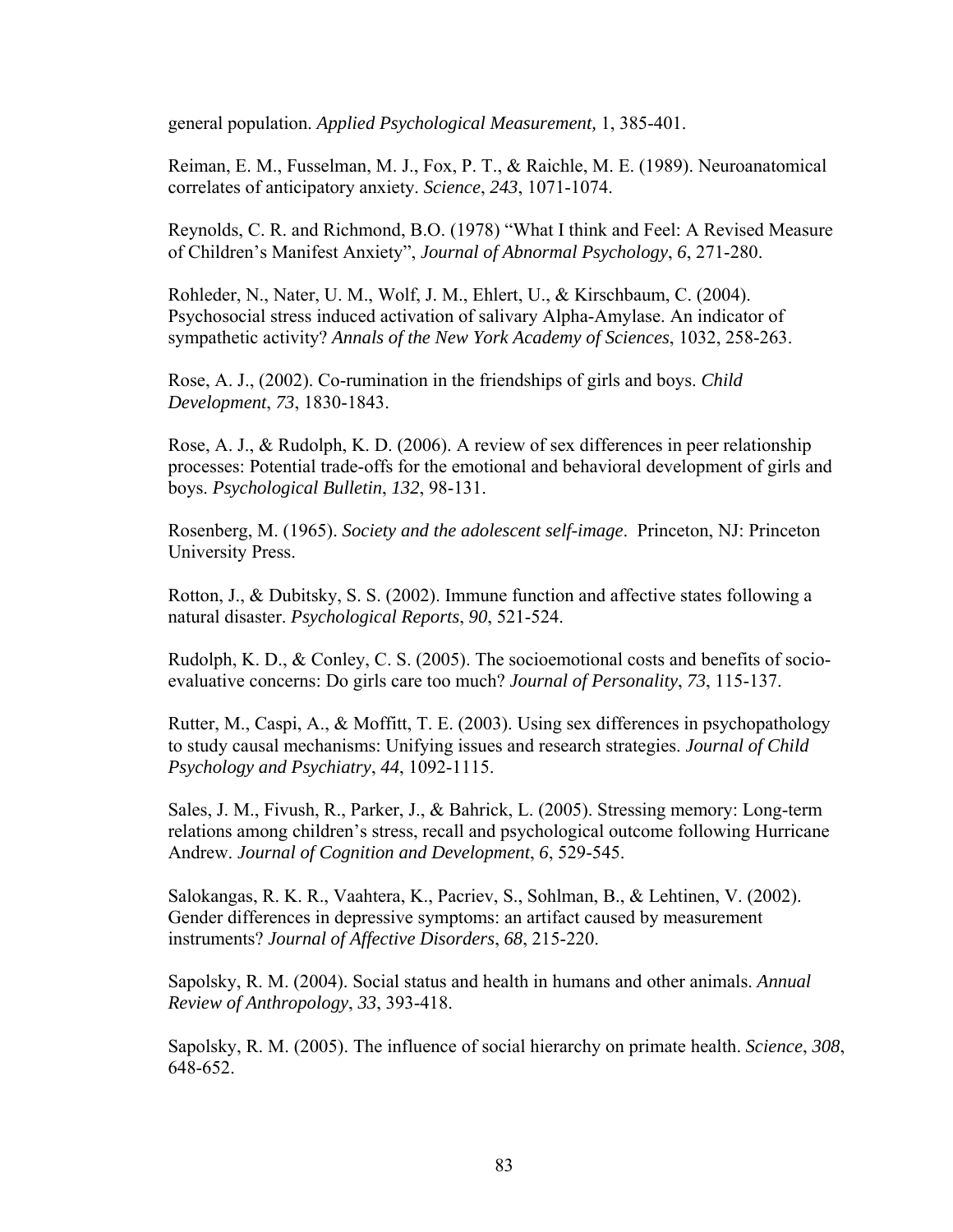Schiefelbein, V. L., & Susman, E. J. (2006). Corisol levels and longitudinal cortisol changes as predictors of anxiety in adolescents. *Journal of Early Adolescence*, *26*, 397- 413.

Schneider, D. J. (1973). Implicit Personality theory: A Review. *Psychological Bulletin*, *79*, 294-309.

Schwartz, G. E., Fair, P. L., Salt, P., Mandel, M. R., & Klerman, G. L. (1976). Facial muscle patterning to affective imagery in depressed and nondepressed subjects. *Science*, 192, 489-491.

Segerstrom, S. C., & Miller, G. E. (2004). Psychological stress and the human immune system: A meta-analytic study of 30 years of inquiry. *Psychological Bulletin*, *130*, 601- 630.

Seilestad, M., Minch E., & Cavalli-Sforza L. L. (1998). Genetic evidence for a higher female migration rate in humans. *Nature Genetics*, *20*, 278-280.

Shamim, W., Yousufuddin, M., Bakhai, A., Coats, A. J. S., & Honour, J. W. (2000). Gender differences in the urinary excretion rates of cortisol and androgen metabolites. *Annals of Clinical Biochemistry*, *37*, 770-774.

Shipman, K. L., Zeman, J., Nesin, A. E., & Fitzgerald, M. (2003). Children's strategies for displaying anger and sadness: What works with whom? *Merrill-Palmer Quarterly*, *49*, 100-122.

Smider, N. A., Essex, M. J., Kalin, N. H., Buss, K. A., Klein, M. H., Davidson, R. J., et al. (2002). Salivary cortisol as a predictor of socioemotional adjustment during kindergarten: A prospective study. *Child Development*, *73*, 75-92.

Solomon, Z., Gelkopf, M., & Bleich, A. (2005). Is terror gender-blind? Gender differences in reaction to terror events. *Social Psychiatry and Psychiatric Epidemiology*, *40*, 947-954.

Stapley, J. C., & Haviland, J. M. (1989). Beyond depression: gender differences in normal adolescents' emotional experiences. *Sex Roles*, *20*, 295-308.

Stroud, L. R., Salovey, P., Epel, E. S. (2002). Sex differences in stress responses: social rejection versus achievement stress. *Biological Psychiatry*, *52*, 318-327.

Sumer, N., Karanci, A. N., Berument, S. K., Gunes, H. (2005). Personal resources, coping self-efficacy, and quake exposure as predictors of psychological distress following the 1999 earthquake in Turkey*. Journal of Traumatic Stress*, *18*, 331-342.

Taylor, S. E., Cousino, L., Lewis, B. P., Gruenwald, T. L., Gurung, R. A. R., & Updegraff, T. L. (2000). Biobehavioral responses to stress in females: Tend-and-befriend, not fight-or-flight. *Psychological Review*, *107*, 411-429.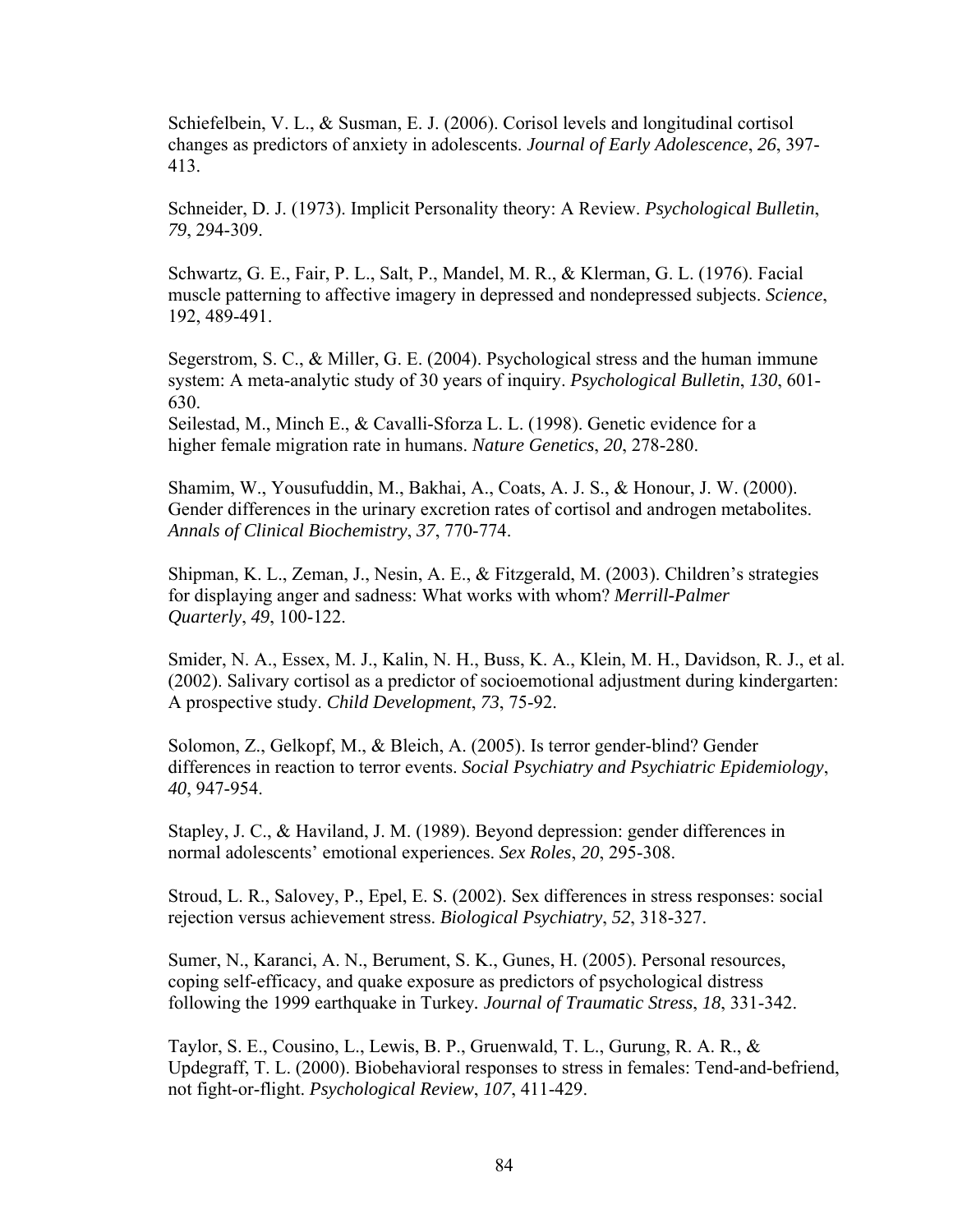Terwogt, M. M. (2002). Emotional states in self and others as motives for helping in 10 year-old children. *British Journal of Developmental Psychology*, *20*, 131-147.

Tolin, D. F., & Foa, E. B., (2006). Sex Differences in trauma and posttraumatic stress disorder: A quantitative review of 25 years of research. *Psychological Bulletin*, *132*, 959- 992.

Travis, J. (2005). Huricane Katrina: Scientists' fears come true as hurricane floods New Orleans. *Science*, *309*, 1656-1659

Trivers, R. L. (1971). The evolution of reciprocal altruism. *Quarterly Review of Biology*, *46*, 35-57.

Tronick, E. Z. (1989). Emotions and emotional communication in infants. *American Psychologist*, *44*, 112-119.

Twenge, J. M., & Nolen-Hoeksema, S. (2002). Age, gender, race, socioeconomic status, and birth cohort differences on the Children's Depression Inventory: A meta-analysis. *Journal of Abnormal Psychology*, *111*, 578-588.

Uchino, B. N., Cacioppo, J. T., & Kiecolt-Glaser, J. K. (1996). The relationship between social support and physiological processes: A review with emphasis on underlying mechanisms and implications for health. *Psychological Bulletin*, *119*, 488-531.

Uhart, M., Chong, R. Y., Oswald, L., Lin,P., & Wand, G. S. (2006). Gender differences in hypothalamic-pituitary-adrenal (HPA) axis reactivity. *Psychoneuroendocrinology*, *31*, 642-652.

van Baaren, R. B., Holland, R. W., Kawakami, K., & van Knippenberg, A. (2004). Mimicry and prosocial behavior. *Psychological Science*, *15*, 71-74.

Van Tilburg, M. A. L., Unterberg, M. L., & Vingerhoets, A. J. J. M. (2002). Crying during adolescence: The role of gender, menarche, and empathy. *British Journal of Developmental Psychology*, *20*, 77-87.

Vigil, J. M. (in press). Asymmetries in the Friendship Preferences and Social Styles of Men and Women. *Human Nature*.

Vigil, J. M., Geary, D. C., & Byrd-Craven, J. (2005). A life history assessment of early childhood sexual abuse in females. *Developmental Psychology*, *41*, 553-561.

Vigil, J. M., Geary, D. C. & Byrd-Craven, J. (2006). Tradeoffs in low income women's mate-preferences: Within-sex differences in reproductive strategy. *Human Nature*, *17*, 319-336.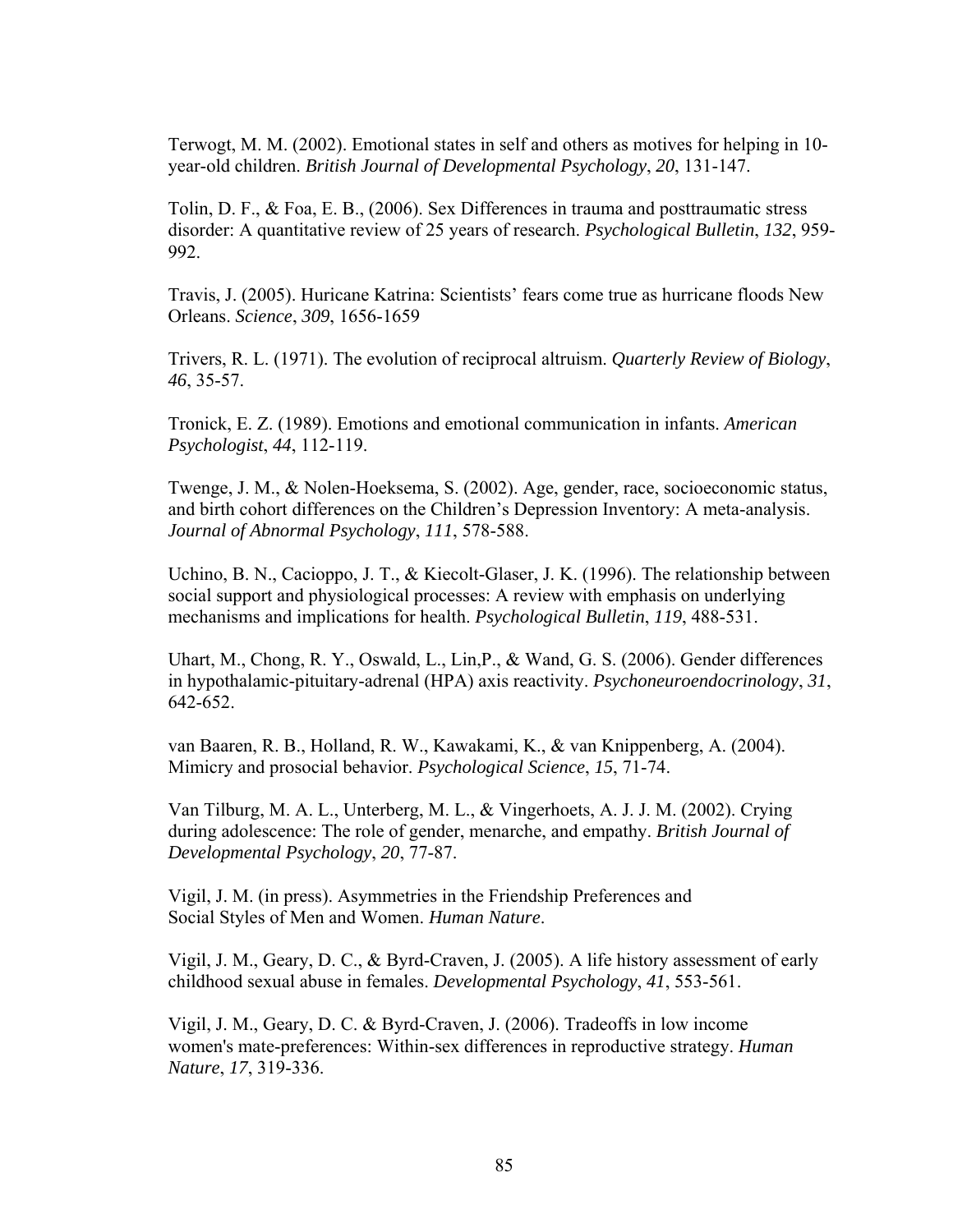Vingerhoets, A. J., & Van Heck, G. L. (1990). Gender, coping, and psychosomatic symptoms. *Psychological Medicine*, *20*, 125-135.

Vlahov, D, Galea, S., Resnick, H., Ahern, J., Boscarino, J. A., Bucuvalas, M., et al. (2002). Increased Use of Cigarettes, Alcohol, and Marijuana among Manhattan, New York, Residents after the September 11th Terrorist. *American Journal of Epidemiology*, *155*, 988-996.

Webbink, P. (1986). *The power of the eyes*. New York: Springer Publishing Company.

Weinstein, N. D., Lyon, J. E., Rothman, A. J., & Cuite, C. A. (2000). Changes in perceived vulnerability following a natural disaster. *Journal of Social and Clinical Psychology*, *19*, 372-395.

Weiss, D. & Marmar, C. (1997). The Impact of Event Scale -Revised. In J. Wilson & T. Keane (Eds), *Assessing psychological trauma and PTSD*. New York: Guildford.

West, S.A., Pen, I. Griffin, A.S. (2002). Cooperation and competition between relatives. *Science*, 296, 72-75.

Whisman, M. A., & McClelland, G. H. (2005). Designing, testing, and interpreting interactions and moderator effects in family research. *Journal of Family Psychology*, *19*, 111-120.

Wiel, N., Goozen, S., Matthys, W., Snoek, H., & Engeland, H. (2004). Cortisol and treatment effect in children with disruptive behavior disorders: A preliminary study. *Journal of the American Academy of Child & Adolescent Psychiatry*, *43*, 1011-1018.

Williams, D. G., (1982). Weeping by adults: personality correlates and sex differences. *The Journal of Psychology*, *110*, 217-226.

Williams, G. C. (1957). Pleiotropy, natural selection, and the evolution of senescence. *Evolution*, *11*, 398-411.

Winston, J. S., Strange, B. A., O'Doherty, J., Dolan, R. J. (2002). Automatic and intentional brain response during evaluation of trustworthiness of faces. *Nature*, *5*, 277- 283.

Wrangham, R. & Peterson, D. (1996). *Demonic males: Apes and the origins of human violence*. Boston: Houghton Mifflin.

Wust, S., Federenko, I., Hellhammer, D. H., Kirschbaum, C. (2000). Genetic factors, perceived chronic stress, and the free cortisol response to awakening. *Psychoneuroendocrinology*, *25*, 707-720.

Zak, P. J., Kurzban, R., Matzner, W. T. (2004). The neurobiology of trust. *Annals of the*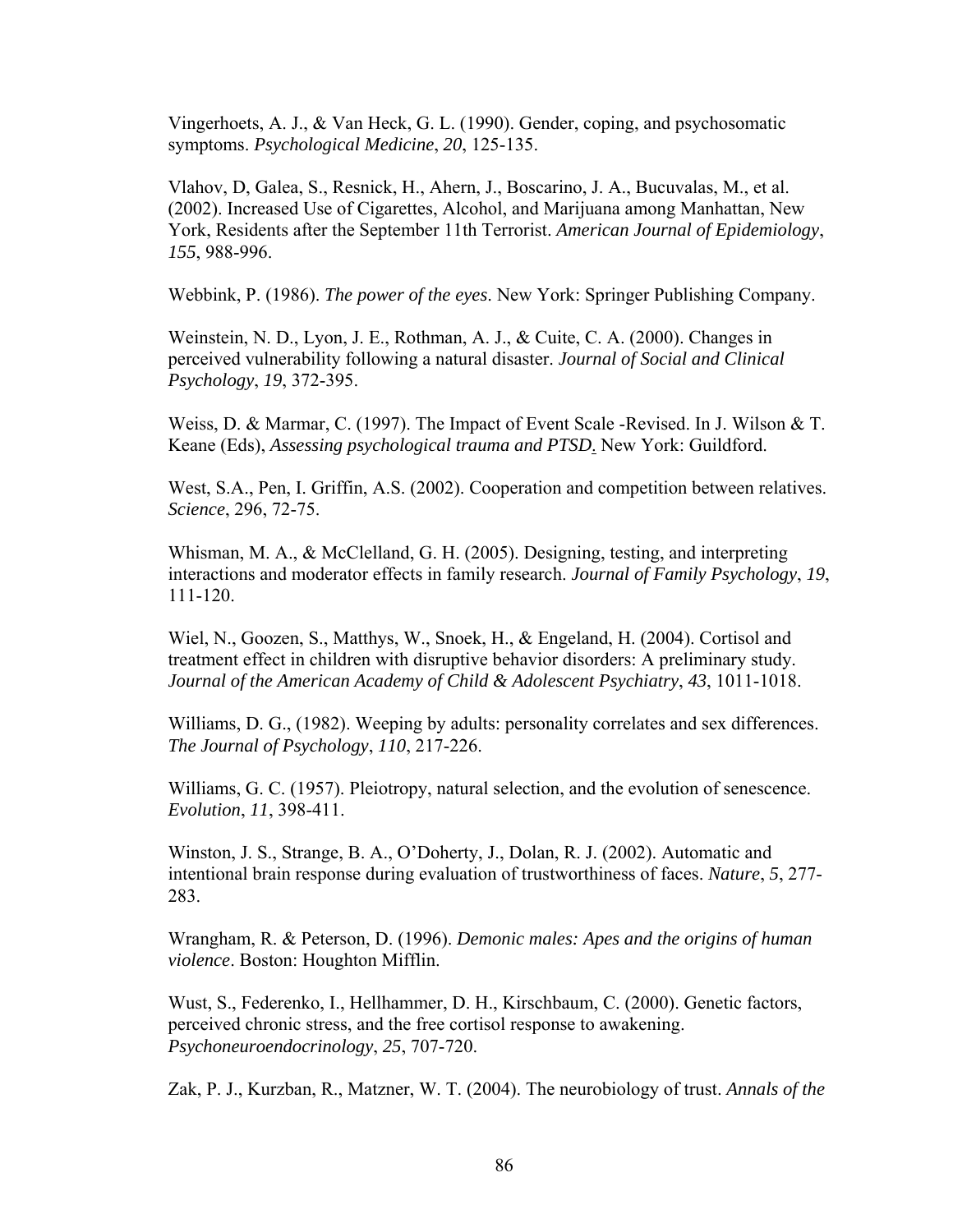*New York Academy of Sciences*, *1032*, 224-227.

Zeifman, D. M. (2001). An ethnological analysis of human infant crying: Answering Tinbergen's four questions. *Psychobiology*, *39*, 265-285.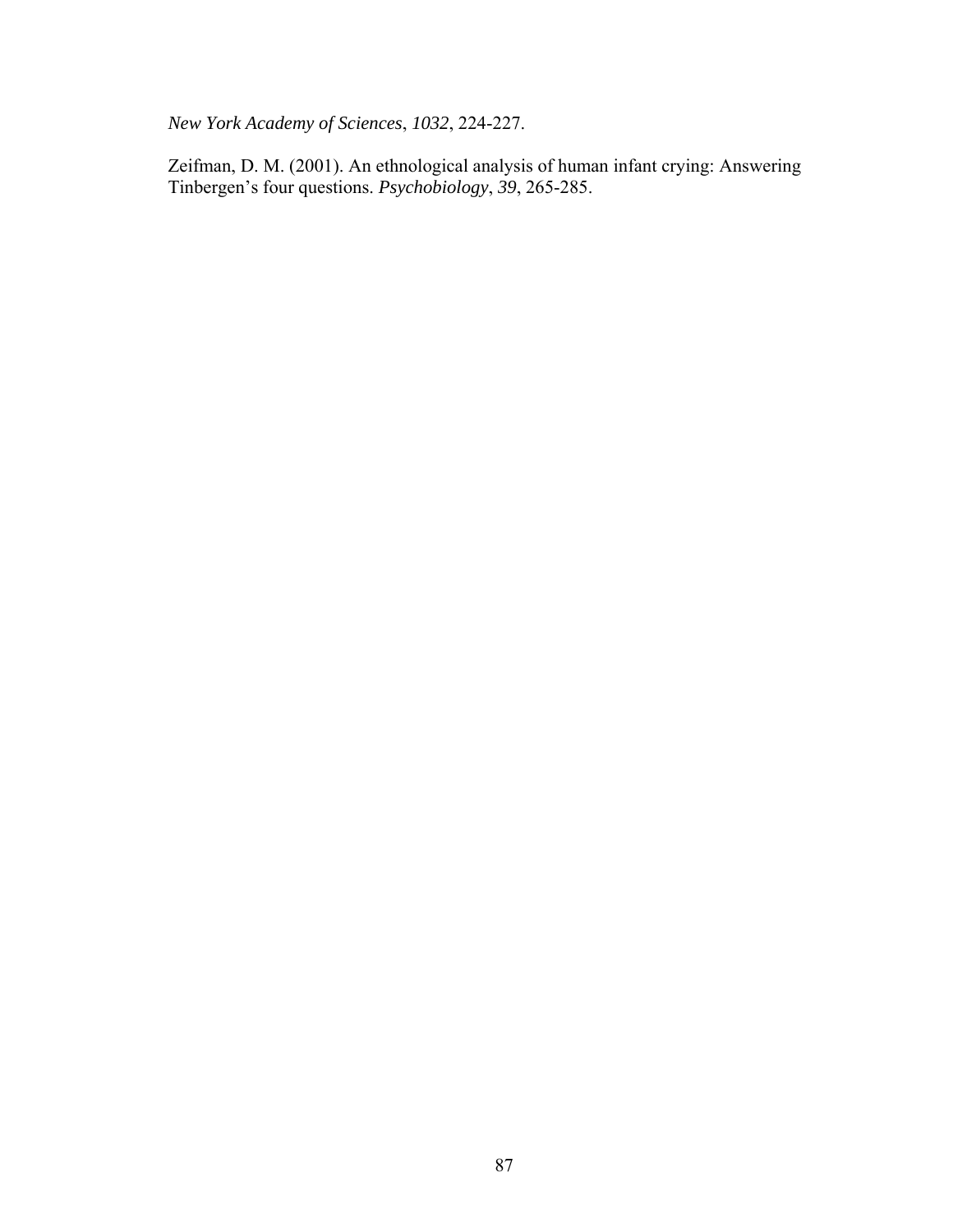### Appendix A

### **INFORMED CONSENT (Individual Form)**

agree to be included in the research project "Child and Family Wellness After a Natural Disaster". This study is being directed by Jacob Vigil, M.A. and Dr. David Geary, Department of Psychological Sciences, at the University of Missouri-Columbia.

**PROJECT PURPOSE:** A lot is known about how people deal with everyday problems, however less is known about how families deal with the special problems created by hurricane Katrina. This study examines family behaviors after a major natural disaster. The data will be collected for scientific purposes only.

**VOLUNTARY:** I understand the survey is entirely up to me, and that I may refuse to answer any question. I may also choose to withdraw from the study at any time without any penalty.

**WHAT DO YOU DO?** I understand that I will fill out a survey about myself, my family, and one or more of my children. The survey asks questions about my current housing, my feelings, and how my family deals with problems. I understand that I will fill out a small survey on my child's (children's) behavior, if she or he is between 6 and 13 years of age. In addition, I will be asked to give a small amount of saliva (spit) in a plastic cup to test the amount of stress in the body. I understand that the saliva (spit) will only be used for this purpose and will be protected by the researchers. The entire session should take between 30 and 50 minutes. If I prefer, I understand a researcher will gladly read the survey and record responses.

**BENEFITS:** I understand that I will receive five dollars for my part, and five dollars for each child between 6-13 years that I complete a small survey (up to five children per family). The current study should also provide important information for doctors to help people respond to these events in the future.

**RISKS:** I understand that this project may involve emotional discomfort from the survey questions that are associated with the hurricane event or past emotions. I also understand that, while the researchers provide several safety measures to protect my survey responses, there is some (though unlikely) risk of this information being viewed by non-research staff.

**CONFIDENTIALITY:** I understand that mine and my child's names will be protected and will not appear in any publication. The information gathered by the survey will only be published in a group format. My answers and those related to my child (children) will not be revealed to anyone other than the researchers involved in the study. Instead, my survey responses will be assigned an ID number so that my personal information (e.g., name) can be separated and secured separately from the survey.

Follow up: I understand that I and my child (children) may be asked to be a part of a follow-up study to test the long-term effects of Katrina. To do this, I agree to provide contact information of one relative who can help locate me one year from now.

**INJURY:** It is not the policy of the University of Missouri to pay human subjects in the event the research results in injury. The University of Missouri does have insurance for any injury caused by the fault of its faculty and staff. Within the limitations of the laws of the State of Missouri, the University of Missouri will also provide medical attention to subjects who suffer injuries while participating in the research projects of the University of Missouri. In the event you have suffered injury as the result of participating in this research project, you are to immediately contact the Campus Institutional Review Board Compliance Officer at (573) 882-9585 and the Risk Management Officer at (573) 882-3735 to review the matter and provide you further information. You can also e-mail Michele Reznicek at: reznicekm@missouri.edu. This statement is not to be construed as an admission of liability.

Your efforts are greatly appreciated. If you have any questions regarding the study, please contact Dr. David Geary (573) 882-6268 or e-mail him at: gearyd@missouri.edu. If you have questions regarding your rights as a participant in research, please feel free to contact the Campus Institutional Review Board at (573) 882-9585.

Signature \_\_\_\_\_\_\_\_\_\_\_\_\_\_\_\_\_\_\_\_\_\_\_\_\_\_\_\_\_ Date \_\_\_\_\_\_\_\_\_\_\_\_\_\_\_\_\_\_\_\_\_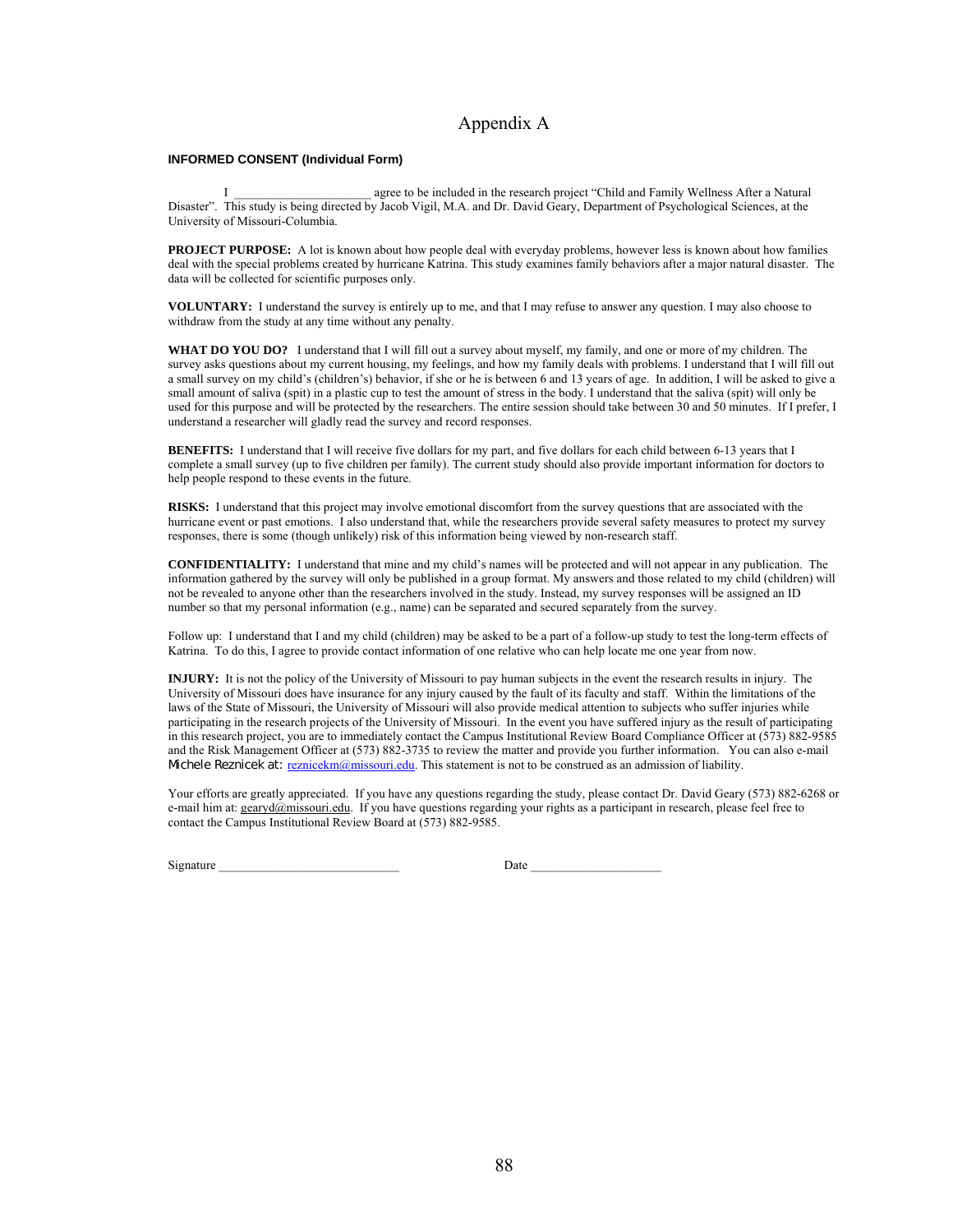### **INFORMED CONSENT (Parent Form)**

I \_\_\_\_\_\_\_\_\_\_\_\_\_\_\_\_\_\_\_\_\_\_ agree to allow my child (children; Names of up to five children) to be included in the research project "Child and Family Wellness After a Natural Disaster". This study is being directed by Jacob Vigil, M.A. and Dr. David Geary, Department of Psychological Sciences, at the University of Missouri-Columbia. All children under 18 years of age must have the written consent of their parent and/or guardian to be included.

**PROJECT PURPOSE:** A lot is known about how people deal with everyday problems, however less is known about how families deal with the special problems created by hurricane Katrina. This study examines family wellness after a major natural disaster. The data will be collected for scientific purposes only.

**VOLUNTARY:** I understand the survey is entirely up to me. My child (children) may refuse to answer any question or choose to withdraw from the study at any time without any penalty.

**WHAT DO YOU DO?** I understand that my child (children) will fill out a survey about their feelings and family behaviors. Parents and/or guardians of children ages 6-13 years will complete a survey on their child's behavior. I also understand that my child (children) will be asked to give a small amount of saliva (spit) in a plastic cup to test the amount of stress in the body. I understand that the saliva (spit) will only be used for this purpose and will be protected by the researchers. The entire session should usually take between 30 and 50 minutes to complete. If your child would prefer, an investigator will gladly read the survey and record responses.

**BENEFITS:** I understand that my child will receive five dollars for participating, and I will receive five dollars for completing a behavior checklist for each child between 6-13 years (up to five children per family). The current study should provide important information for doctors to help people respond to these events in the future.

**RISKS:** I understand that this project may involve emotional discomfort from the survey questions that are associated with the hurricane event or past emotions. I also understand that, while the researchers provide several safety measures to protect mine and my children's survey responses, there is some (though unlikely) risk of this information being viewed by non-research staff.

**CONFIDENTIALITY:** I understand that mine and my child's names will be protected and will not appear in any publication. The information gathered by the survey will only be published in a group format. My answers and those related to my child (children) will not be revealed to anyone other than the researchers involved in the study. Instead, my survey responses will be assigned an ID number so that my personal information (e.g., name) can be separated and secured separately from the survey.

Follow up: I understand that I and my child (children) may be asked to participate in a follow-up project to assess the long-term effects of Katrina. To do this, I agree to provide contact information of one relative who can help locate me one year from now.

**INJURY:** It is not the policy of the University of Missouri to pay human subjects in the event the research results in injury. The University of Missouri does have insurance for any injury caused by the fault of its faculty and staff. Within the limitations of the laws of the State of Missouri, the University of Missouri will also provide medical attention to subjects who suffer injuries while participating in the research projects of the University of Missouri. In the event you have suffered injury as the result of participating in this research project, you are to immediately contact the Campus Institutional Review Board Compliance Officer at (573) 882-9585 and the Risk Management Officer at (573) 882-3735 to review the matter and provide you further information. You can also e-mail Michele Reznicek at: reznicekm@missouri.edu. This statement is not to be construed as an admission of liability.

Your efforts are greatly appreciated. If you have any questions regarding the study, please contact Dr. David Geary (573) 882-6268 or e-mail him at: gearyd@missouri.edu. If you have questions regarding your rights as a participant in research, please feel free to contact the University of Missouri's Campus Institutional Review Board at (573) 882-9585.

Signature \_\_\_\_\_\_\_\_\_\_\_\_\_\_\_\_\_\_\_\_\_\_\_\_\_\_\_\_\_ Date \_\_\_\_\_\_\_\_\_\_\_\_\_\_\_\_\_\_\_\_\_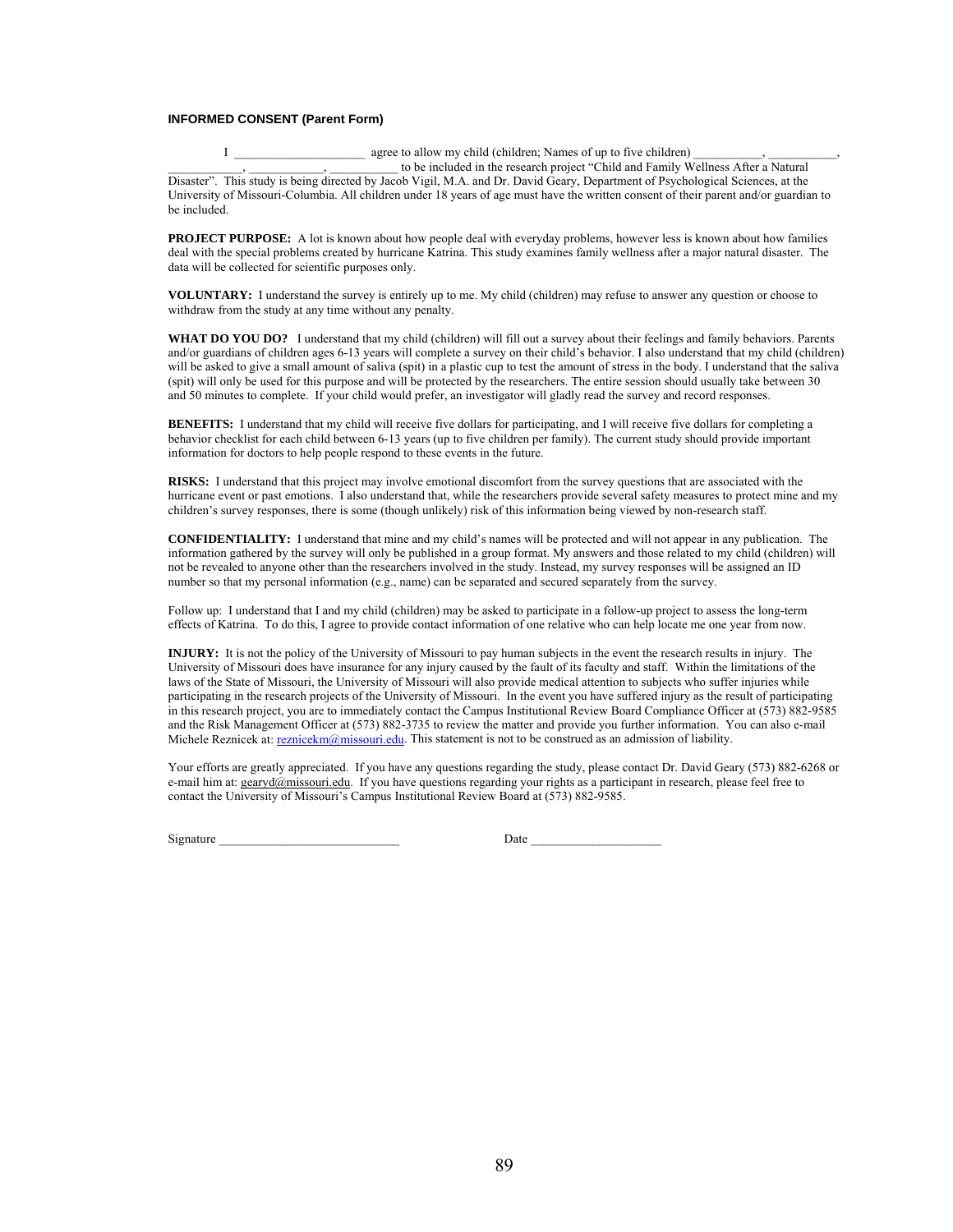#### **CONSENT TO SERVE AS PARTICIPANT IN STUDY OF PSYCHOLOGICAL REACTION TO A NATURAL DISASTER**

I agree to participate in a study of child and family wellness after a natural disaster. I understand that Dr. David Geary, from the University of Missouri at Columbia, is in charge of the study.

I understand that in this study I will fill out a survey that asks questions about my feelings and my family's behaviors. I will also be asked to spit into a plastic cup. I will receive five dollars for helping with this study.

I understand that I don't have to fill out all the questions and can stop at any time without getting in trouble.

I understand that we may try to meet again in about one year to fill out a similar survey.

I understand that the survey will take about 45 minutes and that I can take a break or stop the survey at any time and not get in trouble for it. I understand that my survey will not be shown to my parents or teachers and will only be seen by the scientific researchers.

Signature

Date \_\_\_\_\_\_\_\_\_\_\_\_\_\_

### **Debriefing Form**

Thank you for participating in our study. This study is designed to explore how families respond to stress and cope in the aftermath of a major natural disaster. This information is unique and will contribute by providing information to psychologists and other mental health professionals on how parents, children, and families respond to such a disaster and thus will provide information on how they might better respond to the long-term effects of this disaster and better prepare for any future disasters.

All information is kept strictly confidential: you will not be identified in any publication. This project is directed by Jacob M. Vigil, and is conducted under the supervision of Dr. David Geary, Department of Psychological Sciences, at the University of Missouri-Columbia. If you have questions about the study you can contact us at  $(573) 884-1563$  or e-mail us at:  $\frac{imv427@mizzou.edu}{Imv427@mizzou.edu}$ . If you have any concerns about this project, you can contact Michelle Reznicek of the Institutional Review Board of the University of Missouri at (573) 882-9585 or e-mail her at: reznicekm@missouri.edu.

Special Note:

In the event that yours or your child's negative reactions, thoughts, or emotions get worse or continue for long period of time, you should seek professional services. Free counseling services are provided by the Department of Health and Human Services at 1-800- 273-TALK (1-800-273-8255).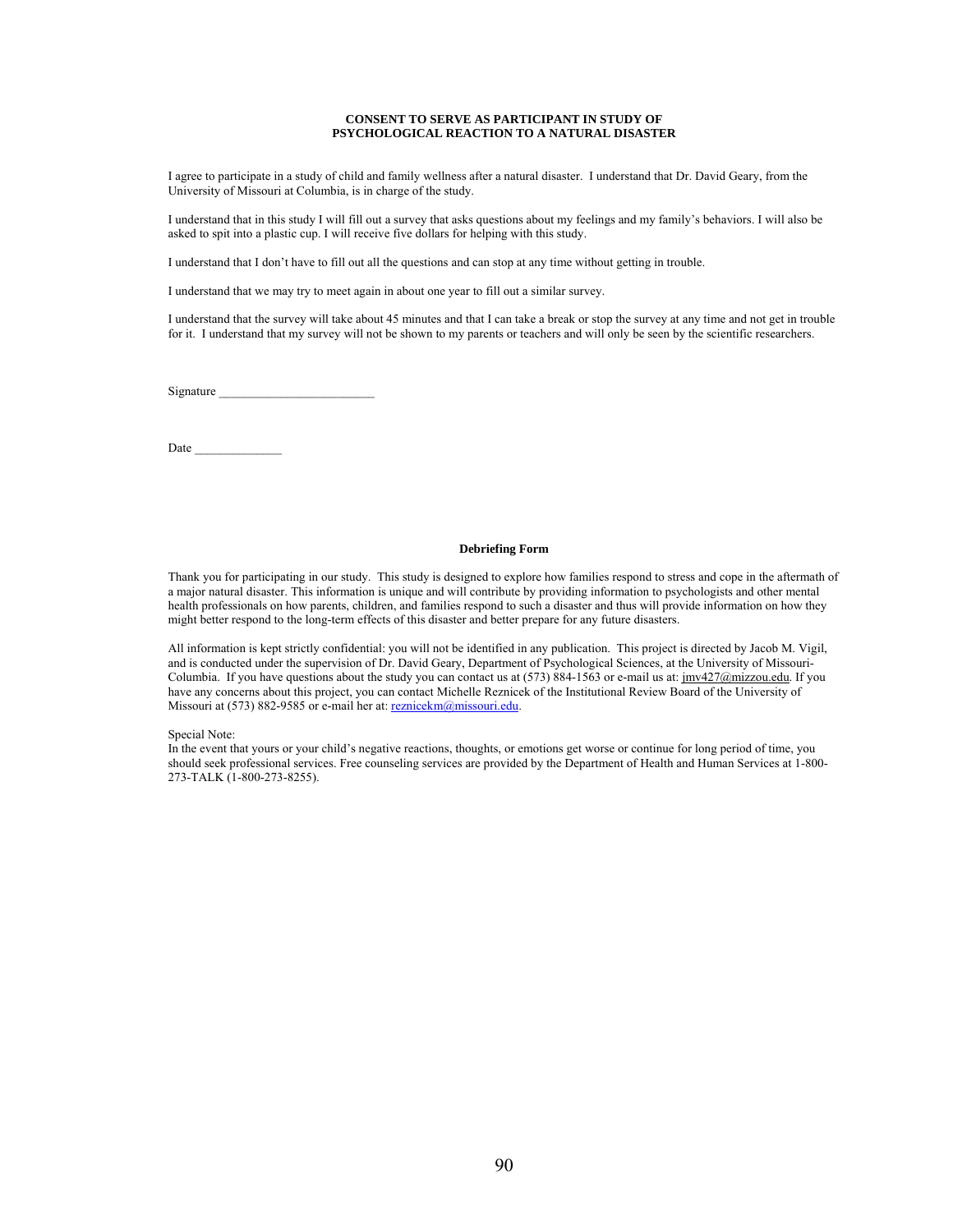Information Form

Instructions: Please circle or fill in ONLY ONE response for each question. (Children only answer up to question No. 7) 1) Name (please print): 2) I am a: Hurricane victim Volunteer Public Service Personnel 3) Age: \_\_\_\_\_\_\_ 4) Sex: **Male Female** 5) Race (circle one letter): a) African-American b) European-American c) Latin-American d) Asian-American e) Other\_\_\_\_\_\_ 6) The highest education level I completed was (circle one number):<br>1 2 3 4 5 6 7 8 9 10 11 12 13 14 15 16 **1 2 3 4 5 6 7 8 9 10 11 12 13 14 15 16 17 18 19 20+**  (grade school) (high school) (college) (graduate school) (graduate school) ------------------------------------------------------------------------------------------------------------------------------------------------------- 7) The highest degree I received was (circle one letter): **a**) None **b**) GED **c**) High School Diploma **d**) Associate's **e**) Bachelor's **f**) Master's /Doctorate 8) I have used government assistance in the past (e.g., welfare, food stamps, WIC): **YES NO** 9) Were you employed before hurricane Katrina? **YES NO** 10) Are you currently employed? **YES NO** 11) Did you own a car before hurricane Katrina? **YES NO** 12) Do you currently own a car? **YES NO** 13) What was your housing situation before hurricane Katrina (circle a number)? **a**) I lived with family **b**) I lived with friends **c**) I rented a house **d**) I rented an apartment **e**) I owned my own home 14) Last year, my yearly household income was about (circle one letter): **a**) less than \$5,000 **b**) \$5,000-\$10,000 **c**) \$10,000-\$20,000 **d**) \$20,000-\$30,000 **e**) \$30,000-\$40,000 **f**) over \$40,000 15) What most describes YOUR current financial status (including cash, property, and other financial assets)? **a**) Less than \$100 **b**) \$100-\$500 **c**) \$500-\$1,000 **d**) \$1,000-\$5,000 **e**) \$5,000-\$10,000 **f**) \$10,000-\$30,000 **g**) over \$30,000 16) In the next month I expect that my main source of financial support will be (circle one letter): **a**) Government Assistance **b**) Community assistance **c**) Family **d**) Friends **e**) Myself 17) I expect to have the same amount of financial/material resources that I had before hurricane Katrina within: **a**) about 1 month **b**) about 1 year **c**) about 5 years **d**) about 10 years **e**) over 10 years 18) I believe that at least one of my close friends has died or suffered serious injury because of hurricane Katrina: **YES NO** If yes, how many (circle a number)? **1 2 3 4 5+** 19) I believe that at least one of my family members has died or suffered serious injury because of the hurricane: **YES NO** If yes, how many (circle a number)? **1 2 3 4 5+**  20) I expect to have the same level of social support (friends and family) that I had before the hurricane within: **a**) about 1 month **b**) about 1 year **c**) about 5 years **d**) about 10 years **e**) over 10 years 21) Right now, I am most worried about my own: **a**) Safety **b**) Education **c**) Financial state **d**) Emotional needs **e**) Health 22) Right now, I am most worried for my children's: **a**) Safety **b**) Education **c**) Emotional needs **d**) Health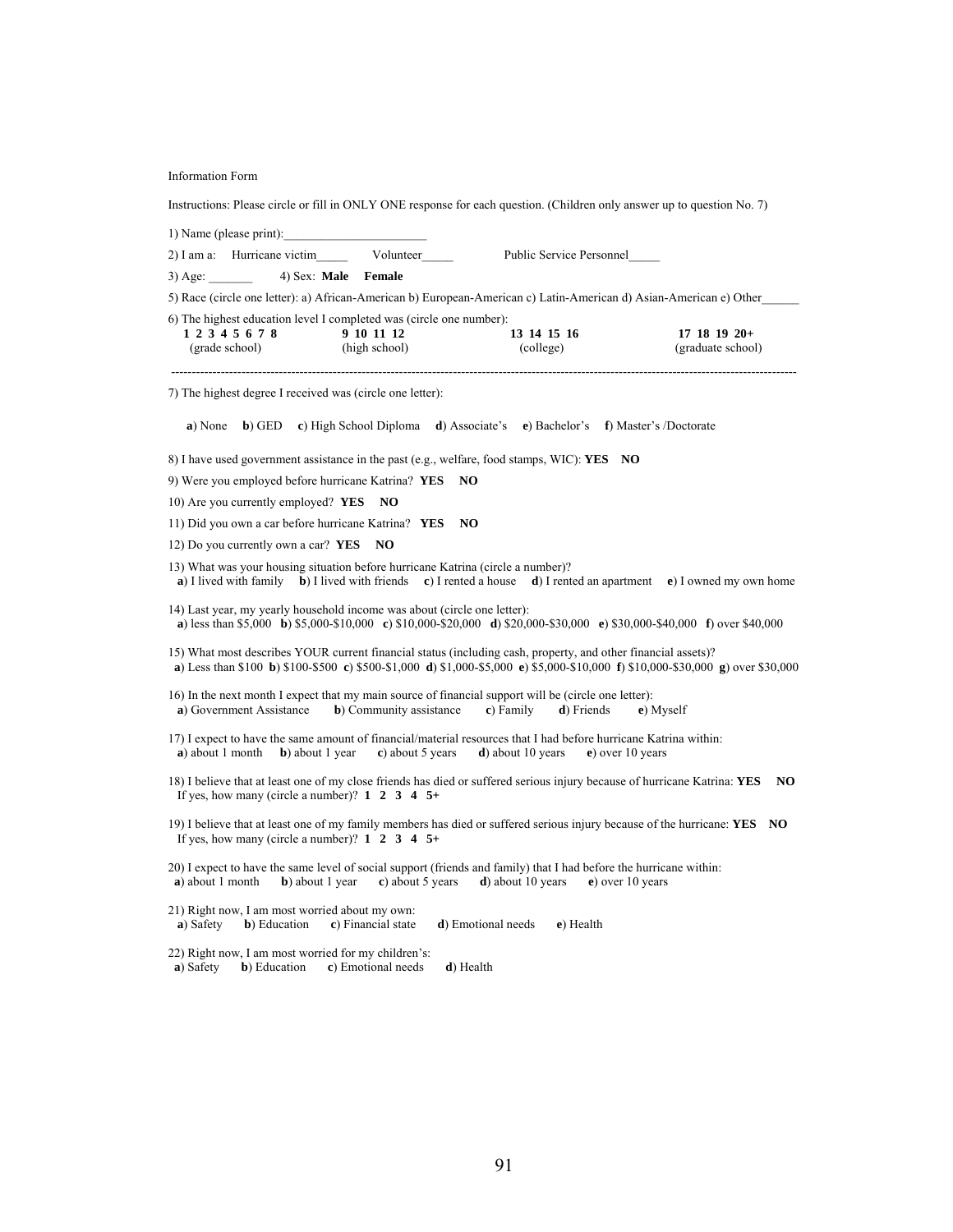|                         | Instructions: Circle the number that best describes your family BEFORE and SINCE hurricane Katrina.<br>$1 =$ Almost never<br>$2 =$ One in a while<br>$3 =$ Sometimes |               | $4 =$ Lots of times | $5 =$ Almost always                                       |                                                                        |
|-------------------------|----------------------------------------------------------------------------------------------------------------------------------------------------------------------|---------------|---------------------|-----------------------------------------------------------|------------------------------------------------------------------------|
|                         | "WHEN OUR FAMILY HAS PROBLEMS, WE"                                                                                                                                   | <b>BEFORE</b> | <b>NOW</b>          |                                                           |                                                                        |
| 1                       | Sharing our problems with family                                                                                                                                     |               | $(1 -$              | 2<br>3<br>$4 \quad 5)$                                    | 5)<br>2<br>$\overline{\mathbf{3}}$<br>$\overline{4}$<br>(1)            |
| $\sqrt{2}$              | Seeking help from friends                                                                                                                                            |               | (1)                 | $\overline{2}$<br>$\overline{4}$<br>$\overline{5}$<br>3   | $\overline{2}$<br>$\overline{5}$<br>3<br>$\overline{4}$<br>(1)         |
| $\overline{\mathbf{3}}$ | Knowing we have the power to solve major problems                                                                                                                    |               | (1)                 | $\overline{2}$ $\overline{3}$<br>$\overline{4}$ 5)        | $2 \overline{3}$<br>$\overline{4}$<br>5)<br>(1)                        |
| $\overline{4}$          | Seeking help from community programs that help families in this situation                                                                                            |               | (1)                 | $\overline{4}$<br>5)<br>$\overline{2}$<br>3               | $2 \quad 3$<br>4<br>5)<br>(1)                                          |
| 5                       | Watching television                                                                                                                                                  |               | (1)                 | $\overline{2}$<br>3<br>$\overline{4}$<br>5)               | $\overline{2}$<br>$\overline{5}$<br>3<br>$\overline{4}$<br>(1)         |
| 6                       | Showing that we are strong                                                                                                                                           |               | (1)                 | $\overline{2}$<br>3<br>$4 \quad 5)$                       | $2 \quad 3$<br>$4 \quad 5)$<br>$(1 -$                                  |
| $\tau$                  | Attending church services                                                                                                                                            |               | (1)                 | $\overline{2}$<br>3<br>$4 \quad 5)$                       | $2 \overline{3}$<br>$\overline{4}$<br>5)<br>(1)                        |
| 8                       | Seeking professional counseling and help for family problems                                                                                                         |               | (1)                 | $4 \quad 5)$<br>2<br>3                                    | 2<br>$\overline{3}$<br>$\overline{4}$<br>5)<br>(1)                     |
| $\overline{9}$          | Believing that the problem will go away by itself                                                                                                                    |               | (1)                 | $\overline{2}$<br>$\overline{4}$<br>5)<br>3               | $\overline{2}$<br>3<br>5)<br>$\overline{4}$<br>(1)                     |
| 10                      | Having faith in god                                                                                                                                                  |               | (1)                 | $2 \quad 3$<br>$\overline{4}$<br>5)                       | $2 \quad 3 \quad 4$<br>5)<br>(1)                                       |
| 11                      | Each family member has a say in major family decisions                                                                                                               |               |                     | 3<br>$\overline{4}$<br>5)                                 | 2<br>3<br>$\overline{4}$<br>5)                                         |
| 12                      | Our family does things together                                                                                                                                      |               | (1)<br>(1)          | 2<br>$4 \overline{5}$<br>2<br>3                           | (1)<br>2<br>$\overline{5)}$<br>$\overline{3}$<br>$\overline{4}$<br>(1) |
| 13                      | Our family members talk about problems and feel good about the solutions                                                                                             |               | (1)                 | $\overline{2}$<br>3<br>$\overline{4}$<br>5)               | $2 \overline{3}$<br>$\overline{4}$<br>5)<br>(1)                        |
| 14                      | In our family, everyone goes his/her own way                                                                                                                         |               |                     | $\overline{4}$<br>5)<br>2<br>3                            | $\overline{2}$<br>$\overline{\mathbf{3}}$<br>5)<br>$\overline{4}$      |
| 15                      | Our family members know each other's close friends                                                                                                                   |               | (1)<br>(1)          | $\overline{2}$<br>3<br>$\overline{4}$<br>5)               | (1)<br>$\overline{2}$<br>$\mathfrak{Z}$<br>$\overline{4}$<br>5)<br>(1) |
| 16                      | Our family members feel very close to each other                                                                                                                     |               | (1)                 | $\overline{2}$<br>3<br>$4 \quad 5)$                       | $2 \overline{3}$<br>$4 \quad 5)$<br>(1)                                |
| 17                      | Discipline is fair in our family                                                                                                                                     |               | (1)                 | $\overline{4}$<br>5)<br>$\overline{2}$<br>3               | $2 \quad 3$<br>$\overline{4}$<br>5)<br>$(1 -$                          |
| 18                      | Our family members go along with what the family decides to do                                                                                                       |               | (1)                 | $\overline{4}$<br>5)<br>2<br>3                            | $\overline{2}$<br>3<br>$\overline{4}$<br>5)<br>(1)                     |
| 19                      | In our family, everyone shares duties                                                                                                                                |               | (1)                 | 2<br>3<br>$4 \quad 5)$                                    | $2 \overline{3}$<br>$4 \quad 5)$<br>(1)                                |
| $\overline{20}$         | When problems arise in our family, we try to be fair                                                                                                                 |               | (1)                 | $\overline{2}$ $\overline{3}$<br>$\overline{4}$<br>5)     | $\overline{2}$ $\overline{3}$<br>(1)<br>$\overline{4}$<br>5)           |
|                         |                                                                                                                                                                      |               |                     |                                                           |                                                                        |
|                         | "THESE STATEMENTS DESCRIBE ME AND HOW I FEEL"                                                                                                                        | <b>BEFORE</b> | <b>NOW</b>          |                                                           |                                                                        |
| 21                      | If I have to be violent to protect myself, I will                                                                                                                    |               | (1)                 | $\overline{2}$<br>3<br>4<br>5)                            | 2 <sup>3</sup><br>$4 \quad 5)$<br>$\left(1\right)$                     |
| 22                      | When people are really nice to me, I wonder what they want                                                                                                           |               | (1)                 | $2 \quad 3$<br>$4 \quad 5)$                               | $2 \quad 3$<br>$4 \quad 5)$<br>(1)                                     |
| 23                      | I have become so mad that I have broken things                                                                                                                       |               | (1)                 | 2<br>3<br>4 <sub>5</sub>                                  | $2 \quad 3$<br>$4 \quad 5)$<br>(1)                                     |
| 24                      | When people bother me, I may tell them what I think of them                                                                                                          |               | (1)                 | $\overline{4}$ 5)<br>2<br>3                               | $2 \overline{3}$<br>$4 \quad 5)$<br>(1)                                |
| 25                      | At times I feel I have gotten a raw deal out of life                                                                                                                 |               | (1)                 | $\overline{2}$<br>3<br>$\overline{4}$<br>5)               | $\overline{2}$ $\overline{3}$<br>$4 \quad 5)$<br>(1)                   |
| 26                      | I have trouble controlling my temper                                                                                                                                 |               | (1)                 | 3<br>$\overline{4}$<br>5)<br>2                            | $2 \quad 3$<br>$4 \quad 5)$<br>(1)                                     |
| 27                      | When I am bothered, other people can tell                                                                                                                            |               | (1)                 | $\overline{4}$<br>$\overline{2}$<br>3<br>5)               | 2<br>3<br>$4 \quad 5)$<br>(1)                                          |
| 28                      | My friends say that I like to argue                                                                                                                                  |               | (1)                 | $\overline{2}$<br>$\overline{4}$<br>3<br>5)               | $\overline{2}$<br>$\overline{3}$<br>$\overline{4}$ 5)<br>(1)           |
| 29                      | I feel good about my abilities                                                                                                                                       |               | (1)                 | $\overline{2}$<br>3<br>$4 \quad 5)$                       | $\overline{2}$<br>3<br>$4 \quad 5)$<br>(1)                             |
| 30                      | I am happy with my looks right now                                                                                                                                   |               | (1)                 | $\overline{2}$<br>$\overline{\mathbf{3}}$<br>$4 \quad 5)$ | $\overline{2}$<br>$\overline{\mathbf{3}}$<br>$4 \quad 5)$<br>(1)       |
| 31                      | I feel as smart as other people                                                                                                                                      |               | (1)                 | $2 \quad 3$<br>4 <sub>5</sub>                             | $2 \quad 3$<br>$4 \quad 5)$<br>(1)                                     |
| $\overline{32}$         | I am worried about what other people think of me.                                                                                                                    |               | (1)                 | $2 \quad 3$<br>$4 \quad 5)$                               | $2 \quad 3$<br>$4 \quad 5)$<br>(1)                                     |
| 33                      | I feel ugly                                                                                                                                                          |               | (1)                 | 2<br>$4 \quad 5)$<br>3                                    | 2<br>3<br>$4 \quad 5)$<br>(1)                                          |
| $\overline{34}$         | I am worried about looking foolish                                                                                                                                   |               | (1)                 | $\overline{2}$ $\overline{3}$<br>(4, 5)                   | $2 \overline{3}$<br>$\overline{4}$ 5)<br>(1)                           |
|                         |                                                                                                                                                                      |               |                     |                                                           |                                                                        |
|                         |                                                                                                                                                                      |               |                     |                                                           |                                                                        |

| $\sim$ $\sim$<br>-- | there is a special person who is around when I need them |  |
|---------------------|----------------------------------------------------------|--|
| 36                  | tamily really tries to help me.<br><b>NIV</b>            |  |
| $\sim$              | friends really try to help me<br><b>NIV</b>              |  |
| 38<br>⊇ບ            | triends when things go<br>l can count on mv<br>wrong     |  |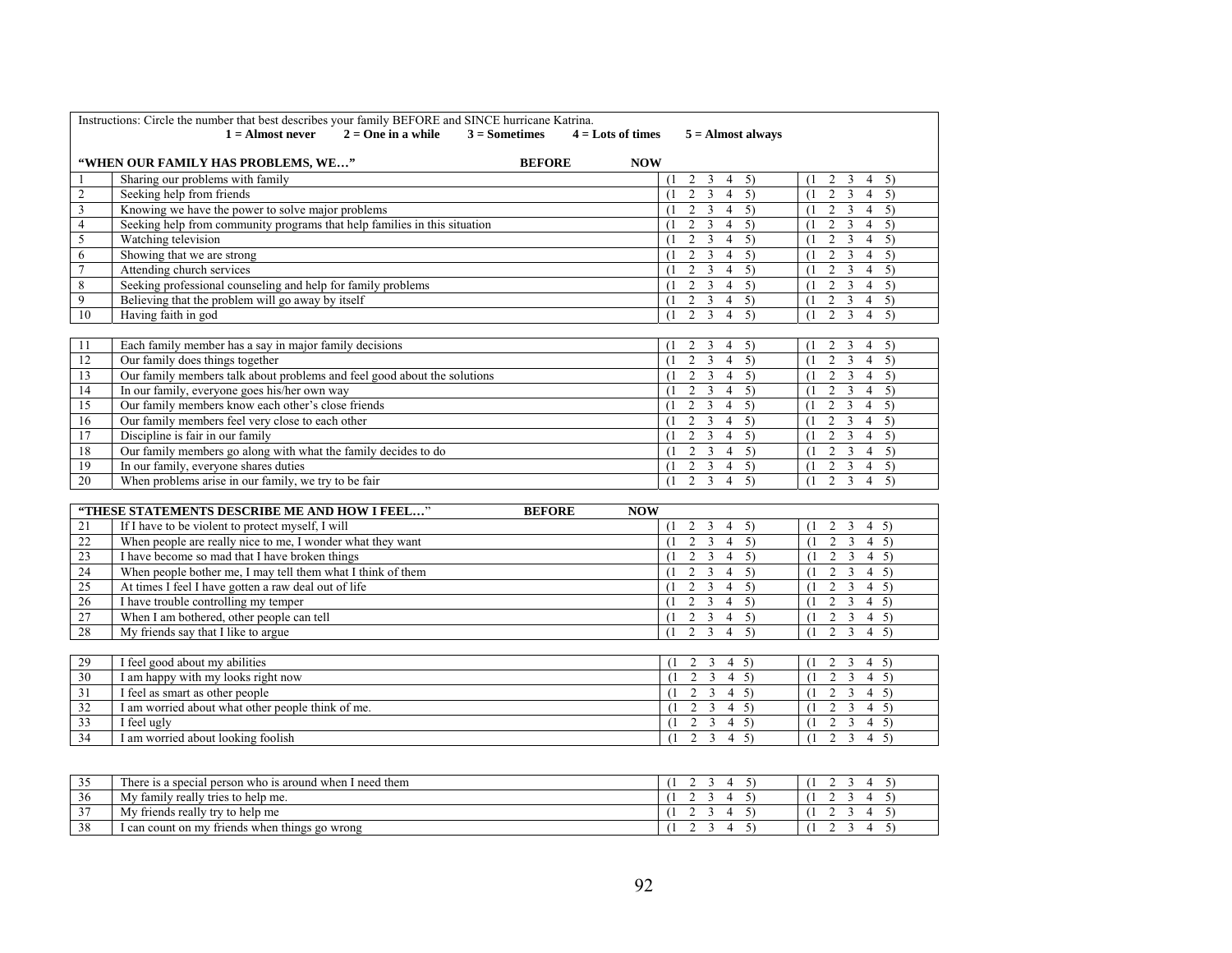| 39 | I can talk about my problems with my family                                                                                  | 2<br>3<br>5)<br>$\left(1\right)$<br>$\overline{4}$              | 2<br>3<br>5)<br>4<br>$\left(1\right)$                                       |  |  |  |  |  |
|----|------------------------------------------------------------------------------------------------------------------------------|-----------------------------------------------------------------|-----------------------------------------------------------------------------|--|--|--|--|--|
| 40 | There is a special person in my life who cares about my feelings                                                             | $\overline{c}$<br>3<br>5)<br>$\overline{4}$<br>$\left(1\right)$ | 2<br>3<br>5)<br>4<br>(1)                                                    |  |  |  |  |  |
|    |                                                                                                                              |                                                                 |                                                                             |  |  |  |  |  |
| 41 | Strangers can be trusted                                                                                                     | 2<br>3<br>(1)<br>$\overline{4}$<br>5)                           | 2<br>3<br>$\overline{4}$<br>5)<br>$\left(1\right)$                          |  |  |  |  |  |
| 42 | I know strangers will help me                                                                                                | $\overline{c}$<br>$\mathbf{3}$<br>5)<br>(1)<br>$\overline{4}$   | $\mathfrak{Z}$<br>(1)<br>$\overline{c}$<br>5)<br>$\overline{4}$             |  |  |  |  |  |
| 43 | Strangers are not very predictable                                                                                           | 2<br>3<br>5)<br>$\overline{4}$<br>(1)                           | $\overline{2}$<br>3<br>$\overline{4}$<br>5)<br>(1)                          |  |  |  |  |  |
| 44 | I know how strangers will act                                                                                                | 2<br>$\mathbf{3}$<br>$\overline{4}$<br>5)<br>(1)                | $\overline{3}$<br>$\overline{4}$<br>$\overline{2}$<br>5)<br>(1)             |  |  |  |  |  |
| 45 | I know that strangers want to help me                                                                                        | 5)                                                              |                                                                             |  |  |  |  |  |
|    |                                                                                                                              | 2<br>3<br>$\overline{4}$<br>(1)                                 | $\mathfrak{Z}$<br>$\mathfrak{2}$<br>$\overline{4}$<br>5)<br>(1)             |  |  |  |  |  |
| 46 | I am sure that strangers will help me                                                                                        | $\overline{2}$<br>$\overline{3}$<br>$\overline{4}$<br>5)<br>(1) | $\overline{3}$<br>$\overline{2}$<br>$\overline{4}$<br>$\overline{5}$<br>(1) |  |  |  |  |  |
|    | Instructions: Please circle the number of the statement that best describes your feeling BEFORE and SINCE hurricane Katrina. |                                                                 |                                                                             |  |  |  |  |  |
|    | $2 =$ Some or a little of the time<br>$3 =$ Lots of the time<br>$1 =$ Rarely or never                                        | $4 =$ Almost always                                             |                                                                             |  |  |  |  |  |
|    |                                                                                                                              |                                                                 |                                                                             |  |  |  |  |  |
|    | "THESE STATEMENTS DESCRIBE MY FEELINGS"<br><b>BEFORE</b>                                                                     | <b>Right Now</b>                                                |                                                                             |  |  |  |  |  |
| 47 | On the whole, I am satisfied with myself.                                                                                    | $\overline{2}$<br>(1)<br>$\mathfrak{Z}$<br>4)                   | 2<br>3<br>4)<br>$\left(1\right)$                                            |  |  |  |  |  |
| 48 | At times, I think I am no good at all.                                                                                       | $\overline{2}$<br>$\mathfrak{Z}$<br>4)<br>(1)                   | $\overline{3}$<br>$\overline{c}$<br>4)<br>(1)                               |  |  |  |  |  |
| 49 | I feel that I have a number of good qualities.                                                                               | $\overline{c}$<br>$3 \quad 4)$<br>(1)                           | $\overline{2}$<br>3<br>4)<br>(1)                                            |  |  |  |  |  |
| 50 | I am able to do things as well as most other people.                                                                         | $\overline{2}$<br>$\mathfrak{Z}$<br>4)<br>(1)                   | $\overline{c}$<br>3<br>4)<br>(1)                                            |  |  |  |  |  |
| 51 | I feel I did not have much to be proud of.                                                                                   | $\overline{\mathbf{3}}$<br>$\overline{2}$<br>4)<br>(1)          | $\overline{2}$<br>$\overline{3}$<br>4)<br>(1)                               |  |  |  |  |  |
| 52 | I certainly feel useless at times.                                                                                           | $\overline{2}$<br>3<br>4)<br>(1)                                | 2<br>3<br>4)<br>(1)                                                         |  |  |  |  |  |
| 53 | I feel that I am a person of worth, at least on an equal plane with others.                                                  | $\overline{\mathbf{3}}$<br>2<br>4)<br>(1)                       | $\mathfrak{Z}$<br>2<br>4)<br>(1)                                            |  |  |  |  |  |
| 54 | I wish I could have more respect for myself.                                                                                 | 2<br>$\overline{3}$<br>(1)<br>4)                                | 2<br>3<br>(1)<br>4)                                                         |  |  |  |  |  |
| 55 | All in all, I am inclined to feel that I am a failure.                                                                       | $\overline{2}$<br>3<br>4)<br>(1)                                | $\overline{c}$<br>$\mathfrak{Z}$<br>(1)<br>4)                               |  |  |  |  |  |
| 56 | I take a positive attitude toward myself.                                                                                    | $\overline{\mathbf{3}}$<br>$\overline{2}$<br>4)<br>(1)          | $\mathfrak{Z}$<br>$\overline{2}$<br>(1)<br>4)                               |  |  |  |  |  |
|    |                                                                                                                              |                                                                 |                                                                             |  |  |  |  |  |
| 57 | My life is close to ideal.                                                                                                   | $2 \quad 3$<br>4)<br>(1)                                        | $2 \quad 3$<br>4)<br>(1)                                                    |  |  |  |  |  |
| 58 | The conditions of my life are excellent.                                                                                     | $\overline{2}$<br>$3 \quad 4)$<br>(1)                           | $\overline{2}$<br>3 <sup>7</sup><br>4)<br>(1)                               |  |  |  |  |  |
| 59 | I am satisfied with my life.                                                                                                 | $\overline{\mathbf{3}}$<br>$\overline{c}$<br>4)<br>(1)          | $\overline{\mathbf{3}}$<br>2<br>4)<br>(1)                                   |  |  |  |  |  |
| 60 | So far, I have got the important things I want in life.                                                                      | $\overline{2}$<br>3<br>(1)<br>4)                                | $\overline{c}$<br>3<br>4)<br>(1)                                            |  |  |  |  |  |
| 61 | If I could live my life over, I would change almost nothing.                                                                 | 3<br>2<br>4)<br>(1)                                             | $\overline{c}$<br>3<br>4)<br>(1)                                            |  |  |  |  |  |
|    |                                                                                                                              |                                                                 |                                                                             |  |  |  |  |  |
|    | Instructions: Please circle the number of the statement that best describes your feelings DURING THE PAST WEEK.              |                                                                 |                                                                             |  |  |  |  |  |
|    |                                                                                                                              |                                                                 |                                                                             |  |  |  |  |  |
|    | $1 =$ Rarely or never<br>$2 =$ Some or a little of the time<br>$3 =$ Lots of the time                                        | $4 =$ Almost always                                             |                                                                             |  |  |  |  |  |
|    | $(1-2 \text{ days})$<br>$(5-7$ days)<br>(less than 1 day)<br>$(3-4 \text{ days})$                                            |                                                                 |                                                                             |  |  |  |  |  |
|    |                                                                                                                              |                                                                 |                                                                             |  |  |  |  |  |
|    | "THESE STATEMENTS DESCRIBE MY FEELINGS IN THE PAST WEEK"<br><b>PAST WEEK</b>                                                 |                                                                 |                                                                             |  |  |  |  |  |
| 62 | I was bothered by things that usually don't bother me.                                                                       |                                                                 | $\overline{2}$<br>3<br>4)<br>(1)                                            |  |  |  |  |  |
| 63 | I did not feel like eating, I wasn't very hungry.                                                                            |                                                                 | $\overline{2}$<br>$\overline{3}$<br>(1)<br>4)                               |  |  |  |  |  |
| 64 | I was not able to feel happy, even when my family tried to help me feel better.                                              |                                                                 | 2<br>$3 \quad 4)$<br>(1)                                                    |  |  |  |  |  |
| 65 | I felt like I was just as good as other people my age.                                                                       |                                                                 | 3<br>2<br>4)<br>(1)                                                         |  |  |  |  |  |
| 66 | I felt like I could not ay attention to what I was doing.                                                                    |                                                                 | $\overline{2}$<br>$\mathfrak{Z}$<br>4)<br>(1)                               |  |  |  |  |  |
| 67 | I felt down and unhappy.                                                                                                     |                                                                 | $\mathfrak{Z}$<br>$\overline{c}$<br>4)<br>(1)                               |  |  |  |  |  |
| 68 | I felt like I was too tired to do things.                                                                                    |                                                                 | 2<br>3<br>(1)<br>4)                                                         |  |  |  |  |  |
| 69 | I felt like something good was going to happen.                                                                              |                                                                 | $\overline{2}$<br>$\mathfrak{Z}$<br>4)<br>(1)                               |  |  |  |  |  |
| 70 | I felt like the things I did before did not work out right.                                                                  |                                                                 | $\overline{2}$<br>$\overline{3}$<br>4)<br>(1)                               |  |  |  |  |  |
| 71 | I felt scared.                                                                                                               |                                                                 | $\overline{2}$<br>3<br>4)<br>(1)                                            |  |  |  |  |  |
| 72 | I did not sleep as well as I usually sleep.                                                                                  |                                                                 | $\overline{2}$<br>3<br>4)                                                   |  |  |  |  |  |
|    |                                                                                                                              |                                                                 | (1)                                                                         |  |  |  |  |  |
| 73 | I was happy.                                                                                                                 |                                                                 | $\overline{3}$<br>$\overline{2}$<br>4)<br>(1)                               |  |  |  |  |  |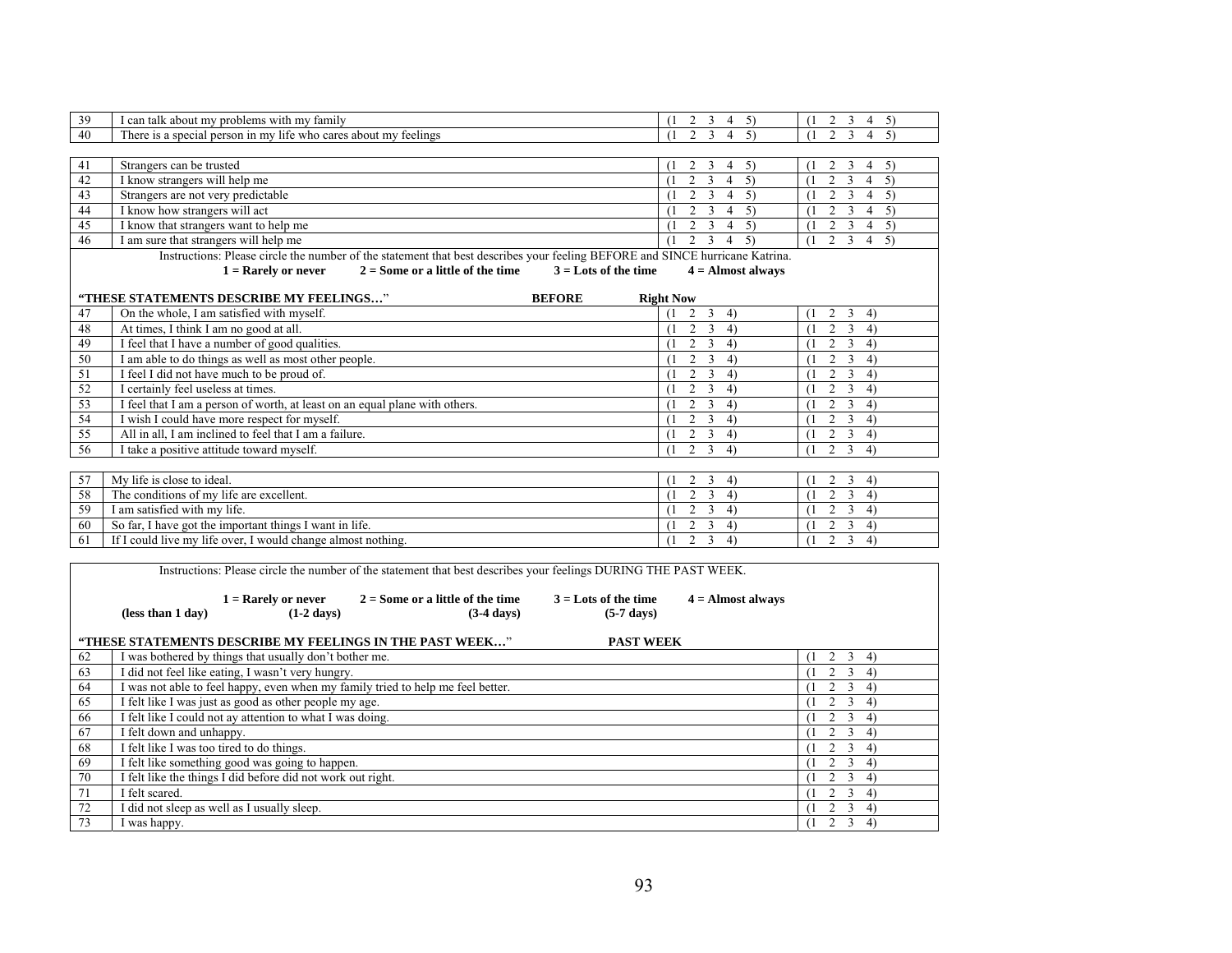| 74 | I was more quite than usual.                    |  |
|----|-------------------------------------------------|--|
| 75 | I felt lonely, like I did not have any friends. |  |
| 76 | I felt like people were unfriendly.             |  |
| 77 | I had a good time.                              |  |
| 78 | I felt like crying.                             |  |
| 79 | felt sad                                        |  |
| 80 | I felt like people did not like me              |  |
| 81 | It was hard to get started doing things.        |  |

|    | Instructions: These items consist of opposite characteristics. Choose ONE letter which describes YOU best. |                         |                                  |  |  |  |  |
|----|------------------------------------------------------------------------------------------------------------|-------------------------|----------------------------------|--|--|--|--|
| 82 | Not at all emotional                                                                                       | $A \t B \t C \t D \t E$ | Very emotional                   |  |  |  |  |
| 83 | Not at all excitable in a major crisis                                                                     | $A$ $B$ $C$ $D$ $E$     | Very excitable in a major crisis |  |  |  |  |
| 84 | Not very active                                                                                            | $A$ $B$ $C$ $D$ $E$     | Very active                      |  |  |  |  |
| 85 | Verv rough                                                                                                 | BCDE                    | Very gentle                      |  |  |  |  |
| 86 | Not at all competitive                                                                                     | $D_{\cdots}$            | Very competitive                 |  |  |  |  |
| 87 | Feelings not easily hurt                                                                                   |                         | Feelings easily hurt             |  |  |  |  |

|     | Instructions: Please circle the letter that describes your feelings about Katrina DURING THE PAST WEEK. |                                                |                                                                                                                                         |                      |                    |                       |  |  |
|-----|---------------------------------------------------------------------------------------------------------|------------------------------------------------|-----------------------------------------------------------------------------------------------------------------------------------------|----------------------|--------------------|-----------------------|--|--|
|     | (no days)                                                                                               | $(1-2 \text{ days})$                           | 1 = Rarely or never 2 = Very little of the time $3 =$ Some of the time 4 = Lots of the time $5 =$ Almost always<br>$(3-4 \text{ days})$ | $(5-6 \text{ days})$ | $(7 \text{ days})$ |                       |  |  |
|     |                                                                                                         |                                                | "DURING THE PAST WEEK, BAD THOUGHTS ABOUT KATRINA HAVE BOTHERED ME" PAST WEEK                                                           |                      |                    |                       |  |  |
| 88  |                                                                                                         | Any reminder brought back feelings about it    |                                                                                                                                         |                      |                    | $(1 \t2 \t3 \t4 \t5)$ |  |  |
| 89  | I had trouble staying asleep                                                                            |                                                |                                                                                                                                         |                      |                    | $2 \t3 \t4 \t5)$      |  |  |
| 90  |                                                                                                         | Other things kept making me think about it     |                                                                                                                                         |                      |                    | $(1 \t2 \t3 \t4 \t5)$ |  |  |
| 91  | I felt irritable and angry                                                                              |                                                |                                                                                                                                         |                      |                    | 2 3 4 5)              |  |  |
| 92  |                                                                                                         |                                                | I avoided letting myself get upset when I thought about it or was reminded of it                                                        |                      |                    | $(1 \t2 \t3 \t4 \t5)$ |  |  |
| 93  |                                                                                                         | I thought about it when I didn't mean to       |                                                                                                                                         |                      |                    | $(1 \t2 \t3 \t4 \t5)$ |  |  |
| 94  |                                                                                                         | I felt as if it hadn't happened or wasn't real |                                                                                                                                         |                      |                    | $(1 \t2 \t3 \t4 \t5)$ |  |  |
| 95  |                                                                                                         | I stayed away from reminders about it          |                                                                                                                                         |                      |                    | $(1 \t2 \t3 \t4 \t5)$ |  |  |
| 96  |                                                                                                         | Pictures about it popped into my mind          |                                                                                                                                         |                      |                    | $2 \t3 \t4 \t5)$      |  |  |
| 97  |                                                                                                         | I was jumpy and easily startled                |                                                                                                                                         |                      |                    | $(1 \t2 \t3 \t4 \t5)$ |  |  |
| 98  | I tried not to think about it                                                                           |                                                |                                                                                                                                         |                      |                    | $(1 \t2 \t3 \t4 \t5)$ |  |  |
| 99  |                                                                                                         |                                                | I was aware that I still had a lot of feelings about it, but I didn't deal with them                                                    |                      |                    | $(1 \t2 \t3 \t4 \t5)$ |  |  |
| 100 |                                                                                                         | My feelings about it were kind of numb         |                                                                                                                                         |                      |                    | $(1 \t2 \t3 \t4 \t5)$ |  |  |
| 101 |                                                                                                         |                                                | I found myself acting or feeling as though I was back at that time                                                                      |                      |                    | $(1 \t2 \t3 \t4 \t5)$ |  |  |
| 102 | I had trouble falling asleep                                                                            |                                                |                                                                                                                                         |                      |                    | $(1 \t2 \t3 \t4 \t5)$ |  |  |
| 103 |                                                                                                         | I had waves of strong feelings about it        |                                                                                                                                         |                      |                    | $2 \t3 \t4 \t5)$      |  |  |
| 104 |                                                                                                         | I tried to remove it from my memory            |                                                                                                                                         |                      |                    | $(1 \t2 \t3 \t4 \t5)$ |  |  |
| 105 | I had trouble concentrating                                                                             |                                                |                                                                                                                                         |                      |                    | $(1 \t2 \t3 \t4 \t5)$ |  |  |
| 106 |                                                                                                         |                                                | Reminders of it caused me to have physical reactions, such as sweating, trouble breathing, nausea, or a pounding heart                  |                      |                    | $2 \t3 \t4 \t5)$      |  |  |
| 107 | I had dreams about it                                                                                   |                                                |                                                                                                                                         |                      |                    | $(1 \t2 \t3 \t4 \t5)$ |  |  |
| 108 | I felt watchful or on-guard                                                                             |                                                |                                                                                                                                         |                      |                    | $(1 \t2 \t3 \t4 \t5)$ |  |  |
| 109 | I tried not to talk about it                                                                            |                                                |                                                                                                                                         |                      |                    | $(1 \t2 \t3 \t4 \t5)$ |  |  |

| $\sim$ $\sim$ $\sim$<br>$-1$<br><b>ALL THEFT</b><br><b>OTT1</b><br>' if the l<br>$-0.00127$<br><br>not true<br>Instructions<br>statement is<br>arcie<br>the<br>`statement<br>about<br>and an<br>true<br>t vou |                                                      |  |   |                           |                                      |  |   |
|---------------------------------------------------------------------------------------------------------------------------------------------------------------------------------------------------------------|------------------------------------------------------|--|---|---------------------------|--------------------------------------|--|---|
|                                                                                                                                                                                                               | mind<br>trouble<br>have<br>: makıng<br>. m<br>up<br> |  | N | $1^{\prime}$<br>,,<br>. . | am<br>nice<br>to evervone<br>. alway |  | N |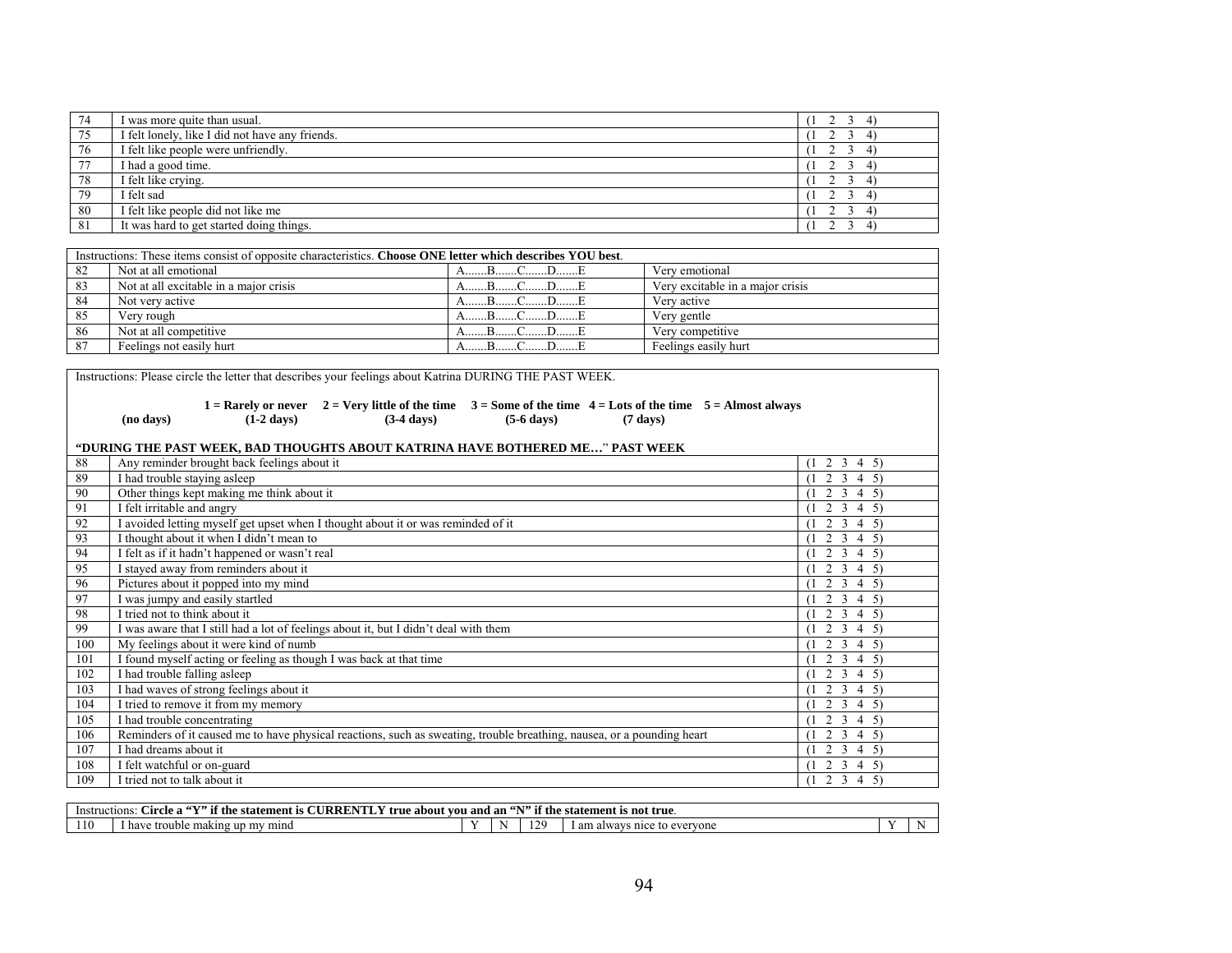| 111 | get nervous when things don't go right             |   | N | 130 | I am tire a lot                          | N |
|-----|----------------------------------------------------|---|---|-----|------------------------------------------|---|
| 112 | Others seem to do things easier than I can         | Y |   | 131 | I worry about what is going to happen    | N |
| 113 | I like everyone I know                             | Y | N | 132 | Other people are happier than I am       | N |
| 114 | Often I have trouble getting my breath             | Y | N | 133 | I tell the truth every single time       | N |
| 115 | I worry a lot of the time                          | Y | N | 134 | I have bad dreams                        | N |
| 116 | I am afraid of a lot of things                     | Y |   | 135 | My feelings get hurt easily              | N |
| 117 | I am always kind                                   | Y |   | 136 | I worry about doing things the wrong way | N |
| 118 | I get mad easily                                   |   | N | 137 | I never get angry                        | N |
| 119 | I worry about what my family will say to me        | Y | N | 138 | I wake up scared some of the time        | N |
| 120 | I feel that others do not like the way I do things | Y | N | 139 | I worry when I get to bed at night       | N |
| 121 | I always have good manners                         | Y | N | 140 | It is hard to stay focused on tasks      | N |
| 122 | It is hard for me to get to sleep at night         | Y | N | 141 | I never say anything that I shouldn't    | N |
| 123 | I worry about what other people think of me        | Y | N | 142 | I wriggle in the seat a lot              | N |
| 124 | I feel alone even when there are people with me    | Y | N | 143 | I am nervous                             | N |
| 125 | I am always good                                   | Y | N | 144 | A lot of people are against me           | N |
| 126 | Often I feel sick in the stomach                   | Y | N | 145 | I never lie                              | N |
| 127 | My feelings get hurt easily                        | Y | N | 146 | I worry about something bad happening    | N |
| 128 | My feelings get hurt easily                        | Y |   | 147 |                                          |   |

#### **Please provide the name and address of a relative who will be able to contact you one year from now**.

Name of relative: \_\_\_\_\_\_\_\_\_\_\_\_\_\_\_\_\_\_\_\_\_\_\_\_\_\_Phone number: \_\_\_\_\_\_\_\_\_\_\_\_\_\_\_ Relation (e.g. brother, aunt) \_\_\_\_\_\_\_\_\_\_\_\_\_

Address: \_\_\_\_\_\_\_\_\_\_\_\_\_\_\_\_\_\_\_\_\_\_\_\_\_\_\_\_\_\_\_\_\_\_\_ City \_\_\_\_\_\_\_\_\_\_\_\_\_\_\_\_\_\_ State \_\_\_\_\_\_\_\_\_\_ Zip code \_\_\_\_\_\_\_\_\_

Email address of a relative or friend (not the same person as above): \_\_\_\_\_\_\_\_\_\_\_\_\_\_\_\_\_\_\_\_\_\_\_\_\_\_ Name: \_\_\_\_\_\_\_\_\_\_\_\_\_\_\_\_\_

| Instructions: Circle only one answer for each statement        |                                                       | Instructions: Circle only one answer for each statement |                                                                        |                                                                                        |     |    |  |
|----------------------------------------------------------------|-------------------------------------------------------|---------------------------------------------------------|------------------------------------------------------------------------|----------------------------------------------------------------------------------------|-----|----|--|
| $1 = start$ crying<br>$2 = hit$ , bang or slam a nearby object |                                                       |                                                         | $3 =$ come over and give me comfort<br>$4 =$ leave me alone for awhile |                                                                                        |     |    |  |
| 148                                                            | When I feel sad, I am most likely to:                 |                                                         | 154                                                                    | When I feel sad, I wish other people would:                                            | (3  |    |  |
| 149                                                            | When I feel <b>angry</b> , I am most likely to:       | $\mathbf{2}$                                            | 155                                                                    | When I feel <b>angry</b> , I wish other people would:                                  | (3) | 4) |  |
| 150                                                            | When I feel <b>frustrated</b> , I am most likely to:  |                                                         | 156                                                                    | When I feel <b>frustrated</b> , I wish other people would:                             | (3) |    |  |
| 151                                                            | When I feel <b>embarrassed</b> , I am most likely to: | $\mathbf{2}$                                            | 157                                                                    | When I feel <b>embarrassed</b> , I wish other people would:                            | (3) | 4) |  |
| 152                                                            | When I feel worried about the future, I am            | 2)                                                      | 158                                                                    | When I feel <b>worried about the future</b> , I wish other people                      | (3) | 4) |  |
|                                                                | most likely to:                                       |                                                         |                                                                        | would:                                                                                 |     |    |  |
| 153                                                            | When I feel <b>frightened</b> , I am most likely to:  | $\mathbf{2}$                                            | 159                                                                    | When I feel <b>frightened</b> , I wish other people would:                             | (3  |    |  |
|                                                                |                                                       |                                                         | 160                                                                    | When I am crying, I wish other people would:                                           | (3) | 4) |  |
|                                                                |                                                       |                                                         | 161                                                                    | When I am hitting, <b>banging</b> , or slamming objects, I wish<br>other people would: | (3) | 4) |  |

**Thank you for completing the survey!** 

**Make sure every question is answered and remember that there is a front and back to every page.** 

### **Office Use Only**

Name: \_\_\_\_\_\_\_\_\_\_\_\_\_\_\_\_\_\_\_\_\_ Date \_\_\_\_\_\_\_\_\_\_\_\_\_ Age: \_\_\_\_\_\_\_\_\_\_\_\_\_ Sex: \_\_\_\_\_\_\_\_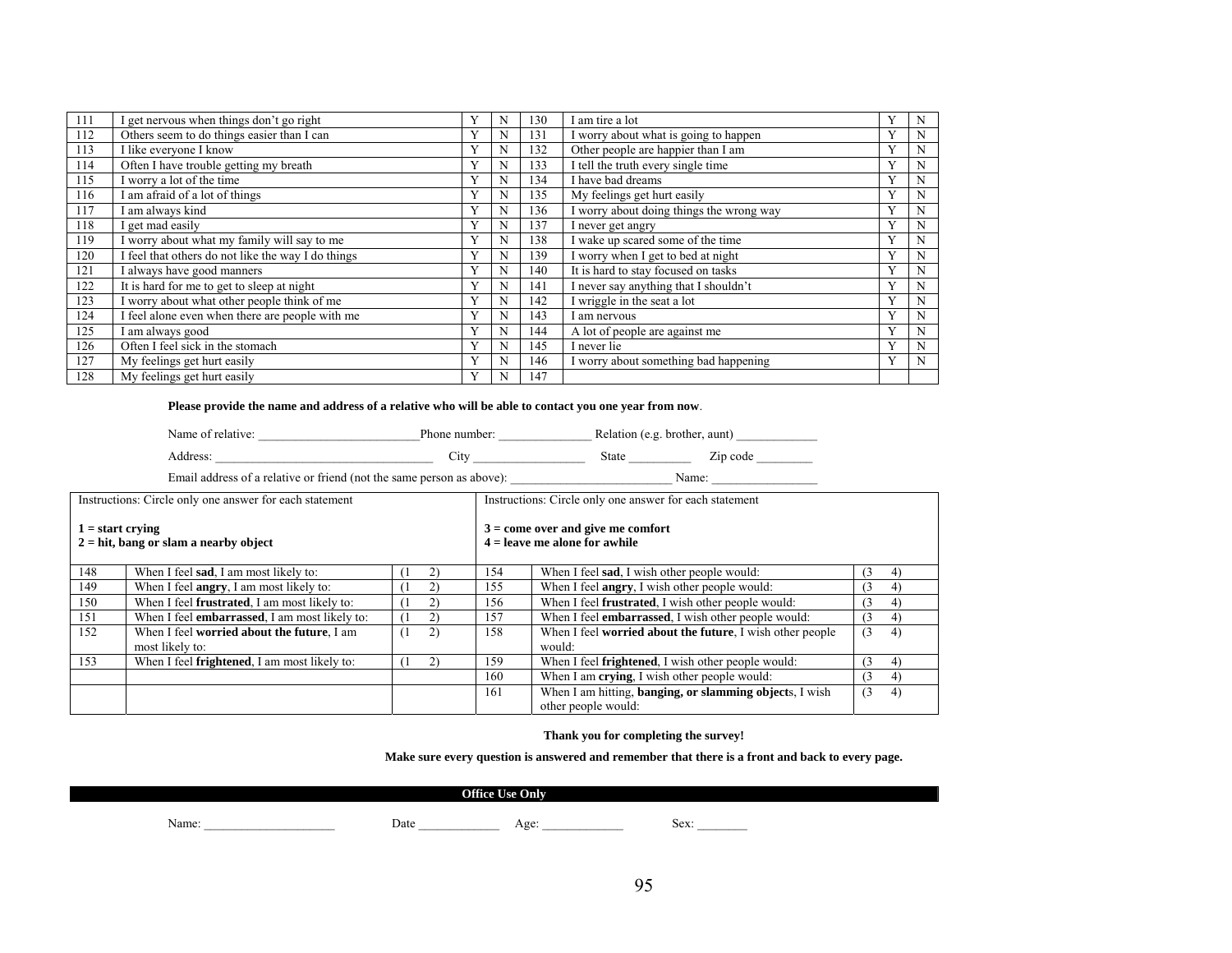Time of first collection: Time of second collection:

Time woke up today:

Sleep comments:

Daily meals:

 $\overline{\phantom{a}}$ 

 $\frac{1}{2}$ 

Physical aches and pains:

Daily conflicts and social stress (1 to 5;  $1 =$  very bad 5= very good):

<u> 1989 - Johann Barn, fransk politik (\* 1958)</u>

Description of daily routine (out of the ordinary):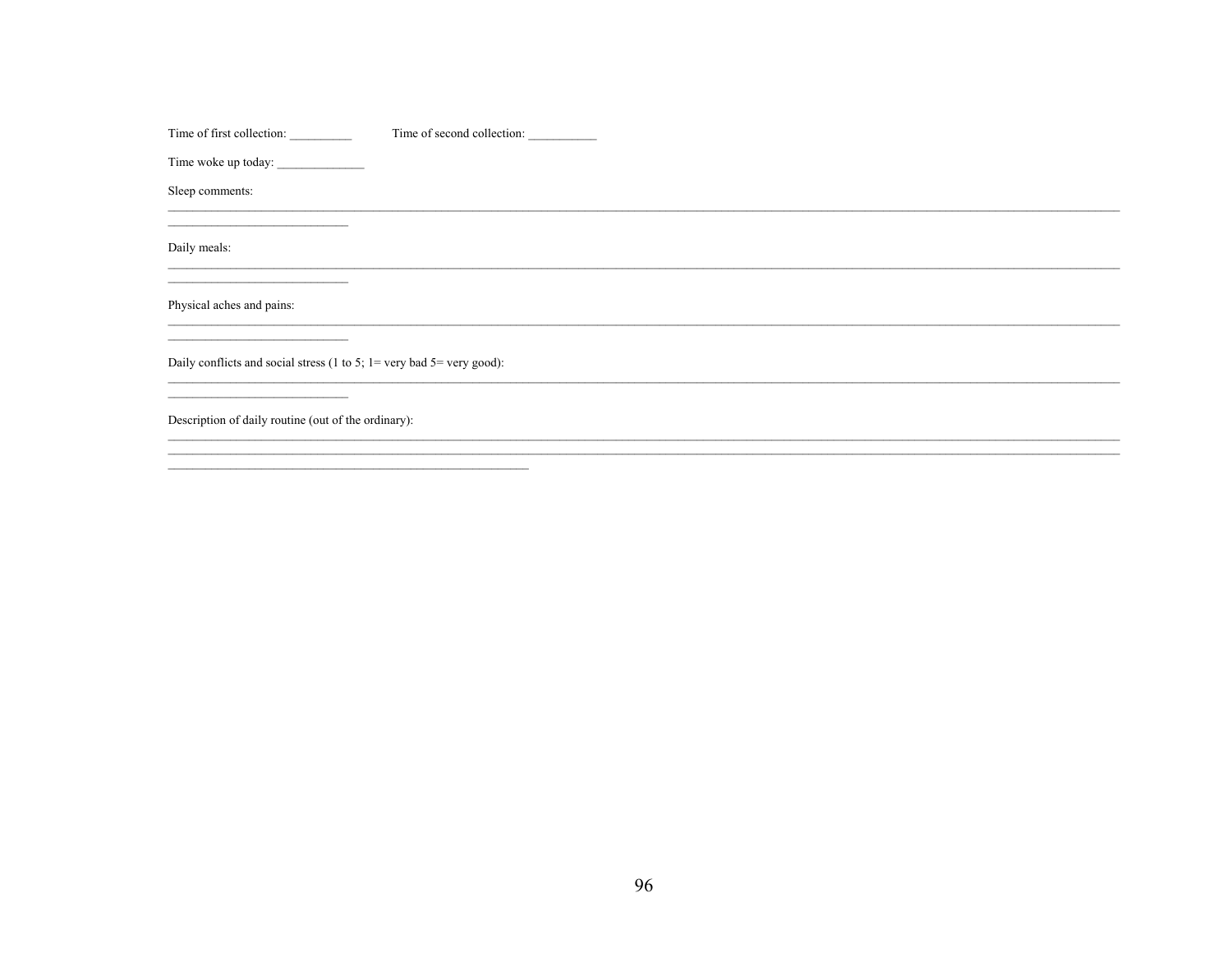## Appendix B

## Table 9

## Means Scores and Group Differences by Age-Group

|                    | Preadolescents  | Adolescents        | Adults            |           |
|--------------------|-----------------|--------------------|-------------------|-----------|
|                    | $(n = 36)$      | $(n = 56)$         | $(n = 39)$        | $\,F$     |
| Self-Image         | $21.9(5.0)^a$   | 23.6 $(4.5)^a$     | 24.5 $(4.8)^a$    | $2.80*$   |
| Global Self-Esteem | $28.9(5.2)^{a}$ | $31.4 (5.1)^a$     | 30.1 $(5.8)^a$    | $2.54*$   |
| Depression         | 48.3 $(11.2)^a$ | 44.7 $(8.9)^a$     | 42.9 $(11.1)^a$   | $2.71*$   |
| Life-Satisfaction  | 14.5 $(2.9)^a$  | 14.3 $(3.3)^a$     | 12.3 $(3.5)^b$    | 5.49***   |
| Aggression         | $25.8(5.4)^a$   | $26.6(5.5)^{a}$    | 22.0 $(6.0)^b$    | 8.05***   |
| Anxiety            | 40.9 $(6.0)^a$  | 42.8 $(5.6)^a$     | 43.0 $(6.2)^a$    | 1.54      |
| <b>Distress</b>    | 67.0 $(17.4)^a$ | 59.9 $(15.6)^{ab}$ | 55.0 $(18.2)^{b}$ | $4.72***$ |
| Cortisol           | .13 $(.07)^{a}$ | $.18(.13)^{ab}$    | .21 $(.16)^{b}$   | $3.68**$  |
| Alpha-Amylase      | 57.5 $(47.1)^a$ | 53.4 $(37.1)^a$    | 54.9 $(47.5)^a$   | $\leq$ 1  |

*Note*. Raw mean cortisol values are in ug/dL; raw AA levels are in U/mL. Standard deviations are in parentheses. The ranges for the variables were: self-image (9- 30), self-esteem (14-40), depression (20-69), life-satisfaction (5-20), aggression (8-39), anxiety (28-56), distress (22-102), cortisol (.03-1.08), AA (.30-217.40). Age differences were assessed with ANOVAs by entering age-group as a predictor for each of the psychological variables and bio-markers. Group differences were measured with Tukey's test of mean differences ( $p < .05$ ); different superscripts indicate group differences. \* $p$  $< 0.10, **p < 0.05, **p < 0.01.$